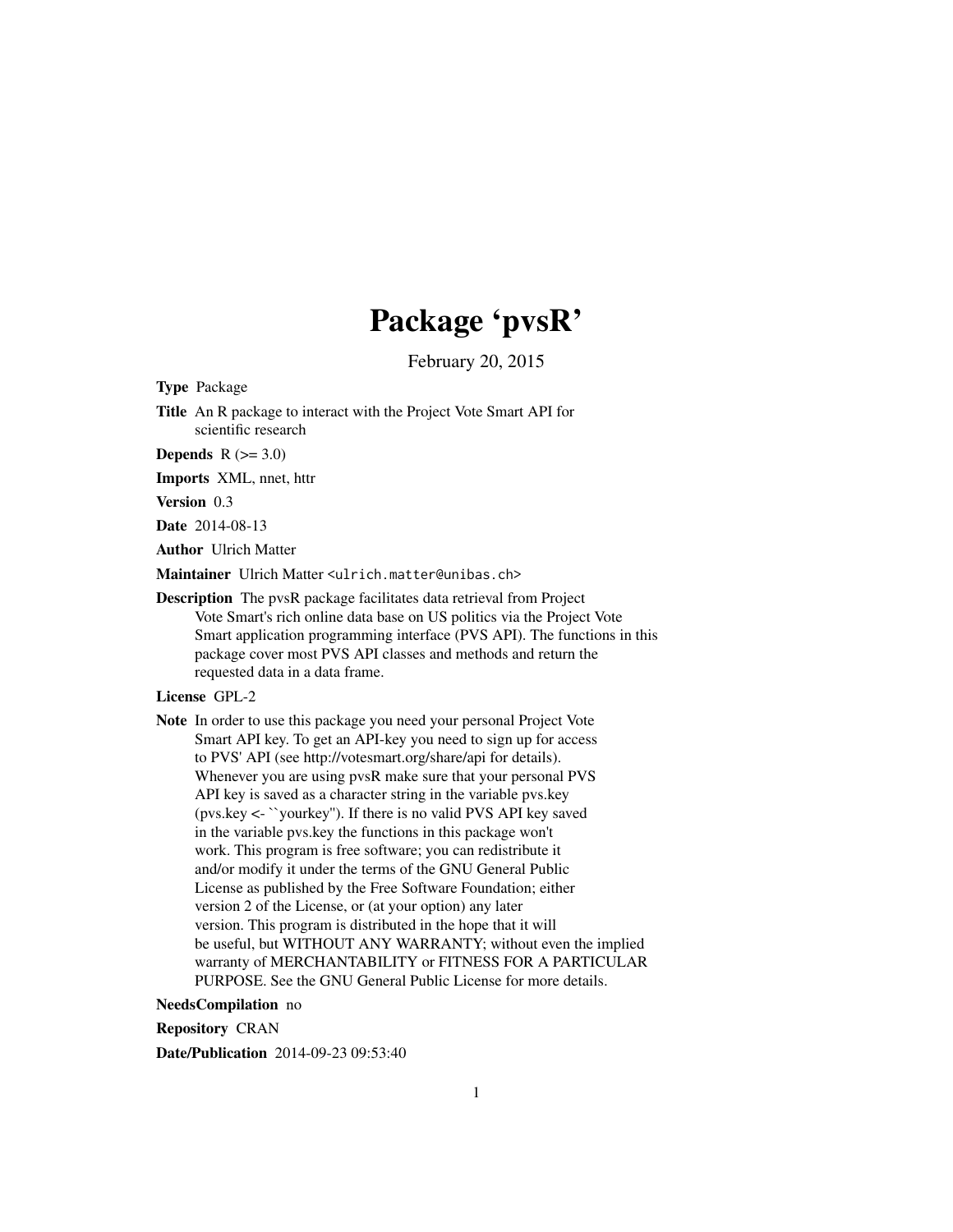# R topics documented:

|                                                                                                                     | 3              |
|---------------------------------------------------------------------------------------------------------------------|----------------|
|                                                                                                                     | $\overline{4}$ |
|                                                                                                                     | 6              |
|                                                                                                                     | 8              |
|                                                                                                                     | 9              |
|                                                                                                                     | 11             |
|                                                                                                                     | 13             |
|                                                                                                                     | 14             |
|                                                                                                                     | 16             |
|                                                                                                                     | 18             |
|                                                                                                                     | 20             |
|                                                                                                                     | 21             |
|                                                                                                                     | 22             |
|                                                                                                                     | 23             |
|                                                                                                                     | 24             |
|                                                                                                                     | 25             |
|                                                                                                                     |                |
|                                                                                                                     |                |
|                                                                                                                     | 29             |
|                                                                                                                     |                |
|                                                                                                                     |                |
|                                                                                                                     |                |
|                                                                                                                     |                |
|                                                                                                                     |                |
|                                                                                                                     |                |
|                                                                                                                     | 37             |
|                                                                                                                     |                |
|                                                                                                                     |                |
|                                                                                                                     | 40             |
|                                                                                                                     | 41             |
|                                                                                                                     | 42             |
|                                                                                                                     |                |
|                                                                                                                     |                |
|                                                                                                                     | 45             |
|                                                                                                                     | 46             |
|                                                                                                                     |                |
|                                                                                                                     | 49             |
|                                                                                                                     | 50             |
|                                                                                                                     | 51             |
| Office.getOfficesByType $\dots \dots \dots \dots \dots \dots \dots \dots \dots \dots \dots \dots \dots \dots \dots$ | 52             |
| Office.getTypes                                                                                                     | 53             |
|                                                                                                                     | 54             |
|                                                                                                                     | 55             |
|                                                                                                                     | 56             |
| Officials.getByOfficeState                                                                                          | 57             |
|                                                                                                                     | 59             |
|                                                                                                                     |                |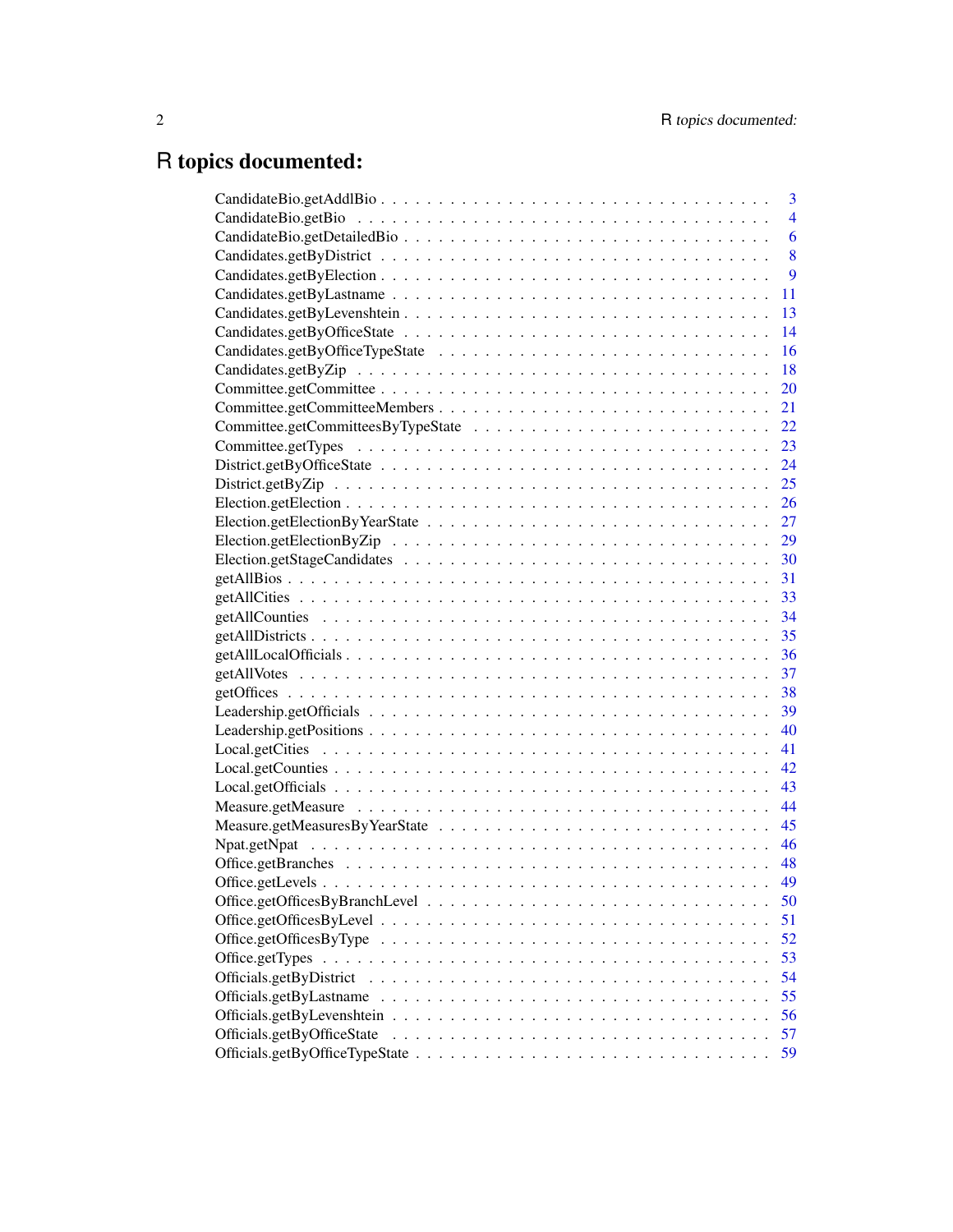<span id="page-2-0"></span>

| Index | 88 |
|-------|----|
|       |    |

CandidateBio.getAddlBio

*Get a candidate's additional biographical information*

# Description

This function is a wrapper for the CandidateBio.getAddlBio() method of the PVS API CandidateBio class which grabs the extended biographical information for each candidate that has one. The function sends a request with this method to the PVS API for all candidate-IDs given as a function input, extracts the XML values from the returned XML file(s) and returns them arranged in one data frame.

# Usage

CandidateBio.getAddlBio(candidateId)

# Arguments

candidateId a character string or list of character strings with the candidate ID(s) (see references for details)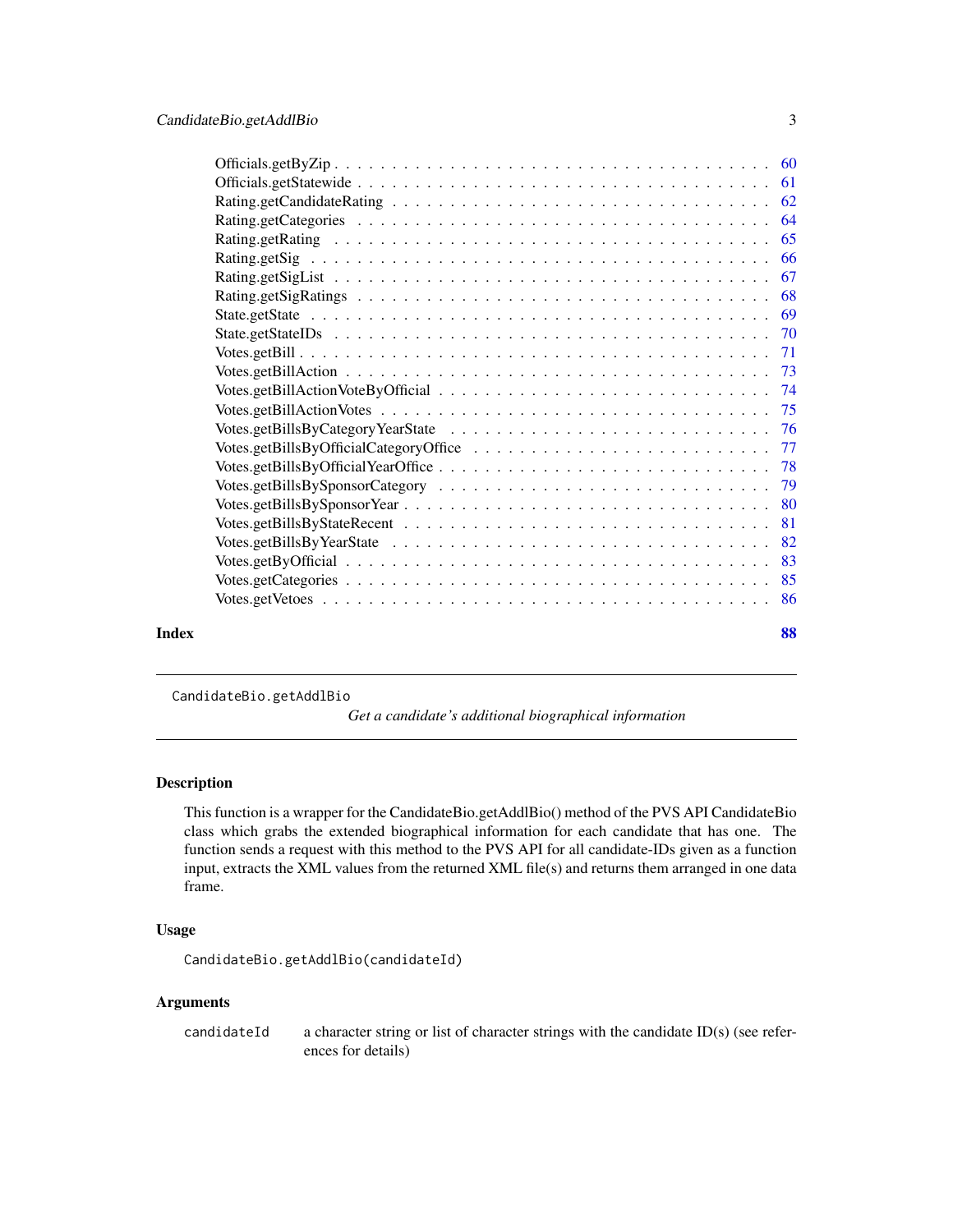#### Value

A data frame with a row for each candidate and columns with the following variables describing the candidate:

addlBio.candidate.shortTitle, addlBio.candidate.firstName, addlBio.candidate.nickName, addlBio.candidate.middleName, addlBio.candidate.lastName, addlBio.candidate.suffix, addlBio.additional.item\*.name, addlBio.additional.item\*.data

# Author(s)

Ulrich Matter <ulrich.matter-at-unibas.ch>

# References

http://api.votesmart.org/docs/CandidateBio.html Use Candidates.getByOfficeState(), Candidates.getByOfficeTypeState(), Candidates.getByLastname(), Candidates.getByLevenshtein(), Candidates.getByElection(), Candidates.getByDistrict() or Candidates.getByZip() to get a list of candidate IDs.

#### Examples

# First, make sure your personal PVS API key is saved as character string in the pvs.key variable: ## Not run: pvs.key <- "yourkey" # get additional biographical data on Barack Obama ## Not run: obama <- CandidateBio.getAddlBio(9490) ## Not run: obama # get additional biographical data on Barack Obama and Mitt Romney ## Not run: onr <- CandidateBio.getAddlBio(list(9490,21942)) ## Not run: onr

CandidateBio.getBio *Get a candidate's main biographical information*

#### **Description**

This function is a wrapper for the CandidateBio.getBio() method of the PVS API CandidateBio class which grabs the main biographical information for each candidate. The function sends a request with this method to the PVS API for all candidate IDs given as a function input, extracts the XML values from the returned XML file(s) and returns them arranged in one data frame.

#### Usage

CandidateBio.getBio(candidateId)

<span id="page-3-0"></span>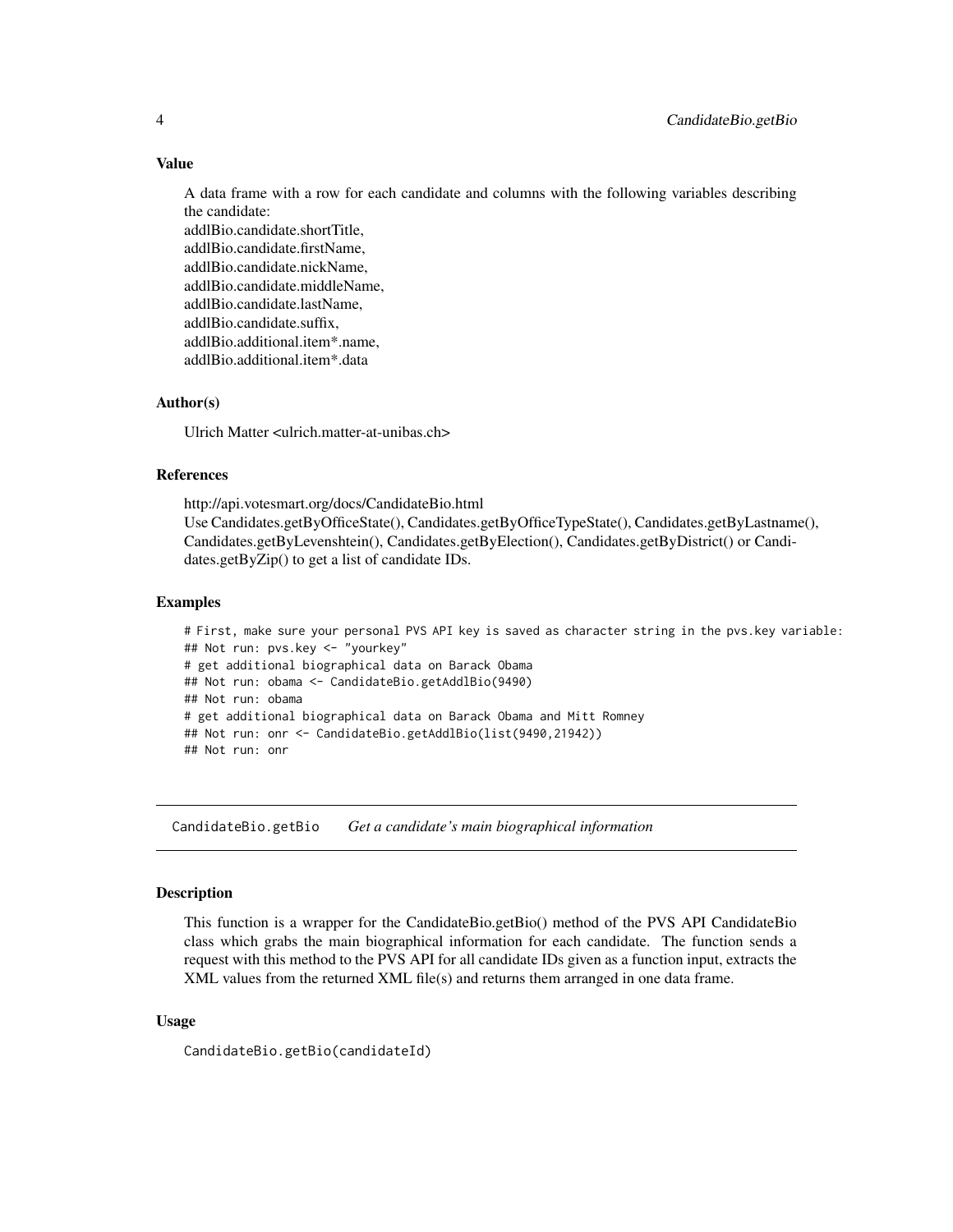#### **Arguments**

candidateId a character string or list of character strings with the candidate ID(s) (see references for details)

# Value

A data frame with a row for each candidate and columns with the following variables describing the candidate: bio.candidate.crpId (OpenSecrets ID), bio.candidate.firstName, bio.candidate.nickName, bio.candidate.middleName, bio.candidate.lastName, bio.candidate.suffix, bio.candidate.birthDate, bio.candidate.birthPlace, bio.candidate.pronunciation, bio.candidate.gender, bio.candidate.family, bio.candidate.photo, bio.candidate.homeCity, bio.candidate.homeState, bio.candidate.education, bio.candidate.profession, bio.candidate.political, bio.candidate.religion, bio.candidate.congMembership, bio.candidate.orgMembership, bio.candidate.specialMsg, bio.office.parties, bio.office.title, bio.office.shortTitle, bio.office.name, bio.office.type, bio.office.status, bio.office.firstElect, bio.office.lastElect, bio.office.nextElect, bio.office.termStart, bio.office.termEnd, bio.office.district, bio.office.districtId, bio.office.stateId, bio.office.committee\*.committeeId, bio.office.committee\*.committeeName, bio.election\*.office, bio.election\*.officeId,

bio.election\*.officeType,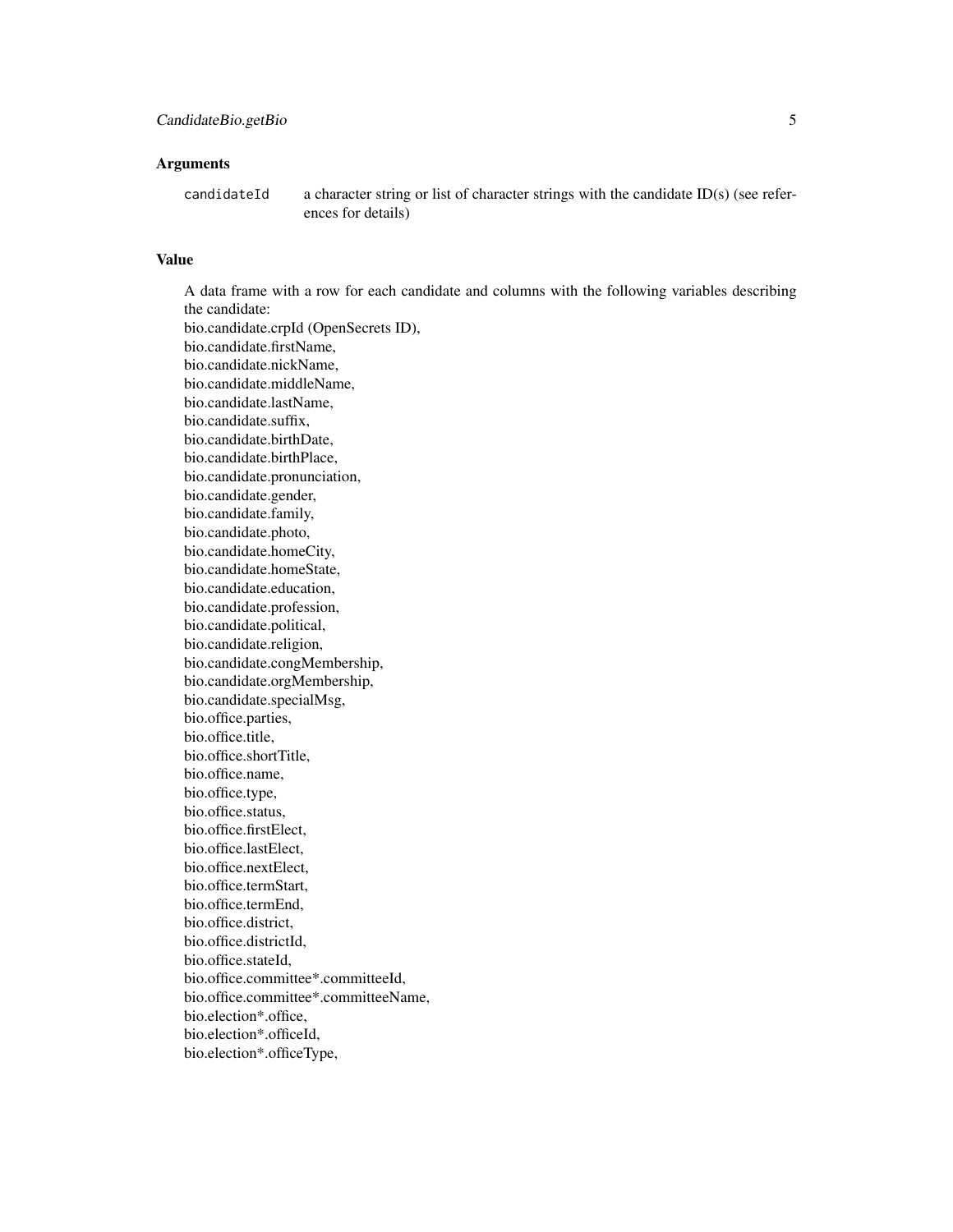bio.election\*.parties, bio.election\*.district, bio.election\*.districtId, bio.election\*.status, bio.election\*.ballotName.

# Author(s)

Ulrich Matter <ulrich.matter-at-unibas.ch>

#### References

http://api.votesmart.org/docs/CandidateBio.html Use Candidates.getByOfficeState(), Candidates.getByOfficeTypeState(), Candidates.getByLastname(), Candidates.getByLevenshtein(), Candidates.getByElection(), Candidates.getByDistrict() or Candidates.getByZip() to get a list of candidate IDs.

#### Examples

```
# First, make sure your personal PVS API key is saved as character string in the pvs.key variable:
## Not run: pvs.key <- "yourkey"
# get main biographical data on Barack Obama and Mitt Romney
## Not run: bio <- CandidateBio.getBio(list(9490,21942))
## Not run: bio
```
CandidateBio.getDetailedBio *Get a candidate's detailed biographical information*

# Description

This function is a wrapper for the CandidateBio.getDetailedBio() method of the PVS API CandidateBio class which grabs the detailed biographical information for each candidate. The function sends a request with this method to the PVS API for all candidate IDs given as a function input, extracts the XML values from the returned XML file(s) and returns them arranged in one data frame.

# Usage

CandidateBio.getDetailedBio(candidateId)

# Arguments

candidateId a character string or list of character strings with the candidate ID(s) (see references for details)

<span id="page-5-0"></span>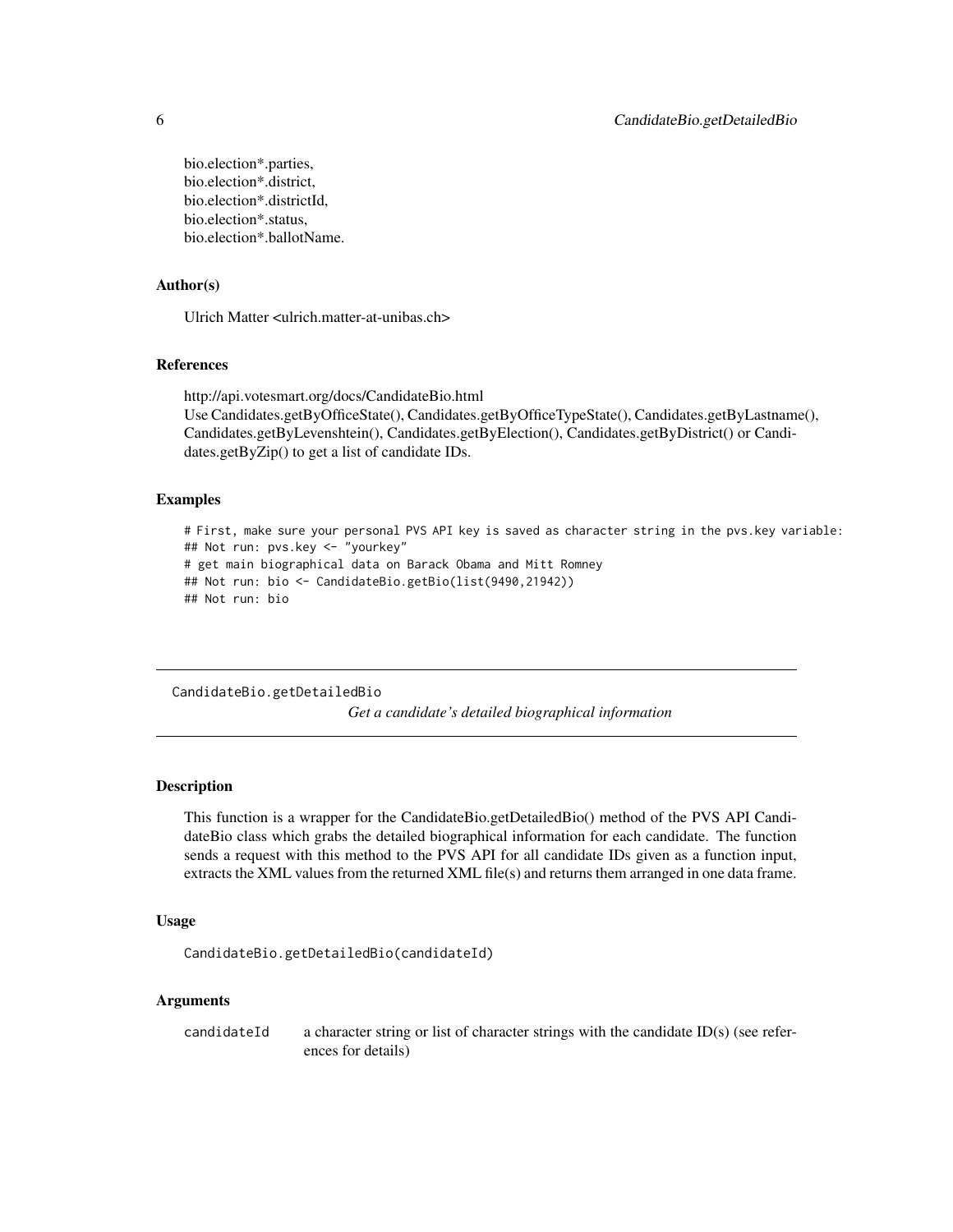# Value

A list with several data frames containing the elements of CandidateBio.getBio(), and expands upon:

bio.candidate.education.degree, bio.candidate.education.field, bio.candidate.education.school, bio.candidate.education.span, bio.candidate.education.gpa, bio.candidate.education.fullText, bio.candidate.profession.title, bio.candidate.profession.organization, bio.candidate.profession.span, bio.candidate.profession.special, bio.candidate.profession.district, bio.candidate.profession.fullText, bio.candidate.political.title, bio.candidate.political.organization, bio.candidate.political.span, bio.candidate.political.special, bio.candidate.political.district, bio.candidate.political.fullText, bio.candidate.congMembership.title, bio.candidate.congMembership.organization, bio.candidate.congMembership.span, bio.candidate.congMembership.special, bio.candidate.congMembership.district, bio.candidate.congMembership.fullText, bio.candidate.orgMembership.title, bio.candidate.orgMembership.organization, bio.candidate.orgMembership.span, bio.candidate.orgMembership.special, bio.candidate.orgMembership.district, bio.candidate.orgMembership.fullText.

#### Author(s)

Ulrich Matter <ulrich.matter-at-unibas.ch>

#### References

http://api.votesmart.org/docs/CandidateBio.html Use Candidates.getByOfficeState(), Candidates.getByOfficeTypeState(), Candidates.getByLastname(), Candidates.getByLevenshtein(), Candidates.getByElection(), Candidates.getByDistrict() or Candidates.getByZip() to get a list of candidate IDs.

# Examples

# First, make sure your personal PVS API key is saved as character string in the pvs.key variable: ## Not run: pvs.key <- "yourkey"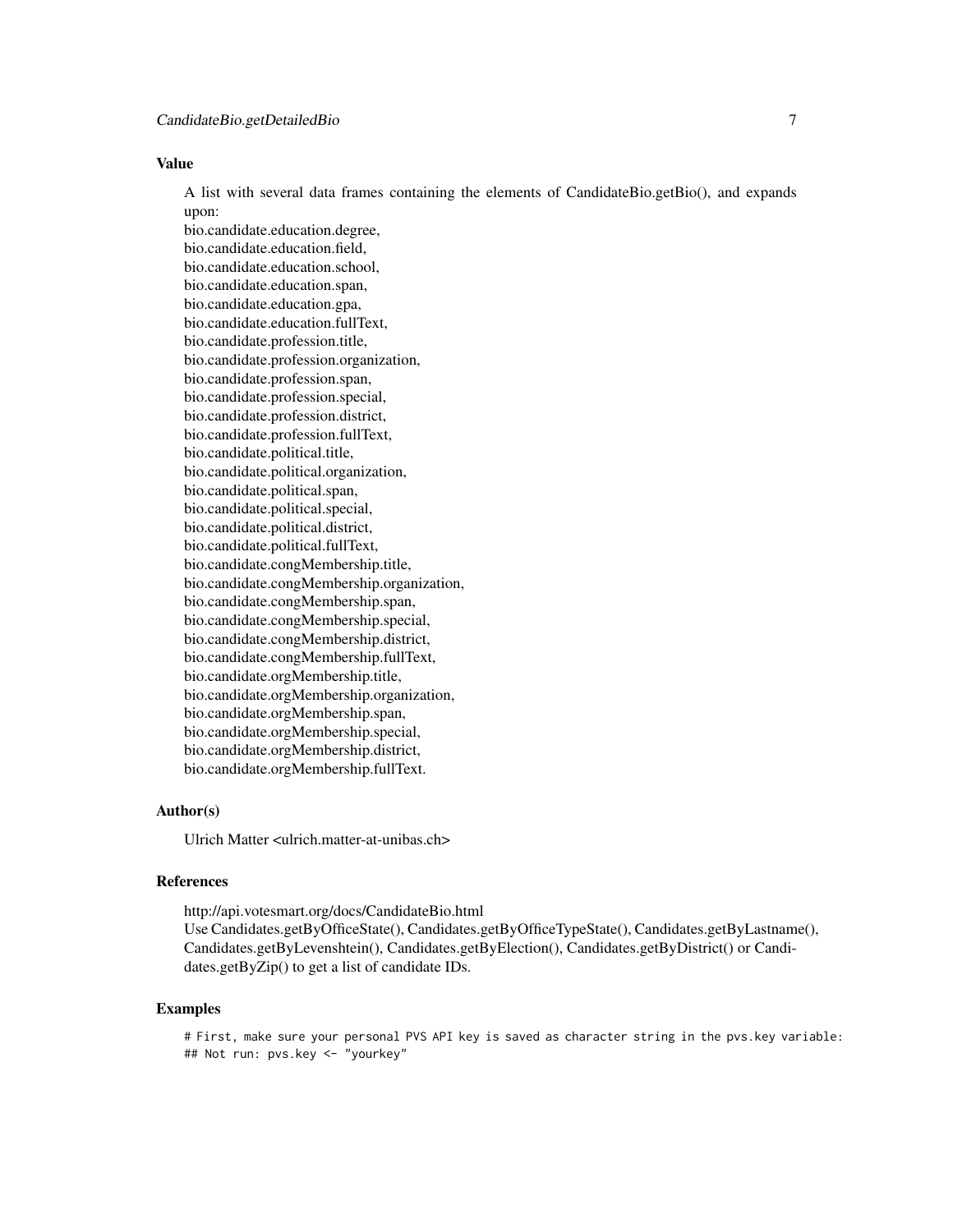```
# get main biographical data on Barack Obama and Mitt Romney
## Not run: bio <- CandidateBio.getDetailedBio(list(9490,21942))
## Not run: head(bio$profession)
## Not run: head(bio$orgMembership)
```
Candidates.getByDistrict

*Get a list of candidates according to the district they represent*

# Description

This function is a wrapper for the Candidates.getByDistrict() method of the PVS API Candidates class which grabs a list of candidates according to the district they represent for each district and election year. The function sends a request with this method to the PVS API for all district IDs and election years given as a function input, extracts the XML values from the returned XML file(s) and returns them arranged in one data frame.

#### Usage

```
Candidates.getByDistrict(districtId, electionYear=NULL)
```
#### **Arguments**

| districtId   | a character string or list of character strings with the district $ID(s)$ (see references<br>for details)            |
|--------------|----------------------------------------------------------------------------------------------------------------------|
| electionYear | (optional) a character string or list of character strings with the election year(s)<br>(Default: $>=$ current year) |

#### Value

A data frame with a row for each candidate and year and columns with the following variables describing the candidate:

candidateList.candidate\*.candidateId, candidateList.candidate\*.firstName, candidateList.candidate\*.nickName, candidateList.candidate\*.middleName, candidateList.candidate\*.preferredName, candidateList.candidate\*.lastName, candidateList.candidate\*.suffix, candidateList.candidate\*.title, candidateList.candidate\*.ballotName, candidateList.candidate\*.electionParties, candidateList.candidate\*.electionStatus, candidateList.candidate\*.electionStage, candidateList.candidate\*.electionDistrictId, candidateList.candidate\*.electionDistrictName, candidateList.candidate\*.electionOffice,

<span id="page-7-0"></span>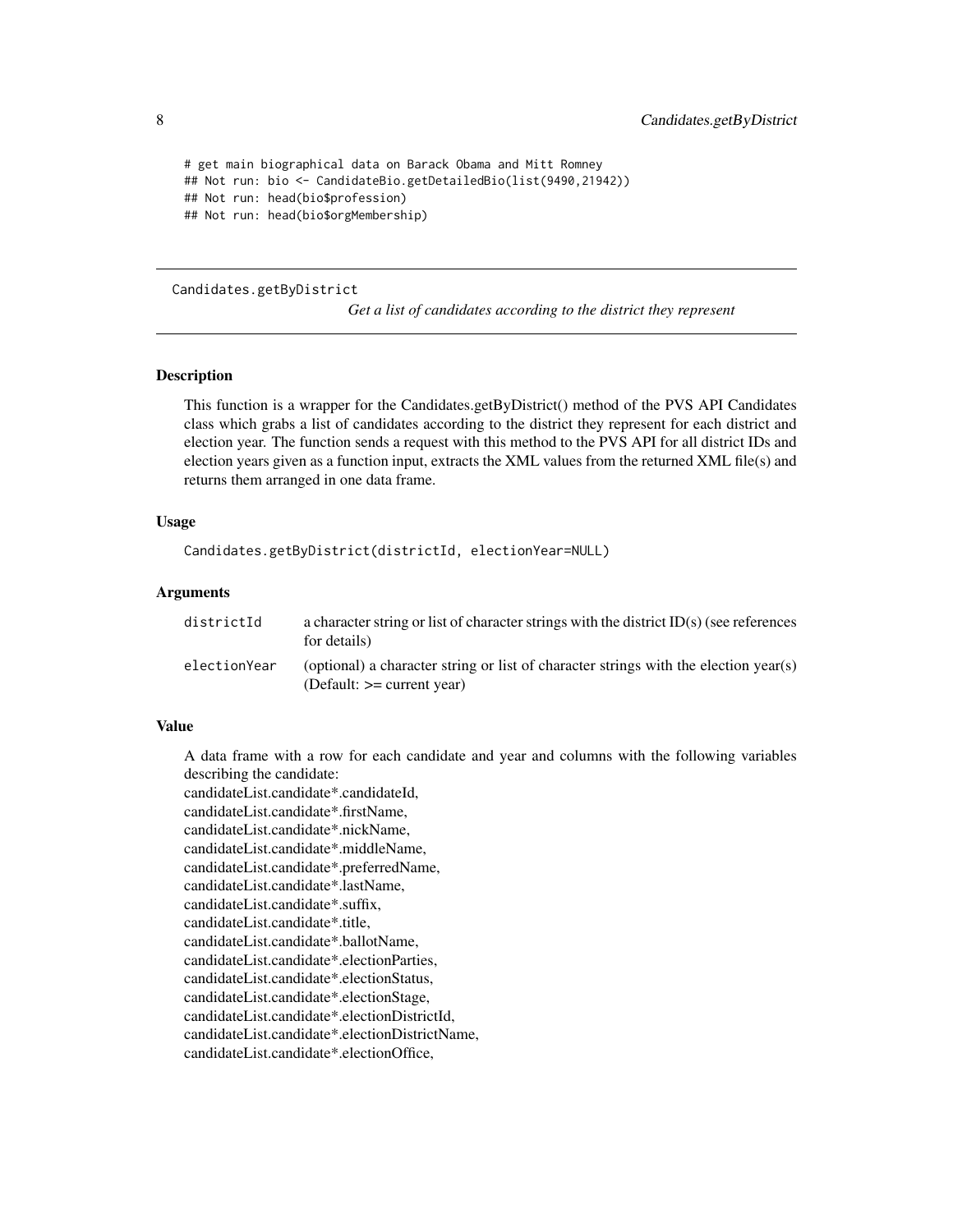<span id="page-8-0"></span>candidateList.candidate\*.electionOfficeId, candidateList.candidate\*.electionStateId, candidateList.candidate\*.electionOfficeTypeId, candidateList.candidate\*.electionYear, candidateList.candidate\*.electionSpecial, candidateList.candidate\*.electionDate, candidateList.candidate\*.officeParties, candidateList.candidate\*.officeStatus, candidateList.candidate\*.officeDistrictId, candidateList.candidate\*.officeDistrictName, candidateList.candidate\*.officeStateId, candidateList.candidate\*.officeId, candidateList.candidate\*.officeName, candidateList.candidate\*.officeTypeId, candidateList.candidate\*.runningMateId, candidateList.candidate\*.runningMateName.

#### Author(s)

Ulrich Matter <ulrich.matter-at-unibas.ch>

### References

http://api.votesmart.org/docs/Candidates.html Use District.getByOfficeState() or District.getByZip() to get a list of district ID(s).

#### Examples

```
# First, make sure your personal PVS API key is saved as character string in the pvs.key variable:
## Not run: pvs.key <- "yourkey"
# get a list of candidates of certain districts
## Not run: district <- Candidates.getByDistrict(list(25157,25155),2012)
## Not run: district
```
Candidates.getByElection

*Get a list of candidates according to the election they are running for*

#### **Description**

This function is a wrapper for the Candidates.getByElection() method of the PVS API Candidates class which grabs a list of candidates according to the election they are running for. The function sends a request with this method to the PVS API for all electionIDs and stageIDs given as a function input, extracts the XML values from the returned XML file(s) and returns them arranged in one data frame.

# Usage

Candidates.getByElection(electionId, stageId=NULL)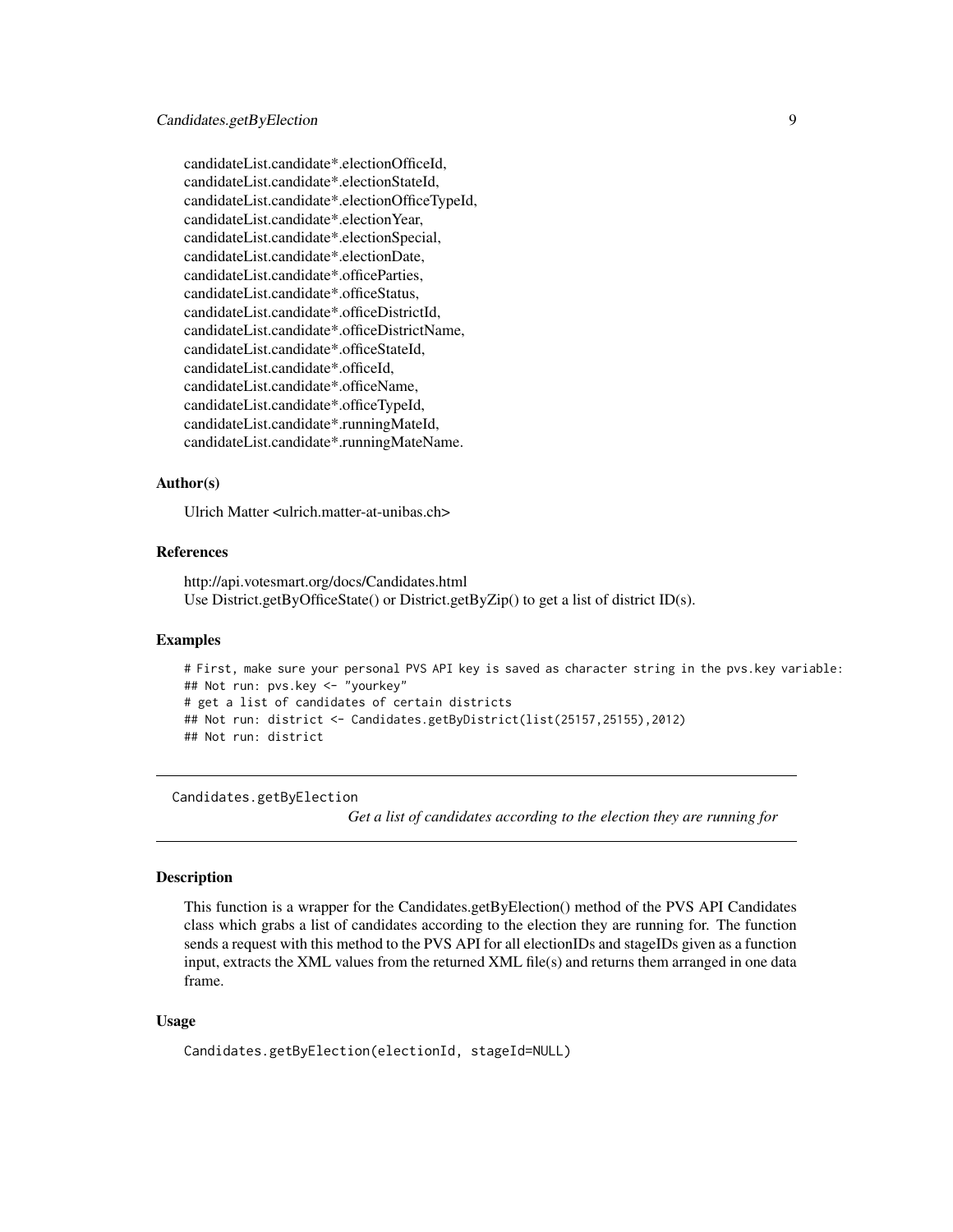#### **Arguments**

| electionId | a character string or list of character strings with the election $ID(s)$ (see refer-<br>ences for details) |
|------------|-------------------------------------------------------------------------------------------------------------|
| stageId    | (optional) a character string or list of character strings with the stage ID(s) (de-<br>fault: all)         |

#### Value

A data frame with a row for each candidate and columns with the following variables describing the candidate:

candidateList.candidate\*.candidateId, candidateList.candidate\*.firstName, candidateList.candidate\*.nickName, candidateList.candidate\*.middleName, candidateList.candidate\*.preferredName, candidateList.candidate\*.lastName, candidateList.candidate\*.suffix, candidateList.candidate\*.title, candidateList.candidate\*.ballotName, candidateList.candidate\*.electionParties, candidateList.candidate\*.electionStatus, candidateList.candidate\*.electionStage, candidateList.candidate\*.electionDistrictId, candidateList.candidate\*.electionDistrictName, candidateList.candidate\*.electionOffice, candidateList.candidate\*.electionOfficeId, candidateList.candidate\*.electionStateId, candidateList.candidate\*.electionOfficeTypeId, candidateList.candidate\*.electionYear, candidateList.candidate\*.electionSpecial, candidateList.candidate\*.electionDate, candidateList.candidate\*.officeParties, candidateList.candidate\*.officeStatus, candidateList.candidate\*.officeDistrictId, candidateList.candidate\*.officeDistrictName, candidateList.candidate\*.officeStateId, candidateList.candidate\*.officeId, candidateList.candidate\*.officeName, candidateList.candidate\*.officeTypeId, candidateList.candidate\*.runningMateId, candidateList.candidate\*.runningMateName

# Author(s)

Ulrich Matter <ulrich.matter-at-unibas.ch>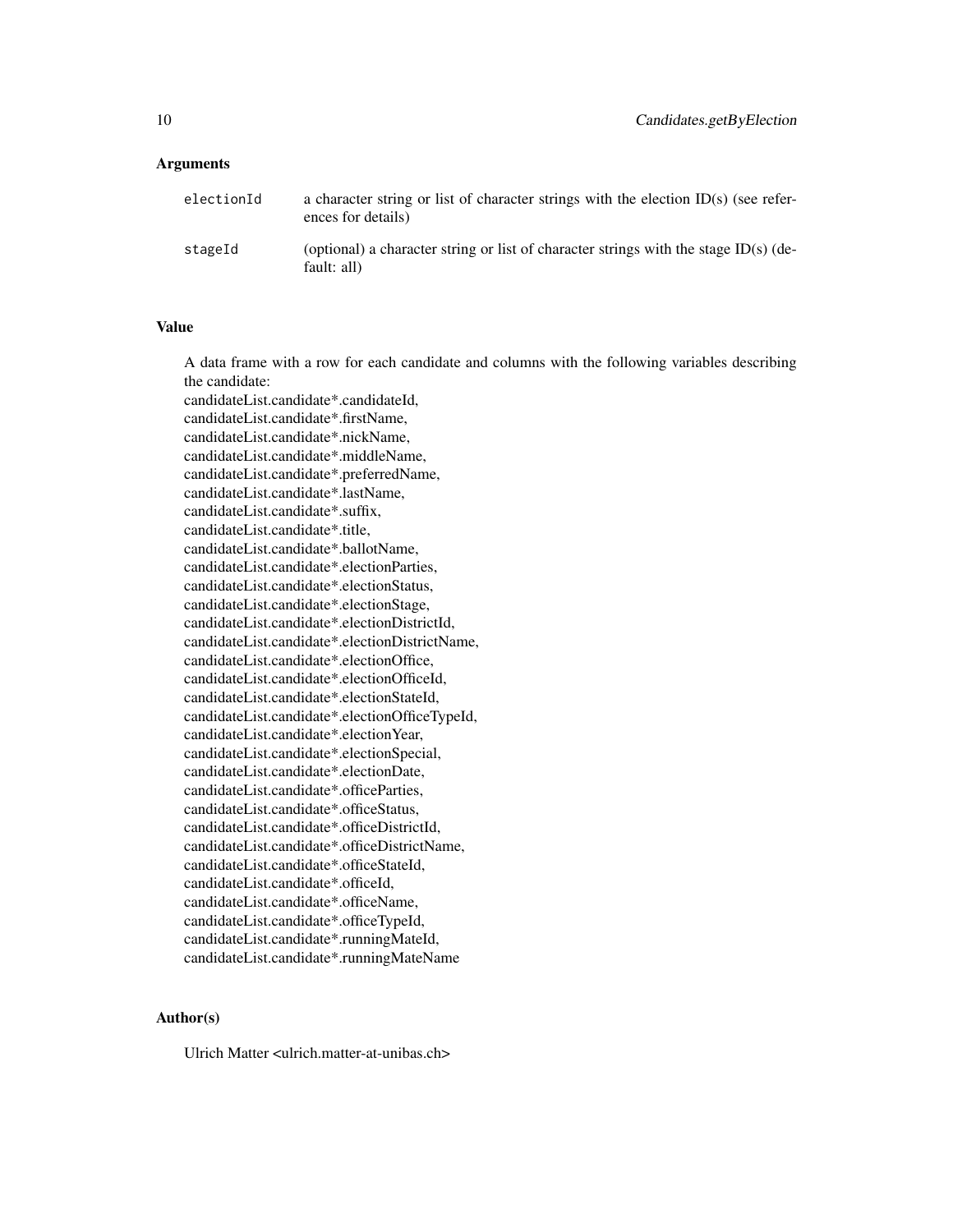#### <span id="page-10-0"></span>References

http://api.votesmart.org/docs/Candidates.html Use Election.getElectionByYearState() or Election.getElectionByZip() to get election ID(s).

# Examples

# First, make sure your personal PVS API key is saved as character string in the pvs.key variable: ## Not run: pvs.key <- "yourkey" # get a list of candidates for certain election IDs ## Not run: candidates <- Candidates.getByElection(list(2582,2646)) ## Not run: candidates

```
Candidates.getByLastname
```
*Get a list of candidates according to their lastname*

#### **Description**

This function is a wrapper for the Candidates.getByLastname() method of the PVS API Candidates class which grabs a list of candidates according to a lastname match. The function sends a request with this method to the PVS API for all last names and election years given as a function input, extracts the XML values from the returned XML file(s) and returns them arranged in one data frame.

#### Usage

Candidates.getByLastname(lastName, electionYear=NULL)

#### Arguments

| lastName     | a character string or list of character strings with the last name(s) (see references<br>for details)                |
|--------------|----------------------------------------------------------------------------------------------------------------------|
| electionYear | (optional) a character string or list of character strings with the election year(s)<br>$(detault: == current year)$ |

#### Value

A data frame with a row for each candidate and year and columns with the following variables describing the candidate: candidateList.candidate\*.candidateId,

candidateList.candidate\*.firstName, candidateList.candidate\*.nickName, candidateList.candidate\*.middleName, candidateList.candidate\*.preferredName, candidateList.candidate\*.lastName, candidateList.candidate\*.suffix, candidateList.candidate\*.title,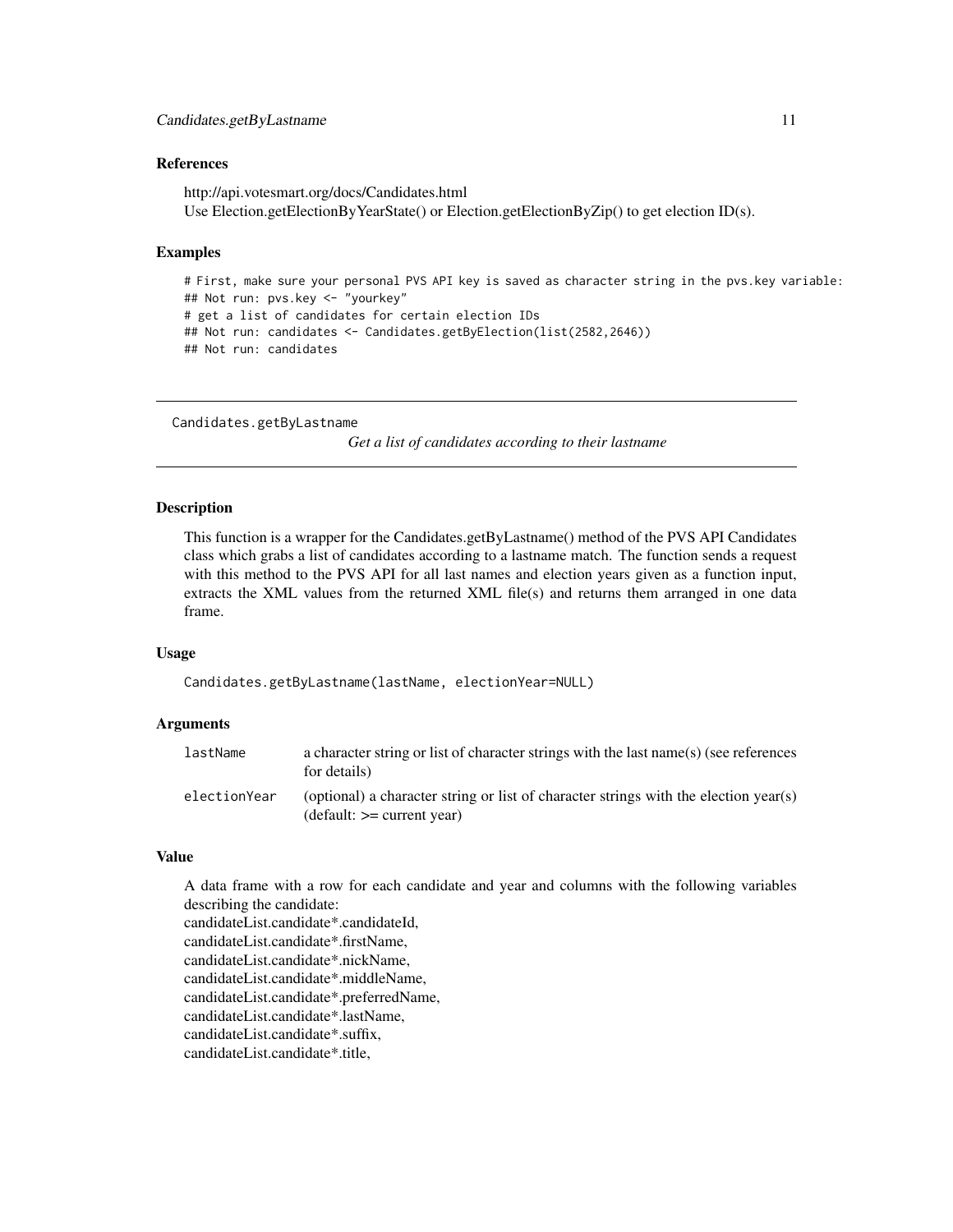candidateList.candidate\*.ballotName, candidateList.candidate\*.electionParties, candidateList.candidate\*.electionStatus, candidateList.candidate\*.electionStage, candidateList.candidate\*.electionDistrictId, candidateList.candidate\*.electionDistrictName, candidateList.candidate\*.electionOffice, candidateList.candidate\*.electionOfficeId, candidateList.candidate\*.electionStateId, candidateList.candidate\*.electionOfficeTypeId, candidateList.candidate\*.electionYear, candidateList.candidate\*.electionSpecial, candidateList.candidate\*.electionDate, candidateList.candidate\*.officeParties, candidateList.candidate\*.officeStatus, candidateList.candidate\*.officeDistrictId, candidateList.candidate\*.officeDistrictName, candidateList.candidate\*.officeStateId, candidateList.candidate\*.officeId, candidateList.candidate\*.officeName, candidateList.candidate\*.officeTypeId, candidateList.candidate\*.runningMateId, candidateList.candidate\*.runningMateName.

#### Author(s)

Ulrich Matter <ulrich.matter-at-unibas.ch>

#### References

http://api.votesmart.org/docs/Candidates.html Use CandidateBio.getBio(), Candidates.getByOfficeState(), Candidates.getByOfficeTypeState(), Candidates.getByElection(), Candidates.getByDistrict(), Candidates.getByZip(), Committee.getCommitteeMembers(), Election.getStageCandidates(), Leadership.getOfficials(), Local.getOfficials(), Officials.getStatewide(), Officials.getByOfficeState(), Officials.getByOfficeTypeState(), Officials.getByDistrict() or Officials.getByZip() to get last name(s).

# Examples

```
# First, make sure your personal PVS API key is saved as character string in the pvs.key variable:
## Not run: pvs.key <- "yourkey"
# get candidates by last names
## Not run: names <- Candidates.getByLastname(list("Obama","Romney"),2012)
## Not run: names
```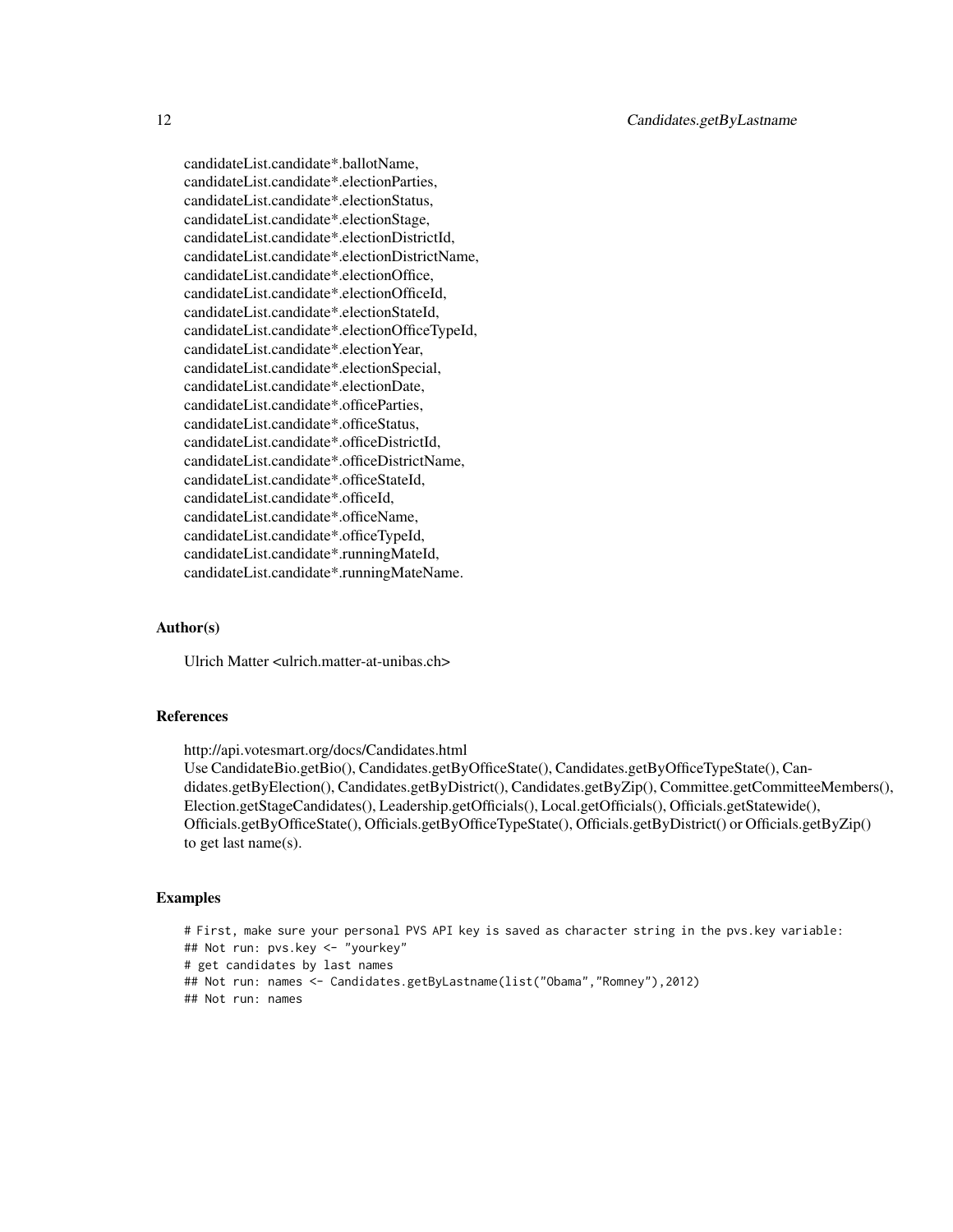<span id="page-12-0"></span>Candidates.getByLevenshtein

*Get a list of candidates according to an approximate lastname match*

#### **Description**

This function is a wrapper for the Candidates.getByLevenshtein() method of the PVS API Candidates class which grabs a list of candidates according to an approximate lastname match. The function sends a request with this method to the PVS API for all last names and election years given as a function input, extracts the XML values from the returned XML file(s) and returns them arranged in one data frame.

#### Usage

Candidates.getByLevenshtein(lastName, electionYear=NULL)

# Arguments

| lastName     | a character string or list of character strings with the last name(s) (see references<br>for details)                |
|--------------|----------------------------------------------------------------------------------------------------------------------|
| electionYear | (optional) a character string or list of character strings with the election year(s)<br>$(detault: == current year)$ |

# Value

A data frame with a row for each candidate and year and columns with the following variables describing the candidate: candidateList.candidate\*.candidateId, candidateList.candidate\*.firstName, candidateList.candidate\*.nickName, candidateList.candidate\*.middleName, candidateList.candidate\*.preferredName, candidateList.candidate\*.lastName, candidateList.candidate\*.suffix, candidateList.candidate\*.title, candidateList.candidate\*.ballotName, candidateList.candidate\*.electionParties, candidateList.candidate\*.electionStatus, candidateList.candidate\*.electionStage, candidateList.candidate\*.electionDistrictId, candidateList.candidate\*.electionDistrictName, candidateList.candidate\*.electionOffice, candidateList.candidate\*.electionOfficeId, candidateList.candidate\*.electionStateId, candidateList.candidate\*.electionOfficeTypeId, candidateList.candidate\*.electionYear, candidateList.candidate\*.electionSpecial,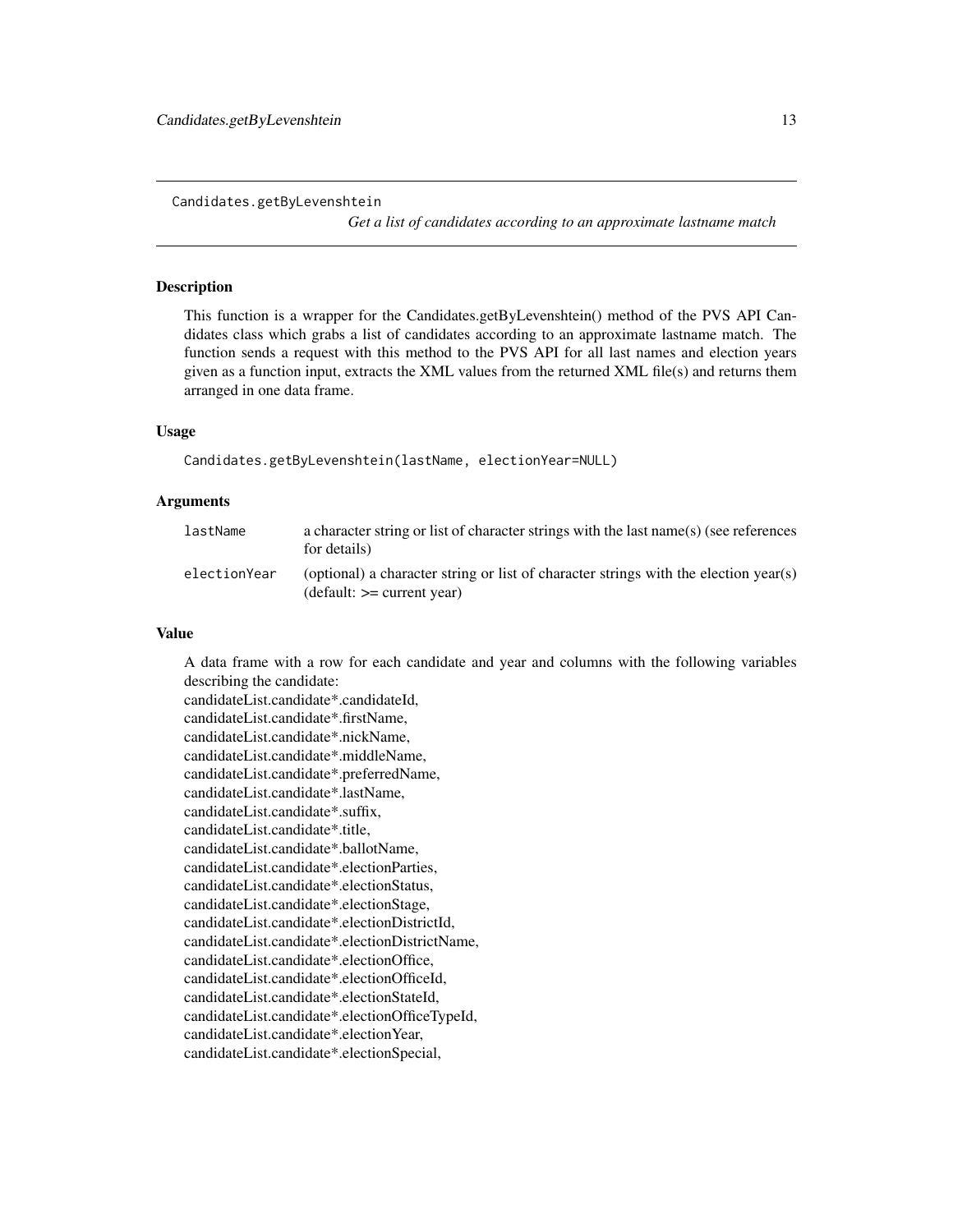<span id="page-13-0"></span>candidateList.candidate\*.electionDate, candidateList.candidate\*.officeParties, candidateList.candidate\*.officeStatus, candidateList.candidate\*.officeDistrictId, candidateList.candidate\*.officeDistrictName, candidateList.candidate\*.officeStateId, candidateList.candidate\*.officeId, candidateList.candidate\*.officeName, candidateList.candidate\*.officeTypeId, candidateList.candidate\*.runningMateId, candidateList.candidate\*.runningMateName.

#### Author(s)

Ulrich Matter <ulrich.matter-at-unibas.ch>

# References

http://api.votesmart.org/docs/Candidates.html

Use CandidateBio.getBio(), Candidates.getByOfficeState(), Candidates.getByOfficeTypeState(), Candidates.getByElection(), Candidates.getByDistrict(), Candidates.getByZip(), Committee.getCommitteeMembers(), Election.getStageCandidates(), Leadership.getOfficials(), Local.getOfficials(), Officials.getStatewide(), Officials.getByOfficeState(), Officials.getByOfficeTypeState(), Officials.getByDistrict() or Officials.getByZip() to get last name(s).

#### Examples

# First, make sure your personal PVS API key is saved as character string in the pvs.key variable: ## Not run: pvs.key <- "yourkey" # get candidates with similar last names ## Not run: names <- Candidates.getByLevenshtein(list("Obama","Romney"),2012) ## Not run: names

Candidates.getByOfficeState

*Get a list of candidates according to office and state representation*

# Description

This function is a wrapper for the Candidates.getByOfficeState() method of the PVS API Candidate class which grabs a list of candidates according to office and state representation. The function sends a request with this method to the PVS API for all state IDs, office IDs and election years given as a function input, extracts the XML values from the returned XML file(s) and returns them arranged in one data frame.

#### Usage

Candidates.getByOfficeState(stateId="NA", officeId, electionYear=NULL, all=FALSE)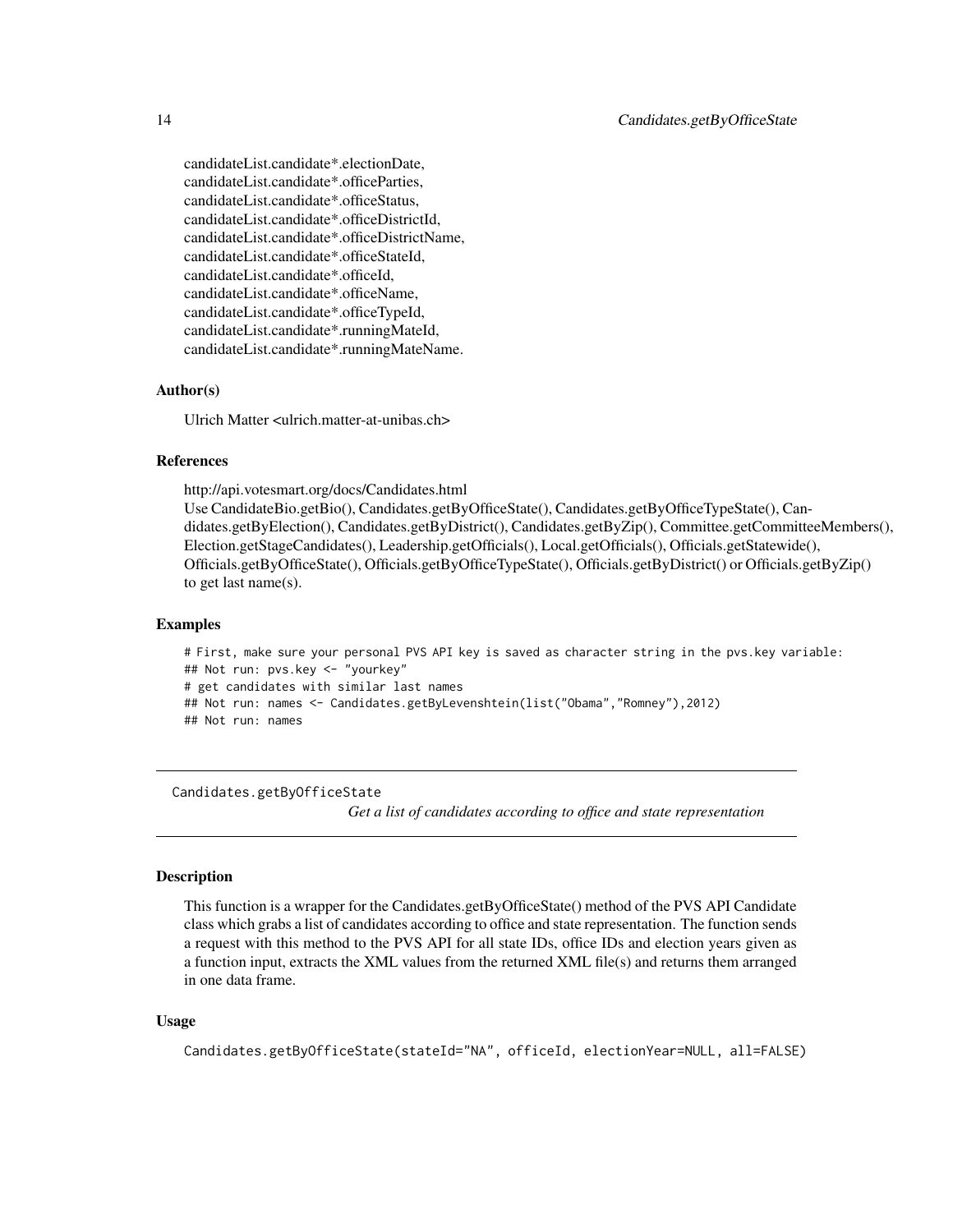#### **Arguments**

| stateId      | (optional) a character string or list of character strings with the state ID(s) (de-<br>fault: "NA", for national) (see references for details)                                  |
|--------------|----------------------------------------------------------------------------------------------------------------------------------------------------------------------------------|
| officeId     | a character string or list of character strings with the office $ID(s)$ (see references<br>for details)                                                                          |
| electionYear | (optional) a character string or list of character strings with the election year(s)<br>$(detault: == current year)$                                                             |
| all          | a logical indicator; if TRUE data on all possible combinations of the input vari-<br>ables are returned, if FALSE (default) only the exact combinations of them (see<br>example) |

#### Value

A data frame with a row for each candidate and year and columns with the following variables describing the candidate: candidateList.candidate\*.candidateId, candidateList.candidate\*.firstName, candidateList.candidate\*.nickName, candidateList.candidate\*.middleName, candidateList.candidate\*.preferredName, candidateList.candidate\*.lastName, candidateList.candidate\*.suffix, candidateList.candidate\*.title, candidateList.candidate\*.ballotName, candidateList.candidate\*.electionParties, candidateList.candidate\*.electionStatus, candidateList.candidate\*.electionStage, candidateList.candidate\*.electionDistrictId, candidateList.candidate\*.electionDistrictName, candidateList.candidate\*.electionOffice, candidateList.candidate\*.electionOfficeId, candidateList.candidate\*.electionStateId, candidateList.candidate\*.electionOfficeTypeId, candidateList.candidate\*.electionYear, candidateList.candidate\*.electionSpecial, candidateList.candidate\*.electionDate, candidateList.candidate\*.officeParties, candidateList.candidate\*.officeStatus, candidateList.candidate\*.officeDistrictId, candidateList.candidate\*.officeDistrictName, candidateList.candidate\*.officeStateId, candidateList.candidate\*.officeId, candidateList.candidate\*.officeName, candidateList.candidate\*.officeTypeId, candidateList.candidate\*.runningMateId, candidateList.candidate\*.runningMateName.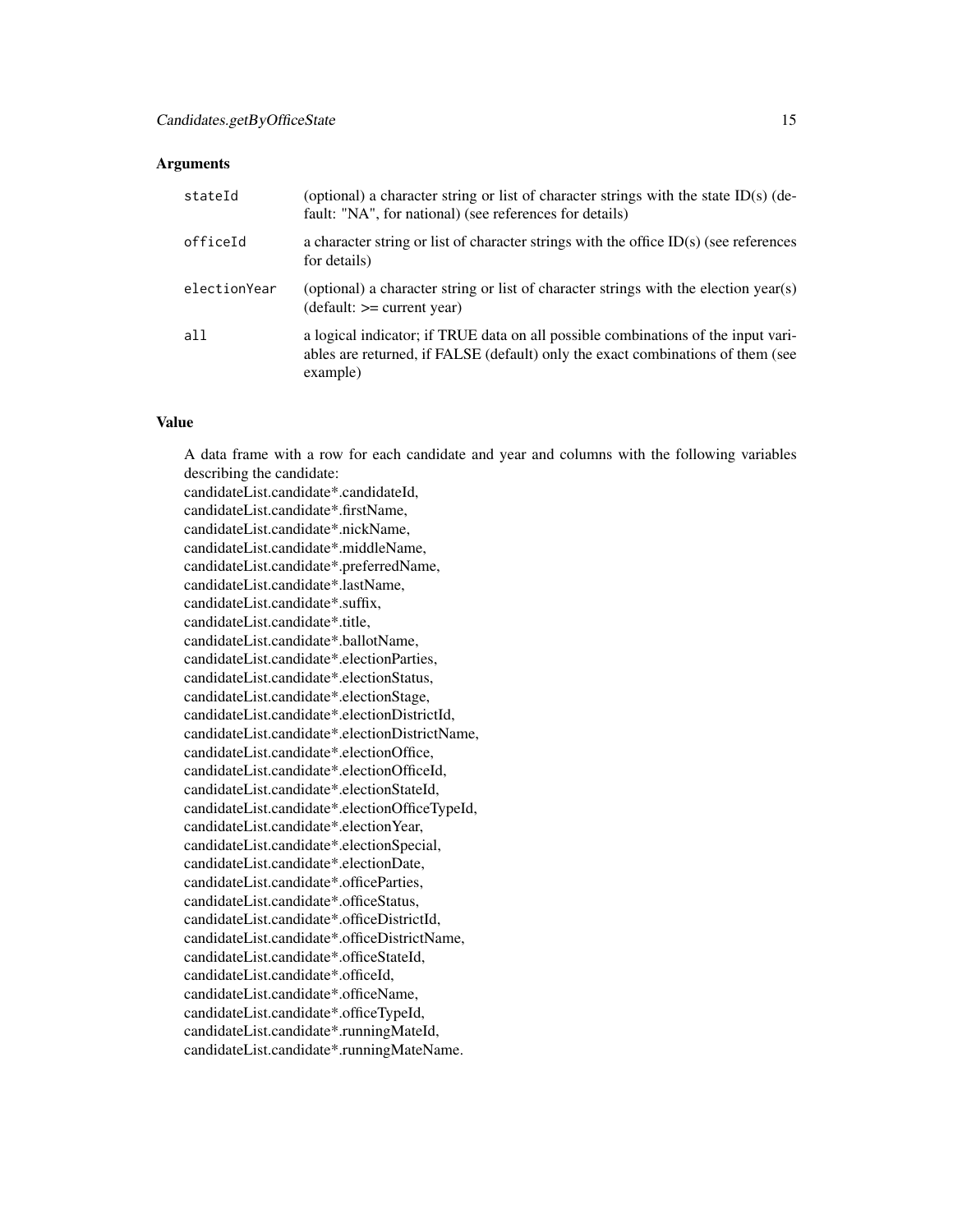#### <span id="page-15-0"></span>Author(s)

Ulrich Matter <ulrich.matter-at-unibas.ch>

# References

http://api.votesmart.org/docs/Candidates.html

Use State.getStateIDs() to get a list of state IDs.

See http://api.votesmart.org/docs/semi-static.html for a list of office IDs or use Office.getOfficesByType(), Office.getOfficesByLevel(), Office.getOfficesByTypeLevel() or Office.getOfficesByBranchLevel() to get a list of office ID(s).

#### Examples

# First, make sure your personal PVS API key is saved as character string in the pvs.key variable: ## Not run: pvs.key <- "yourkey" # get a data frame of candidates according to all state/office/electionYear combinations ## Not run: candidates <- Candidates.getByOfficeState(stateId=list("NJ","NY"),officeId=list(6,7), electionYear=list(2012,2008), all=TRUE) ## End(Not run) ## Not run: candidates # get a data frame of candidates according to the exact state/office/electionYear combinations # (i.e., "NY"/6/2012, "NJ"/7/2008) ## Not run: candidates <- Candidates.getByOfficeState(stateId=list("NJ","NY"),officeId=list(6,7), electionYear=list(2012,2008), all=FALSE) ## End(Not run) ## Not run: candidates

Candidates.getByOfficeTypeState *Get a list of candidates according to office type and state representation*

#### Description

This function is a wrapper for the Candidates.getByOfficeTypeState() method of the PVS API Candidate class which grabs a list of candidates according to office type and state representation. The function sends a request with this method to the PVS API for all state IDs, office type IDs and election years given as a function input, extracts the XML values from the returned XML file(s) and returns them arranged in one data frame.

#### Usage

Candidates.getByOfficeTypeState(stateId="NA", officeTypeId, electionYear=NULL, all=FALSE)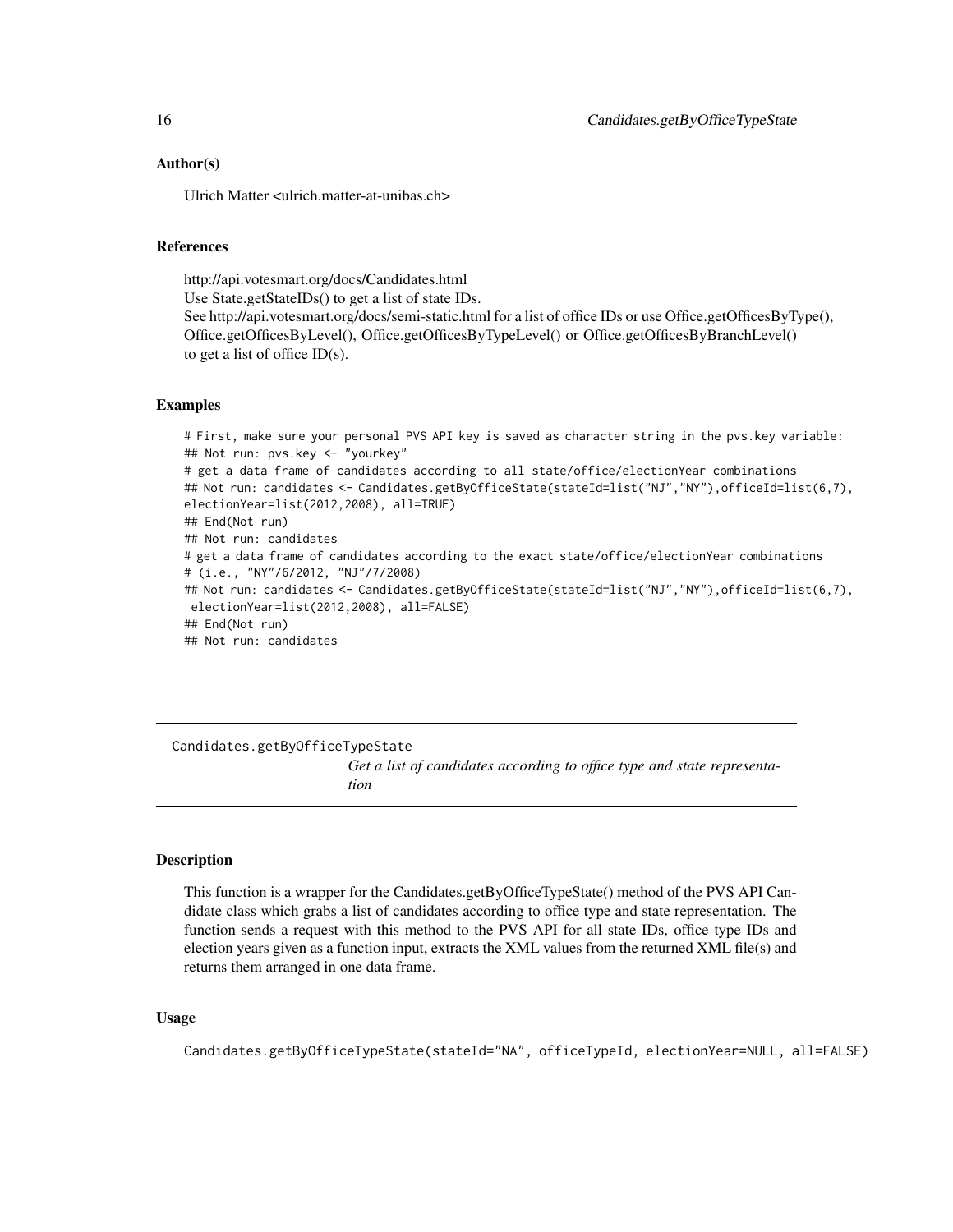#### **Arguments**

| stateId      | (optional) a character string or list of character strings with the state $ID(s)$ (de-<br>fault: "NA", for national) (see references for details)                                |
|--------------|----------------------------------------------------------------------------------------------------------------------------------------------------------------------------------|
| officeTypeId | a character string or list of character strings with the office type $ID(s)$ (see refer-<br>ences for details)                                                                   |
| electionYear | (optional) a character string or list of character strings with the election year(s)<br>$(detault: == current year)$                                                             |
| all          | a logical indicator; if TRUE data on all possible combinations of the input vari-<br>ables are returned, if FALSE (default) only the exact combinations of them (see<br>example) |

#### Value

A data frame with a row for each candidate and columns with the following variables describing the candidate:

candidateList.candidate\*.candidateId, candidateList.candidate\*.firstName, candidateList.candidate\*.nickName, candidateList.candidate\*.middleName, candidateList.candidate\*.preferredName, candidateList.candidate\*.lastName, candidateList.candidate\*.suffix, candidateList.candidate\*.title, candidateList.candidate\*.ballotName, candidateList.candidate\*.electionParties, candidateList.candidate\*.electionStatus, candidateList.candidate\*.electionStage, candidateList.candidate\*.electionDistrictId, candidateList.candidate\*.electionDistrictName, candidateList.candidate\*.electionOffice, candidateList.candidate\*.electionofficeTypeId, candidateList.candidate\*.electionStateId, candidateList.candidate\*.electionOfficeTypeId, candidateList.candidate\*.electionYear, candidateList.candidate\*.electionSpecial, candidateList.candidate\*.electionDate, candidateList.candidate\*.officeParties, candidateList.candidate\*.officeStatus, candidateList.candidate\*.officeDistrictId, candidateList.candidate\*.officeDistrictName, candidateList.candidate\*.officeStateId, candidateList.candidate\*.officeTypeId, candidateList.candidate\*.officeName, candidateList.candidate\*.officeTypeId, candidateList.candidate\*.runningMateId, candidateList.candidate\*.runningMateName.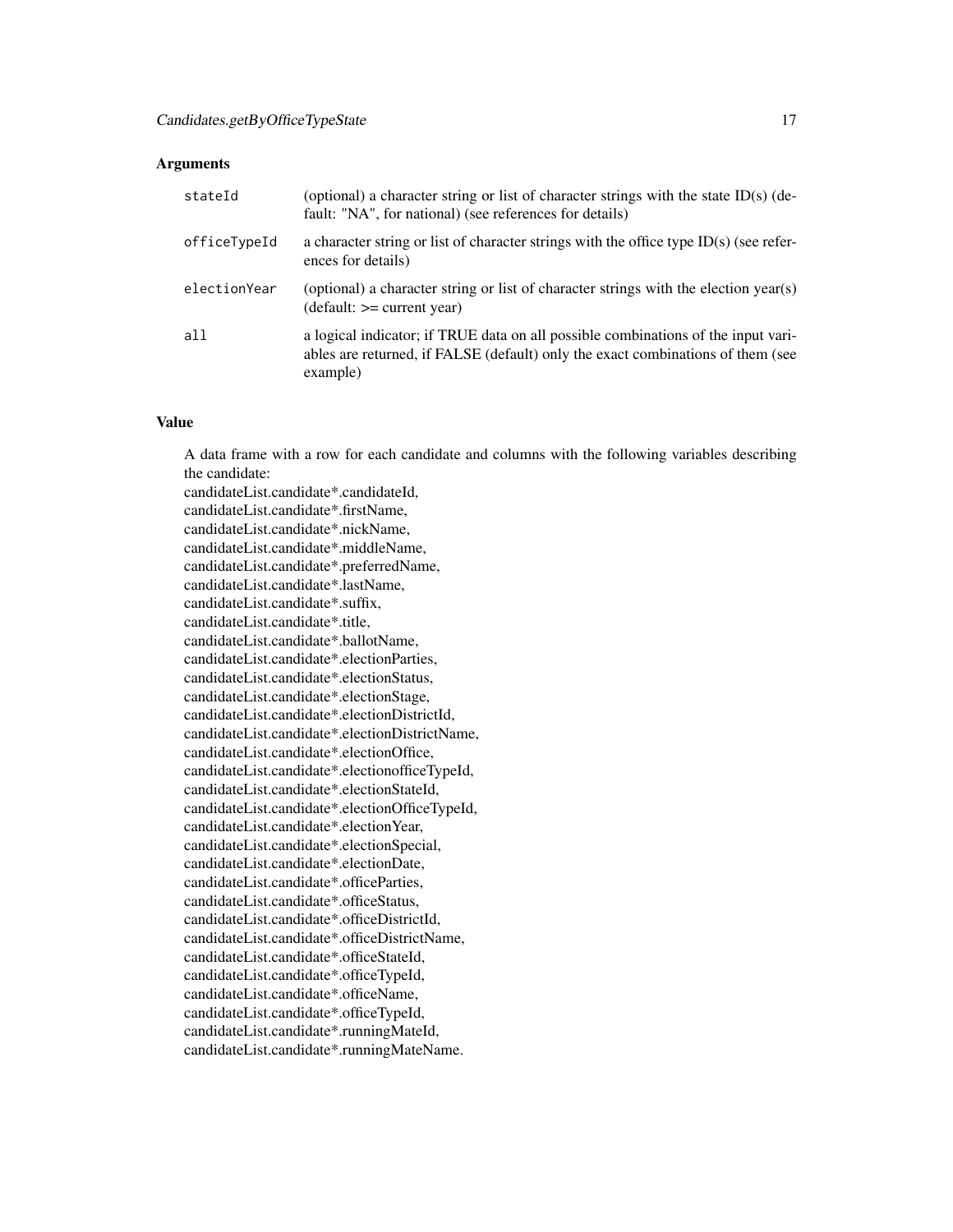# Author(s)

Ulrich Matter <ulrich.matter-at-unibas.ch>

# References

http://api.votesmart.org/docs/Candidates.html

Use State.getStateIDs() to get a list of state IDs.

See http://api.votesmart.org/docs/semi-static.html or use Office.getTypes() or Office.getOfficesByLevel() to get a list of office types  $ID(s)$ .

#### Examples

```
# First, make sure your personal PVS API key is saved as character string in the pvs.key variable:
## Not run: pvs.key <- "yourkey"
# get a data frame of candidates according to all state/officeType/electionYear combinations
## Not run: candidates <- Candidates.getByOfficeTypeState(stateId=list("NJ","NY"),
officeTypeId=list("C","L"), electionYear=list(2012,2008), all=TRUE)
## End(Not run)
## Not run: candidates
# get a data frame of candidates according to the exact state/officeType/electionYear combinations
# (i.e., "NY"/6/2012, "NJ"/7/2008)
## Not run: candidates <- Candidates.getByOfficeTypeState(stateId=list("NJ","NY"),
officeTypeId=list("C","L"), electionYear=list(2012,2008), all=FALSE)
## End(Not run)
## Not run: candidates
```
Candidates.getByZip *Get a list of candidates according to ZIP code*

# Description

This function is a wrapper for the Candidates.getByZip() method of the PVS API Candidates class which grabs a list of candidates according to the ZIP code. The function sends a request with this method to the PVS API for all ZIP codes and election years given as a function input, extracts the XML values from the returned XML file(s) and returns them arranged in one data frame.

#### Usage

```
Candidates.getByZip(zip5, electionYear=NULL)
```
# Arguments

| zip5         | a character string or list of character strings with the 5-digit ZIP code(s)                                         |
|--------------|----------------------------------------------------------------------------------------------------------------------|
| electionYear | (optional) a character string or list of character strings with the election year(s)<br>$(detault: == current year)$ |

<span id="page-17-0"></span>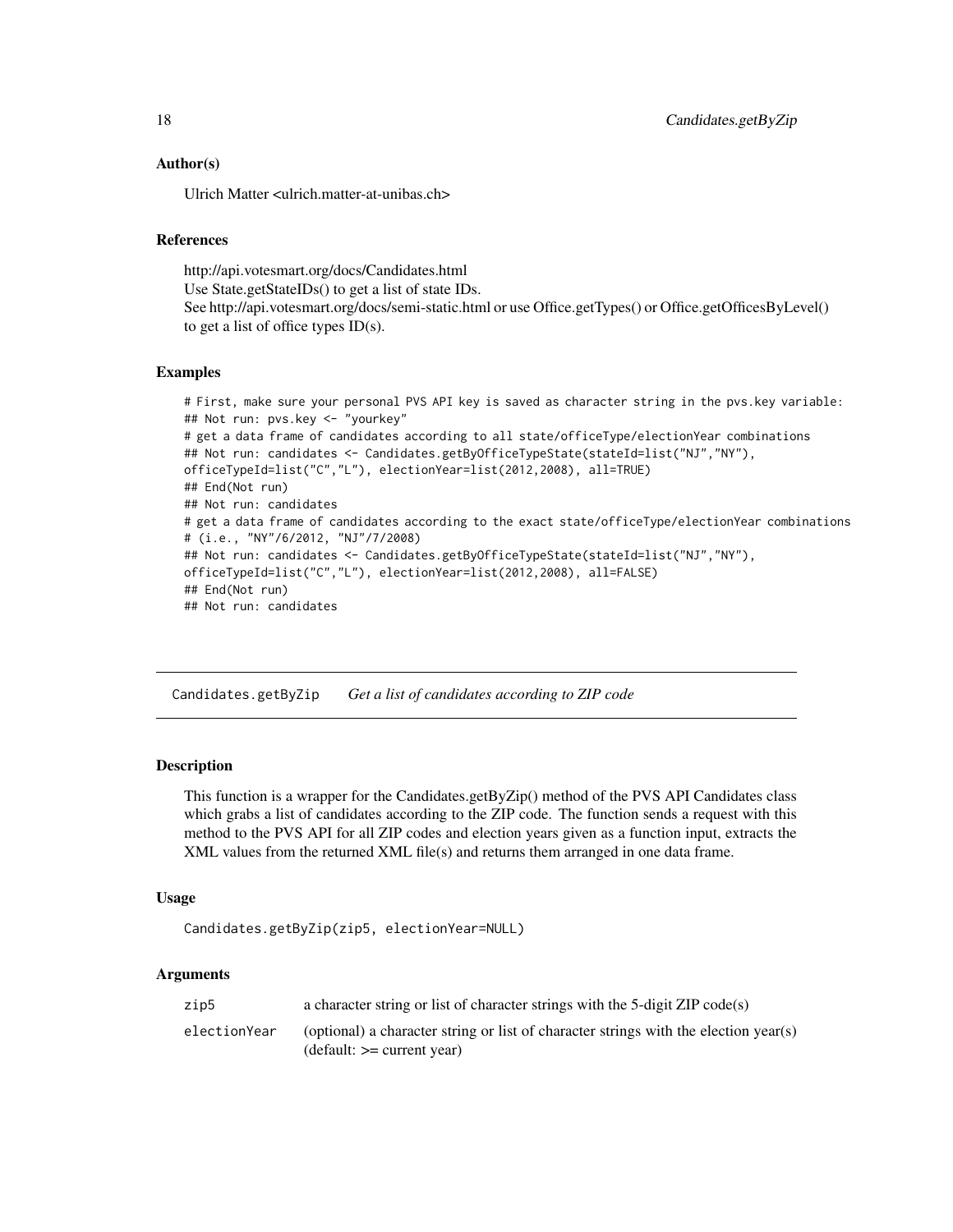# Value

A data frame with a row for each candidate and columns with the following variables describing the candidate:

candidateList.candidate\*.candidateId, candidateList.candidate\*.firstName, candidateList.candidate\*.nickName, candidateList.candidate\*.middleName, candidateList.candidate\*.preferredName, candidateList.candidate\*.lastName, candidateList.candidate\*.suffix, candidateList.candidate\*.title, candidateList.candidate\*.ballotName, candidateList.candidate\*.electionParties, candidateList.candidate\*.electionStatus, candidateList.candidate\*.electionStage, candidateList.candidate\*.electionDistrictId, candidateList.candidate\*.electionDistrictName, candidateList.candidate\*.electionOffice, candidateList.candidate\*.electionOfficeId, candidateList.candidate\*.electionStateId, candidateList.candidate\*.electionOfficeTypeId, candidateList.candidate\*.electionYear, candidateList.candidate\*.electionSpecial, candidateList.candidate\*.electionDate, candidateList.candidate\*.officeParties, candidateList.candidate\*.officeStatus, candidateList.candidate\*.officeDistrictId, candidateList.candidate\*.officeDistrictName, candidateList.candidate\*.officeStateId, candidateList.candidate\*.officeId, candidateList.candidate\*.officeName, candidateList.candidate\*.officeTypeId, candidateList.candidate\*.runningMateId, candidateList.candidate\*.runningMateName.

# Author(s)

Ulrich Matter <ulrich matter-at-unibas.ch>

#### References

http://api.votesmart.org/docs/Candidates.html

#### Examples

# First, make sure your personal PVS API key is saved as character string in the pvs.key variable: ## Not run: pvs.key <- "yourkey" # get a list of candidates according to the ZIP code. ## Not run: candidates <- Candidates.getByZip(list(10001,10002),2012)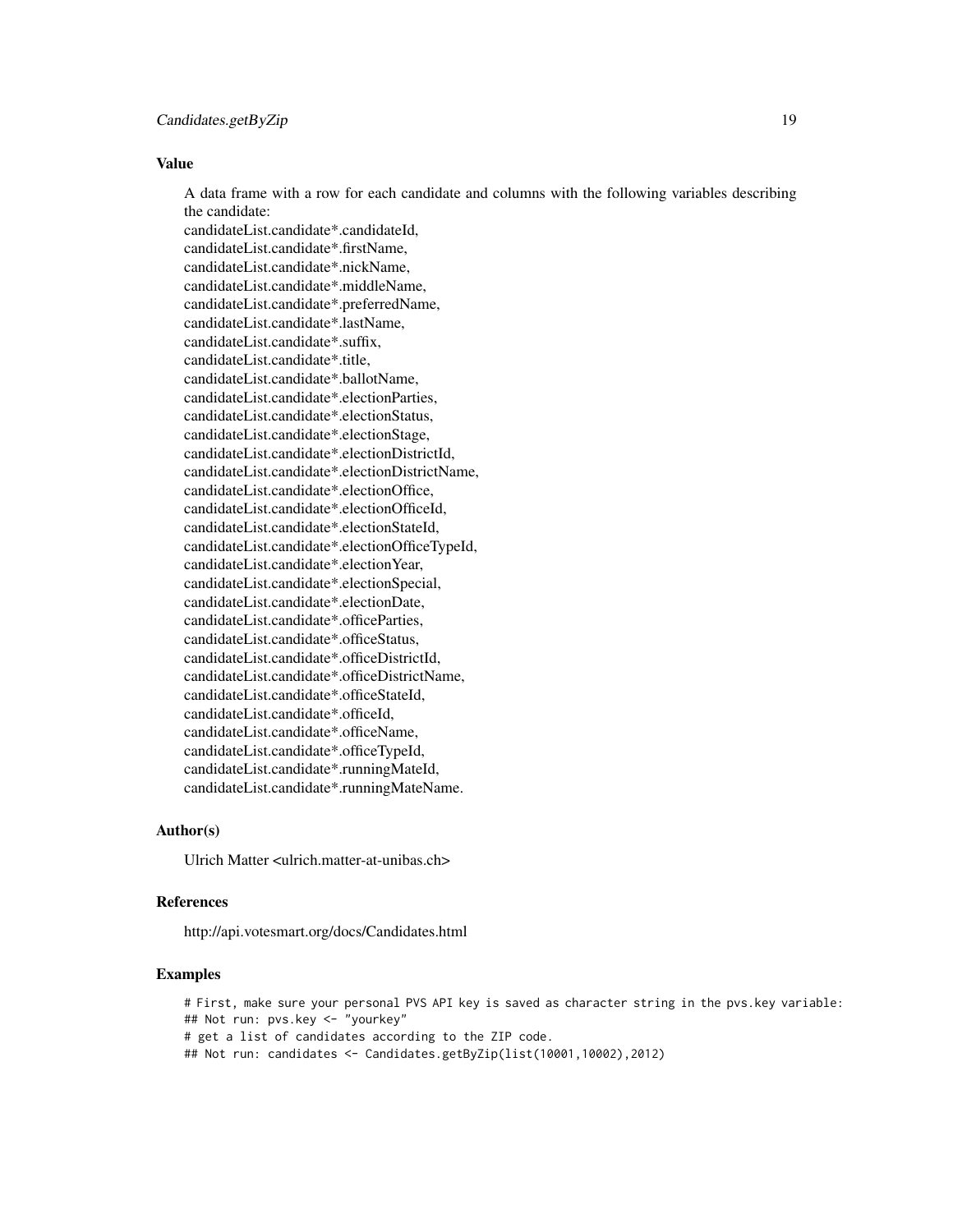<span id="page-19-0"></span>## Not run: candidates

Committee.getCommittee

*Get detailed committee (contact) information*

#### Description

This function is a wrapper for the Committee.getCommittee() method of the PVS API Committee class which returns detailed committee data. The function sends a request with this method to the PVS API for all committee IDs given as a function input, extracts the XML values from the returned XML file(s) and returns them arranged in one data frame.

#### Usage

```
Committee.getCommittee(committeeId)
```
# Arguments

committeeId a character string or list of character strings with the committee ID(s) (see references for details)

# Value

A data frame with a row for each committee and columns with the following variables describing the committee: committee.committeeId, committee.parentId, committee.stateId, committee.committeeTypeId, committee.name, committee.jurisdiction, committee.contact.address1, committee.contact.address2, committee.contact.city, committee.contact.state, committee.contact.zip, committee.contact.phone, committee.contact.fax, committee.contact.email, committee.contact.url, committee.contact.staffContact.

# Author(s)

Ulrich Matter <ulrich.matter-at-unibas.ch>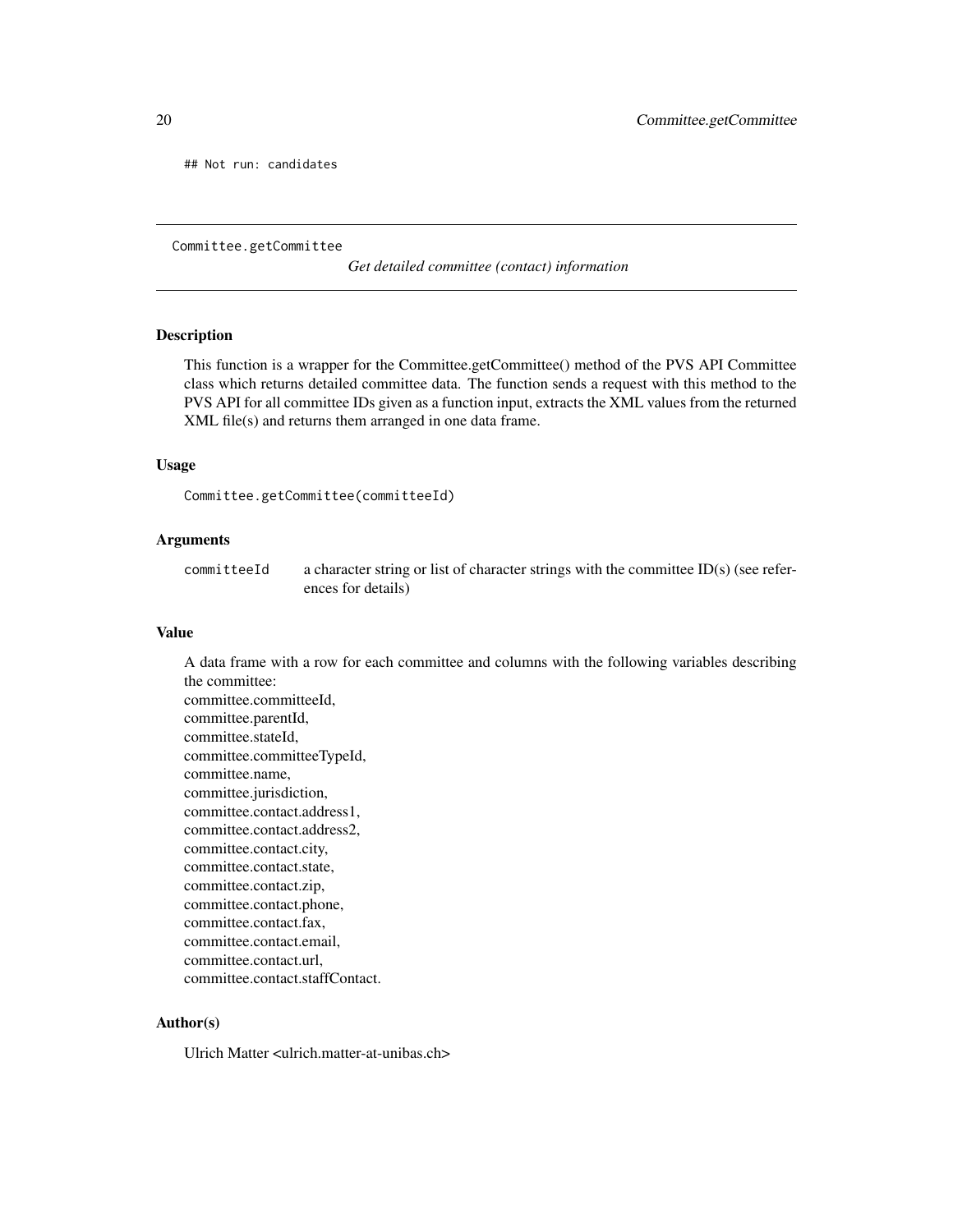#### <span id="page-20-0"></span>References

http://api.votesmart.org/docs/Committee.html Use CandidateBio.getBio(), Committee.getCommitteesByTypeState() or Votes.getBill() to get committee ID(s).

#### Examples

```
# First, make sure your personal PVS API key is saved as character string in the pvs.key variable:
## Not run: pvs.key <- "yourkey"
# get information about a certain committee
## Not run: committee <- Committee.getCommittee(list(1,2))
## Not run: committee
```

```
Committee.getCommitteeMembers
```
*Get a list of members of a committee*

### Description

This function is a wrapper for the Committee.getCommitteeMembers() method of the PVS API Committee class which returns a list of members of a committee. The function sends a request with this method to the PVS API for all committee IDs given as a function input, extracts the XML values from the returned XML file(s) and returns them arranged in one data frame.

#### Usage

Committee.getCommitteeMembers(committeeId)

# Arguments

committeeId a character string or list of character strings with the committee ID(s) (see references for details)

# Value

A data frame with a row for each committee member and columns with the following variables describing the committee member: committeeMembers.committee.committeeId, committeeMembers.committee.parentId, committeeMembers.committee.name, committeeMembers.member\*.candidateId, committeeMembers.member\*.title, committeeMembers.member\*.firstName, committeeMembers.member\*.middleName, committeeMembers.member\*.lastName, committeeMembers.member\*.suffix, committeeMembers.member\*.party, committeeMembers.member\*.position.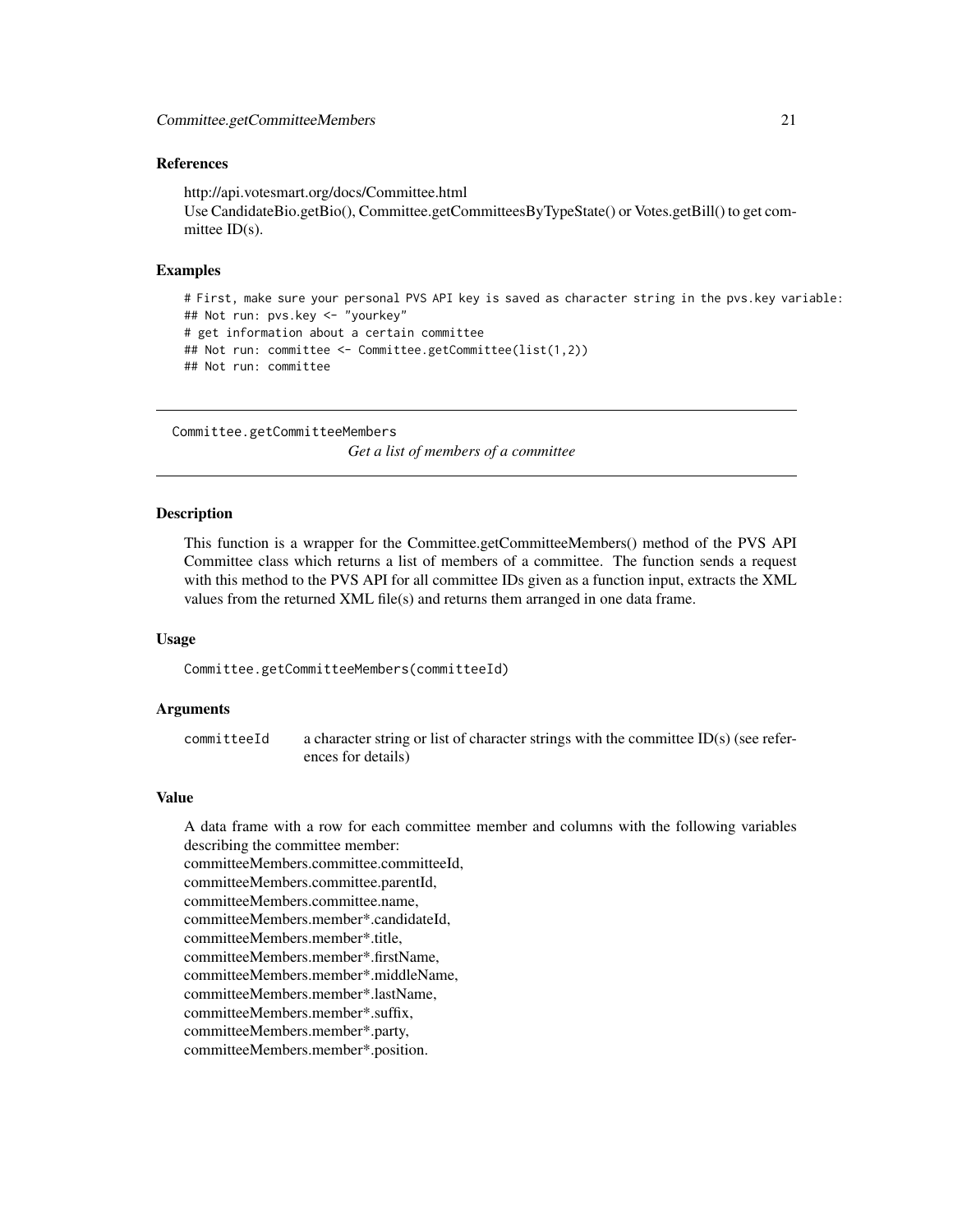# Author(s)

Ulrich Matter <ulrich.matter-at-unibas.ch>

# References

http://api.votesmart.org/docs/Committee.html Use CandidateBio.getBio(), Committee.getCommitteesByTypeState() or Votes.getBill() to get committee ID(s).

# Examples

# First, make sure your personal PVS API key is saved as character string in the pvs.key variable: ## Not run: pvs.key <- "yourkey" # get a list of members of certain committees ## Not run: comember <- Committee.getCommitteeMembers(1) ## Not run: comember

Committee.getCommitteesByTypeState

*Get a list of committees according to type and state*

#### Description

This function is a wrapper for the Committee.getCommitteesByTypeState() method of the PVS API Committee class which returns a list of committees for each type in each requested state. The function sends a request with this method to the PVS API for all type and state IDs given as a function input, extracts the XML values from the returned XML file(s) and returns them arranged in one data frame.

#### Usage

```
Committee.getCommitteesByTypeState(typeId=list("H","S","J"), stateId="NA", all=FALSE)
```
#### Arguments

| typeId  | (optional) a character string or list of character strings with the type $ID(s)$ (de-<br>fault: All) (see references for details)                                                |
|---------|----------------------------------------------------------------------------------------------------------------------------------------------------------------------------------|
| stateId | (optional) a character string or list of character strings with the state ID(s) (de-<br>fault: "NA", for national) (see references for details)                                  |
| all     | a logical indicator; if TRUE data on all possible combinations of the input vari-<br>ables are returned, if FALSE (default) only the exact combinations of them (see<br>example) |

<span id="page-21-0"></span>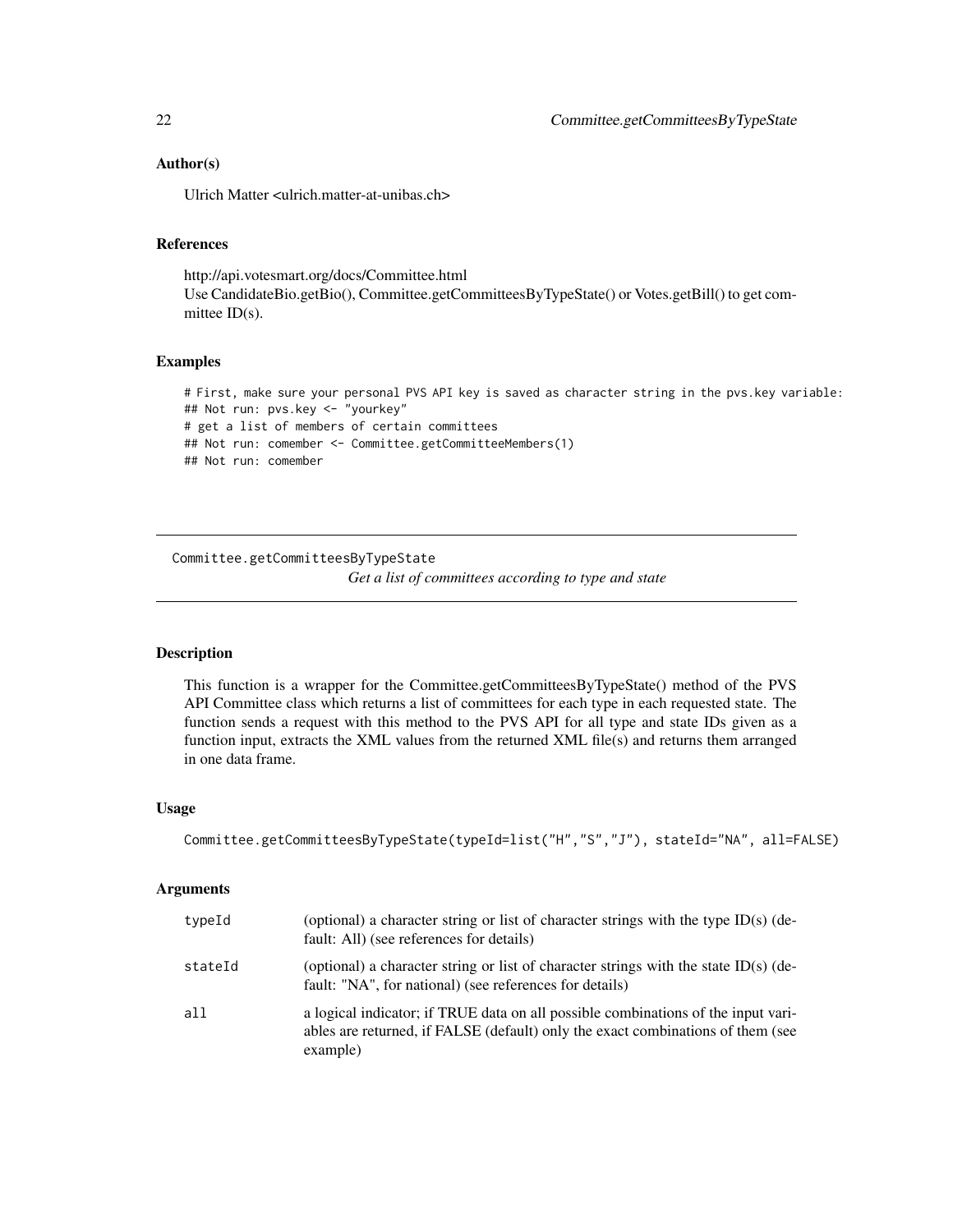# <span id="page-22-0"></span>Committee.getTypes 23

# Value

A data frame with a row for each committee and columns with the following variables describing the committee:

committees.committee\*.committeeId, committees.committee\*.parentId, committees.committee\*.stateId, committees.committee\*.committeeTypeId, committees.committee\*.name.

# Author(s)

Ulrich Matter <ulrich.matter-at-unibas.ch>

# References

http://api.votesmart.org/docs/Committee.html|cr See http://api.votesmart.org/docs/semi-static.html for a list of committee-type  $ID(s)$ .

Use State.getStateIDs() to get a list of state IDs.

#### Examples

```
# First, make sure your personal PVS API key is saved as character string in the pvs.key variable:
## Not run: pvs.key <- "yourkey"
# get a data frame of committees according to all type/state combinations
## Not run: committees <- Committee.getCommitteesByTypeState(typeId=list("H","S"),
stateId=list("NY","NJ"), all=TRUE)
## End(Not run)
## Not run: committees
# get a data frame of committees according to the exact type/state combinations
# (i.e., "H"/"NY", "S"/"NJ")
## Not run: committees <- Committee.getCommitteesByTypeState(typeId=list("H","S"),
stateId=list("NY","NJ"), all=FALSE)
## End(Not run)
## Not run: committees
```
Committee.getTypes *Get the committee types (house, senate, joint, etc.)*

# Description

This function is a wrapper for the Committee.getTypes() method of the PVS API Committee class which returns the existing committee types.

#### Usage

Committee.getTypes()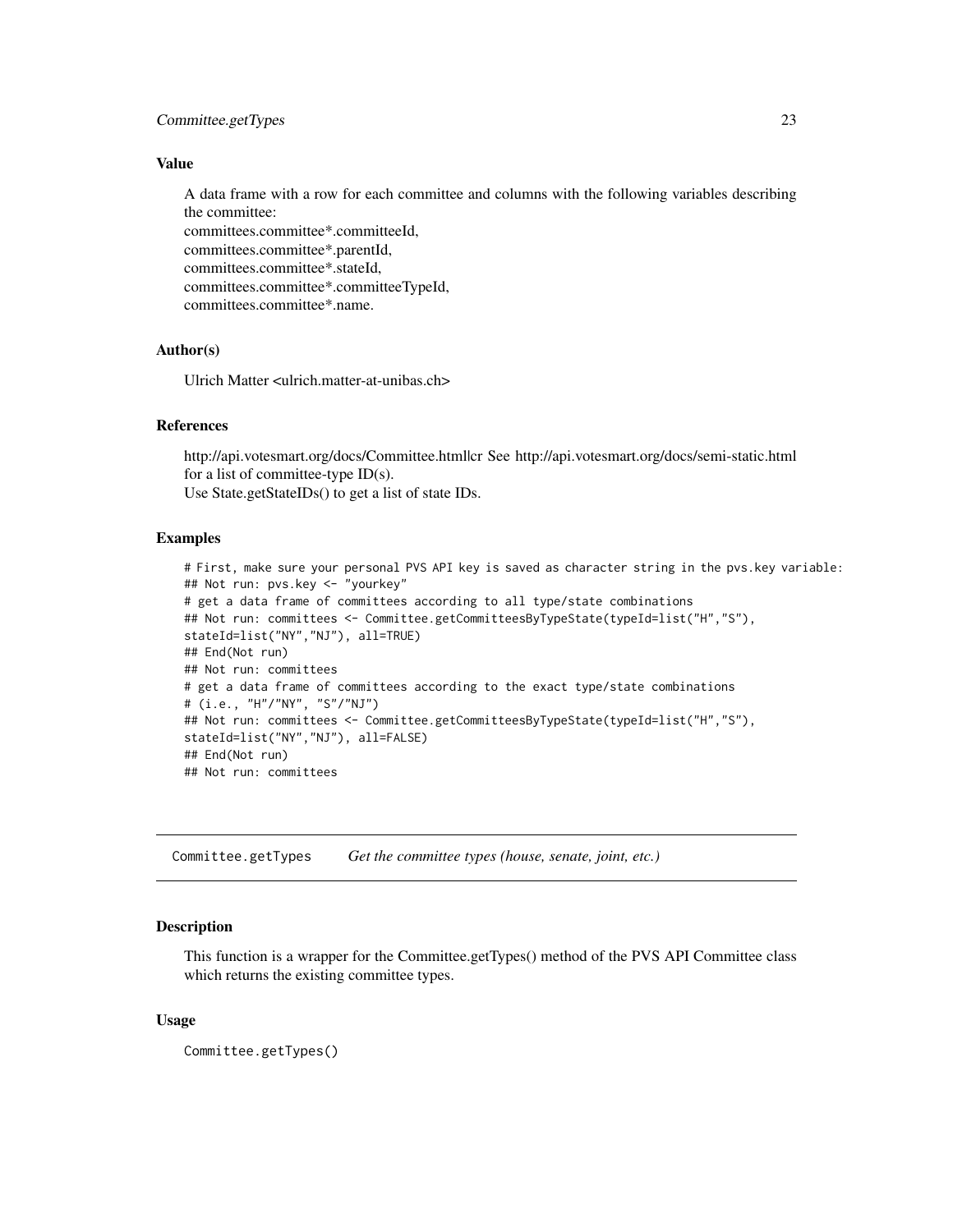A data frame with a row for each committee type and columns with the following variables describing the committee type: committeeTypes.type\*.committeeTypeId,

committeeTypes.type\*.name.

# Author(s)

Ulrich Matter <ulrich.matter-at-unibas.ch>

# References

http://api.votesmart.org/docs/Committee.html

# Examples

```
# First, make sure your personal PVS API key is saved as character string in the pvs.key variable:
## Not run: pvs.key <- "yourkey"
# get the committee types
## Not run: comtypes <- Committee.getTypes()
## Not run: comtypes
```

```
District.getByOfficeState
```

```
Get district IDs according to the office and state
```
#### Description

This function is a wrapper for the District.getByOfficeState() method of the PVS API District class which grabs district IDs according to the office and state. The function sends a request with this method to the PVS API for all district names and office IDs given as a function input, extracts the XML values from the returned XML file(s) and returns them arranged in one data frame.

#### Usage

```
District.getByOfficeState(officeId, stateId, districtName=NULL, all=FALSE)
```
#### Arguments

| officeId     | a character string or list of character strings with the office ID(s) (see references<br>for details)                                                                            |
|--------------|----------------------------------------------------------------------------------------------------------------------------------------------------------------------------------|
| stateId      | a character string or list of character strings with the state $ID(s)$ (see references<br>for details)                                                                           |
| districtName | (optional) a character string or list of character strings with the district name<br>(default: All)                                                                              |
| all          | a logical indicator; if TRUE data on all possible combinations of the input vari-<br>ables are returned, if FALSE (default) only the exact combinations of them (see<br>example) |

<span id="page-23-0"></span>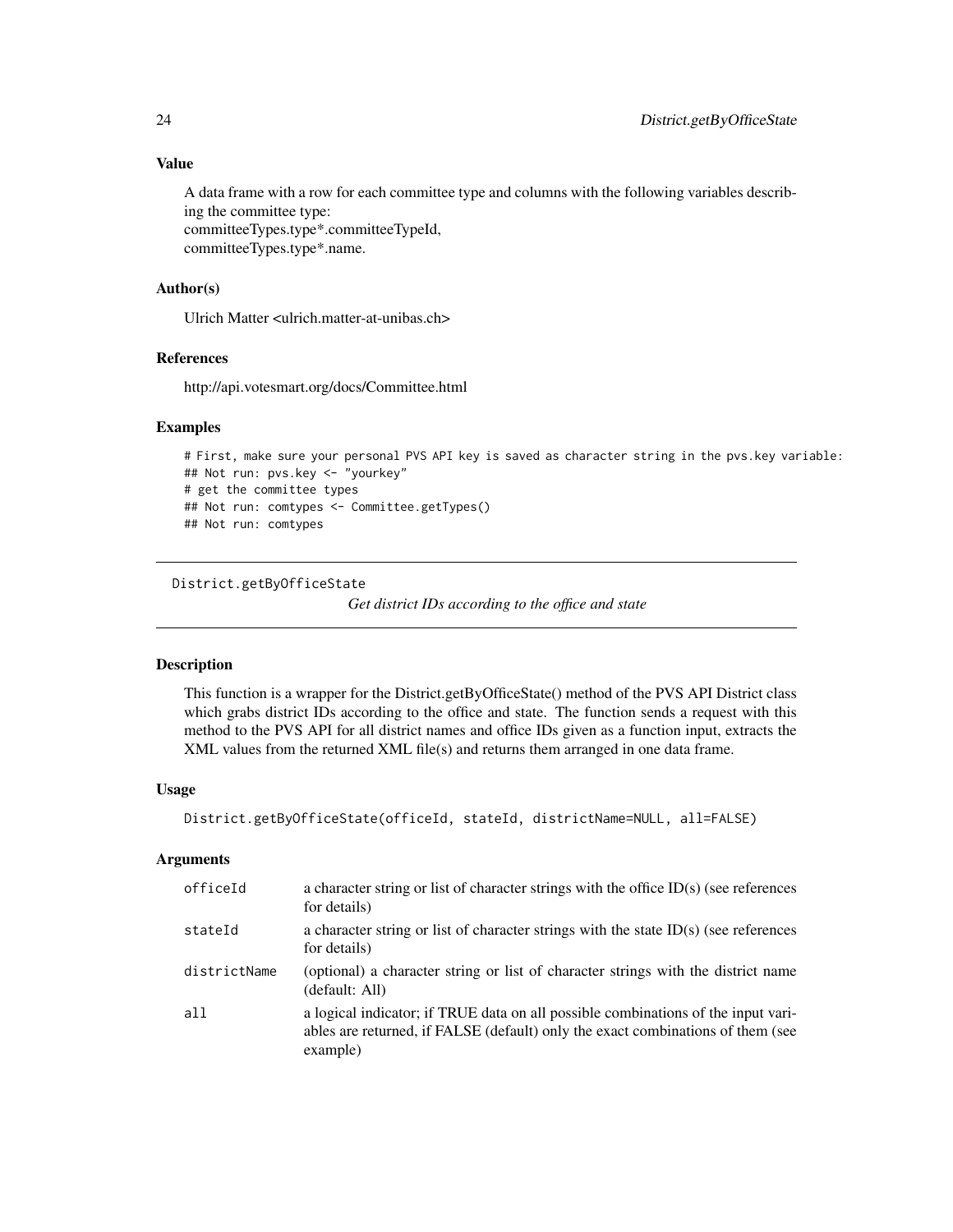#### <span id="page-24-0"></span>District.getByZip 25

#### Value

A data frame with a row for each district and columns with the following variables describing the district:

districtList.district\*.districtId, districtList.district\*.name, districtList.district\*.officeId, districtList.district\*.stateId.

# Author(s)

Ulrich Matter <ulrich.matter-at-unibas.ch>

# References

http://api.votesmart.org/docs/District.html See http://api.votesmart.org/docs/semi-static.html for a list of office IDs or use Office.getOfficesByType(), Office.getOfficesByLevel(), Office.getOfficesByTypeLevel() or Office.getOfficesByBranchLevel(). Use State.getStateIDs() to get a list of state IDs.

#### Examples

```
# First, make sure your personal PVS API key is saved as character string in the pvs.key variable:
## Not run: pvs.key <- "yourkey"
# get districts for certain office and state IDs
## Not run: districts <- District.getByOfficeState(officeId=list(8,9),stateId=list("NY","NJ"))
## Not run: district
# get a data frame of districts according to all state/office/districtName combinations
## Not run: districts <- District.getByOfficeState(officeId=list(8,9),stateId=list("NY","NJ"),
districtName=list(1,2), all=TRUE)
## End(Not run)
## Not run: districts
# get a data frame of districts according to the exact state/office/districtName combinations
# (i.e., 8/"NY"/1, 9/"NJ"/2)
## Not run: districts <- District.getByOfficeState(officeId=list(8,9),stateId=list("NY","NJ"),
districtName=list(1,2), all=FALSE)
## End(Not run)
## Not run: districts
```
District.getByZip *Get district IDs according to the zip code*

# Description

This function is a wrapper for the District.getByZip() method of the PVS API District class which grabs district IDs according to the ZIP code. The function sends a request with this method to the PVS API for all ZIP codes given as a function input, extracts the XML values from the returned XML file(s) and returns them arranged in one data frame.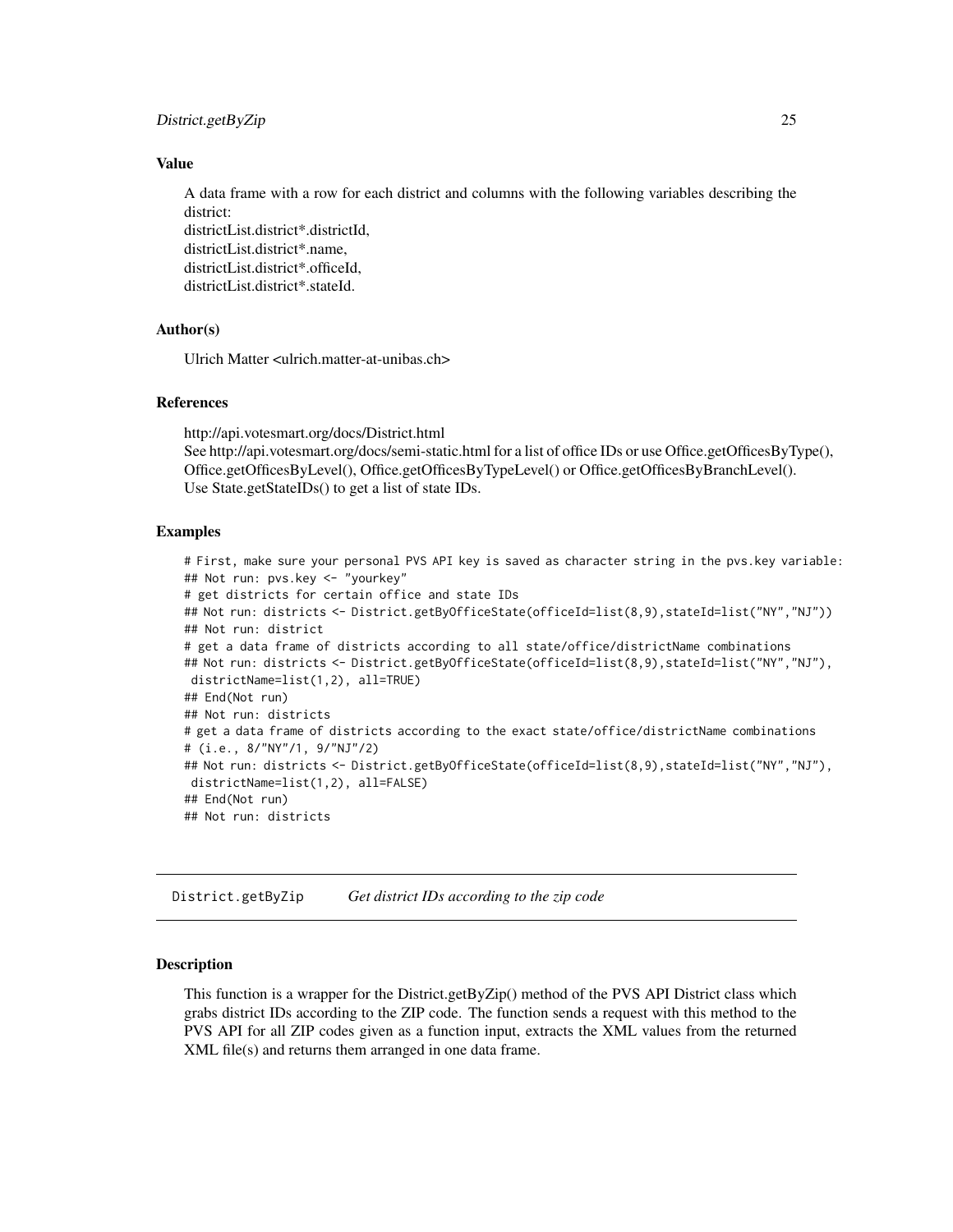#### <span id="page-25-0"></span>Usage

District.getByZip(zip5, zip4=NULL)

#### Arguments

| zip5 | a character string or list of character strings with the five-digit ZIP code                              |
|------|-----------------------------------------------------------------------------------------------------------|
| zip4 | (optional) a character string or list of character strings with the expanded ZIP+4<br>code (default: All) |

# Value

A data frame with a row for each district and columns with the following variables describing the district:

districtList.district\*.districtId, districtList.district\*.name, districtList.district\*.officeId, districtList.district\*.stateId.

# Author(s)

Ulrich Matter <ulrich.matter-at-unibas.ch>

# References

http://api.votesmart.org/docs/District.html

#### Examples

```
# First, make sure your personal PVS API key is saved as character string in the pvs.key variable:
## Not run: pvs.key <- "yourkey"
# get district IDs by ZIP Code
## Not run: district <- District.getByZip(list(10001,10002),)
## Not run: district
```
Election.getElection *Get district basic election data*

#### Description

This function is a wrapper for the Election.getElection() method of the PVS API Election class which grabs district basic election data according to the election ID. The function sends a request with this method to the PVS API for all election IDs given as a function input, extracts the XML values from the returned XML file(s) and returns them arranged in one data frame.

# Usage

Election.getElection(electionId)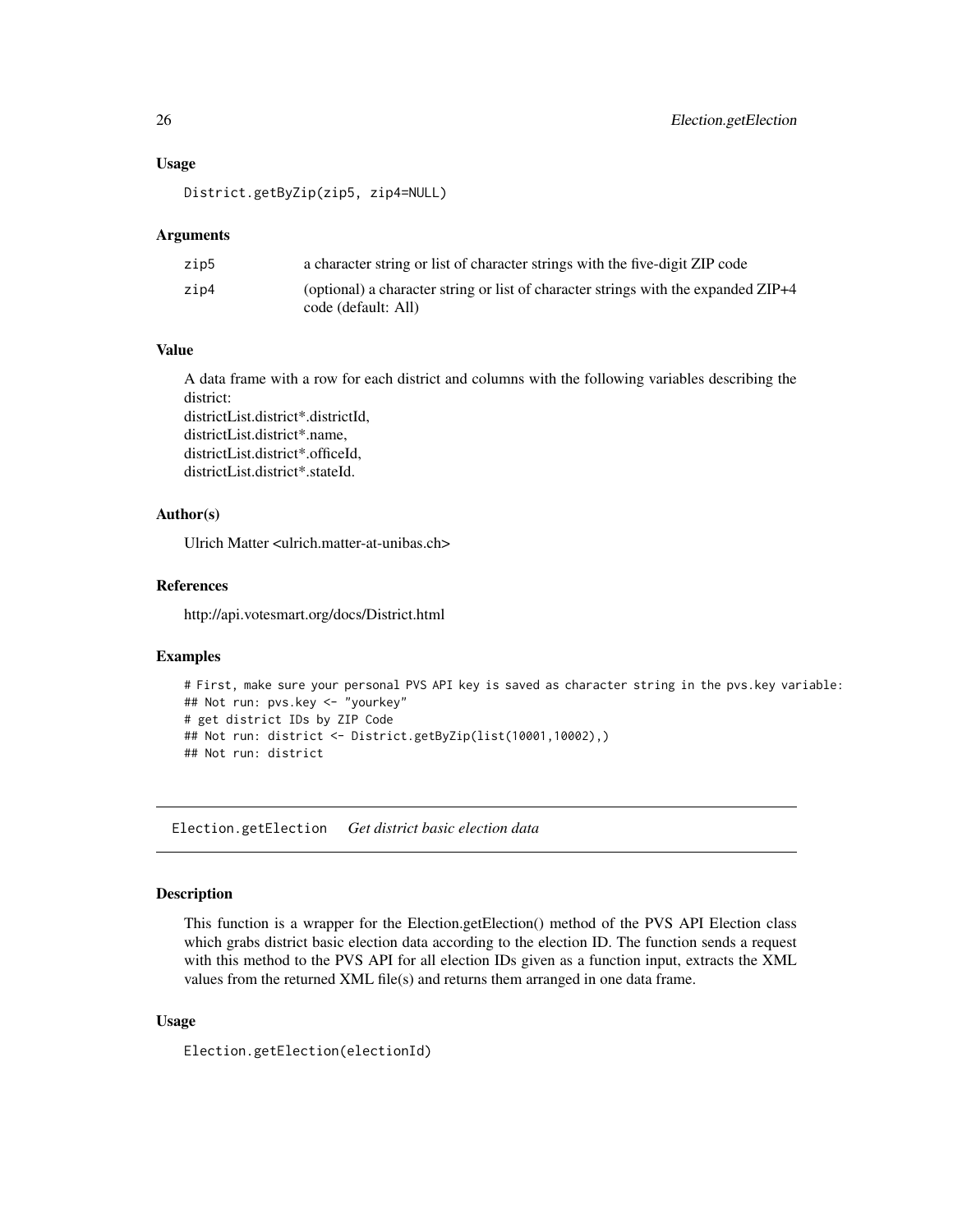#### <span id="page-26-0"></span>**Arguments**

electionId a character string or list of character strings with the election ID(s) (see references for details)

#### Value

A data frame with a row for each election and columns with the following variables describing the election: elections.election\*.electionId, elections.election\*.name, elections.election\*.stateId, elections.election\*.officeTypeId, elections.election\*.special, elections.election\*.electionYear. For each stage the following variables are jointly (as one string) in a column: elections.election\*.stage\*.stageId, elections.election\*.stage\*.name, elections.election\*.stage\*.stateId, elections.election\*.stage\*.electionDate, elections.election\*.stage\*.filingDeadline, elections.election\*.stage\*.npatMailed.

# Author(s)

Ulrich Matter <ulrich.matter-at-unibas.ch>

# References

http://api.votesmart.org/docs/Election.html Use Election.getElectionByYearState() or Election.getElectionByZip() to get election ID(s).

# Examples

```
# First, make sure your personal PVS API key is saved as character string in the pvs.key variable:
## Not run: pvs.key <- "yourkey"
# get data of a certain election
## Not run: election <- Election.getElection(as.list(2595:2607))
## Not run: election
```
Election.getElectionByYearState

*Get district basic election data according to year and state ID*

#### Description

This function is a wrapper for the Election.getElectionByYearState() method of the PVS API Election class which grabs district basic election data. The function sends a request with this method to the PVS API for all state IDs and years given as a function input, extracts the XML values from the returned XML file(s) and returns them arranged in one data frame.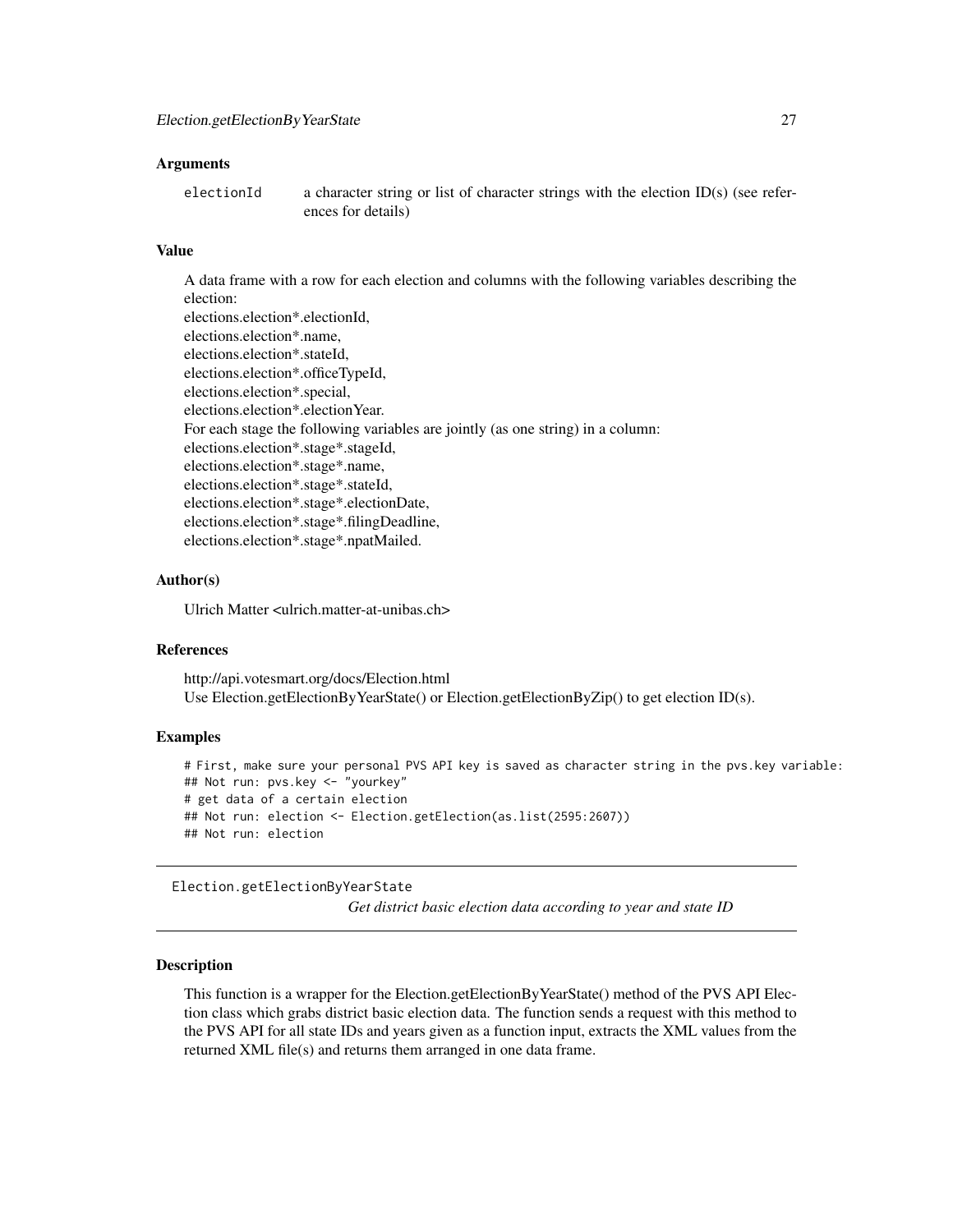# Usage

```
Election.getElectionByYearState(stateId="NA", year)
```
#### Arguments

| stateId | (optional) a character string or list of character strings with the state ID(s) (de-<br>fault: "NA", for national) (see references for details) |
|---------|-------------------------------------------------------------------------------------------------------------------------------------------------|
| vear    | a character string or list of character strings with the years (defaults to current<br>vear)                                                    |

# Value

A data frame with a row for each election and columns with the following variables describing the election: elections.election\*.electionId, elections.election\*.name, elections.election\*.stateId, elections.election\*.officeTypeId, elections.election\*.special, elections.election\*.electionYear. For each stage the following variables are jointly (as one string) in a column: elections.election\*.stage\*.stageId, elections.election\*.stage\*.name, elections.election\*.stage\*.stateId, elections.election\*.stage\*.electionDate, elections.election\*.stage\*.filingDeadline, elections.election\*.stage\*.npatMailed.

# Author(s)

Ulrich Matter <ulrich.matter-at-unibas.ch>

# References

http://api.votesmart.org/docs/Election.html Use State.getStateIDs() to get a list of state IDs.

#### Examples

```
# First, make sure your personal PVS API key is saved as character string in the pvs.key variable:
## Not run: pvs.key <- "yourkey"
# get information about an election of a certain year and state
## Not run: election <- Election.getElectionByYearState(list("NY","FL"),2012)
## Not run: election
```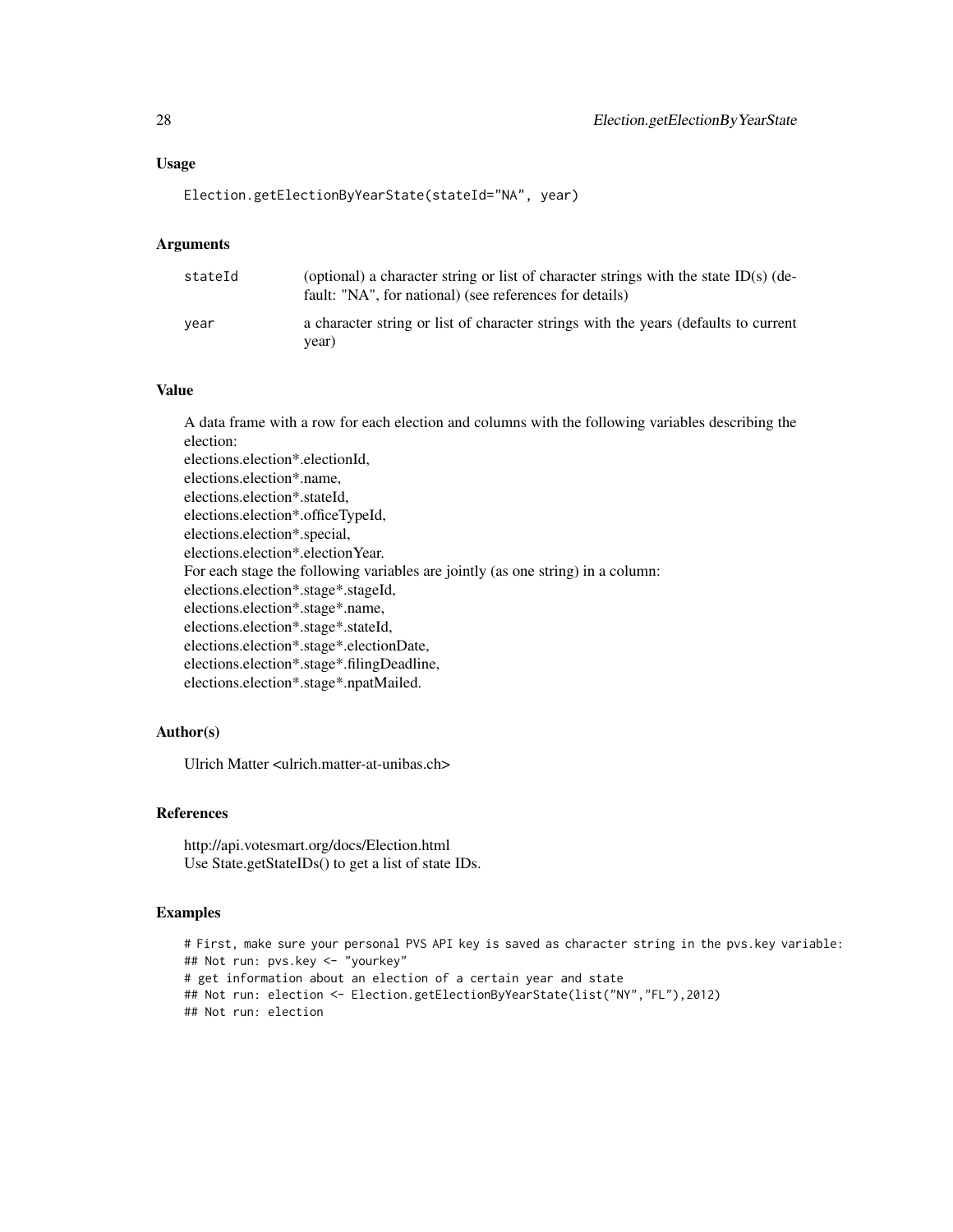<span id="page-28-0"></span>Election.getElectionByZip

*Get district basic election data according to the ZIP code*

#### Description

This function is a wrapper for the Election.getElectionByZip() method of the PVS API Election class which grabs district basic election data according to the ZIP code. If another year than the current year is chosen, all election data from that year up to the current year is returned. The function sends a request with this method to the PVS API for all ZIP codes given as a function input, extracts the XML values from the returned XML file(s) and returns them arranged in one data frame.

#### Usage

Election.getElectionByZip(zip5, zip4=NULL, year=NULL)

# Arguments

| zip5 | a character string or list of character strings with the five-digit ZIP code                               |
|------|------------------------------------------------------------------------------------------------------------|
| zip4 | (optional) a character string or list of character strings with the expanded ZIP+4<br>code (default: NULL) |
| year | a character string or list of character strings with the year (defaults to current<br>year)                |

# Value

A data frame with a row for each election and columns with the following variables describing the election:

elections.election\*.electionId, elections.election\*.name, elections.election\*.stateId, elections.election\*.officeTypeId, elections.election\*.special, elections.election\*.electionYear.

# Author(s)

Ulrich Matter <ulrich.matter-at-unibas.ch>

# References

http://api.votesmart.org/docs/Election.html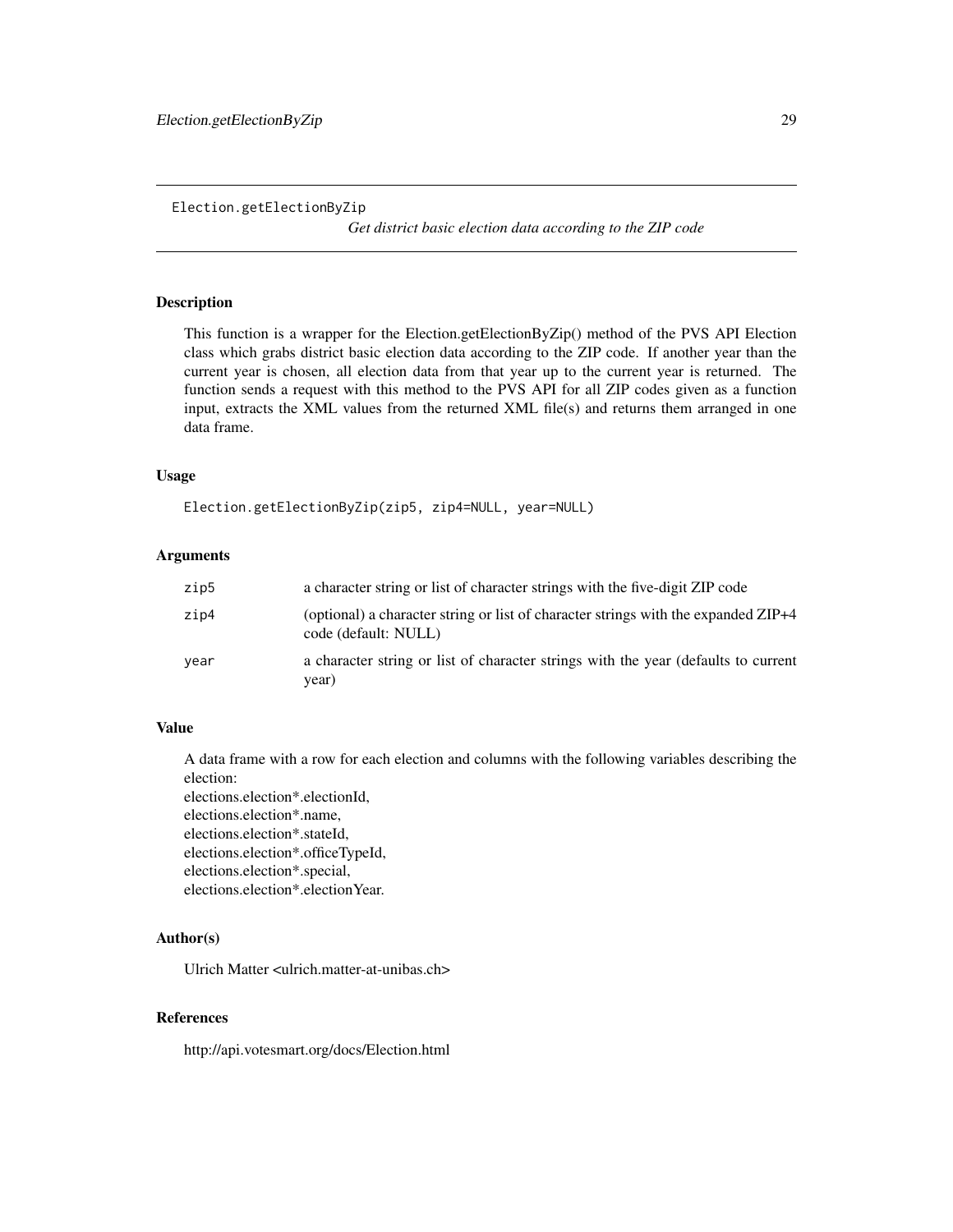#### Examples

```
# First, make sure your personal PVS API key is saved as character string in the pvs.key variable:
## Not run: pvs.key <- "yourkey"
# get election data by ZIP code
## Not run: election <- Election.getElectionByZip(zip5=list(10001,10002), year="2012")
## Not run: election
```
Election.getStageCandidates

*Get district basic election data according to election ID and stage ID*

#### Description

This function is a wrapper for the Election.getStageCandidates() method of the PVS API Election class which grabs district basic election data according to the election and stage ID. The function sends a request with this method to the PVS API for all election and stage IDs given as a function input, extracts the XML values from the returned XML file(s) and returns them arranged in one data frame.

# Usage

Election.getStageCandidates(stageId, electionId)

#### Arguments

| electionId | a character string or list of character strings with the election $ID(s)$ (see refer- |
|------------|---------------------------------------------------------------------------------------|
|            | ences for details)                                                                    |
| stageId    | a character string or list of character strings with the stage $ID(s)$                |

#### Value

A data frame with a row for each combination of stage ID and election and columns with the following variables describing the election:

stagecandidates.election\*.electionId, stagecandidates.election\*.name, stagecandidates.election\*.stage, stagecandidates.election\*.stateId, stagecandidates.candidate\*.candidateId, stagecandidates.candidate\*.officeId, stagecandidates.candidate\*.district, stagecandidates.candidate\*.firstName, stagecandidates.candidate\*.middleName, stagecandidates.candidate\*.lastName, stagecandidates.candidate\*.suffix, stagecandidates.candidate\*.party, stagecandidates.candidate\*.status, stagecandidates.candidate\*.voteCount, stagecandidates.candidate\*.votePercent.

<span id="page-29-0"></span>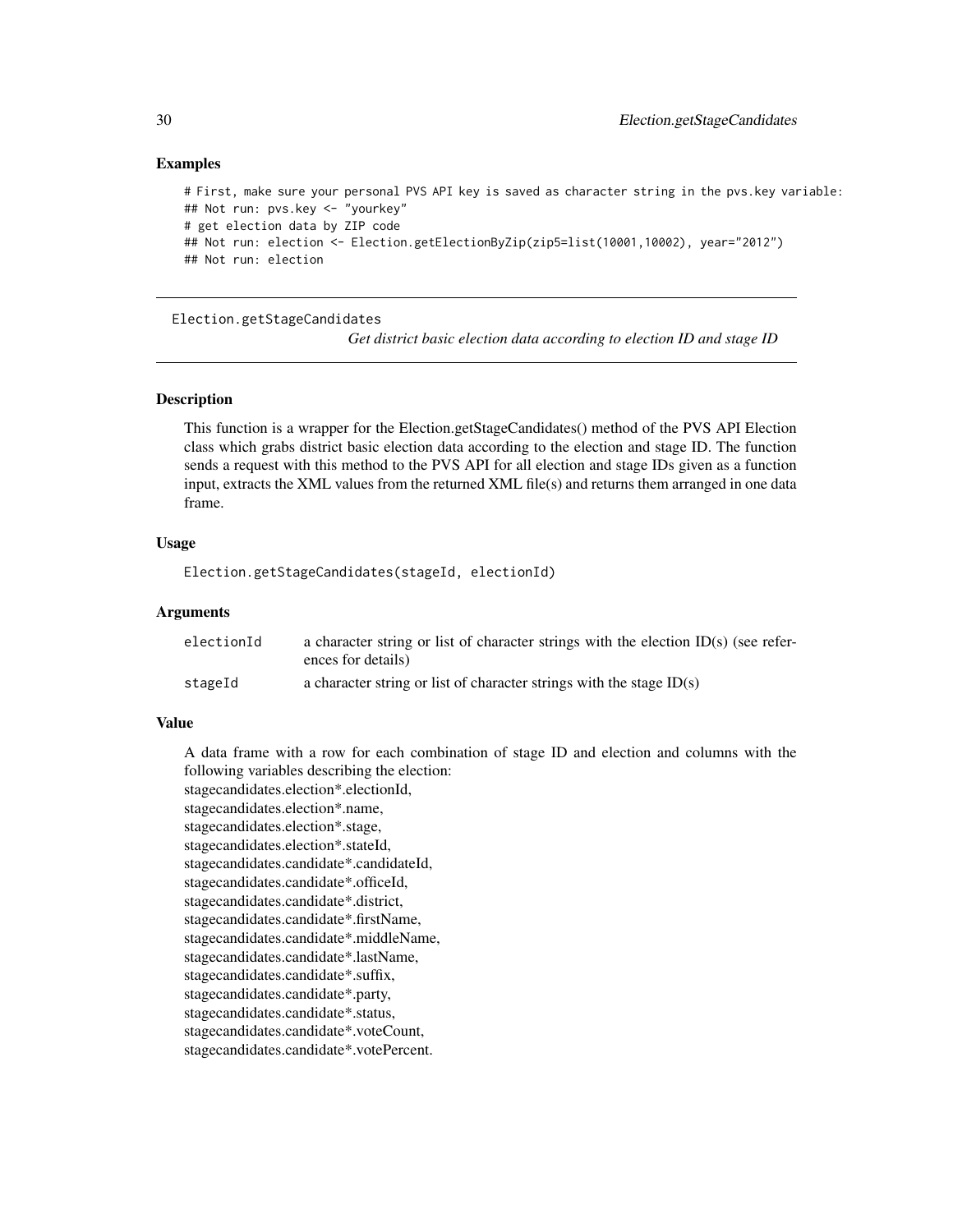# <span id="page-30-0"></span>getAllBios 31

#### Author(s)

Ulrich Matter <ulrich.matter-at-unibas.ch>

# References

http://api.votesmart.org/docs/Election.html Use Election.getElectionByYearState() or Election.getElectionByZip() to get election ID(s).

#### Examples

# First, make sure your personal PVS API key is saved as character string in the pvs.key variable: ## Not run: pvs.key <- "yourkey" # get election data for certain election IDs ## Not run: election <- Election.getStageCandidates(stageId=list("P"),electionId=list(2582,2607)) ## Not run: election

getAllBios *Get several candidates' biographical information*

#### Description

This function is essentially a wrapper around CandidateBio.getBio() specified for large amount of requests.

# Usage

```
getAllBios(candidateId, batchsize=100, pause=0, backupfile="bios.list.Rdata")
```
# Arguments

| candidateId | a character string or list of character strings with the candidate $ID(s)$ (see refer-<br>ences for details)                                                       |
|-------------|--------------------------------------------------------------------------------------------------------------------------------------------------------------------|
| batchsize   | numerical, indicating how many candidate lds should be processed in one batch<br>(defaults to $100$ ).                                                             |
| pause       | numerical, indicating how long (in seconds) the download process should be<br>paused after each batch (defaults to 0)                                              |
| backupfile  | character string for the path/file-name of the Rdata-file where the data should be<br>saved (batch-wise) during the download process (default: "bios.list.Rdata"). |

# Details

This functions splits large requests into several batches. The requests are then processed batch-wise and are saved on the local disc to make sure that not too much RAM is assigned to the pvsR task.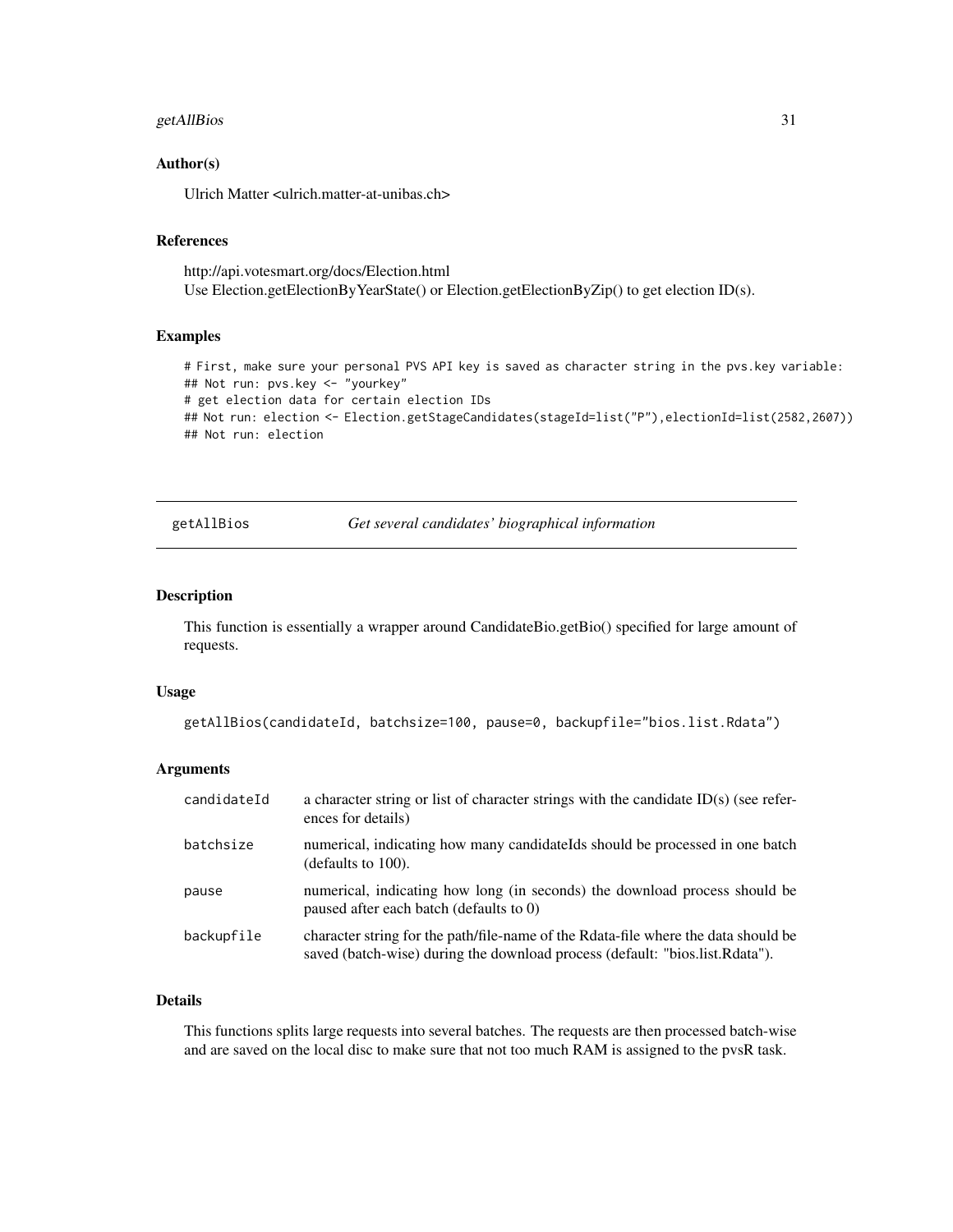# Value

A data frame with a row for each candidate and columns with the following variables describing the candidate: bio.candidate.crpId (OpenSecrets ID), bio.candidate.firstName, bio.candidate.nickName, bio.candidate.middleName, bio.candidate.lastName, bio.candidate.suffix, bio.candidate.birthDate, bio.candidate.birthPlace, bio.candidate.pronunciation, bio.candidate.gender, bio.candidate.family, bio.candidate.photo, bio.candidate.homeCity, bio.candidate.homeState, bio.candidate.education, bio.candidate.profession, bio.candidate.political, bio.candidate.religion, bio.candidate.congMembership, bio.candidate.orgMembership, bio.candidate.specialMsg, bio.office.parties, bio.office.title, bio.office.shortTitle, bio.office.name, bio.office.type, bio.office.status, bio.office.firstElect, bio.office.lastElect, bio.office.nextElect, bio.office.termStart, bio.office.termEnd, bio.office.district, bio.office.districtId, bio.office.stateId, bio.office.committee\*.committeeId, bio.office.committee\*.committeeName, bio.election\*.office, bio.election\*.officeId, bio.election\*.officeType, bio.election\*.parties, bio.election\*.district, bio.election\*.districtId, bio.election\*.status, bio.election\*.ballotName.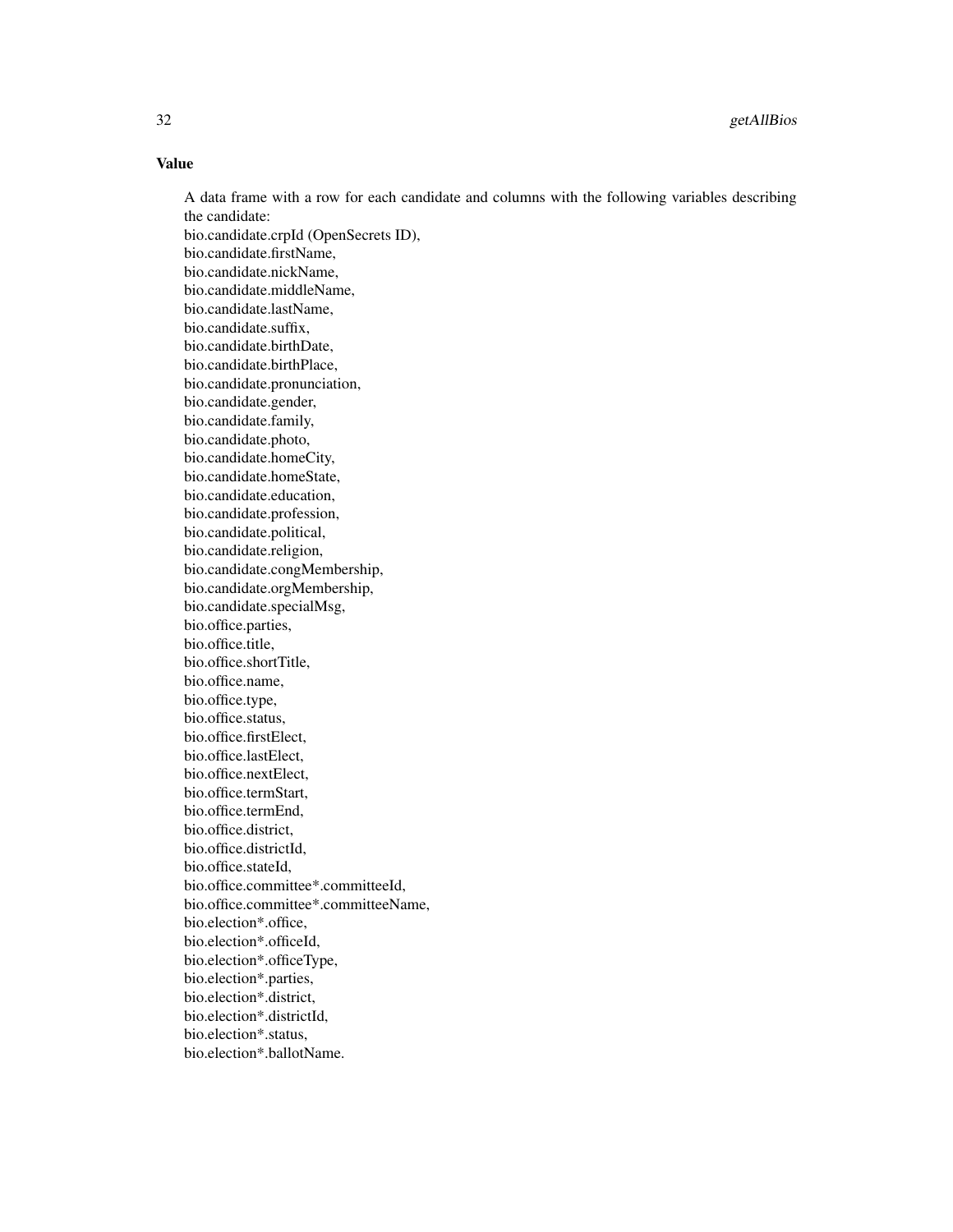# <span id="page-32-0"></span>getAllCities 33

# Author(s)

Ulrich Matter <ulrich.matter-at-unibas.ch>

#### References

http://api.votesmart.org/docs/CandidateBio.html Use Candidates.getByOfficeState(), Candidates.getByOfficeTypeState(), Candidates.getByLastname(), Candidates.getByLevenshtein(), Candidates.getByElection(), Candidates.getByDistrict() or Candidates.getByZip() to get a list of candidate IDs.

# Examples

```
# First, make sure your personal PVS API key is saved as character string in the pvs.key variable:
## Not run: pvs.key <- "yourkey"
# get all officials of a certain state
## Not run: officials <- Officials.getStatewide("FL")
# get all biographical information on those officials
## Not run: bios <- getAllBios(officials$candidateId[1:100], batchsize=20)
## Not run: head(bios)
```
getAllCities *Get basic data on all cities*

# Description

This function is essentially a wrapper around Local.getCities().

#### Usage

getAllCities()

# Value

A data frame with a row for each city and columns with the following variables describing the city: cities.city\*.localId, cities.city\*.name, cities.city\*.url.

#### Author(s)

Ulrich Matter <ulrich.matter-at-unibas.ch>

#### References

http://api.votesmart.org/docs/Local.html Use State.getStateIDs() to get a list of state IDs.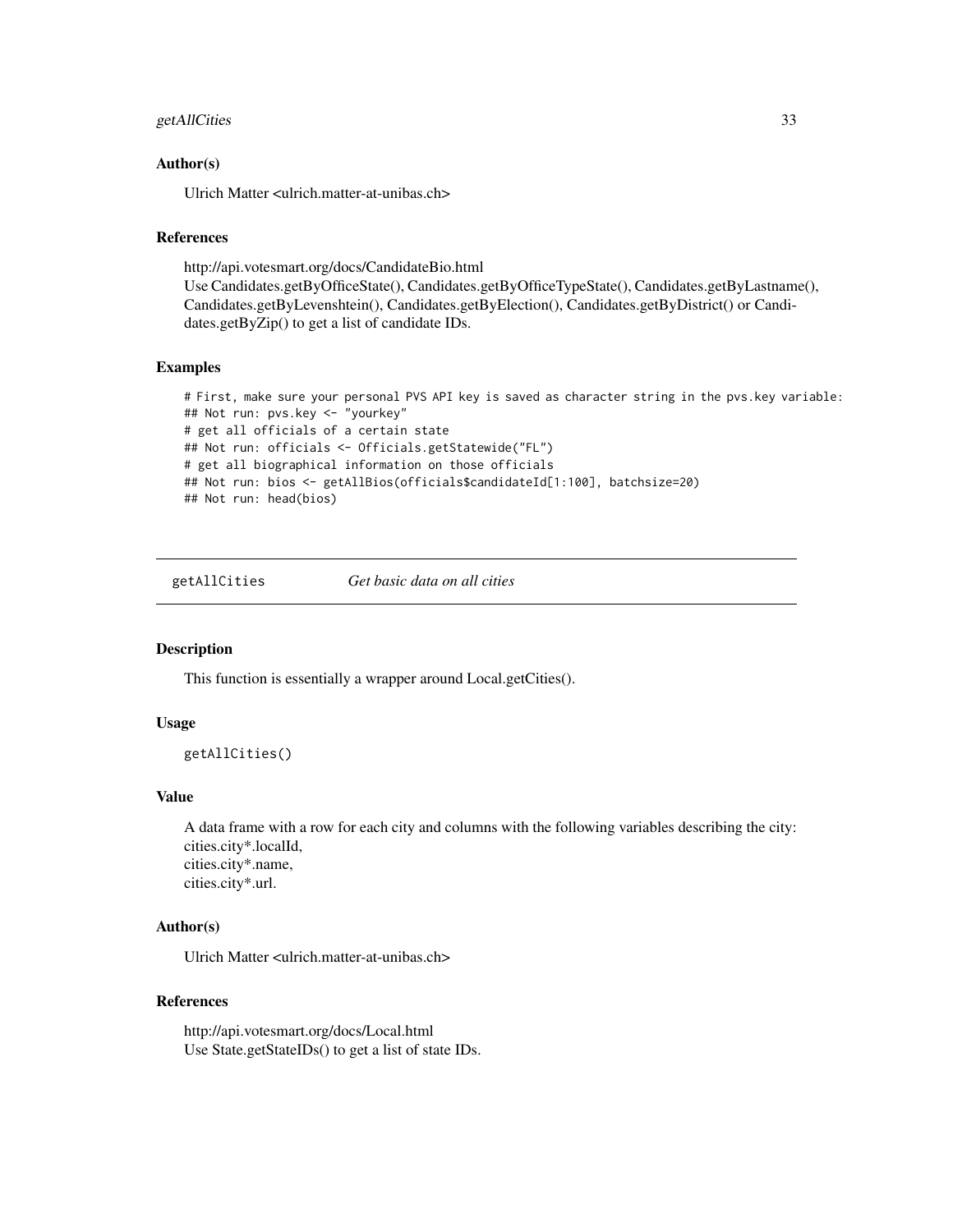#### Examples

```
# First, make sure your personal PVS API key is saved as character string in the pvs.key variable:
## Not run: pvs.key <- "yourkey"
# get a list of all cities
## Not run: cities <- getAllCities()
## Not run: head(cities)
```
getAllCounties *Get basic data on all counties*

# Description

This function is essentially a wrapper around Local.getCounties().

# Usage

getAllCounties()

#### Value

A data frame with a row for each county and columns with the following variables describing the county: counties.county\*.localId, counties.county\*.name, counties.county\*.url.

# Author(s)

Ulrich Matter <ulrich.matter-at-unibas.ch>

# References

http://api.votesmart.org/docs/Local.html Use State.getStateIDs() to get a list of state IDs.

# Examples

```
# First, make sure your personal PVS API key is saved as character string in the pvs.key variable:
## Not run: pvs.key <- "yourkey"
# get a list of all counties
## Not run: counties <- getAllCounties()
## Not run: head(counties)
```
<span id="page-33-0"></span>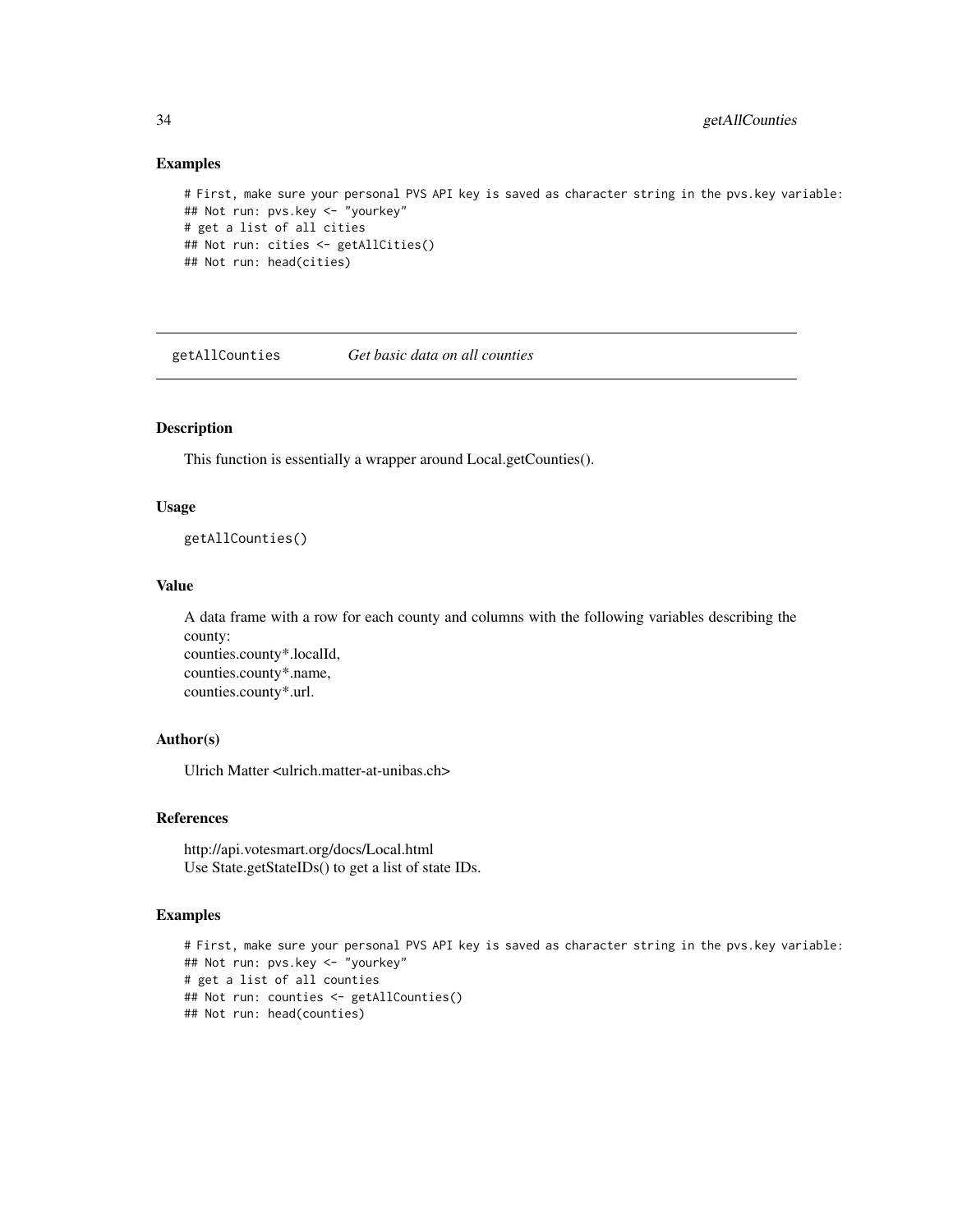#### <span id="page-34-0"></span>Description

This function is essentially a wrapper around District.getByOfficeState().

# Usage

getAllDistricts()

#### Value

A data frame with a row for each district and columns with the following variables describing the district: districtList.district\*.districtId, districtList.district\*.name, districtList.district\*.officeId, districtList.district\*.stateId.

# Author(s)

Ulrich Matter <ulrich.matter-at-unibas.ch>

# References

http://api.votesmart.org/docs/District.html See http://api.votesmart.org/docs/semi-static.html for a list of office IDs or use Office.getOfficesByType(), Office.getOfficesByLevel(), Office.getOfficesByTypeLevel() or Office.getOfficesByBranchLevel(). Use State.getStateIDs() to get a list of state IDs.

# Examples

# First, make sure your personal PVS API key is saved as character string in the pvs.key variable: ## Not run: pvs.key <- "yourkey" # get a list of all districts ## Not run: districts <- getAllDistricts() ## Not run: head(districts)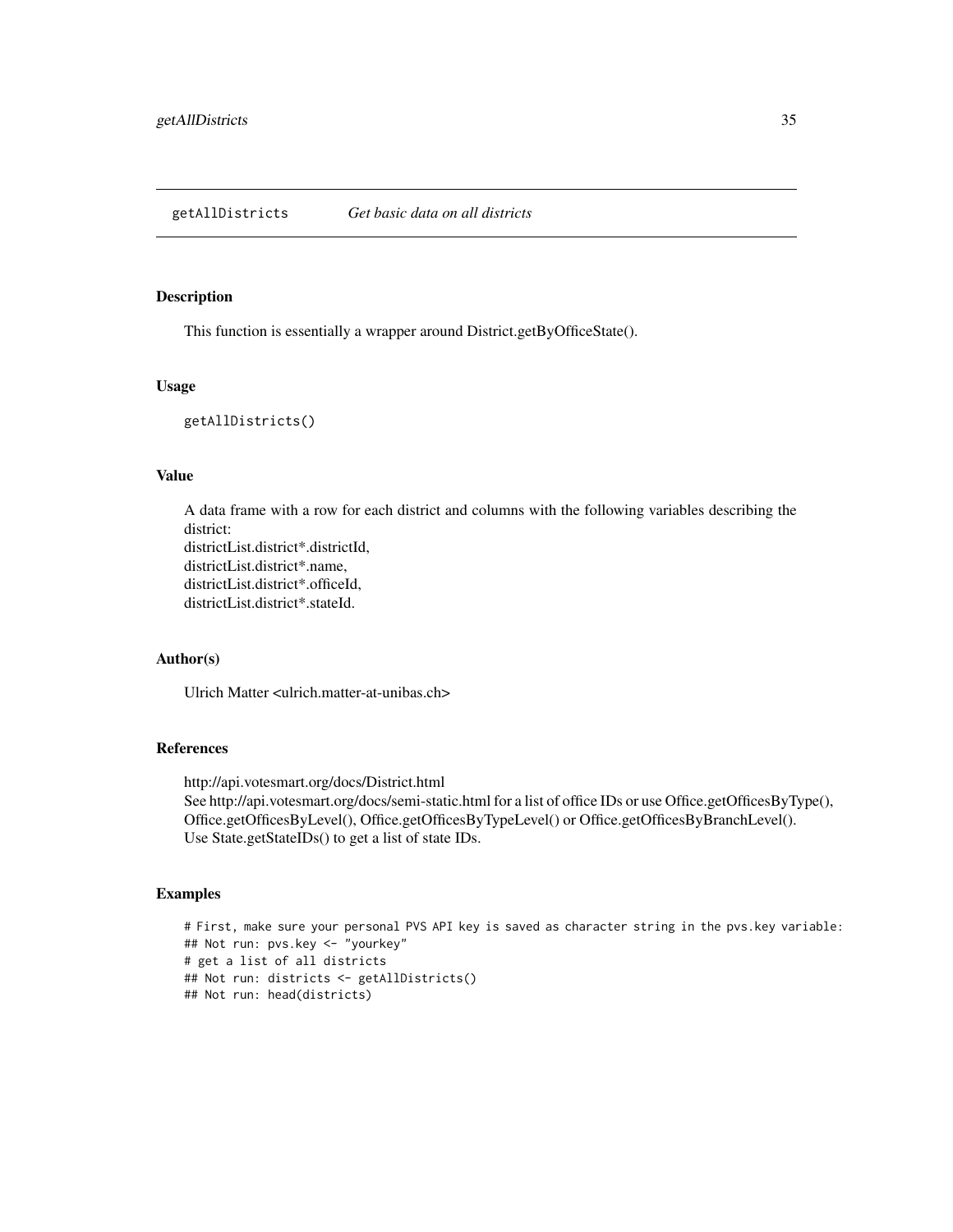<span id="page-35-0"></span>getAllLocalOfficials *Fetch data on all local (city- or county-) officials*

#### Description

This function is essentially a wrapper around Local.getOfficials().

# Usage

```
getAllLocalOfficials(locality="counties", batchsize=50,
pause=0, backupfile="locofs.list.Rdata")
```
# Arguments

| locality   | a character string indicating whether data on county-officials ("counties") or<br>city-officials ("cities") should be downloaded.                                    |
|------------|----------------------------------------------------------------------------------------------------------------------------------------------------------------------|
| batchsize  | numerical, indicating the number of requests that should be processed in one<br>batch (defaults to 50).                                                              |
| pause      | numerical, indicating how long (in seconds) the download process should be<br>paused after each batch (defaults to 0)                                                |
| backupfile | character string for the path/file-name of the Rdata-file where the data should be<br>saved (batch-wise) during the download process (default: "locofs.list.Rdata"). |

# Details

This functions splits large requests into several batches. The requests are then processed batch-wise and are saved on the local disc to make sure that not too much RAM is assigned to the pvsR task.

#### Value

A data frame with a row for each official and columns with the following variables describing the official:

candidatelist.candidate\*.candidateId, candidatelist.candidate\*.firstName, candidatelist.candidate\*.nickName, candidatelist.candidate\*.middleName, candidatelist.candidate\*.lastName, candidatelist.candidate\*.suffix, candidatelist.candidate\*.title, candidatelist.candidate\*.electionParties, candidatelist.candidate\*.electionDistrictId, candidatelist.candidate\*.electionStateId, candidatelist.candidate\*.officeParties, candidatelist.candidate\*.officeDistrictId, candidatelist.candidate\*.officeDistrictName, candidatelist.candidate\*.officeStateId,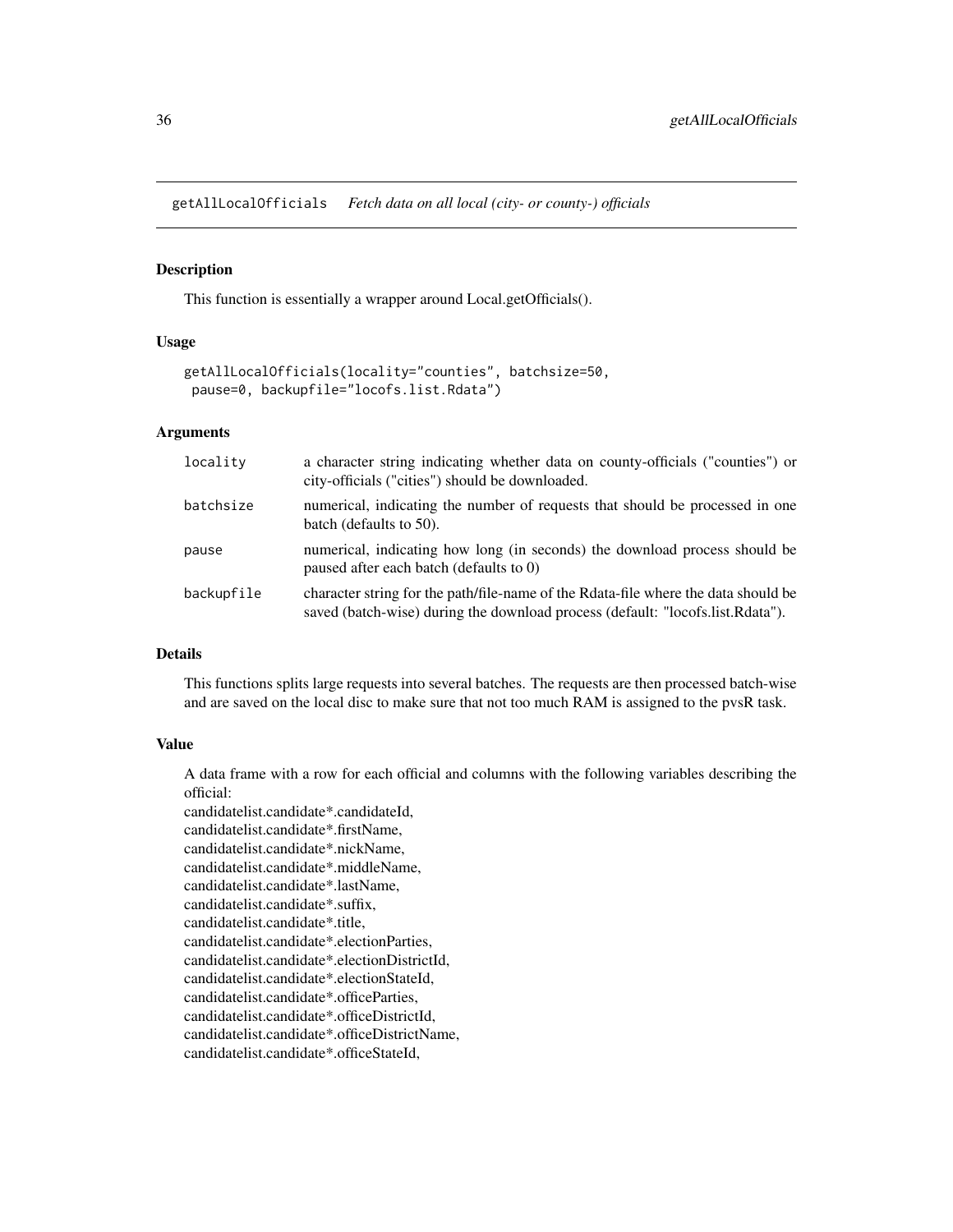# getAllVotes 37

candidatelist.candidate\*.officeId, candidatelist.candidate\*.officeName, candidatelist.candidate\*.officeTypeId.

# Author(s)

Ulrich Matter <ulrich.matter-at-unibas.ch>

# References

http://api.votesmart.org/docs/Local.html Use Local.getCounties() or Local.getCities() to get a list of local IDs.

## Examples

```
# First, make sure your personal PVS API key is saved as character string in the pvs.key variable:
## Not run: pvs.key <- "yourkey"
# get a list of all local officials
## Not run: all_countyofficials <- getAllLocalOfficials()
## Not run: head(officials)
```

```
getAllVotes Get several votes
```
## Description

This function is essentially a wrapper around Votes.getBillActionVotes() specified for large amount of requests.

# Usage

```
getAllVotes(actionId, batchsize=100, pause=0, backupfile="votes.list.Rdata")
```
## Arguments

| actionId   | a character string or list of character strings with the action $ID(s)$ (see references<br>for details)                                                             |
|------------|---------------------------------------------------------------------------------------------------------------------------------------------------------------------|
| batchsize  | numerical, indicating how many action onld be processed in one batch<br>(defaults to $100$ ).                                                                       |
| pause      | numerical, indicating how long (in seconds) the download process should be<br>paused after each batch (defaults to 0)                                               |
| backupfile | character string for the path/file-name of the Rdata-file where the data should be<br>saved (batch-wise) during the download process (default: "votes.list.Rdata"). |

# Details

This functions splits large requests into several batches. The requests are then processed batch-wise and are saved on the local disc to make sure that not too much RAM is assigned to the pvsR task.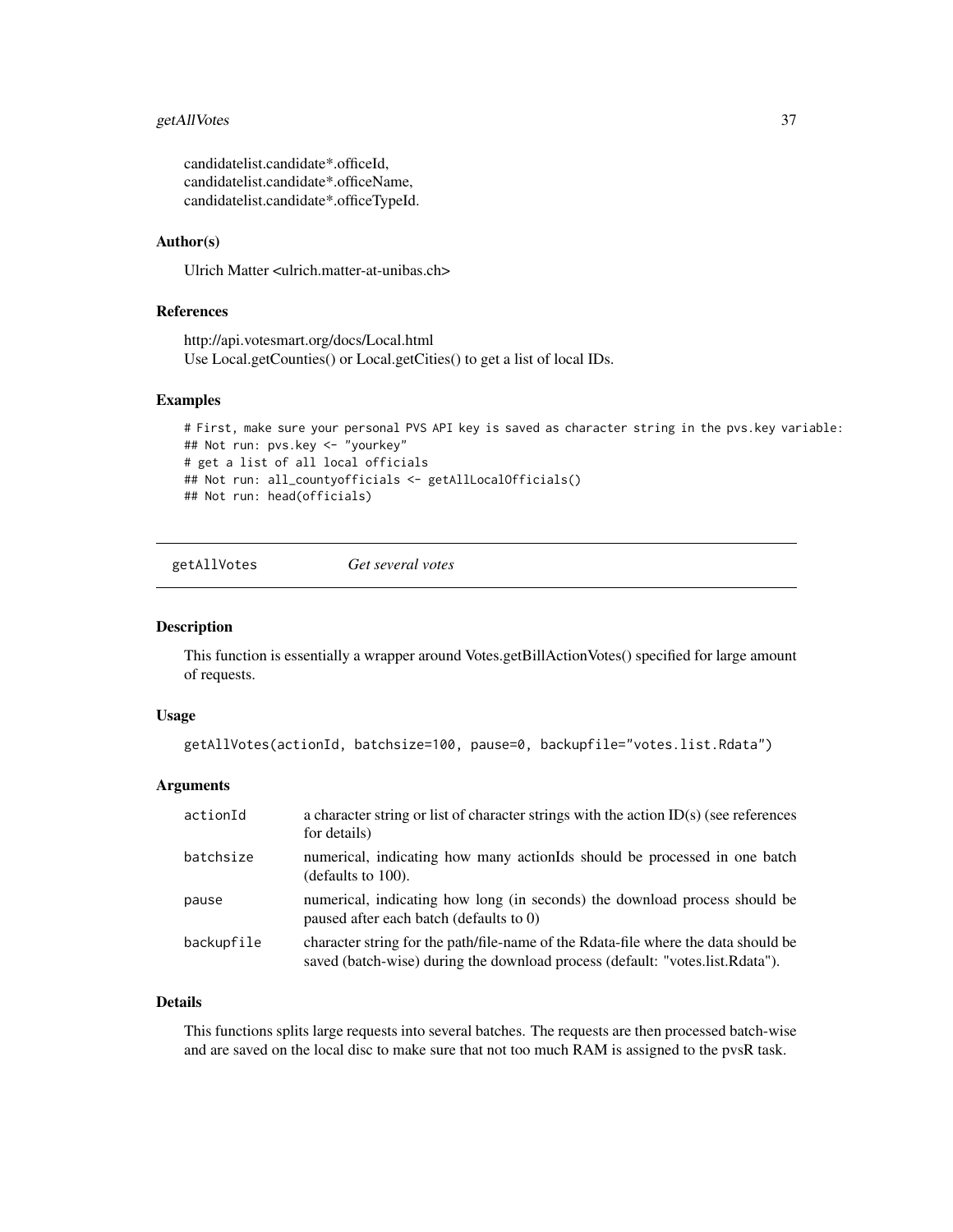38 getOffices

# Value

A data frame with a row for each vote and columns with the following variables describing the vote: votes.vote\*.candidateId, votes.vote\*.candidateName, votes.vote\*.officeParties, votes.vote\*.action.

# Author(s)

Ulrich Matter <ulrich.matter-at-unibas.ch>

# References

http://api.votesmart.org/docs/Votes.html Use Votes.getBill() or Votes.getByOfficial() to get a list of action IDs.

# Examples

```
# First, make sure your personal PVS API key is saved as character string in the pvs.key variable:
## Not run: pvs.key <- "yourkey"
# get all officials of a certain state
## Not run: bill <- Votes.getBill("17623", separate=c("actions", "sponsors"))
## Not run: actionids <- bill$actions$actionId
# get all votes on this acti
## Not run: votes <- getAllVotes(actionids, batchsize=2)
## Not run: head(votes)
```
getOffices *Get basic data on all offices*

# Description

This function is essentially a wrapper around Office.getOfficesByLevel().

#### Usage

getOffices()

# Value

A data frame with a row for each office and columns with the following variables describing the office: offices.office\*.officeId, offices.office\*.officeTypeId, offices.office\*.officeLevelId, offices.office\*.officeBranchId, offices.office\*.name, offices.office\*.title, offices.office\*.shortTitle.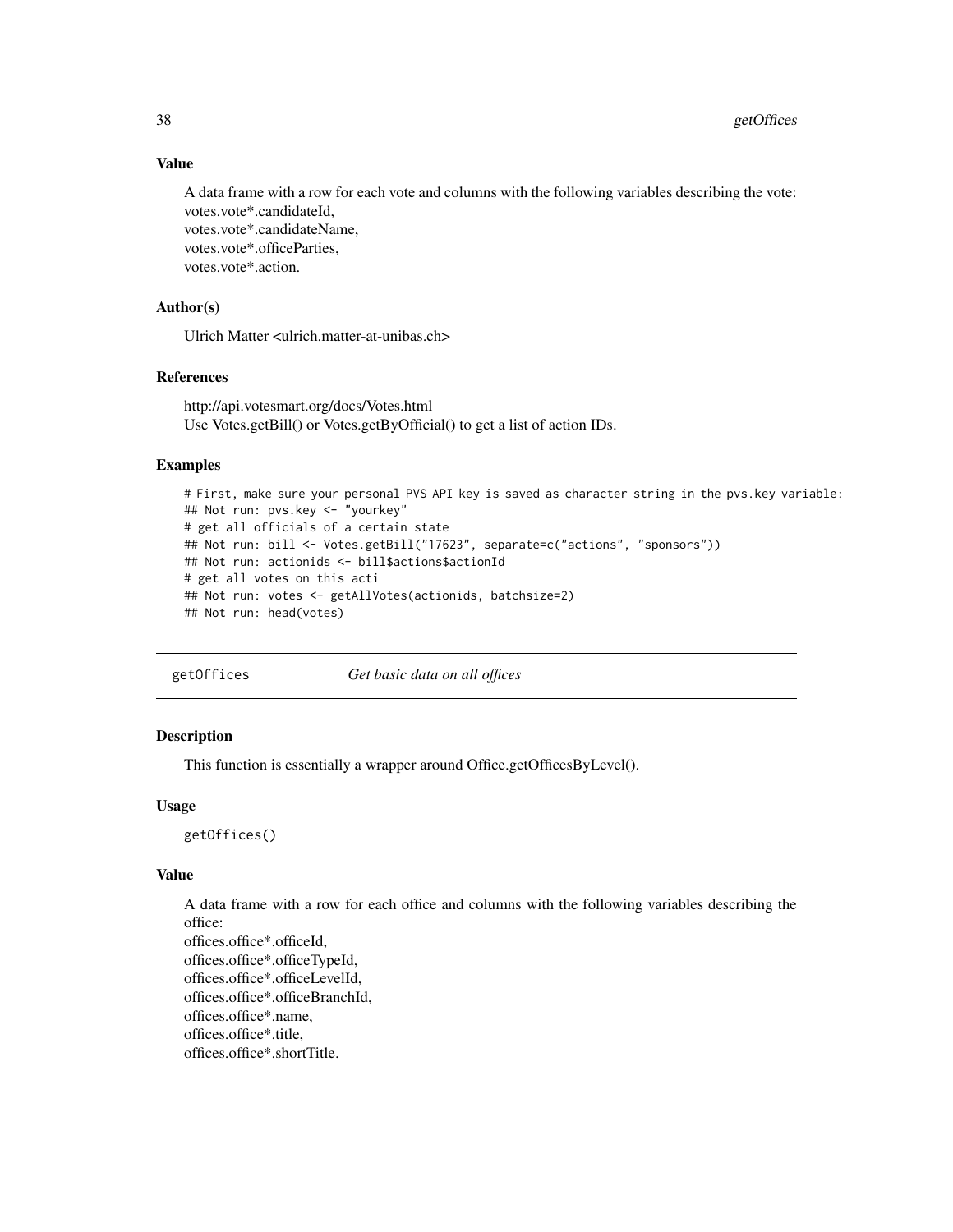## Author(s)

Ulrich Matter <ulrich.matter-at-unibas.ch>

#### References

http://api.votesmart.org/docs/Office.html

## Examples

```
# First, make sure your personal PVS API key is saved as character string in the pvs.key variable:
## Not run: pvs.key <- "yourkey"
# get a list of all offices on all levels
## Not run: offices <- getOffices()
## Not run: head(offices)
```
Leadership.getOfficials

*Get officials that hold the leadership role in certain states*

#### Description

This function is a wrapper for the Leadership.getOfficials() method of the PVS API Leadership class which grabs a list of officials that hold the leadership role in certain states. The function sends a request with this method to the PVS API for all state and leadership IDs given as a function input, extracts the XML values from the returned XML file(s) and returns them arranged in one data frame.

#### Usage

```
Leadership.getOfficials(stateId="NA", leadershipId)
```
# Arguments

| stateId      | (optional) a character string or list of character strings with the state ID(s) (de-<br>fault: "NA", for national) (see references for details) |
|--------------|-------------------------------------------------------------------------------------------------------------------------------------------------|
| leadershipId | a character string or list of character strings with the leadership $ID(s)$ (see refer-<br>ences for details)                                   |

#### Value

A data frame with a row for each leadership position and columns with the following variables describing the official: leaders.leader\*.candidateId, leaders.leader\*.firstName, leaders.leader\*.middleName, leaders.leader\*.lastName, leaders.leader\*.suffix, leaders.leader\*.position, leaders.leader\*.officeId, leaders.leader\*.title.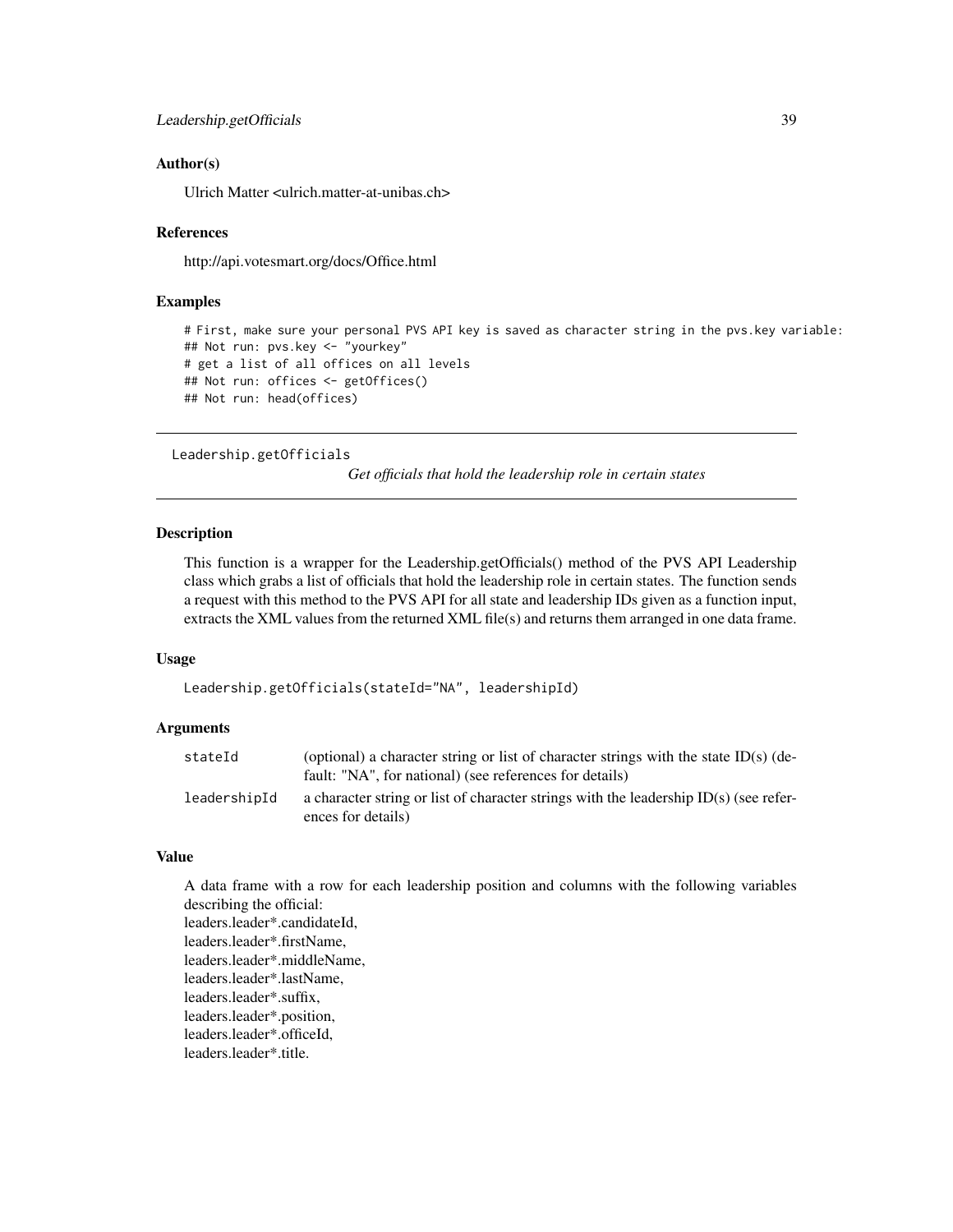## Author(s)

Ulrich Matter <ulrich.matter-at-unibas.ch>

#### References

http://api.votesmart.org/docs/Leadership.html Use State.getStateIDs() to get a list of state IDs. Use Leadership.getPositions() to get a list of leadership IDs.

# Examples

```
# First, make sure your personal PVS API key is saved as character string in the pvs.key variable:
## Not run: pvs.key <- "yourkey"
# get leaders by state ID and leadership ID
## Not run: officials <- Leadership.getOfficials(list("NY","FL"),list(138,140))
## Not run: officials
```

```
Leadership.getPositions
```
*Get leadership positions by state and office*

## Description

This function is a wrapper for the Leadership.getPositions() method of the PVS API Leadership class which returns leadership positions by state and office. The function sends a request with this method to the PVS API for all state and office IDs given as a function input, extracts the XML values from the returned XML file(s) and returns them arranged in one data frame.

## Usage

```
Leadership.getPositions(stateId="NA", officeId=NULL)
```
## Arguments

| stateId  | (optional) a character string or list of character strings with the state ID(s) (de-<br>fault: "NA", for national) (see references for details) |
|----------|-------------------------------------------------------------------------------------------------------------------------------------------------|
| officeId | (optional) a character string or list of character strings with the office ID(s) (de-<br>fault: All) (see references for details)               |

## Value

A data frame with a row for each leadership position and columns with the following variables describing the position:

leadership.position\*.leadershipId,

leadership.position\*.name,

leadership.position\*.officeId,

leadership.position\*.officeName.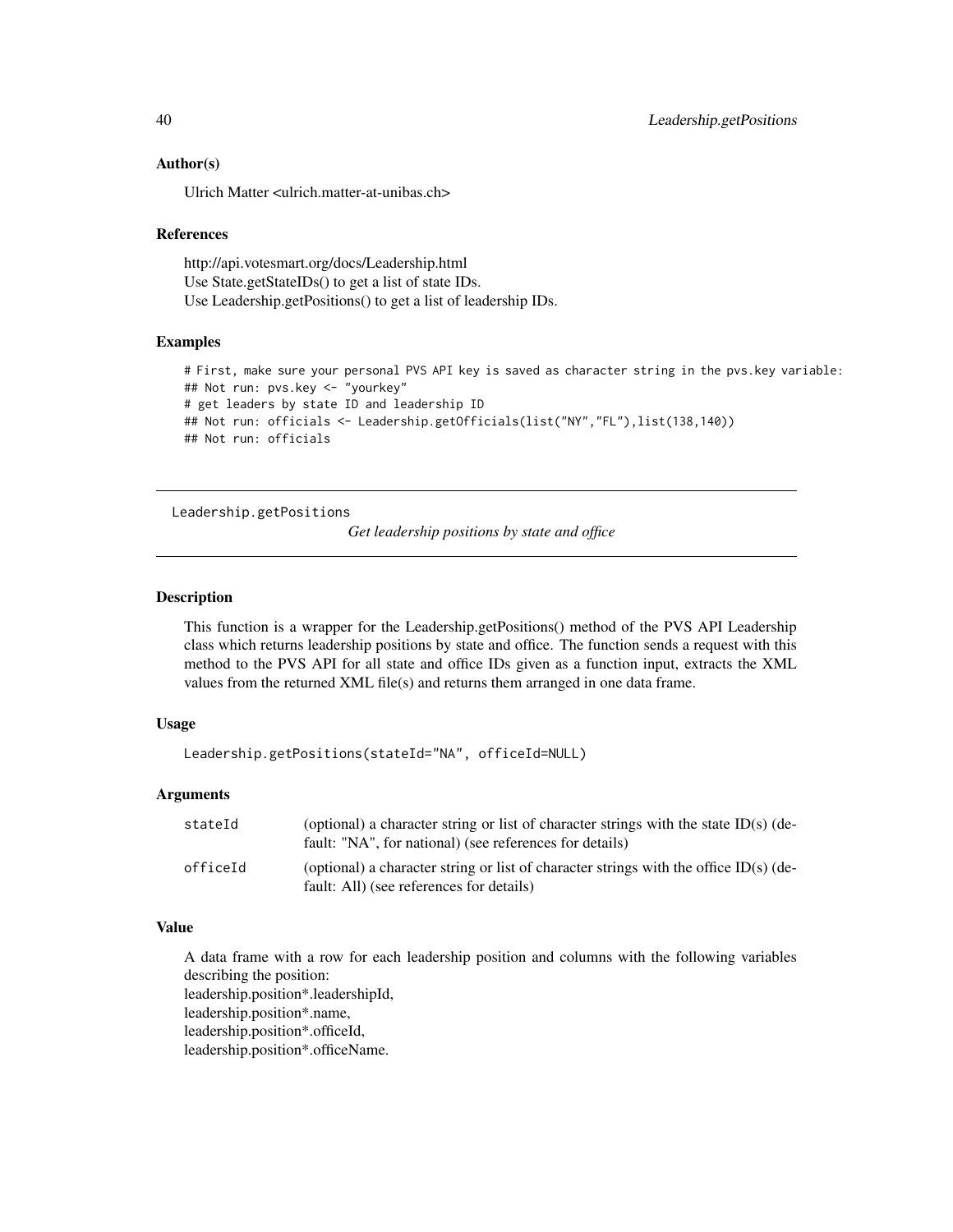# Local.getCities 41

## Author(s)

Ulrich Matter <ulrich.matter-at-unibas.ch>

#### References

http://api.votesmart.org/docs/Leadership.html

Use State.getStateIDs() to get a list of state IDs.

See http://api.votesmart.org/docs/semi-static.html for a list of office IDs or use Office.getOfficesByType(), Office.getOfficesByLevel(), Office.getOfficesByTypeLevel() or Office.getOfficesByBranchLevel() to get a list of office  $ID(s)$ .

# Examples

# First, make sure your personal PVS API key is saved as character string in the pvs.key variable: ## Not run: pvs.key <- "yourkey" # get leadership positions by state ID and office ID ## Not run: positions <- Leadership.getPositions(list("AL","FL"),8) ## Not run: positions

Local.getCities *Get cities in a state*

#### Description

This function is a wrapper for the Local.getCities() method of the PVS API Local class which returns a list of cities in a state. The function sends a request with this method to the PVS API for all state IDs given as a function input, extracts the XML values from the returned XML file(s) and returns them arranged in one data frame.

## Usage

```
Local.getCities(stateId)
```
## Arguments

stateId a character string or list of character strings with the state ID(s) (see references for details)

# Value

A data frame with a row for each city and columns with the following variables describing the city: cities.city\*.localId, cities.city\*.name, cities.city\*.url.

# Author(s)

Ulrich Matter <ulrich.matter-at-unibas.ch>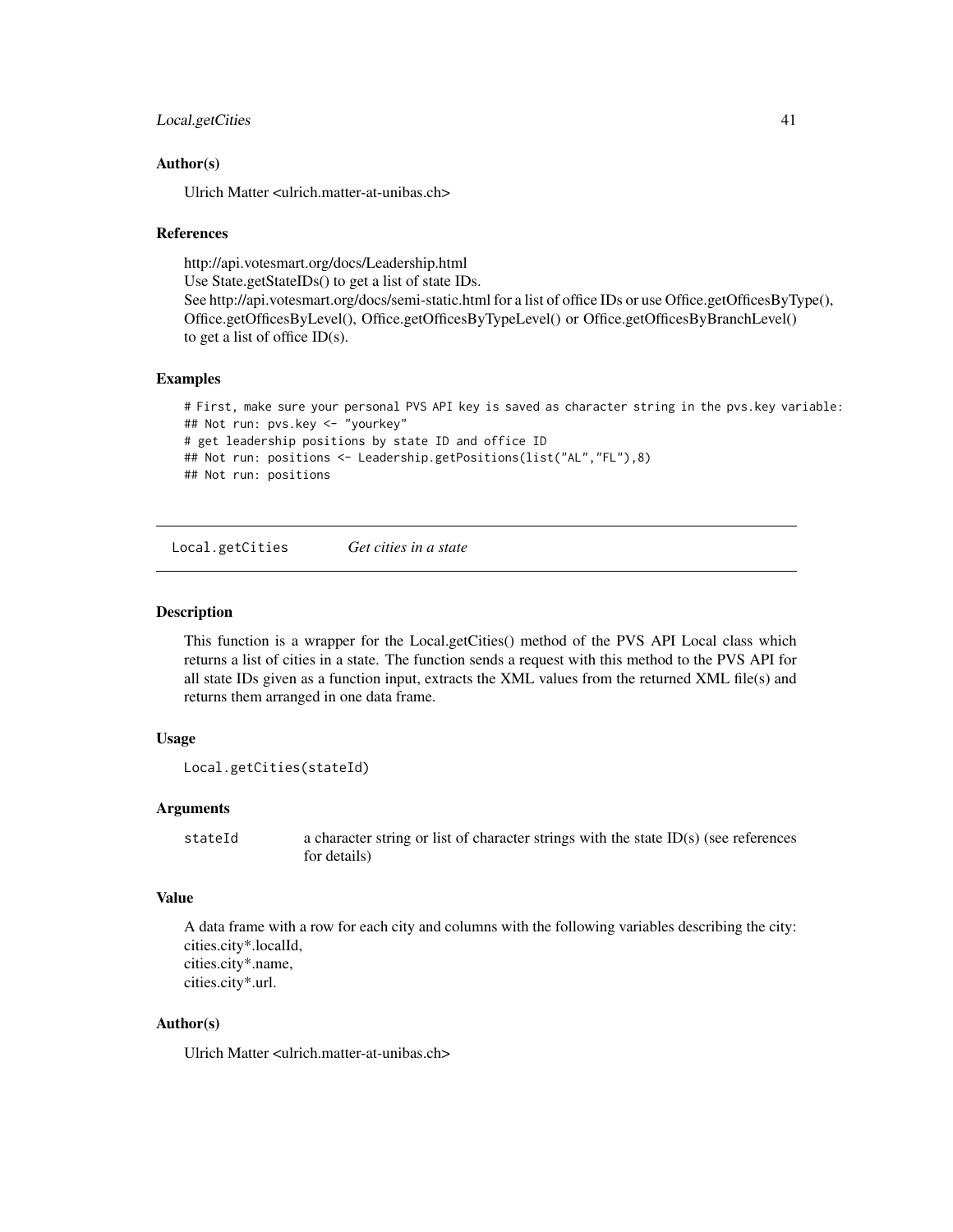## References

http://api.votesmart.org/docs/Local.html Use State.getStateIDs() to get a list of state IDs.

# Examples

```
# First, make sure your personal PVS API key is saved as character string in the pvs.key variable:
## Not run: pvs.key <- "yourkey"
# get a list of cities of a certain state
## Not run: cities <- Local.getCities(list("NY","FL"))
## Not run: head(cities)
```
Local.getCounties *Get counties in a state*

## Description

This function is a wrapper for the Local.getCounties() method of the PVS API Local class which returns a list of counties in a state. The function sends a request with this method to the PVS API for all state IDs given as a function input, extracts the XML values from the returned XML file(s) and returns them arranged in one data frame.

## Usage

```
Local.getCounties(stateId)
```
## Arguments

stateId a character string or list of character strings with the state ID(s) (see references for details)

#### Value

A data frame with a row for each county and columns with the following variables describing the county:

counties.county\*.localId, counties.county\*.name, counties.county\*.url.

# Author(s)

Ulrich Matter <ulrich.matter-at-unibas.ch>

#### References

http://api.votesmart.org/docs/Local.html Use State.getStateIDs() to get a list of state IDs.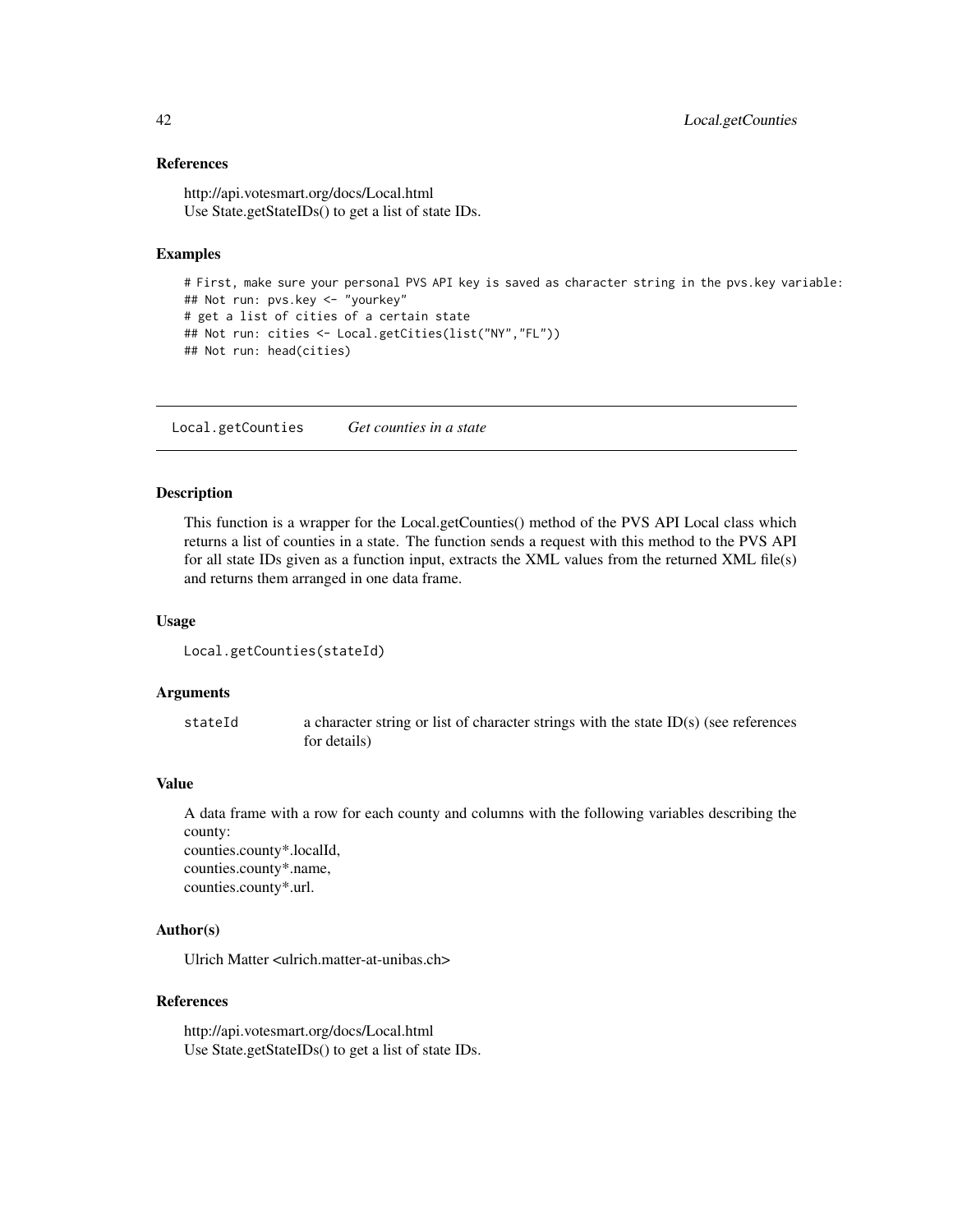# Local.getOfficials 43

#### Examples

```
# First, make sure your personal PVS API key is saved as character string in the pvs.key variable:
## Not run: pvs.key <- "yourkey"
# get a list of counties of a certain state
## Not run: counties <- Local.getCounties(list("NY","FL"))
## Not run: head(counties)
```
Local.getOfficials *Get officials for a locality*

## Description

This function is a wrapper for the Local.getOfficials() method of the PVS API Local class which returns a list of officials in a locality. The function sends a request with this method to the PVS API for all local IDs given as a function input, extracts the XML values from the returned XML file(s) and returns them arranged in one data frame.

## Usage

```
Local.getOfficials(localId)
```
## Arguments

```
localId a character string or list of character strings with the local ID(s) (see references
                  for details)
```
## Value

A data frame with a row for each official and columns with the following variables describing the official:

```
candidatelist.candidate*.candidateId,
candidatelist.candidate*.firstName,
candidatelist.candidate*.nickName,
candidatelist.candidate*.middleName,
candidatelist.candidate*.lastName,
candidatelist.candidate*.suffix,
candidatelist.candidate*.title,
candidatelist.candidate*.electionParties,
candidatelist.candidate*.electionDistrictId,
candidatelist.candidate*.electionStateId,
candidatelist.candidate*.officeParties,
candidatelist.candidate*.officeDistrictId,
candidatelist.candidate*.officeDistrictName,
candidatelist.candidate*.officeStateId,
candidatelist.candidate*.officeId,
candidatelist.candidate*.officeName,
candidatelist.candidate*.officeTypeId.
```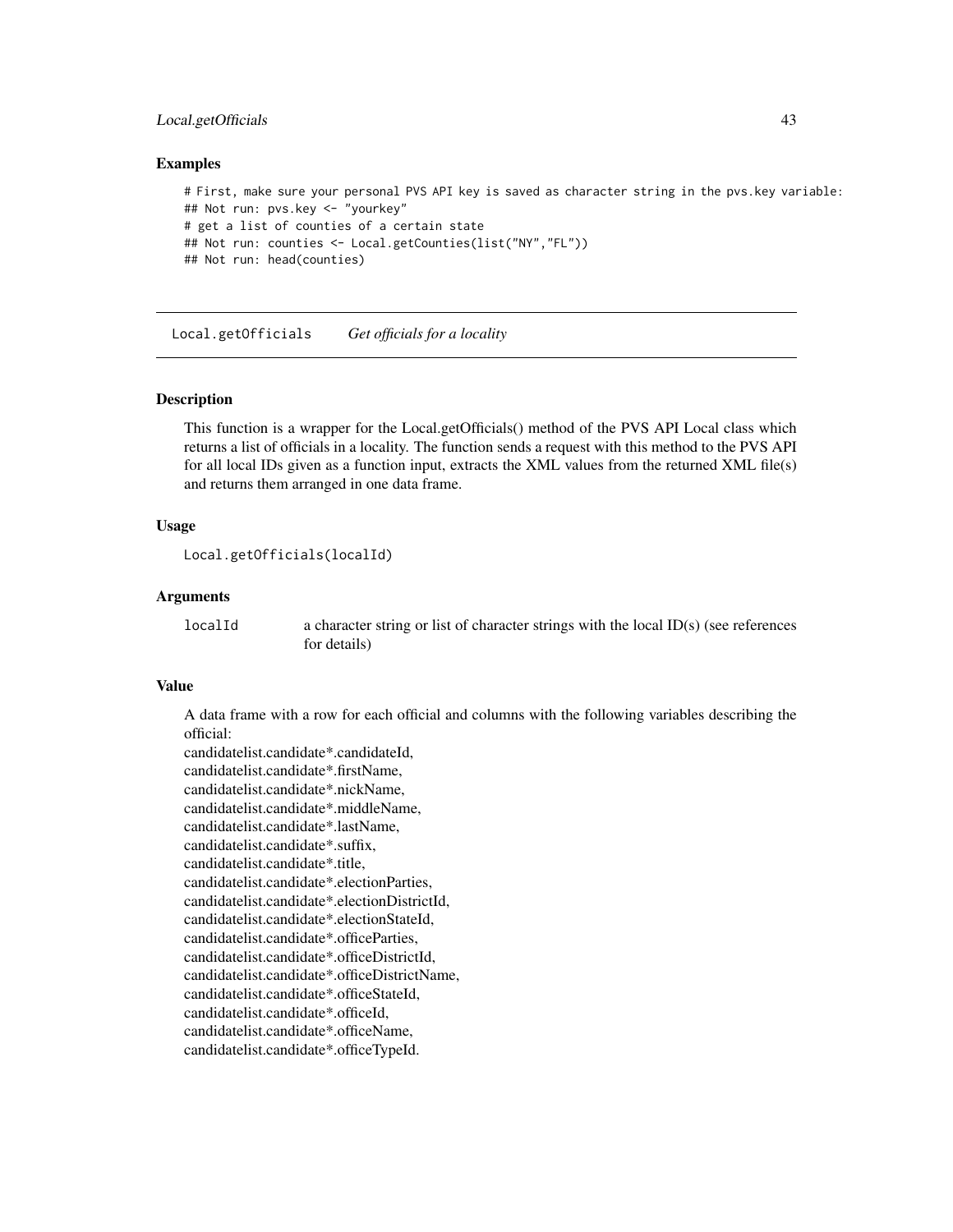## Author(s)

Ulrich Matter <ulrich.matter-at-unibas.ch>

#### References

http://api.votesmart.org/docs/Local.html Use Local.getCounties() or Local.getCities() to get a list of local IDs.

## Examples

```
# First, make sure your personal PVS API key is saved as character string in the pvs.key variable:
## Not run: pvs.key <- "yourkey"
# get a list of officials according to certain local IDs
## Not run: officials <- Local.getOfficials(list(3200,3203))
## Not run: officials
```
Measure.getMeasure *Get details of a ballot measure*

#### Description

This function is a wrapper for the Measure.getMeasure() method of the PVS API Measure class which grabs details of a ballot measure. The function sends a request with this method to the PVS API for all measure IDs given as a function input, extracts the XML values from the returned XML file(s) and returns them arranged in one data frame.

#### Usage

```
Measure.getMeasure(measureId)
```
#### Arguments

measureId a character string or list of character strings with the measure ID(s) (see references for details)

# Value

A data frame with a row for each ballot measure and columns with the following variables describing the ballot measure: measure.measureId, measure.measureCode, measure.title, measure.electionDate, measure.electionType, measure.source, measure.url, measure.summary, measure.summaryUrl,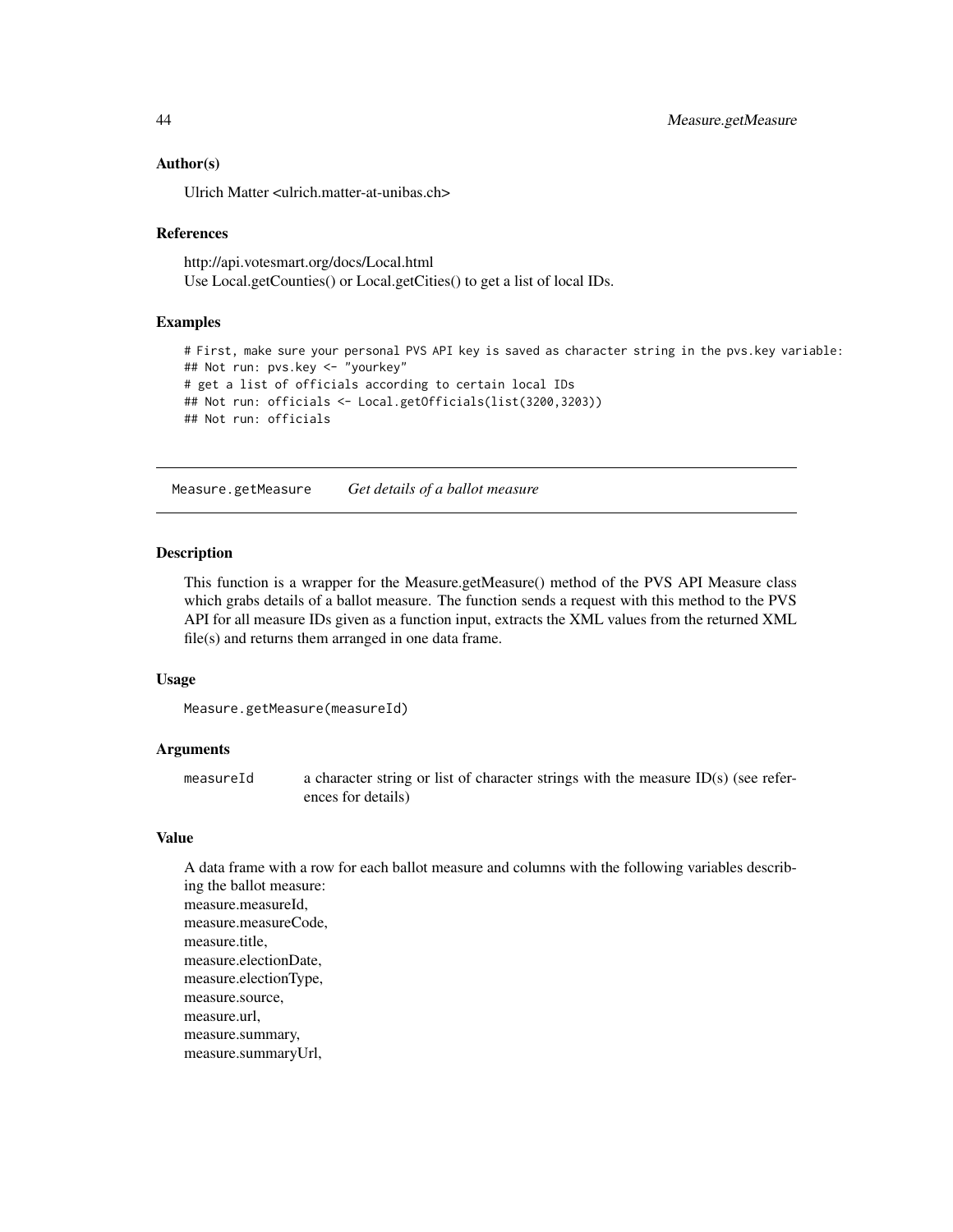measure.measureText, measure.textUrl, measure.proUrl, measure.conUrl, measure.yes, measure.no, measure.outcome.

## Author(s)

Ulrich Matter <ulrich.matter-at-unibas.ch>

# References

http://api.votesmart.org/docs/Measure.html Use Measure.getMeasuresByYearState() to get a list of measure IDs.

# Examples

```
# First, make sure your personal PVS API key is saved as character string in the pvs.key variable:
## Not run: pvs.key <- "yourkey"
# get details on certain ballot measures
## Not run: measure <- Measure.getMeasure(list(1632,1633))
## Not run: measure
```
Measure.getMeasuresByYearState *Get a list of state ballot measures in a given year*

# Description

This function is a wrapper for the Measure.getMeasuresByYearState() method of the PVS API Measure class which grabs a list of state ballot measures in a given year. The function sends a request with this method to the PVS API for all years and state IDs given as a function input, extracts the XML values from the returned XML file(s) and returns them arranged in one data frame.

# Usage

```
Measure.getMeasuresByYearState(year, stateId)
```
## Arguments

| vear    | a character string or list of character strings with the year(s)                                       |
|---------|--------------------------------------------------------------------------------------------------------|
| stateId | a character string or list of character strings with the state $ID(s)$ (see references<br>for details) |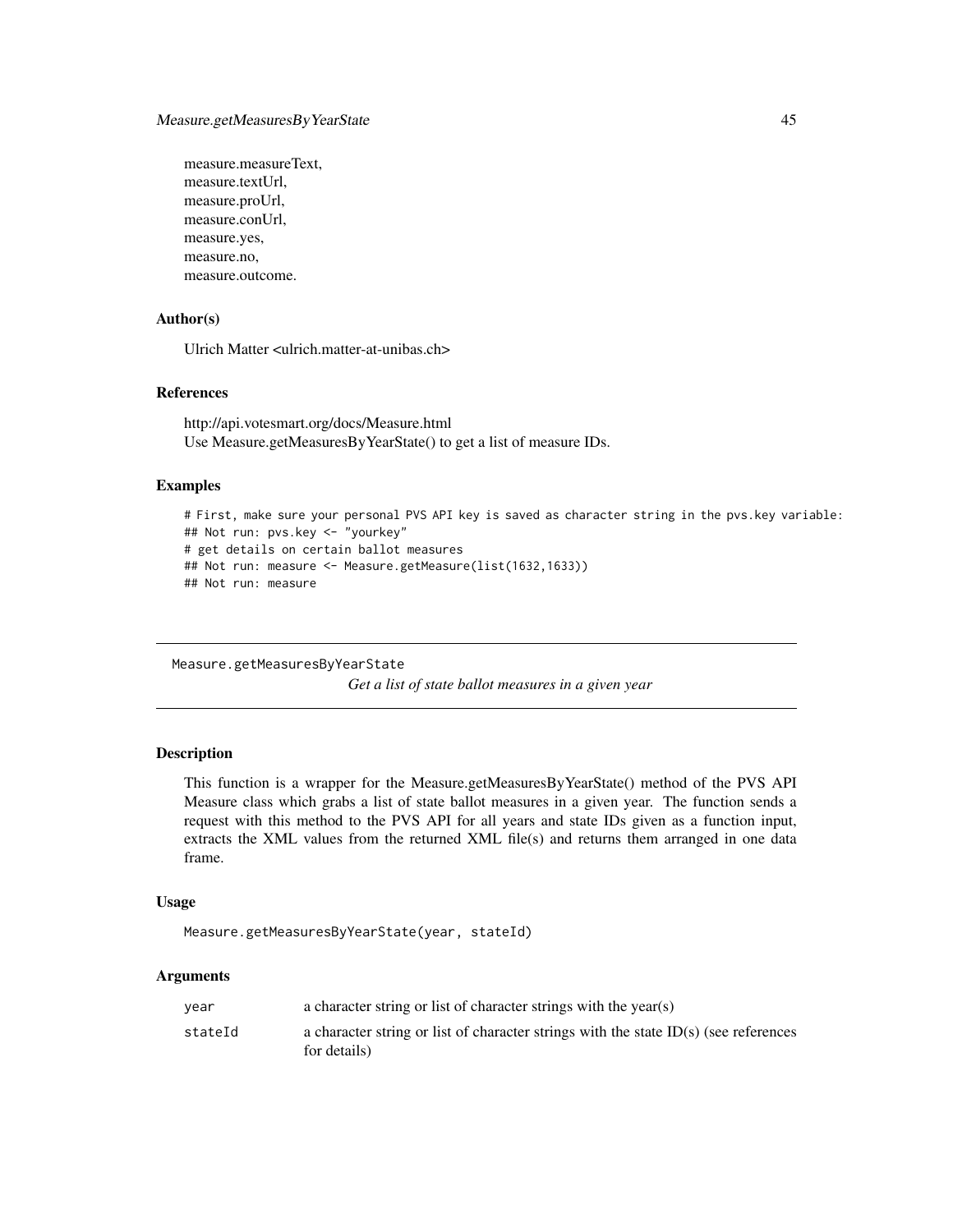# Value

A data frame with a row for each ballot measure and columns with the following variables describing the ballot measure: measures.measure\*.measureId, measures.measure\*.measureCode, measures.measure\*.title, measures.measure\*.outcome.

# Author(s)

Ulrich Matter <ulrich.matter-at-unibas.ch>

## References

http://api.v.otesmart.org/docs/Measure.html Use State.getStateIDs() to get a list of state IDs.

## Examples

```
# First, make sure your personal PVS API key is saved as character string in the pvs.key variable:
## Not run: pvs.key <- "yourkey"
# get a list of ballot measures for a certain state and year
## Not run: measures <- Measure.getMeasuresByYearState(list(2010,2012),"FL")
## Not run: measures
```
Npat.getNpat *Get a candidate's most recently filled out NPAT/PCT (Political Courage Test)*

## Description

This function is a wrapper for the Npat.getNpat() method of the PVS API Npat class which returns the candidate's most recently filled out NPAT/PCT. The function sends a request with this method to the PVS API for all candidate IDs given as a function input, extracts the XML values from the returned XML file(s) and returns them arranged in one data frame.

## Usage

```
Npat.getNpat(candidateId)
```
#### Arguments

candidateId a character string or list of character strings with the candidate ID(s) (see references for details)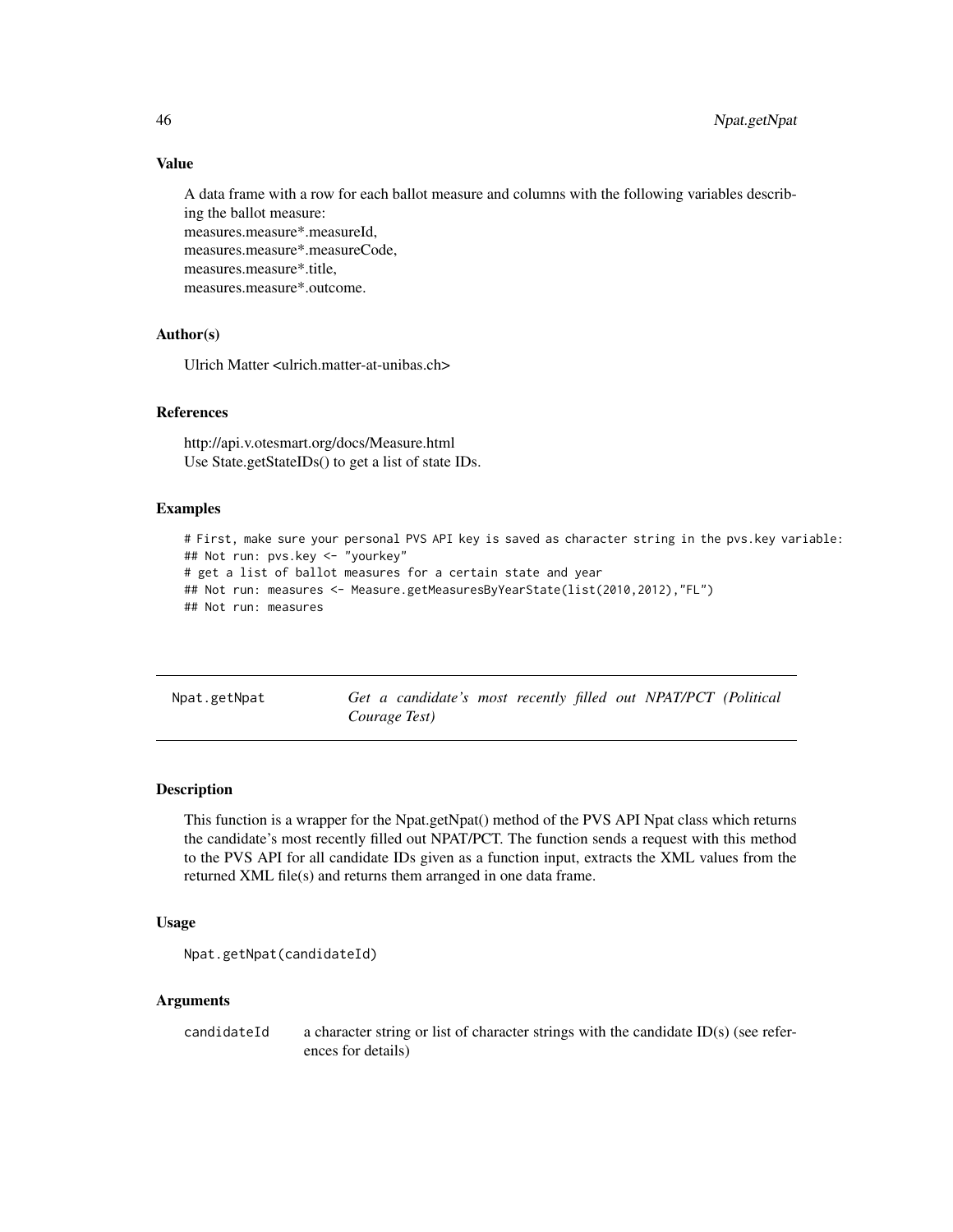# Npat.getNpat 47

## Value

A data frame with a row for each candidate and columns with the following variables describing the candidate: bio.candidate.crpId (OpenSecrets ID), bio.candidate.firstName, bio.candidate.nickName, bio.candidate.middleName, bio.candidate.lastName, bio.candidate.suffix, bio.candidate.birthDate, bio.candidate.birthPlace, bio.candidate.pronunciation, bio.candidate.gender, bio.candidate.family, bio.candidate.photo, bio.candidate.homeCity, bio.candidate.homeState, bio.candidate.education, bio.candidate.profession, bio.candidate.political, bio.candidate.religion, bio.candidate.congMembership, bio.candidate.orgMembership, bio.candidate.specialMsg, bio.office.parties, bio.office.title, bio.office.shortTitle, bio.office.name, bio.office.type, bio.office.status, bio.office.firstElect, bio.office.lastElect, bio.office.nextElect, bio.office.termStart, bio.office.termEnd, bio.office.district, bio.office.districtId, bio.office.stateId, bio.office.committee\*.committeeId, bio.office.committee\*.committeeName, bio.election\*.office, bio.election\*.officeId, bio.election\*.officeType, bio.election\*.parties, bio.election\*.district, bio.election\*.districtId, bio.election\*.status, bio.election\*.ballotName.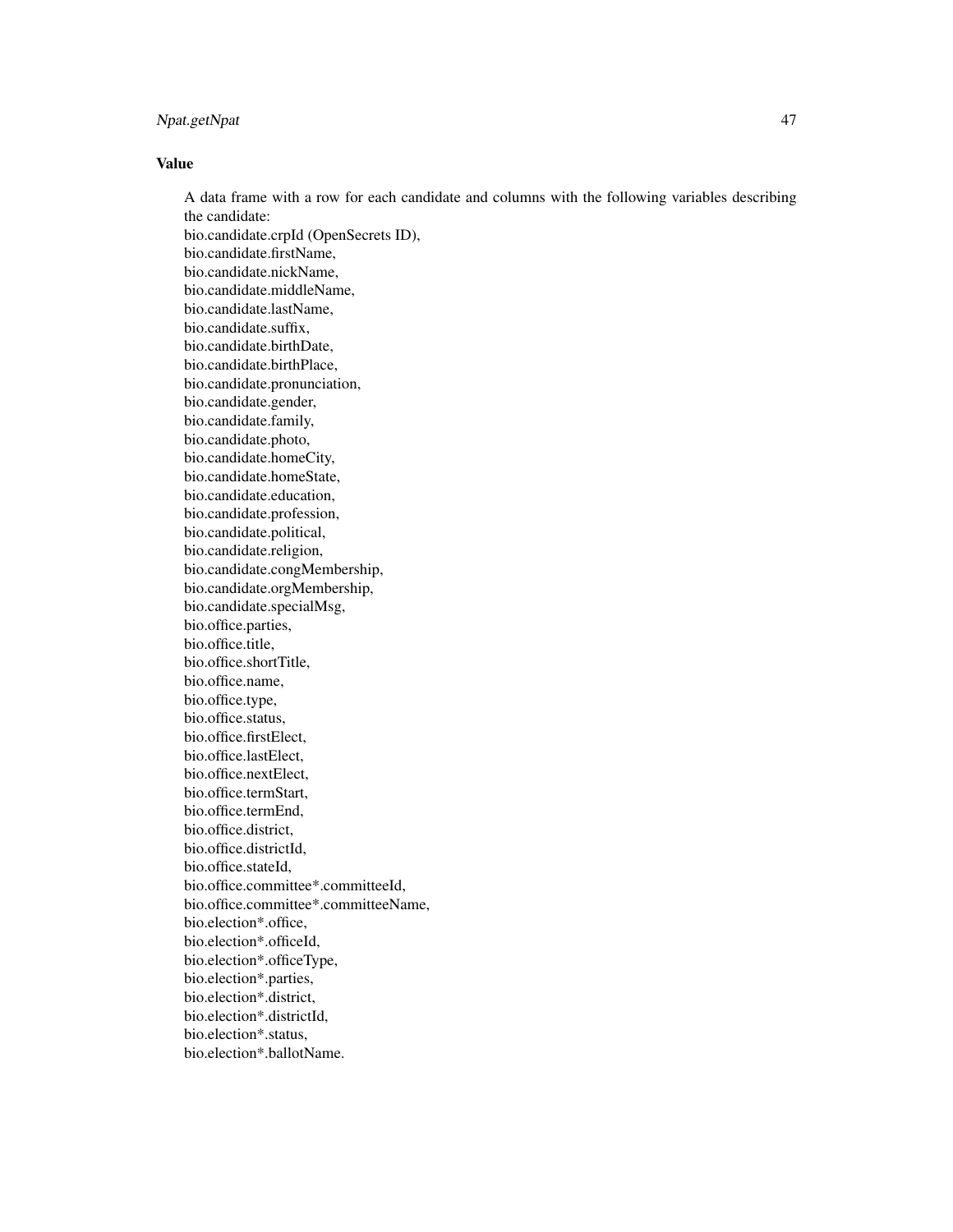## Author(s)

Ulrich Matter <ulrich.matter-at-unibas.ch>

# References

http://api.votesmart.org/docs/CandidateBio.html Use Candidates.getByOfficeState(), Candidates.getByOfficeTypeState(), Candidates.getByLastname(), Candidates.getByLevenshtein(), Candidates.getByElection(), Candidates.getByDistrict() or Candidates.getByZip() to get a list of candidate IDs.

#### Examples

```
# First, make sure your personal PVS API key is saved as character string in the pvs.key variable:
## Not run: pvs.key <- "yourkey"
# get political courage tests of Barack Obama and John Sidney McCain III
## Not run: pcts <- Npat.getNpat(list(9490,53270))
## Not run: head(pcts$survey)
## Not run: head(pcts$candidate)
```
Office.getBranches *Get a list of branches of government and their IDs*

# Description

This function is a wrapper for the Office.getBranches() method of the PVS API Office class which grabs a list of branches of government and their IDs.

# Usage

```
Office.getBranches()
```
#### Value

A data frame with a row for each branch and columns with the following variables describing the branch:

branches.branch\*.officeBranchId, branches.branch\*.name.

#### Author(s)

Ulrich Matter <ulrich.matter-at-unibas.ch>

## References

http://api.votesmart.org/docs/Office.html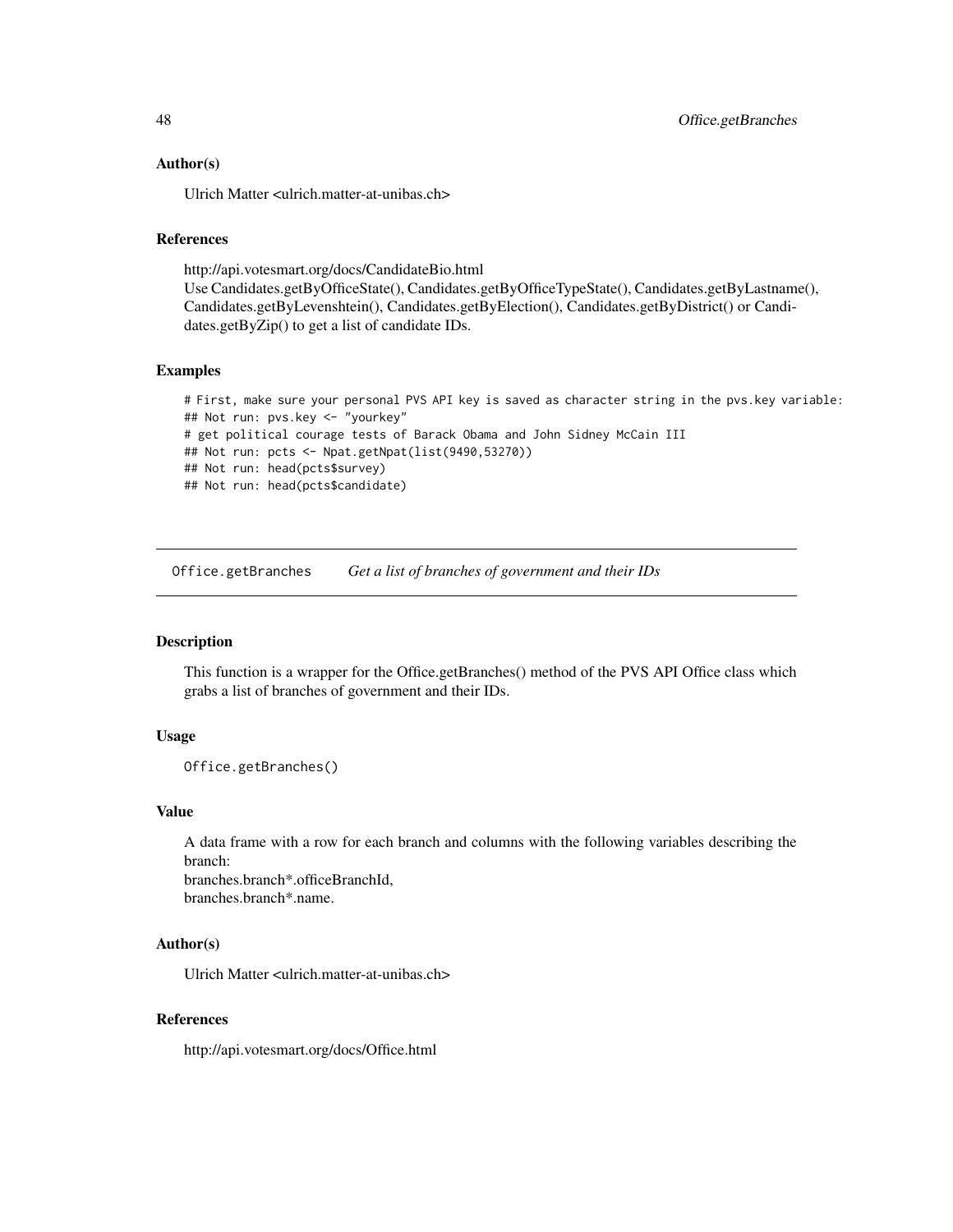# Office.getLevels 49

#### Examples

```
# First, make sure your personal PVS API key is saved as character string in the pvs.key variable:
## Not run: pvs.key <- "yourkey"
# get a list of government branches and their IDs
## Not run: branches <- Office.getBranches()
## Not run: branches
```
Office.getLevels *Get a list of levels of government and their IDs*

# Description

This function is a wrapper for the Office.getLevels() method of the PVS API Office class which grabs a list of the levels of government and their IDs.

## Usage

```
Office.getLevels()
```
## Value

A data frame with a row for each level and columns with the following variables describing the level: levels.level\*.officeLevelId, levels.level\*.name.

# Author(s)

Ulrich Matter <ulrich.matter-at-unibas.ch>

# References

http://api.votesmart.org/docs/Office.html

# Examples

```
# First, make sure your personal PVS API key is saved as character string in the pvs.key variable:
## Not run: pvs.key <- "yourkey"
# get a list of government levels and their IDs
## Not run: levels <- Office.getLevels()
## Not run: levels
```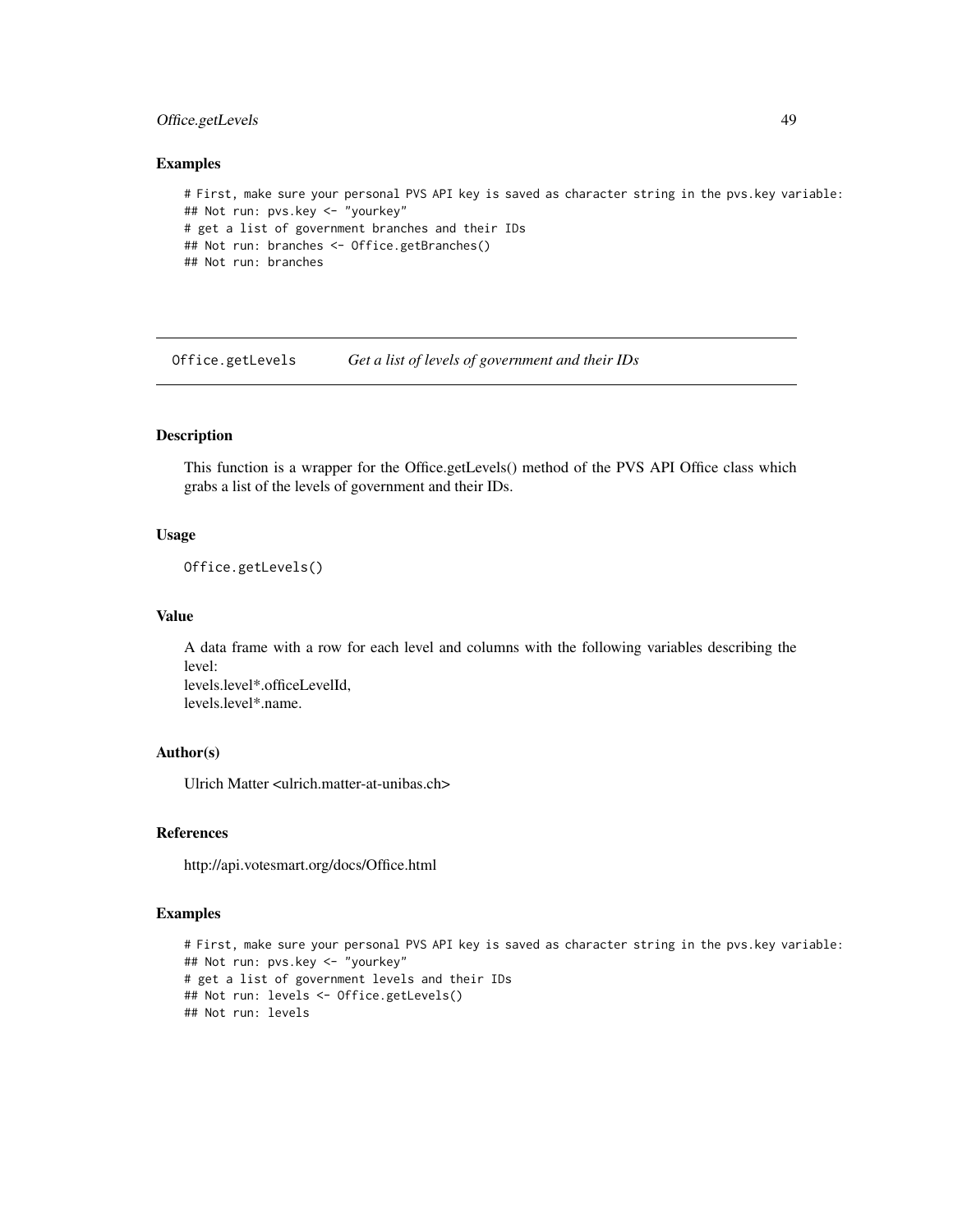```
Office.getOfficesByBranchLevel
```
*Get offices tracked according to branch and level*

# Description

This function is a wrapper for the Office.getOfficesByBranchLevel() method of the PVS API Office class which grabs a list of offices Project Vote Smart keeps track of according to government branch and level. The function sends a request with this method to the PVS API for all branch and level IDs given as a function input, extracts the XML values from the returned XML file(s) and returns them arranged in one data frame.

# Usage

Office.getOfficesByBranchLevel(branchId, levelId)

## Arguments

| branchId | a character string or list of character strings with the branch $ID(s)$ (see references<br>for details) |
|----------|---------------------------------------------------------------------------------------------------------|
| levelId  | a character string or list of character strings with the level $ID(s)$ (see references<br>for details)  |

## Value

A data frame with a row for each office and columns with the following variables describing the office:

offices.office\*.officeId, offices.office\*.officeTypeId, offices.office\*.officeLevelId, offices.office\*.officeBranchId, offices.office\*.name, offices.office\*.title, offices.office\*.shortTitle.

#### Author(s)

Ulrich Matter <ulrich.matter-at-unibas.ch>

#### References

http://api.votesmart.org/docs/Office.html Use Office.getBranches() to get branch ID(s). Use Office.getLevels() to get level ID(s).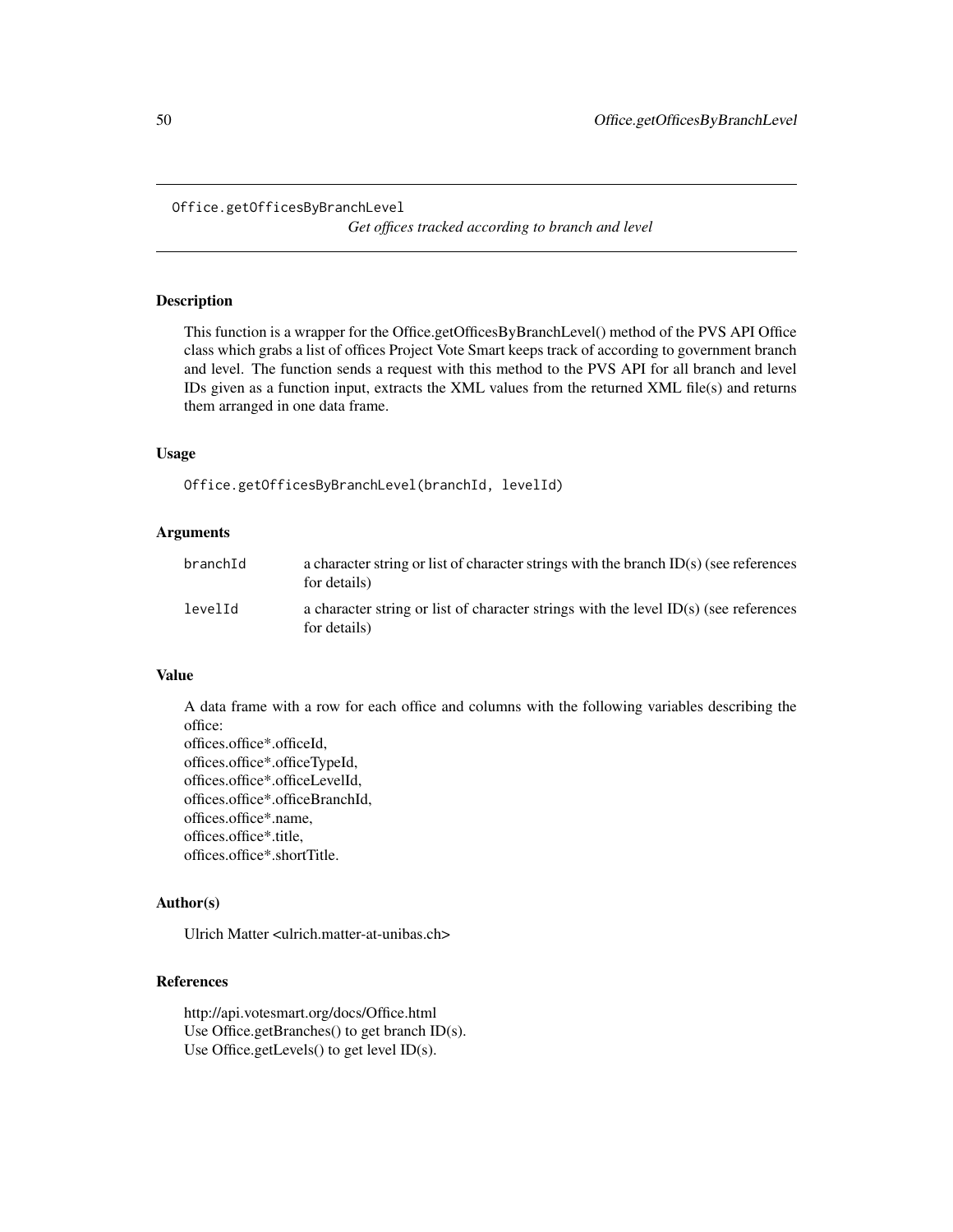#### Examples

```
# First, make sure your personal PVS API key is saved as character string in the pvs.key variable:
## Not run: pvs.key <- "yourkey"
# get offices tracked for all branch and level IDs
## Not run: offices <- Office.getOfficesByBranchLevel(list("E","L","J"),list("F","S","L"))
## Not run: head(offices)
```
Office.getOfficesByLevel

*Get offices tracked according to level*

#### Description

This function is a wrapper for the Office.getOfficesByLevel() method of the PVS API Office class which grabs a list of offices Project Vote Smart keeps track of according to their level. The function sends a request with this method to the PVS API for all level IDs given as a function input, extracts the XML values from the returned XML file(s) and returns them arranged in one data frame.

## Usage

```
Office.getOfficesByLevel(levelId)
```
## Arguments

levelId a character string or list of character strings with the level ID(s) (see references for details)

## Value

A data frame with a row for each office and columns with the following variables describing the office:

offices.office\*.officeId, offices.office\*.officeTypeId, offices.office\*.officeLevelId, offices.office\*.officeBranchId, offices.office\*.name, offices.office\*.title, offices.office\*.shortTitle.

# Author(s)

Ulrich Matter <ulrich.matter-at-unibas.ch>

#### References

http://api.votesmart.org/docs/Office.html Use Office.getLevels() to get level ID(s).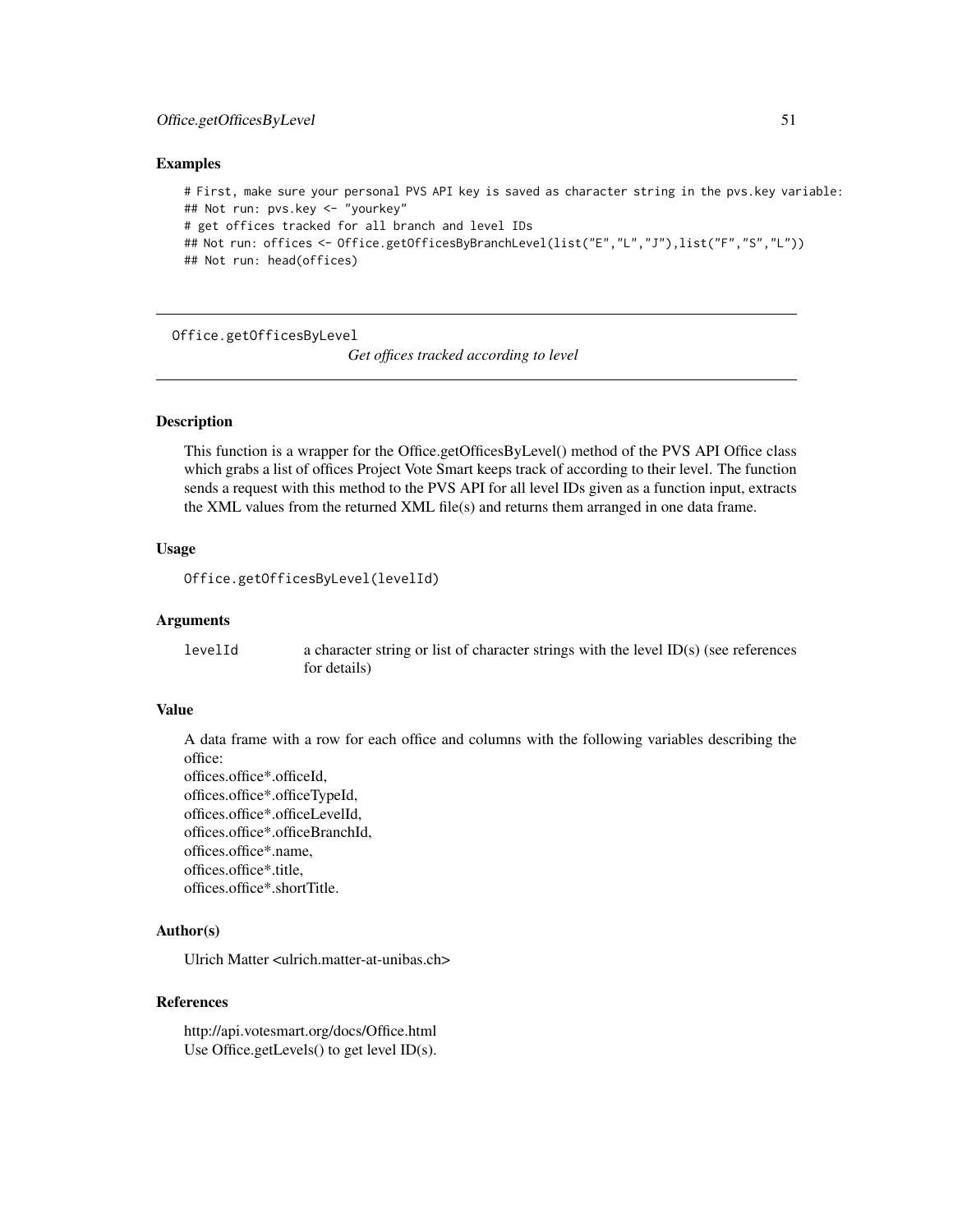## Examples

```
# First, make sure your personal PVS API key is saved as character string in the pvs.key variable:
## Not run: pvs.key <- "yourkey"
# get offices tracked for all levels
## Not run: offices <- Office.getOfficesByLevel(list("F","S","L"))
## Not run: head(offices)
```
Office.getOfficesByType

*Get offices tracked according to type*

# Description

This function is a wrapper for the Office.getOfficesByType() method of the PVS API Office class which grabs a list of offices Project Vote Smart keeps track of according to their type. The function sends a request with this method to the PVS API for all office type IDs given as a function input, extracts the XML values from the returned XML file(s) and returns them arranged in one data frame.

# Usage

Office.getOfficesByType(officeTypeId)

## Arguments

of ficeTypeId a character string or list of character strings with the office type ID(s) (see references for details)

# Value

A data frame with a row for each office and columns with the following variables describing the office:

offices.office\*.officeId, offices.office\*.officeTypeId, offices.office\*.officeLevelId, offices.office\*.officeBranchId, offices.office\*.name, offices.office\*.title, offices.office\*.shortTitle.

## Author(s)

Ulrich Matter <ulrich.matter-at-unibas.ch>

# References

http://api.votesmart.org/docs/Office.html See http://api.votesmart.org/docs/semi-static.html or use Office.getTypes() or Office.getOfficesByLevel() to get a list of office types ID(s).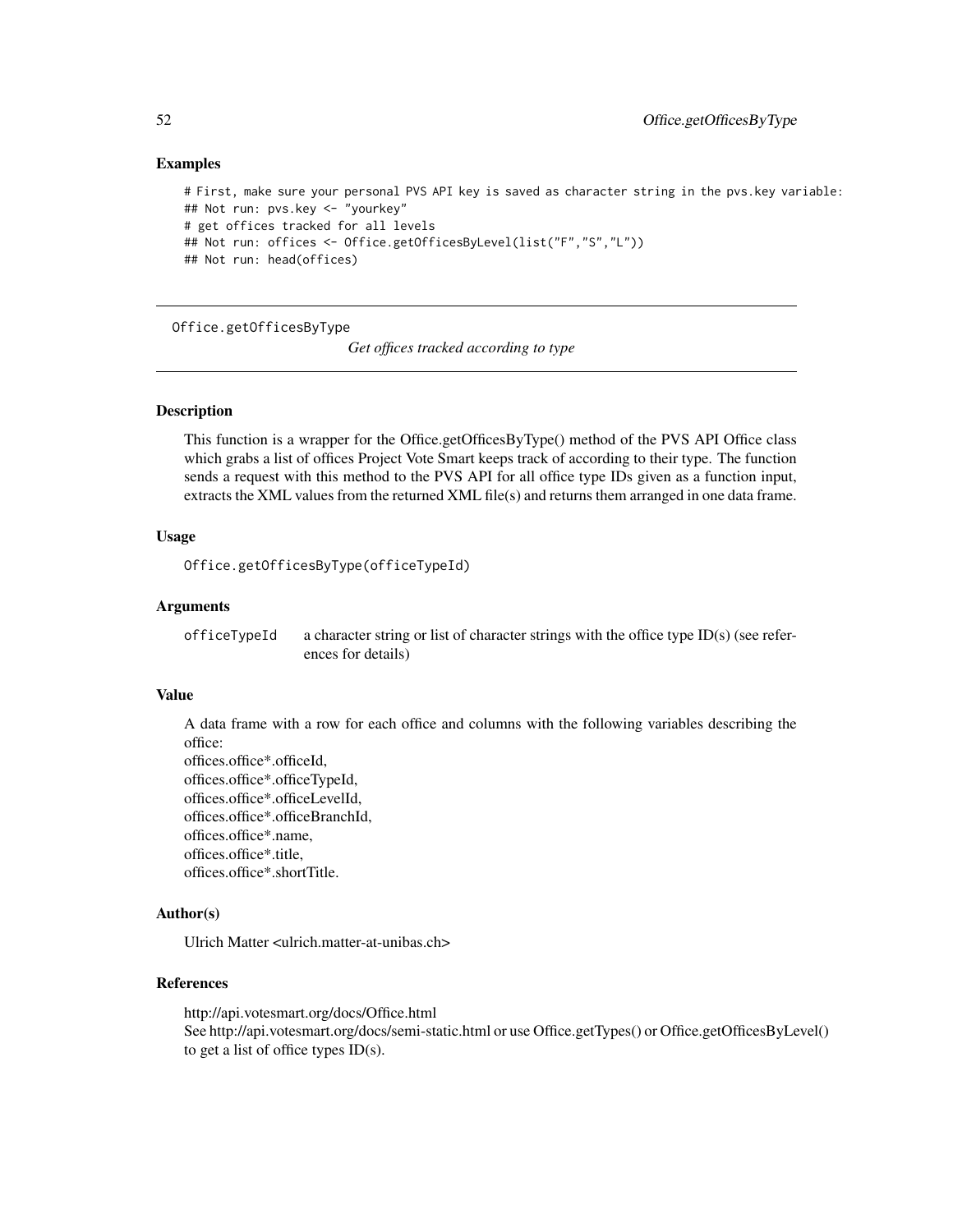# Office.getTypes 53

#### Examples

```
# First, make sure your personal PVS API key is saved as character string in the pvs.key variable:
## Not run: pvs.key <- "yourkey"
# get offices tracked for certain office types
## Not run: offices <- Office.getOfficesByType(list("S","K","L"))
## Not run: head(offices)
```
Office.getTypes *Get all office types tracked*

## Description

This function is a wrapper for the Office.getTypes() method of the PVS API Office class which grabs a list of office types Project Vote Smart keeps track of.

## Usage

Office.getTypes()

#### Value

A data frame with rows for each office type and columns with the following variables describing the office type:

officeTypes.type\*.officeTypeId, officeTypes.type\*.officeLevelId, officeTypes.type\*.officeBranchId, officeTypes.type\*.name.

## Author(s)

Ulrich Matter <ulrich.matter-at-unibas.ch>

#### References

http://api.votesmart.org/docs/Office.html

## Examples

```
# First, make sure your personal PVS API key is saved as character string in the pvs.key variable:
## Not run: pvs.key <- "yourkey"
# get all office types tracked
## Not run: officetypes <- Office.getTypes()
## Not run: officetypes
```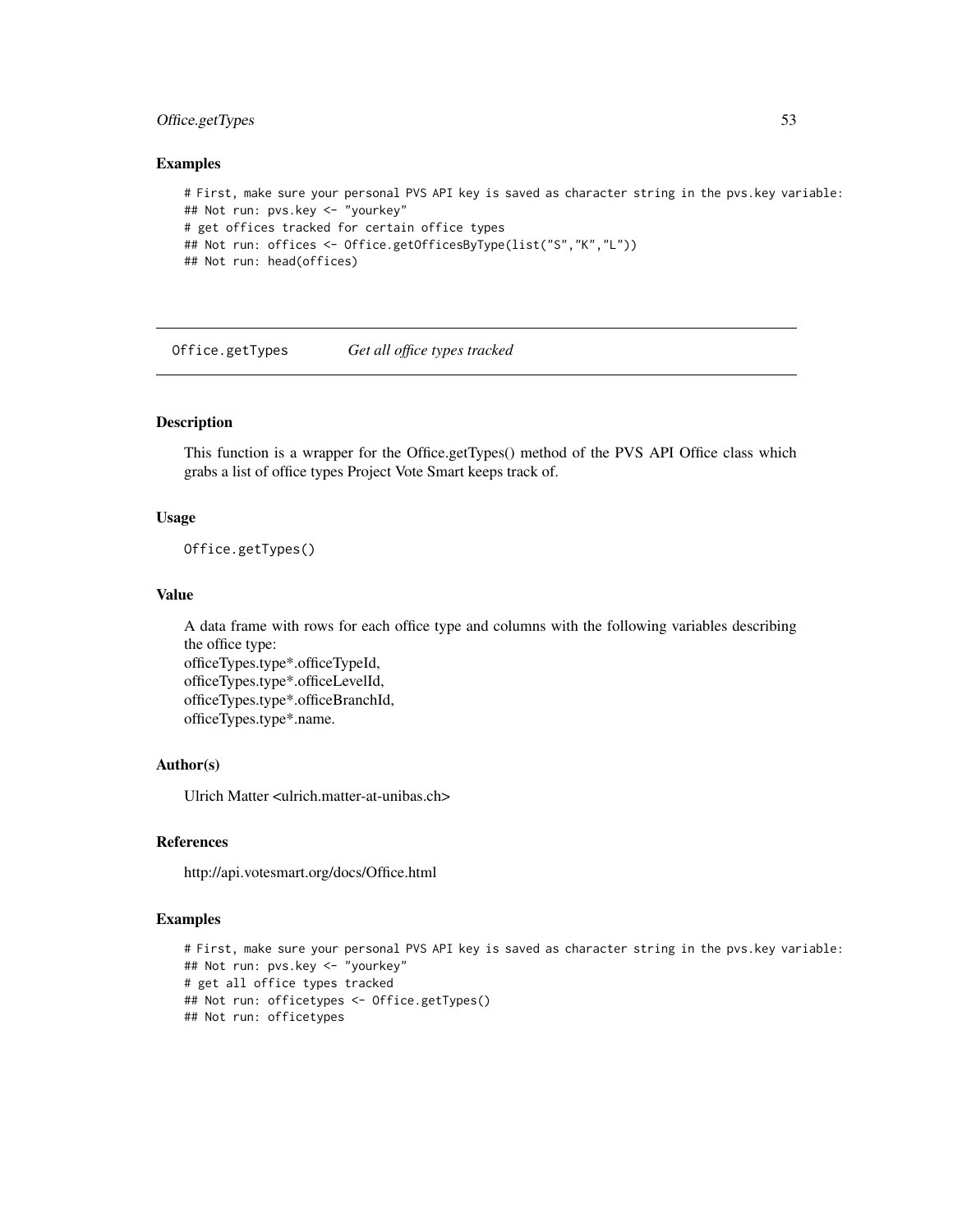#### Officials.getByDistrict

*Get a list of officials according to the district they are running for*

## Description

This function is a wrapper for the Officials.getByDistrict() method of the PVS API Officials class which grabs a list of officials according to the district they are running for. The function sends a request with this method to the PVS API for all district IDs given as a function input, extracts the XML values from the returned XML file(s) and returns them arranged in one data frame.

#### Usage

Officials.getByDistrict(districtId)

# Arguments

districtId a character string or list of character strings with the district ID(s) (see references for details)

# Value

A data frame with a row for each official and columns with the following variables describing the official:

candidateList.candidate\*.candidateId, candidateList.candidate\*.firstName, candidateList.candidate\*.nickName, candidateList.candidate\*.middleName, candidateList.candidate\*.lastName, candidateList.candidate\*.suffix, candidateList.candidate\*.title, candidateList.candidate\*.electionParties, candidateList.candidate\*.electionstatus, candidateList.candidate\*.officeParties, candidatelist.candidate\*.officeStatus, candidateList.candidate\*.officeDistrictId, candidateList.candidate\*.officeDistrictName, candidateList.candidate\*.officeTypeId, candidateList.candidate\*.officeId, candidateList.candidate\*.officeName, candidateList.candidate\*.officeStateId.

## Author(s)

Ulrich Matter <ulrich.matter-at-unibas.ch>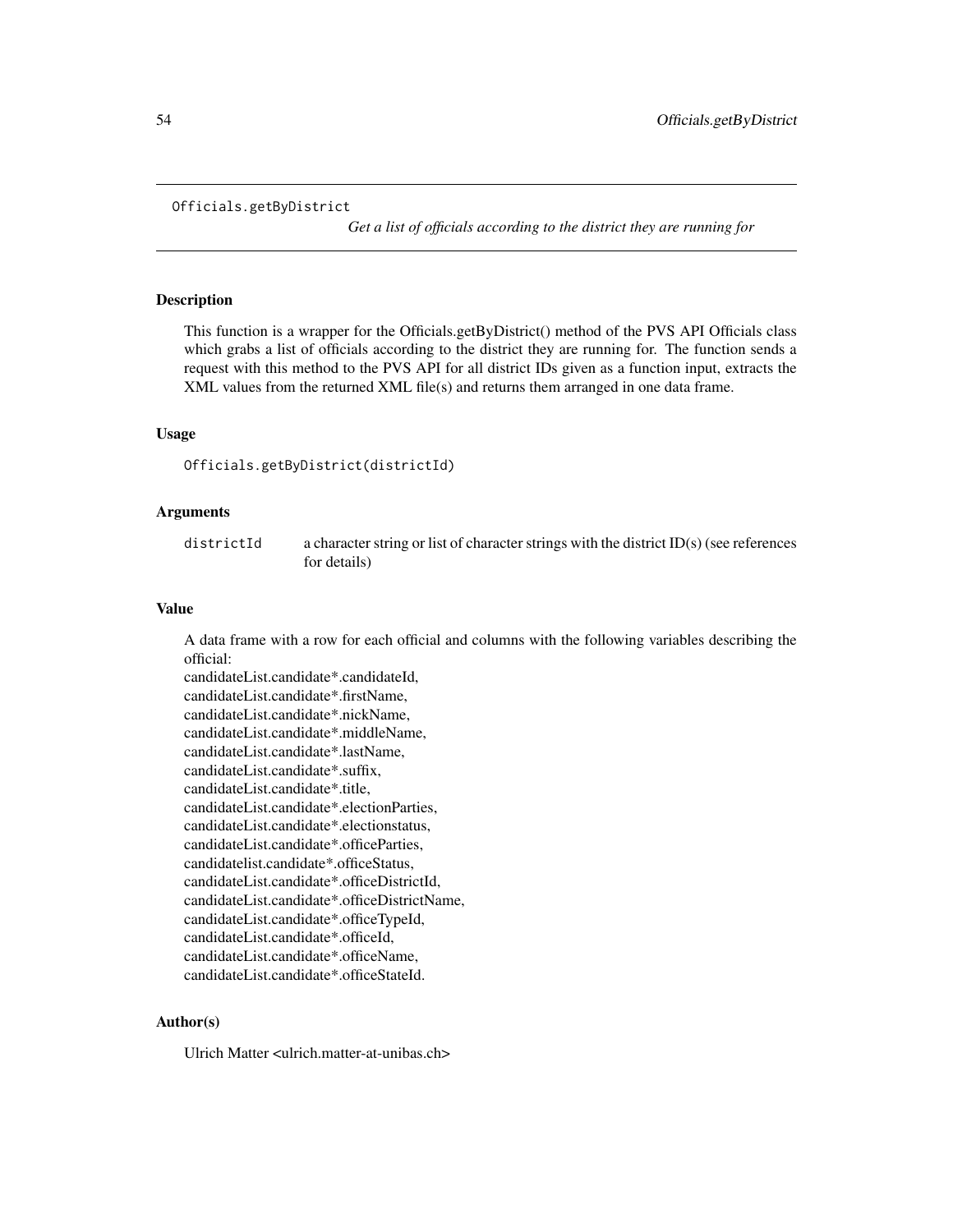# Officials.getByLastname 55

#### References

http://api.votesmart.org/docs/Officials.html Use District.getByOfficeState() or District.getByZip() to get a list of district ID(s).

## Examples

```
# First, make sure your personal PVS API key is saved as character string in the pvs.key variable:
## Not run: pvs.key <- "yourkey"
# get officials by dristrict ID
## Not run: officials <- Officials.getByDistrict(as.list(25157:25163))
## Not run: officials
```

```
Officials.getByLastname
```
*Get a list of officials according to a last name match*

# **Description**

This function is a wrapper for the Officials.getByLastname() method of the PVS API Officials class which grabs a list of officials according to a last name match. The function sends a request with this method to the PVS API for all last names given as a function input, extracts the XML values from the returned XML file(s) and returns them arranged in one data frame.

## Usage

Officials.getByLastname(lastName)

#### Arguments

lastName a character string or list of character strings with the last name(s) (see references for details)

#### Value

A data frame with a row for each official and columns with the following variables describing the official:

candidateList.candidate\*.candidateId, candidateList.candidate\*.firstName, candidateList.candidate\*.nickName, candidateList.candidate\*.middleName, candidateList.candidate\*.lastName, candidateList.candidate\*.suffix, candidateList.candidate\*.title, candidateList.candidate\*.electionParties, candidateList.candidate\*.officeParties, candidatelist.candidate\*.officeStatus, candidateList.candidate\*.officeDistrictId,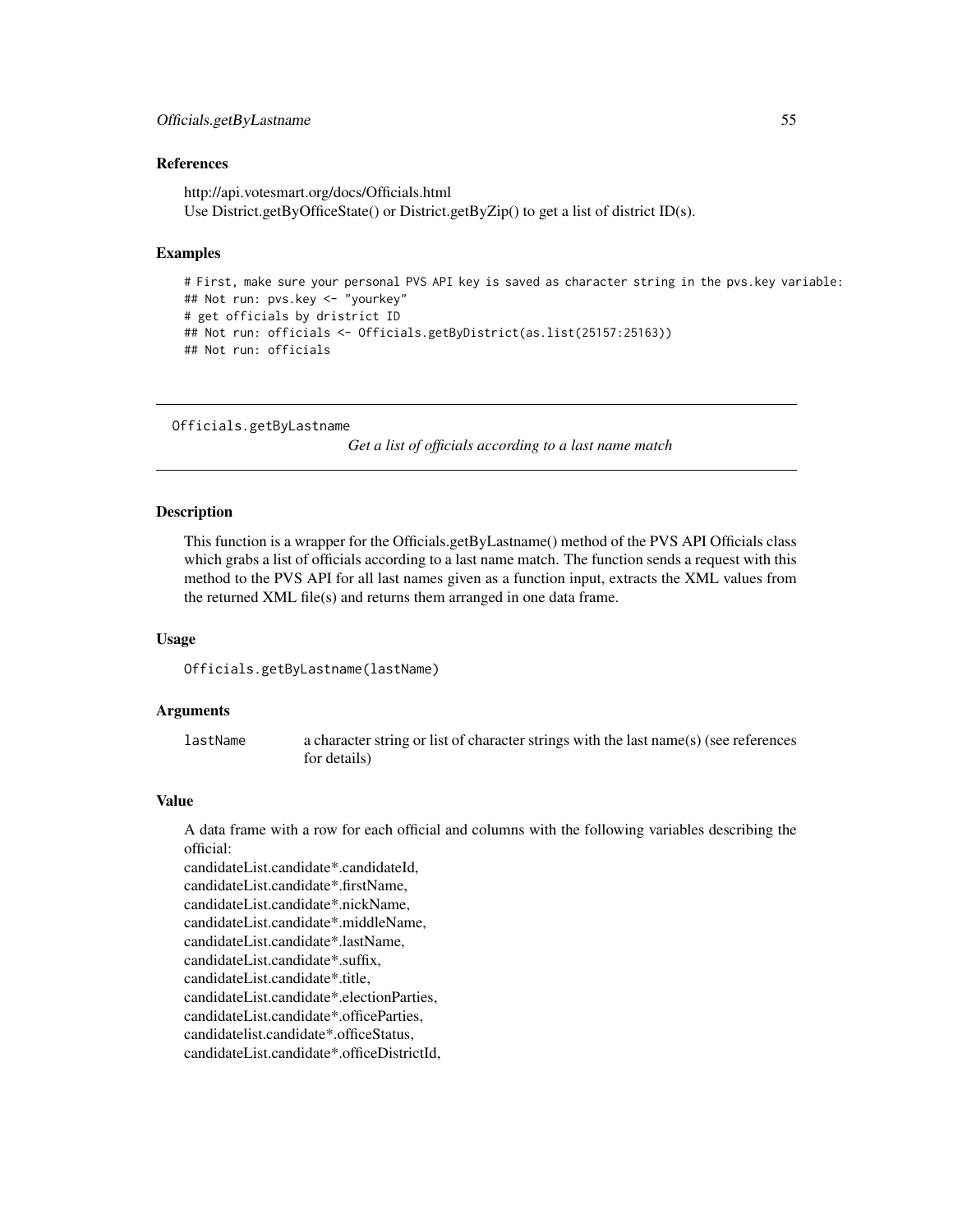candidateList.candidate\*.officeDistrictName, candidateList.candidate\*.officeTypeId, candidateList.candidate\*.officeId, candidateList.candidate\*.officeName, candidateList.candidate\*.officeStateId.

## Author(s)

Ulrich Matter <ulrich.matter-at-unibas.ch>

# References

http://api.votesmart.org/docs/Officials.html

Use CandidateBio.getBio(), Candidates.getByOfficeState(), Candidates.getByOfficeTypeState(), Candidates.getByElection(), Candidates.getByDistrict(), Candidates.getByZip()

, Committee.getCommitteeMembers(), Election.getStageCandidates(), Leadership.getOfficials(), Local.getOfficials(), Officials.getStatewide(), Officials.getByOfficeState(), Officials.getByOfficeTypeState(), Officials.getByDistrict() or Officials.getByZip() to get last name(s).

## Examples

# First, make sure your personal PVS API key is saved as character string in the pvs.key variable: ## Not run: pvs.key <- "yourkey" # get a list of officials with the same last name ## Not run: miller <- Officials.getByLastname(list("Miller","Fine")) ## Not run: miller

#### Officials.getByLevenshtein

*Get a list of officials according to an approximate last name match*

# Description

This function is a wrapper for the Officials.getByLevenshtein() method of the PVS API Officials class which grabs a list of officials according to an approximate last name match. The function sends a request with this method to the PVS API for all last names given as a function input, extracts the XML values from the returned XML file(s) and returns them arranged in one data frame.

## Usage

Officials.getByLevenshtein(lastName)

## Arguments

lastName a character string or list of character strings with the last name(s) (see references for details)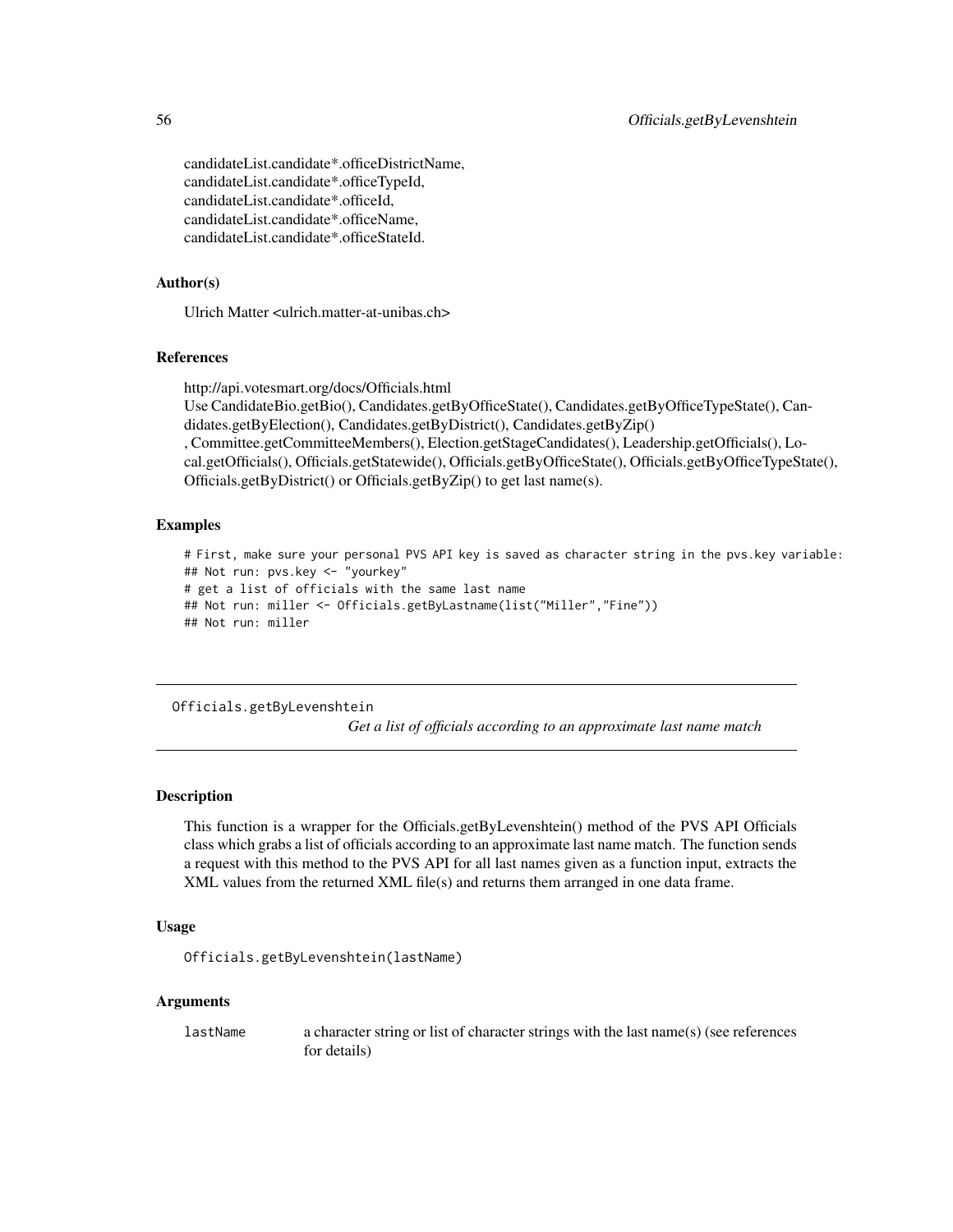# Value

A data frame with a row for each official and columns with the following variables describing the official:

candidateList.candidate\*.candidateId, candidateList.candidate\*.firstName, candidateList.candidate\*.nickName, candidateList.candidate\*.middleName, candidateList.candidate\*.lastName, candidateList.candidate\*.suffix, candidateList.candidate\*.title, candidateList.candidate\*.electionParties, candidateList.candidate\*.officeParties, candidatelist.candidate\*.officeStatus, candidateList.candidate\*.officeDistrictId, candidateList.candidate\*.officeDistrictName, candidateList.candidate\*.officeTypeId, candidateList.candidate\*.officeId, candidateList.candidate\*.officeName, candidateList.candidate\*.officeStateId.

# Author(s)

Ulrich Matter <ulrich.matter-at-unibas.ch>

# References

http://api.votesmart.org/docs/Officials.html

## Examples

```
# First, make sure your personal PVS API key is saved as character string in the pvs.key variable:
## Not run: pvs.key <- "yourkey"
# get a list of officials with similar last names
## Not run: names <- Officials.getByLevenshtein(list("Miller","Fine"))
## Not run: head(names)
```
Officials.getByOfficeState

*Get a list of officials according to office*

#### Description

This function is a wrapper for the Officials.getByOfficeState() method of the PVS API Officials class which grabs a list of officials according to office. The function sends a request with this method to the PVS API for all office IDs given as a function input, extracts the XML values from the returned XML file(s) and returns them arranged in one data frame.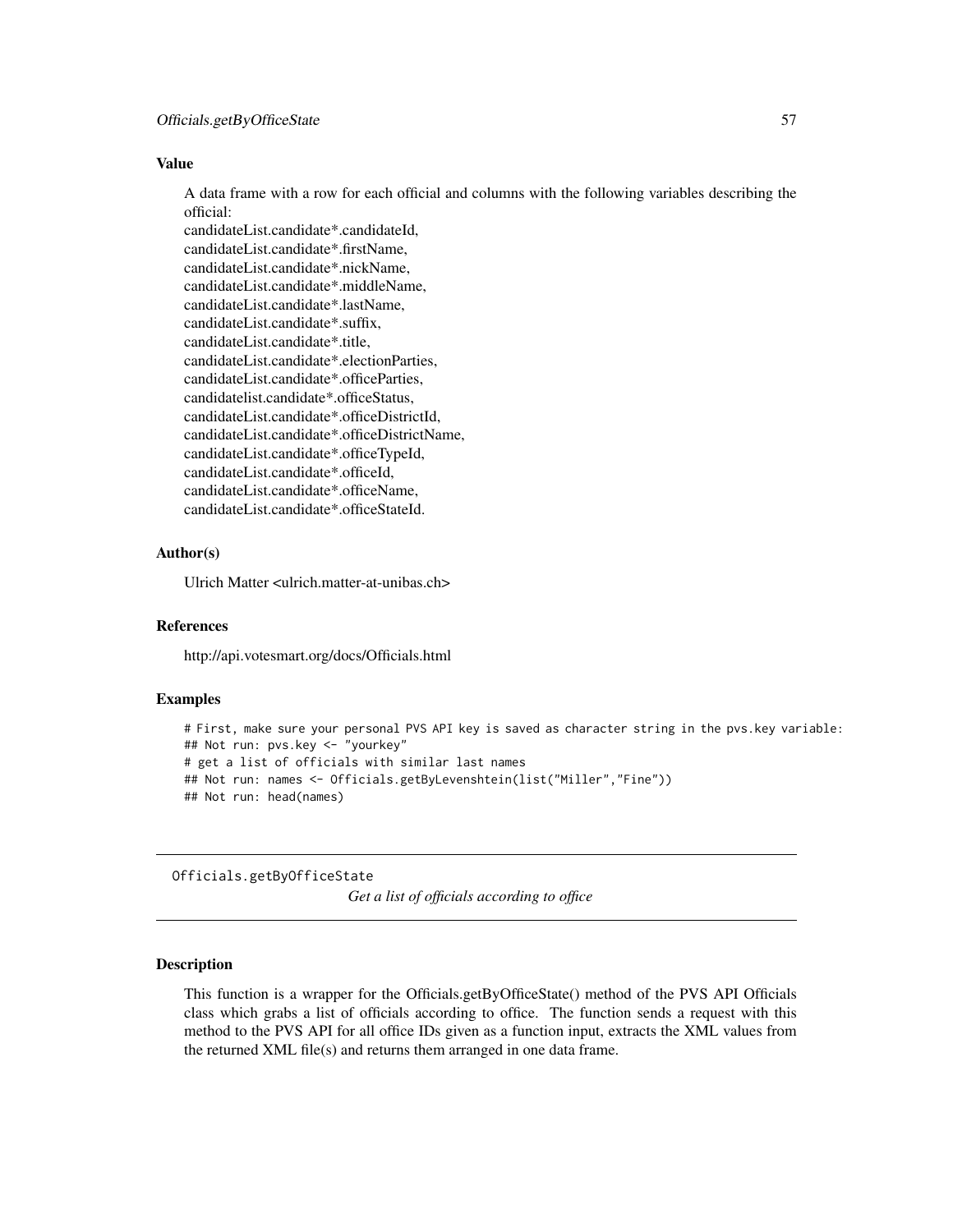#### Officials.getByOfficeState(stateId="NA", officeId)

#### Arguments

| stateId  | a character string or list of character strings with the state $ID(s)$ (default is "NA",<br>for national) (see references for details) |
|----------|----------------------------------------------------------------------------------------------------------------------------------------|
| officeId | a character string or list of character strings with the office $ID(s)$ (see references<br>for details)                                |

#### Value

A data frame with a row for each official and columns with the following variables describing the official:

candidateList.candidate\*.candidateId, candidateList.candidate\*.firstName, candidateList.candidate\*.nickName, candidateList.candidate\*.middleName, candidateList.candidate\*.lastName, candidateList.candidate\*.suffix, candidateList.candidate\*.title, candidateList.candidate\*.electionParties, candidateList.candidate\*.officeParties, candidatelist.candidate\*.officeStatus, candidateList.candidate\*.officeDistrictId, candidateList.candidate\*.officeDistrictName, candidateList.candidate\*.officeTypeId, candidateList.candidate\*.officeId, candidateList.candidate\*.officeName, candidateList.candidate\*.officeStateId.

# Author(s)

Ulrich Matter <ulrich.matter-at-unibas.ch>

## References

http://api.votesmart.org/docs/Officials.html Use State.getStateIDs() to get a list of state IDs. See http://api.votesmart.org/docs/semi-static.html or use Office.getOfficesByType(), Office.getOfficesByLevel(), Office.getOfficesByTypeLevel() or Office.getOfficesByBranchLevel() to get a list of office ID(s).

#### Examples

```
# First, make sure your personal PVS API key is saved as character string in the pvs.key variable:
## Not run: pvs.key <- "yourkey"
# get a list of officials by state and office ID
## Not run: officials <- Officials.getByOfficeState(,as.list(60:69))
## Not run: officials
```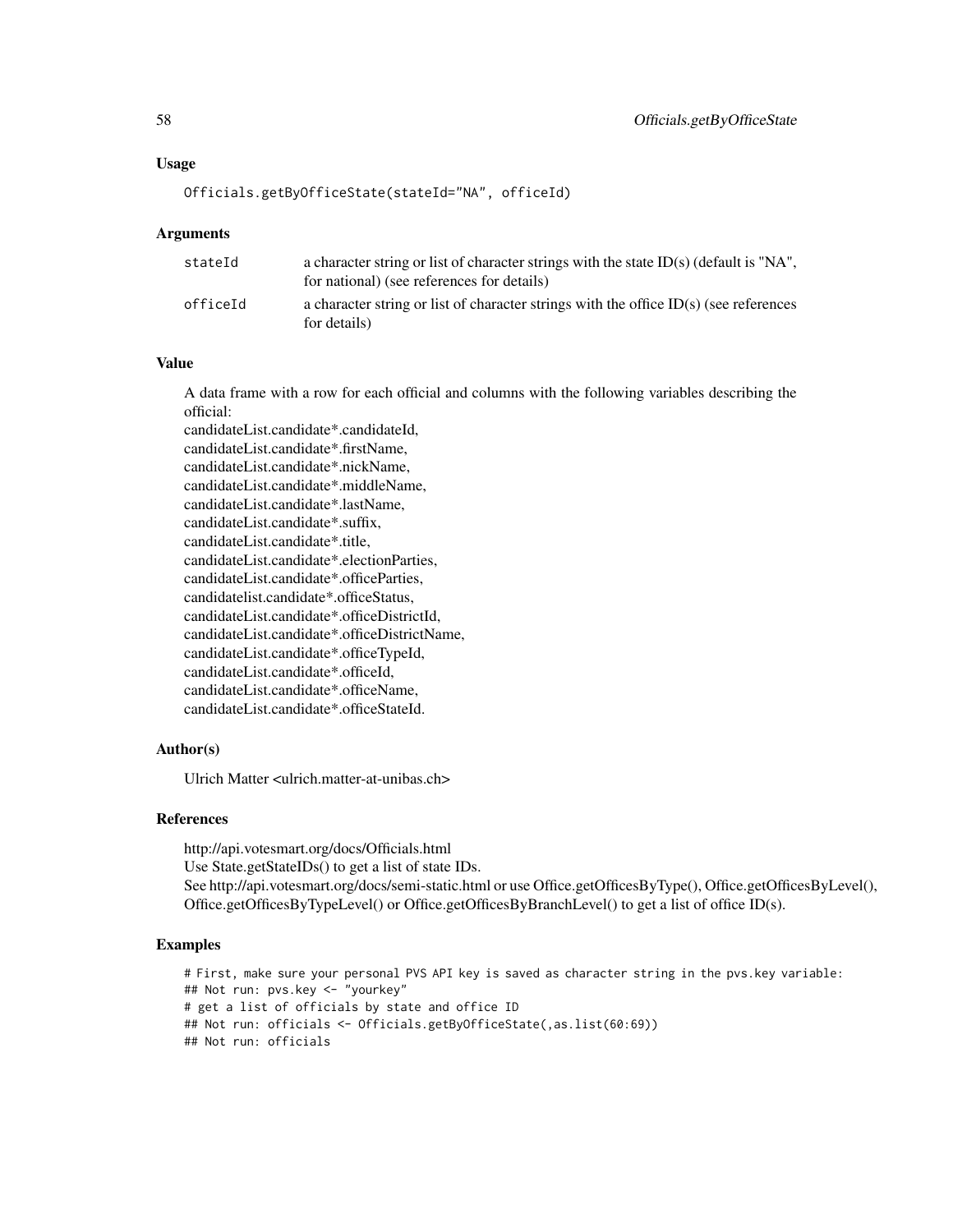Officials.getByOfficeTypeState *Get a list of officials according to office type and state*

## **Description**

This function is a wrapper for the Officials.getByOfficeTypeState() method of the PVS API Officials class which grabs a list of officials according to the office type and state they represent. The function sends a request with this method to the PVS API for all state and office type IDs given as a function input, extracts the XML values from the returned XML file(s) and returns them arranged in one data frame.

## Usage

```
Officials.getByOfficeTypeState(stateId="NA", officeTypeId)
```
## Arguments

| stateId      | (optional) a character string or list of character strings with the state ID(s) (de-<br>fault: "NA", for national) (see references for details) |
|--------------|-------------------------------------------------------------------------------------------------------------------------------------------------|
| officeTvpeId | a character string or list of character strings with the office type $ID(s)$ (see refer-<br>ences for details)                                  |

#### Value

A data frame with a row for each official and columns with the following variables describing the official:

candidateList.candidate\*.candidateId, candidateList.candidate\*.firstName, candidateList.candidate\*.nickName, candidateList.candidate\*.middleName, candidateList.candidate\*.lastName, candidateList.candidate\*.suffix, candidateList.candidate\*.title, candidateList.candidate\*.electionParties, candidateList.candidate\*.officeParties, candidatelist.candidate\*.officeStatus, candidateList.candidate\*.officeDistrictId, candidateList.candidate\*.officeDistrictName, candidateList.candidate\*.officeTypeId, candidateList.candidate\*.officeId, candidateList.candidate\*.officeName, candidateList.candidate\*.officeStateId.

# Author(s)

Ulrich Matter <ulrich.matter-at-unibas.ch>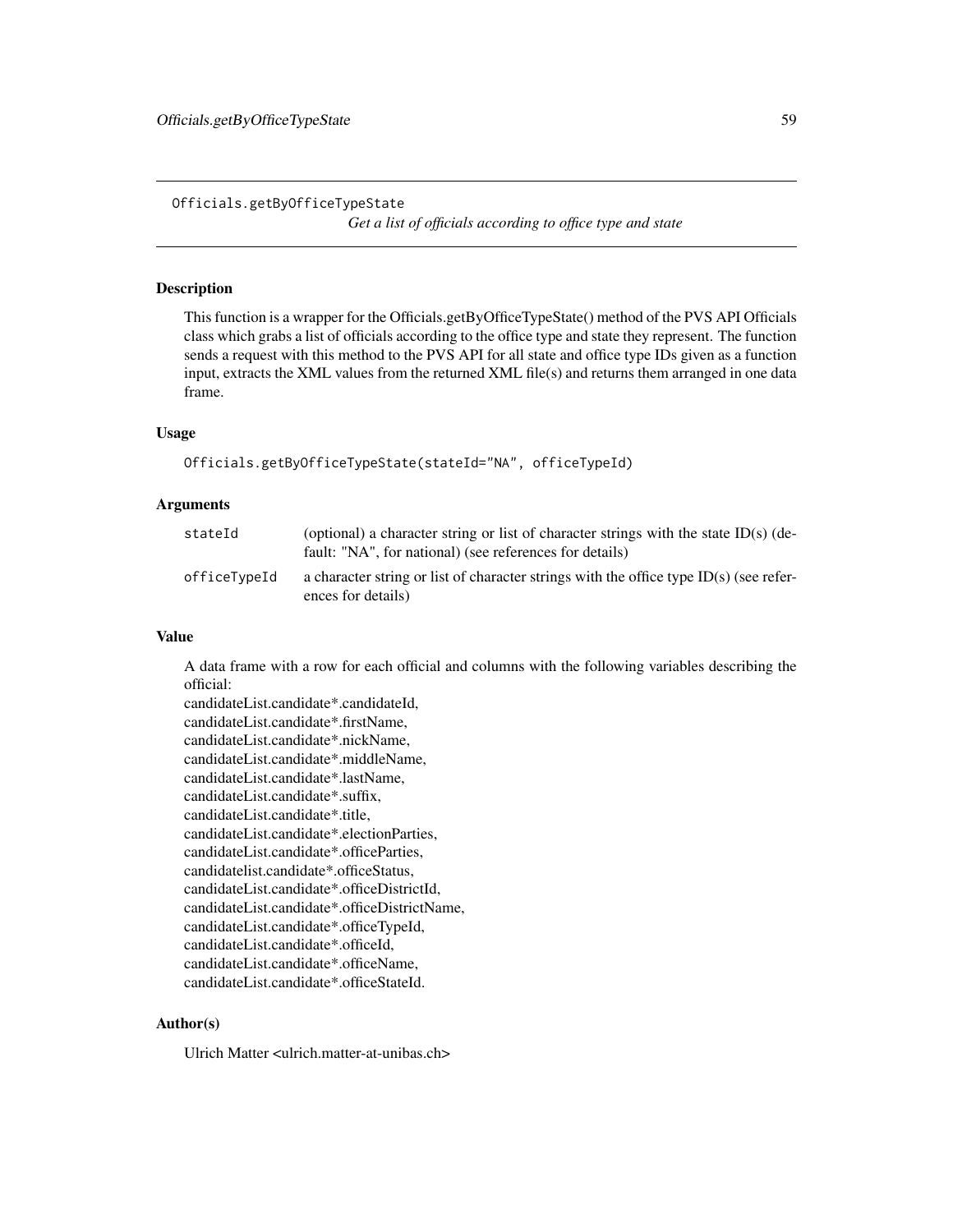## References

http://api.votesmart.org/docs/Officials.html Use State.getStateIDs() to get a list of state IDs. See http://api.votesmart.org/docs/semi-static.html or use Office.getTypes or Office.getOfficesByLevel to get a list of office types  $ID(s)$ .

# Examples

# First, make sure your personal PVS API key is saved as character string in the pvs.key variable: # Note that some officeTypeIds are only available on the state level or national level # (e.g. "L" for State Legislature only if stateId is specified!) ## Not run: pvs.key <- "yourkey" # get a list of officials by state and office type ## Not run: CAlegislators <- Officials.getByOfficeTypeState(officeTypeId="L", stateId="CA") ## Not run: head(CAlegislators) ## Not run: suprcourt <- Officials.getByOfficeTypeState(officeTypeId="J") ## Not run: head(suprcourt)

Officials.getByZip *Get a list of officials according to the ZIP code*

## Description

This function is a wrapper for the Officials.getByZip() method of the PVS API Officials class which grabs a list of officials according to the ZIP code of the area they represent. The function sends a request with this method to the PVS API for all ZIP Codes given as a function input, extracts the XML values from the returned XML file(s) and returns them arranged in one data frame.

## Usage

Officials.getByZip(zip5, zip4=NULL)

## Arguments

| zip5 | a character string or list of character strings with the five-digit ZIP code       |
|------|------------------------------------------------------------------------------------|
| zip4 | (optional) a character string or list of character strings with the expanded ZIP+4 |
|      | code (default: all)                                                                |

#### Value

A data frame with a row for each official and columns with the following variables describing the official:

candidateList.zipMessage, candidateList.candidate\*.candidateId, candidateList.candidate\*.firstName, candidateList.candidate\*.nickName,

candidateList.candidate\*.middleName,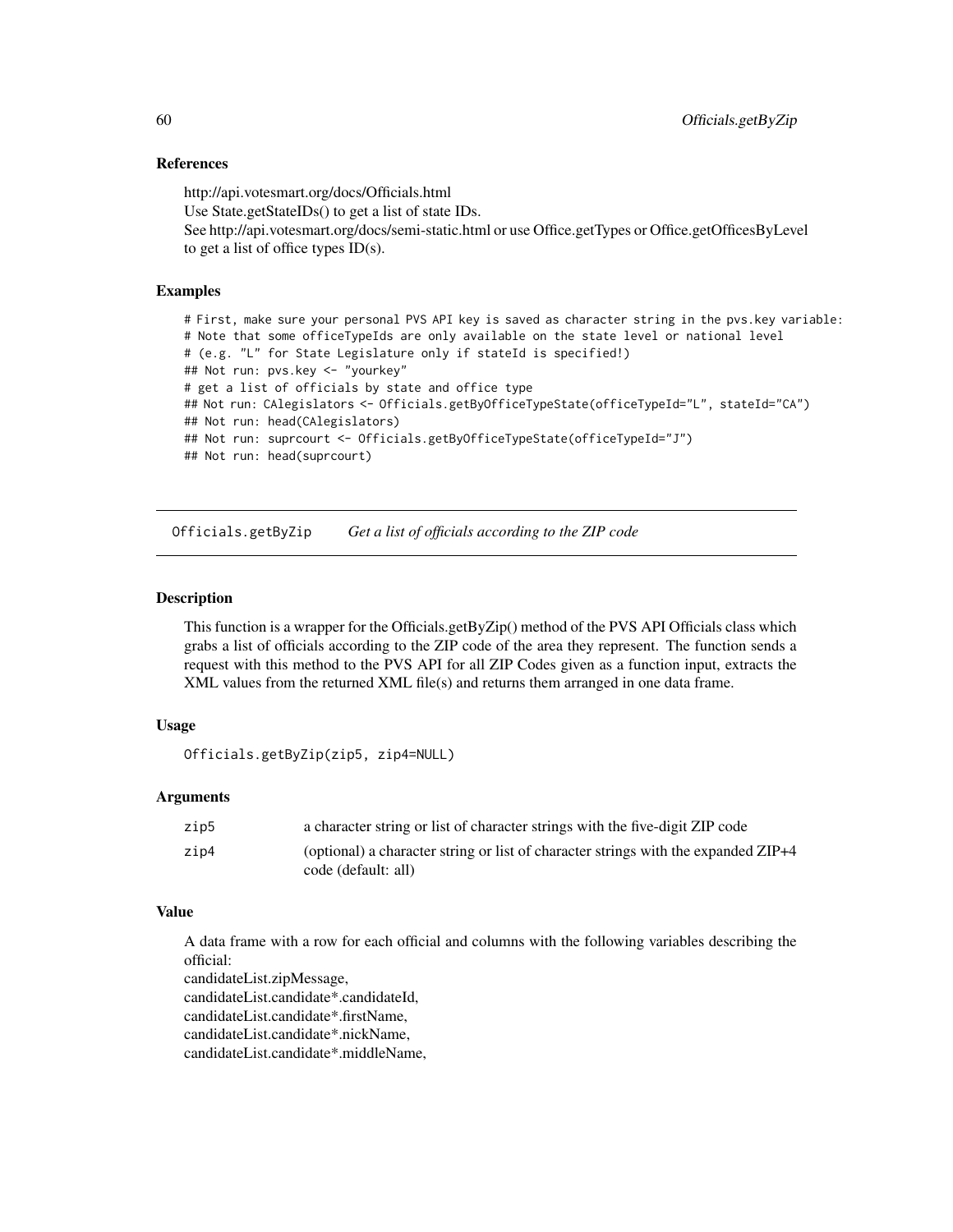candidateList.candidate\*.lastName, candidateList.candidate\*.suffix, candidateList.candidate\*.title, candidateList.candidate\*.electionParties, candidateList.candidate\*.electionstatus, candidateList.candidate\*.officeParties, candidatelist.candidate\*.officeStatus, candidateList.candidate\*.officeDistrictId, candidateList.candidate\*.officeDistrictName, candidateList.candidate\*.officeTypeId, candidateList.candidate\*.officeId, candidateList.candidate\*.officeName, candidateList.candidate\*.officeStateId.

# Author(s)

Ulrich Matter <ulrich.matter-at-unibas.ch>

## References

http://api.votesmart.org/docs/Officials.html

#### Examples

```
# First, make sure your personal PVS API key is saved as character string in the pvs.key variable:
## Not run: pvs.key <- "yourkey"
# get a list of officials by ZIP code
## Not run: officials <- Officials.getByZip(list(10001,10002))
## Not run: head(officials)
```
Officials.getStatewide

*Get a list of officials according to state representation*

## Description

This function is a wrapper for the Officials.getStatewide() method of the PVS API Officials class which grabs a list of officials according to the state they are representing. The function sends a request with this method to the PVS API for all state IDs given as a function input, extracts the XML values from the returned XML file(s) and returns them arranged in one data frame.

# Usage

```
Officials.getStatewide(stateId="NA")
```
# **Arguments**

| stateId | (optional) a character string or list of character strings with the state ID(s) (de- |
|---------|--------------------------------------------------------------------------------------|
|         | fault: "NA", for national) (see references for details)                              |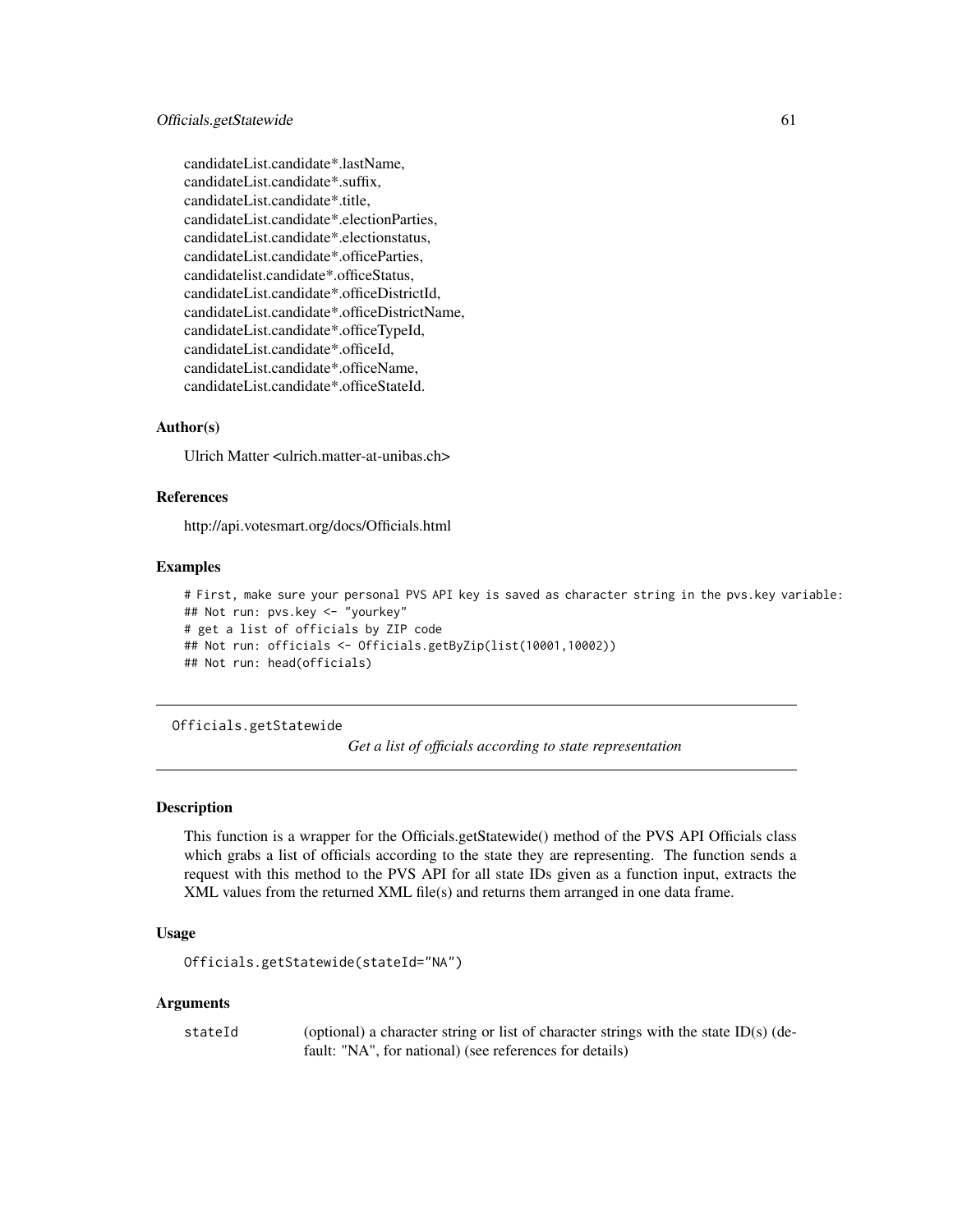# Value

A data frame with a row for each official and columns with the following variables describing the official:

candidateList.candidate\*.candidateId, candidateList.candidate\*.firstName, candidateList.candidate\*.nickName, candidateList.candidate\*.middleName, candidateList.candidate\*.lastName, candidateList.candidate\*.suffix, candidateList.candidate\*.title, candidateList.candidate\*.electionParties, candidateList.candidate\*.officeParties, candidatelist.candidate\*.officeStatus, candidateList.candidate\*.officeDistrictId, candidateList.candidate\*.officeDistrictName, candidateList.candidate\*.officeTypeId, candidateList.candidate\*.officeId, candidateList.candidate\*.officeName, candidateList.candidate\*.officeStateId.

# Author(s)

Ulrich Matter <ulrich.matter-at-unibas.ch>

## References

http://api.votesmart.org/docs/Officials.html Use State.getStateIDs() to get a list of state IDs.

# Examples

```
# First, make sure your personal PVS API key is saved as character string in the pvs.key variable:
## Not run: pvs.key <- "yourkey"
# get all officials of a certain state
## Not run: officials <- Officials.getStatewide("FL")
## Not run: head(officials)
```
Rating.getCandidateRating

*Get a candidate's rating by special interest groups*

## Description

This function is a wrapper for the Rating.getCandidateRating() method of the PVS API Rating class which grabs a candidate's rating by special interest groups (SIG). The function sends a request with this method to the PVS API for all candidate and SIG IDs given as a function input, extracts the XML values from the returned XML file(s) and returns them arranged in one data frame.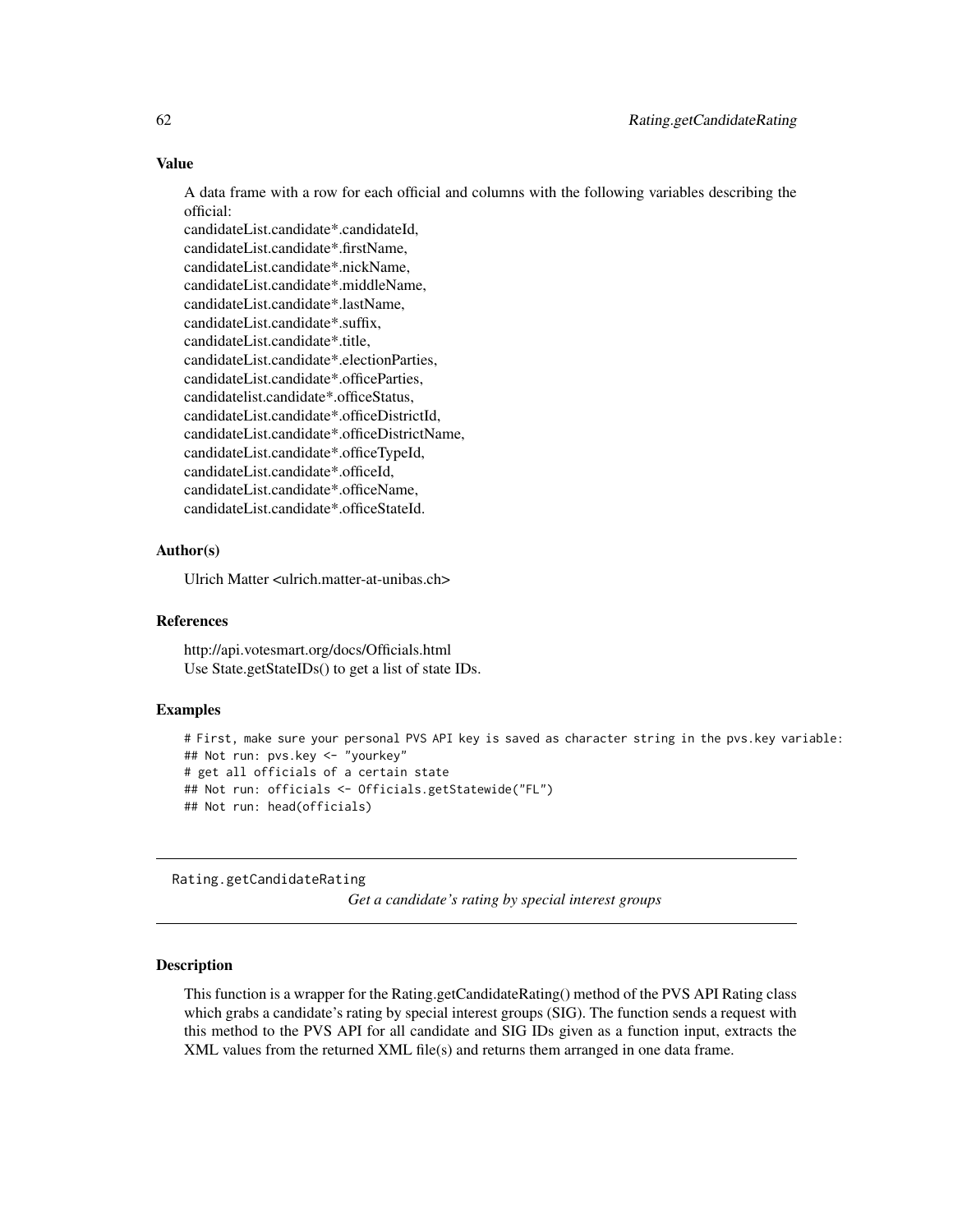#### Usage

```
Rating.getCandidateRating(candidateId, sigId=NULL)
```
#### Arguments

| candidateId | a character string or list of character strings with the candidateId(s) (see refer-<br>ences for details)                            |
|-------------|--------------------------------------------------------------------------------------------------------------------------------------|
| sigId       | (optional) a character string or list of character strings with the special interest<br>group's $ID(s)$ (see references for details) |

# Value

A data frame with a row for each rating of a candidate and columns with the following variables describing the candidate:

candidateRating.candidate.title, candidateRating.candidate.firstName, candidateRating.candidate.middleName, candidateRating.candidate.lastName, candidateRating.candidate.suffix, candidateRating.candidate.office, candidateRating.rating\*.sigId, candidateRating.rating\*.ratingId, candidateRating.rating\*.categories.category\*.categoryId, candidateRating.rating\*.categories.category\*.name, candidateRating.rating\*.timeSpan, candidateRating.rating\*.rating, candidateRating.rating\*.ratingName, candidateRating.rating\*.ratingText.

# Author(s)

Ulrich Matter <ulrich.matter-at-unibas.ch>

# References

http://api.votesmart.org/docs/Rating.html

Use Candidates.getByOfficeState(), Candidates.getByOfficeTypeState(), Candidates.getByLastname(), Candidates.getByLevenshtein(), Candidates.getByElection(), Candidates.getByDistrict() or Candidates.getByZip() to get a list of candidate IDs. Use Rating.getSigList() to get a list of special interest group's IDs.

# **Examples**

# First, make sure your personal PVS API key is saved as character string in the pvs.key variable: ## Not run: pvs.key <- "yourkey" # get ratings by candidate and special interest group ## Not run: rating <- Rating.getCandidateRating(candidateId="9490") ## Not run: head(rating)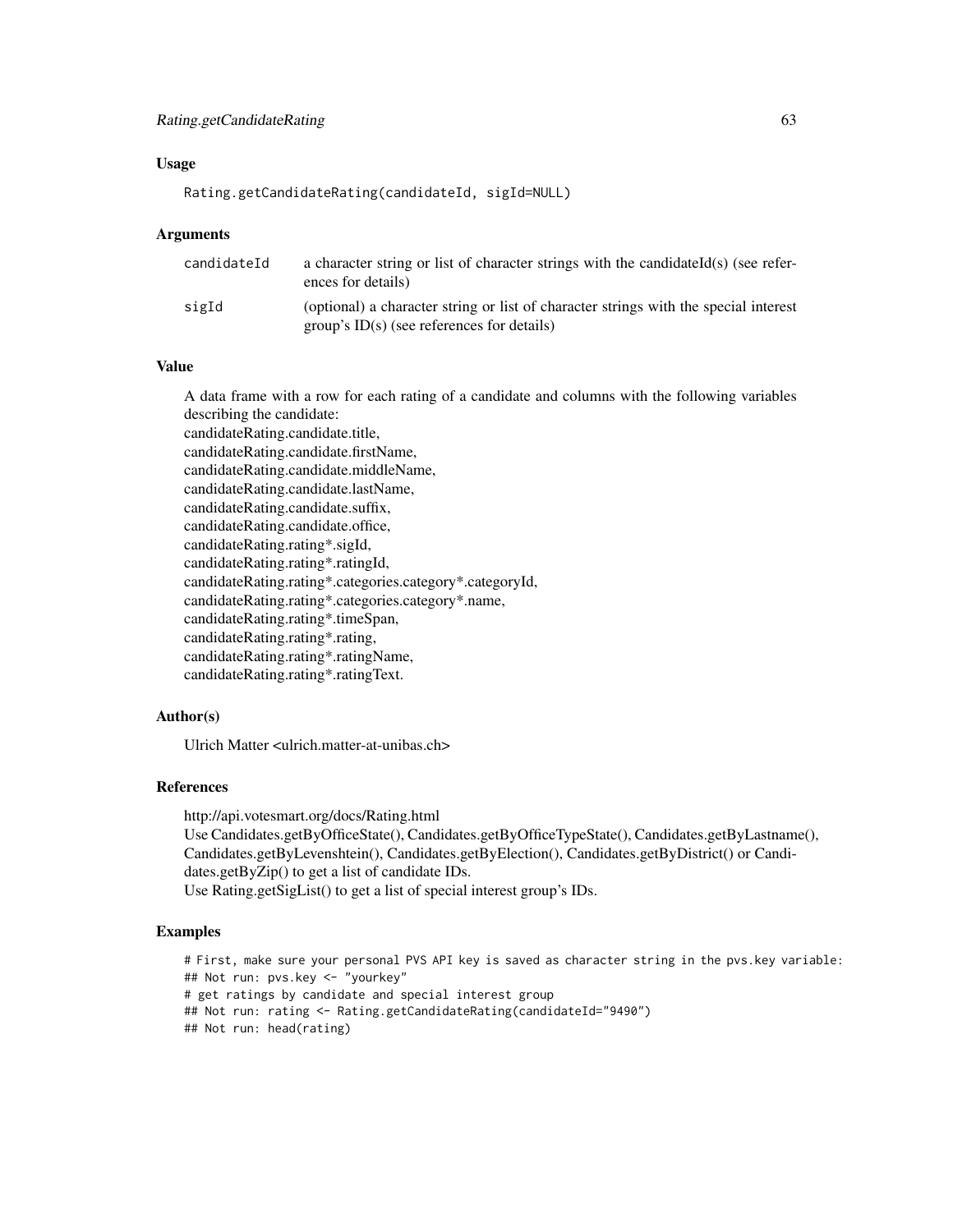Rating.getCategories *Get categories that contain released ratings according to state*

# Description

This function is a wrapper for the Rating.getCategories() method of the PVS API Rating class which dumps categories that contain released ratings according to state. The function sends a request with this method to the PVS API for all state IDs given as a function input, extracts the XML values from the returned XML file(s) and returns them arranged in one data frame.

## Usage

```
Rating.getCategories(stateId="NA")
```
#### Arguments

| stateId | (optional) a character string or list of character strings with the stateId(s) (de- |
|---------|-------------------------------------------------------------------------------------|
|         | fault: "NA", for national) (see references for details)                             |

## Value

A data frame with a row for each rating and columns with the following variables describing the rating: categories.category\*.categoryId,

categories.category\*.name.

## Author(s)

Ulrich Matter <ulrich.matter-at-unibas.ch>

## References

http://api.votesmart.org/docs/Rating.html Use State.getStateIDs() to get a list of state IDs.

# Examples

```
# First, make sure your personal PVS API key is saved as character string in the pvs.key variable:
## Not run: pvs.key <- "yourkey"
# get rating categories
## Not run: rating <- Rating.getCategories()
## Not run: rating
```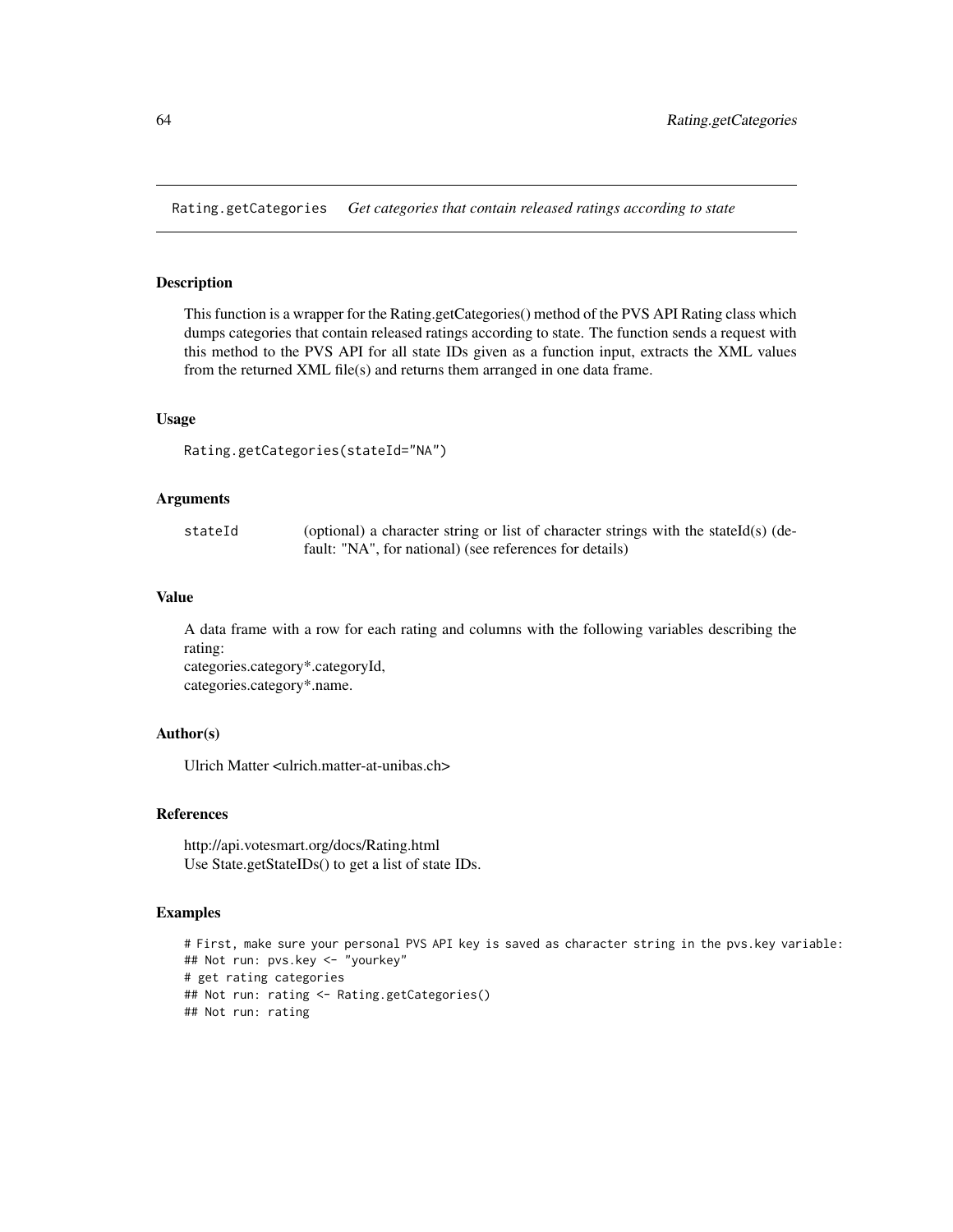Rating.getRating *Get all candidate ratings from an evaluation by a special interest group*

## Description

This function is a wrapper for the Rating.getRating() method of the PVS API Rating class which dumps all candidate ratings from a scorecard by a special interest group (SIG). The function sends a request with this method to the PVS API for all rating IDs given as a function input, extracts the XML values from the returned XML file(s) and returns them arranged in one data frame.

#### Usage

```
Rating.getRating(ratingId)
```
# Arguments

ratingId a character string or list of character strings with the rating ID(s) (see references for details)

# Value

A data frame with a row for each candidate and columns with the following variables describing the candidate: candidateRating\*.candidateId, candidateRating\*.rating.

## Author(s)

Ulrich Matter <ulrich.matter-at-unibas.ch>

# References

http://api.votesmart.org/docs/Rating.html Use Rating.getSigRatings() or Rating.getCandidateRating() to get a list of rating IDs.

## Examples

```
# First, make sure your personal PVS API key is saved as character string in the pvs.key variable:
## Not run: pvs.key <- "yourkey"
# get the candidate rating by a certain special interest group
## Not run: scorecard <- Rating.getRating(77)
## Not run: scorecard
```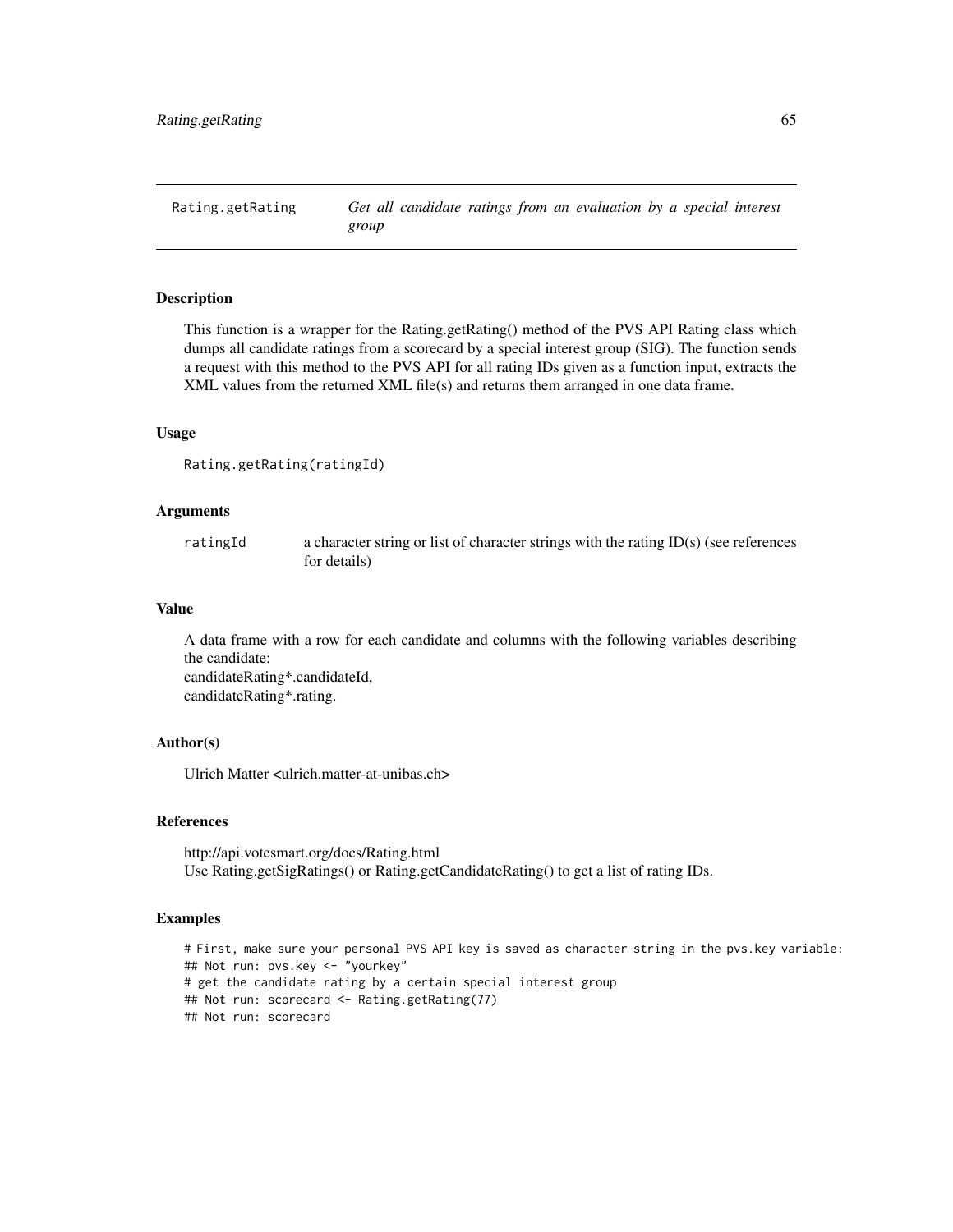## Description

This function is a wrapper for the Rating.getSig() method of the PVS API Rating class which dumps detailed information about special interest groups (SIGs). The function sends a request with this method to the PVS API for all SIG IDs given as a function input, extracts the XML values from the returned XML file(s) and returns them arranged in one data frame.

#### Usage

Rating.getSig(sigId)

# Arguments

sigId a character string or list of character strings with the special interest group's ID(s) (see references for details)

## Value

A data frame with a row for each special interest group and columns with the following variables describing the special interest group:

sig.sigId, sig.parentId, sig.stateId, sig.name, sig.description, sig.address, sig.city, sig.state, sig.zip, sig.phone1, sig.phone2, sig.fax, sig.email, sig.url, sig.contactName.

# Author(s)

Ulrich Matter <ulrich.matter-at-unibas.ch>

#### References

http://api.votesmart.org/docs/Rating.html Use Rating.getSigList() to get a list of special interest group's IDs.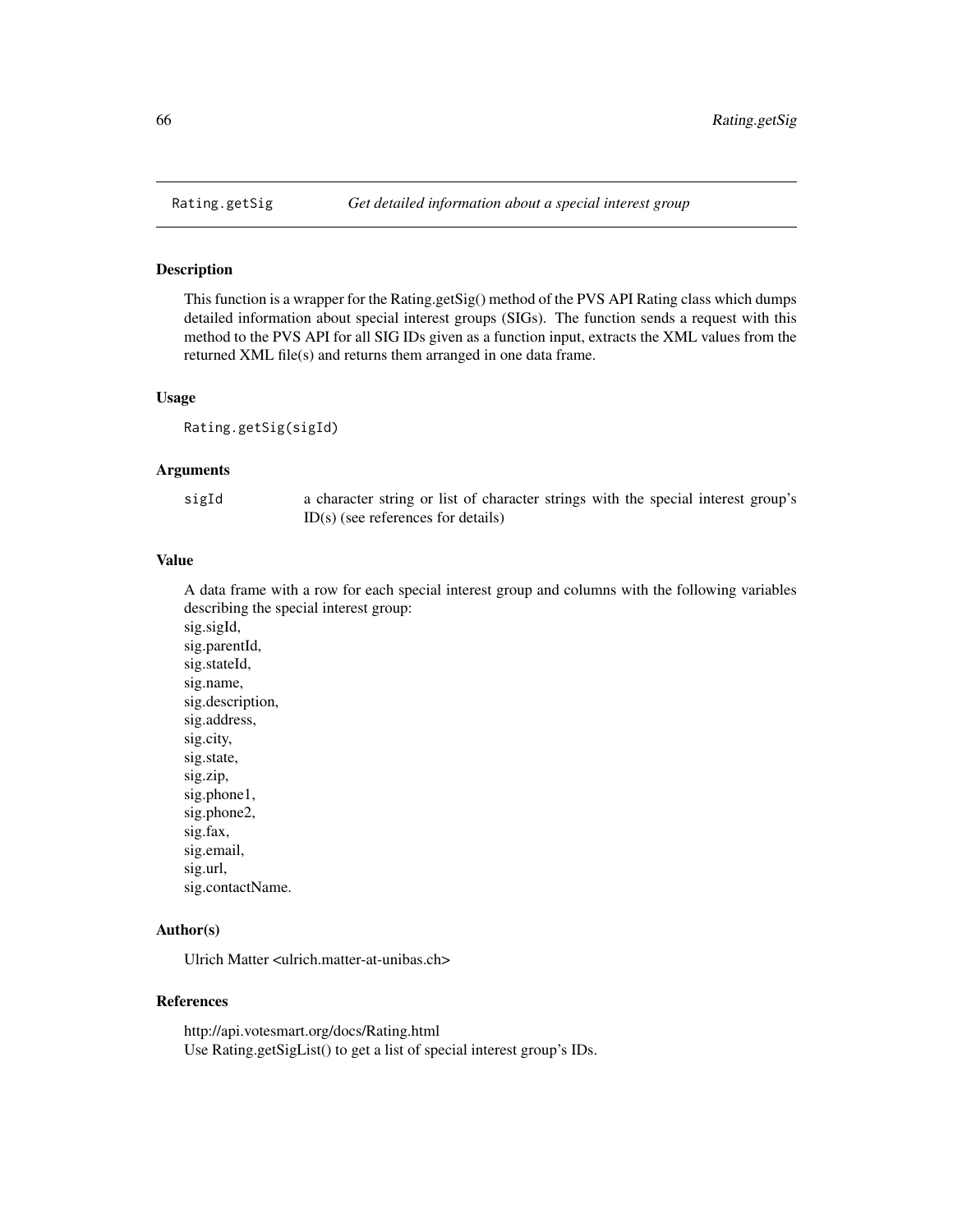# Rating.getSigList 67

#### Examples

```
# First, make sure your personal PVS API key is saved as character string in the pvs.key variable:
## Not run: pvs.key <- "yourkey"
# get information about certain special interest groups
## Not run: info <- Rating.getSig(list(1016,1120))
## Not run: info
```
Rating.getSigList *Get a list of special interest groups according to rating category and state.*

#### Description

This function is a wrapper for the Rating.getSigList() method of the PVS API Rating class which dumps special interest groups (SIGs) according to category and state. The function sends a request with this method to the PVS API for all category and state IDs given as a function input, extracts the XML values from the returned XML file(s) and returns them arranged in one data frame.

#### Usage

```
Rating.getSigList(stateId="NA", categoryId)
```
#### Arguments

| stateId    | (optional) a character string or list of character strings with the state ID(s) (de-<br>fault: "NA", for national) (see references for details) |
|------------|-------------------------------------------------------------------------------------------------------------------------------------------------|
| categoryId | a character string or list of character strings with the category $ID(s)$ (see refer-<br>ences for details)                                     |

# Value

A data frame with a row for each special interest group and columns with the following variables describing the special interest group: sigs.sig\*.sigId, sigs.sig\*.parentId, sigs.sig\*.name.

# Author(s)

Ulrich Matter <ulrich.matter-at-unibas.ch>

# References

http://api.votesmart.org/docs/Rating.html Use State.getStateIDs() to get a list of state IDs. Use Rating.getCategories() or Rating.getCandidateRating() to get category IDs.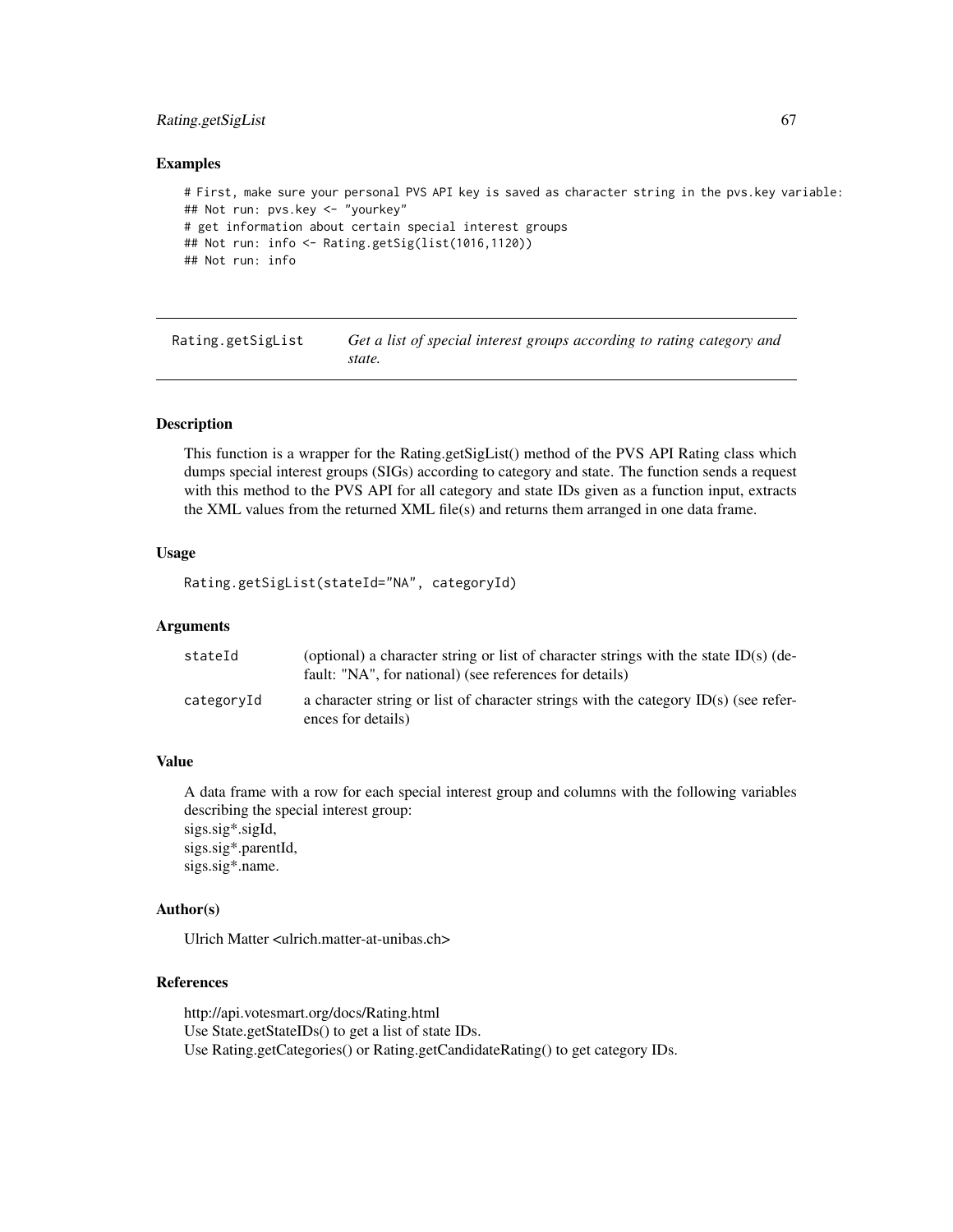## Examples

```
# First, make sure your personal PVS API key is saved as character string in the pvs.key variable:
## Not run: pvs.key <- "yourkey"
# get a list of special interest groups for certain categories and all states
## Not run: sig <- Rating.getSigList(categoryId=list(2,4,5,7))
## Not run: sig
```
Rating.getSigRatings *Get all ratings (scorecards) by a special interest group*

## Description

This function is a wrapper for the Rating.getSigRatings() method of the PVS API Rating class which dumps all ratings (scorecards) by a special interest group. The function sends a request with this method to the PVS API for all candidate and SIG IDs given as a function input, extracts the XML values from the returned XML file(s) and returns them arranged in one data frame.

#### Usage

```
Rating.getSigRatings(sigId)
```
# Arguments

| sigId | a character string or list of character strings with the special interest group's |
|-------|-----------------------------------------------------------------------------------|
|       | $ID(s)$ (see references for details)                                              |

# Value

A data frame with a row for each special interest group and columns with the following variables describing the rating:

sig.sigId, sig.name, rating\*.ratingId, rating\*.timespan, rating\*.ratingName, rating\*.ratingText.

# Author(s)

Ulrich Matter <ulrich.matter-at-unibas.ch>

# References

http://api.votesmart.org/docs/Rating.html Use Rating.getSigList() to get a list of special interest group's IDs.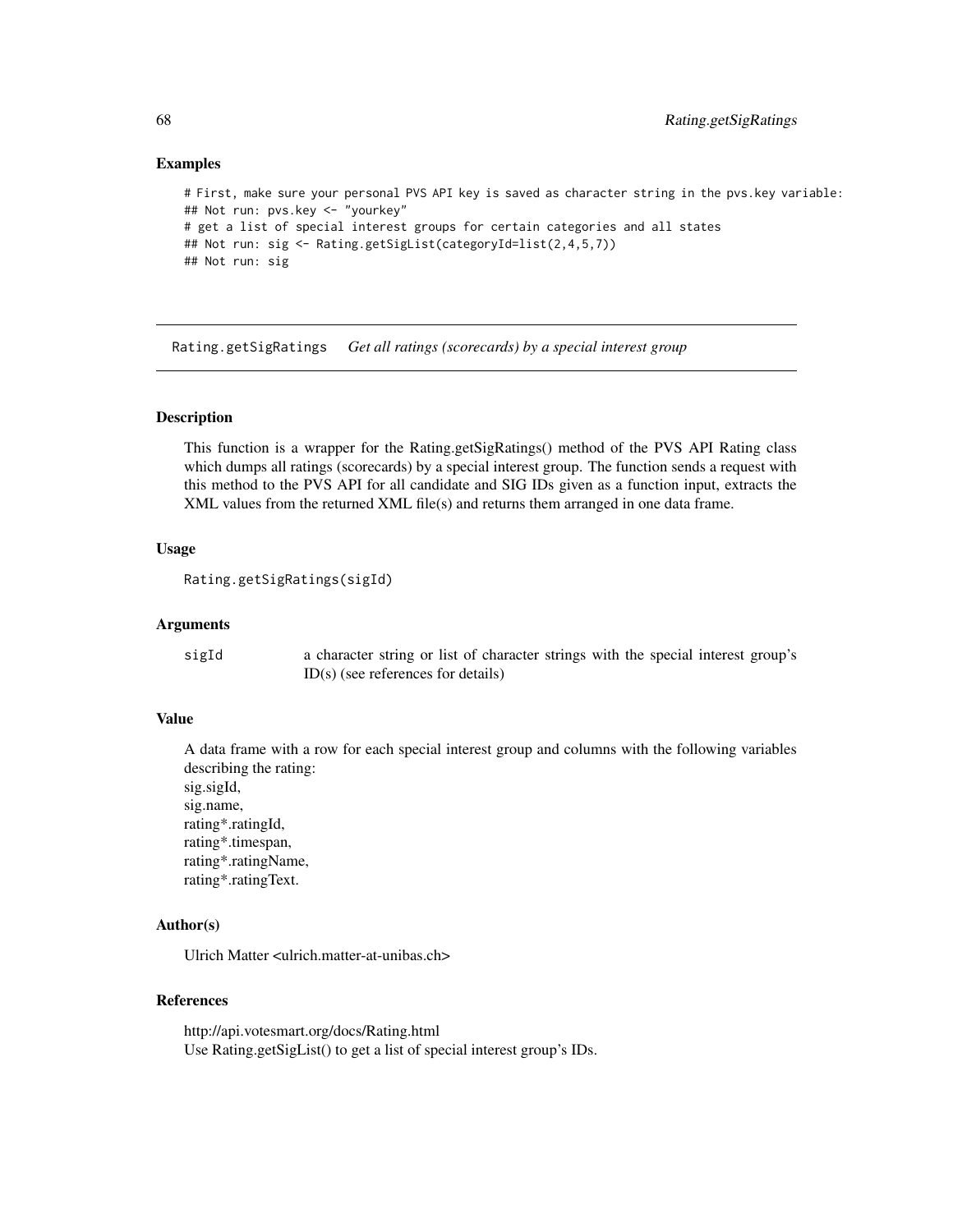# State.getState 69

#### Examples

```
# First, make sure your personal PVS API key is saved as character string in the pvs.key variable:
## Not run: pvs.key <- "yourkey"
# get ratings of certain special interest groups
## Not run: rating <- Rating.getSigRatings(list(568,1120,1704))
## Not run: rating
```
State.getState *Get information about a state*

#### **Description**

This function is a wrapper for the State.getState() method of the PVS API State class which grabs various data on a state. The function sends a request with this method to the PVS API for all state IDs given as a function input, extracts the XML values from the returned XML file(s) and returns them arranged in one data frame.

#### Usage

```
State.getState(stateId)
```
### Arguments

```
stateId a character string or list of character strings with the state ID(s) (see references
                  for details)
```
#### Value

A data frame with a row for each state and columns with the following variables describing the state:

state.details.stateId, state.details.stateType, state.details.name, state.details.nickName, state.details.capital, state.details.area, state.details.population, state.details.statehood, state.details.motto, state.details.flower, state.details.tree, state.details.bird, state.details.highPoint, state.details.lowPoint, state.details.bicameral, state.details.upperLegis, state.details.lowerLegis,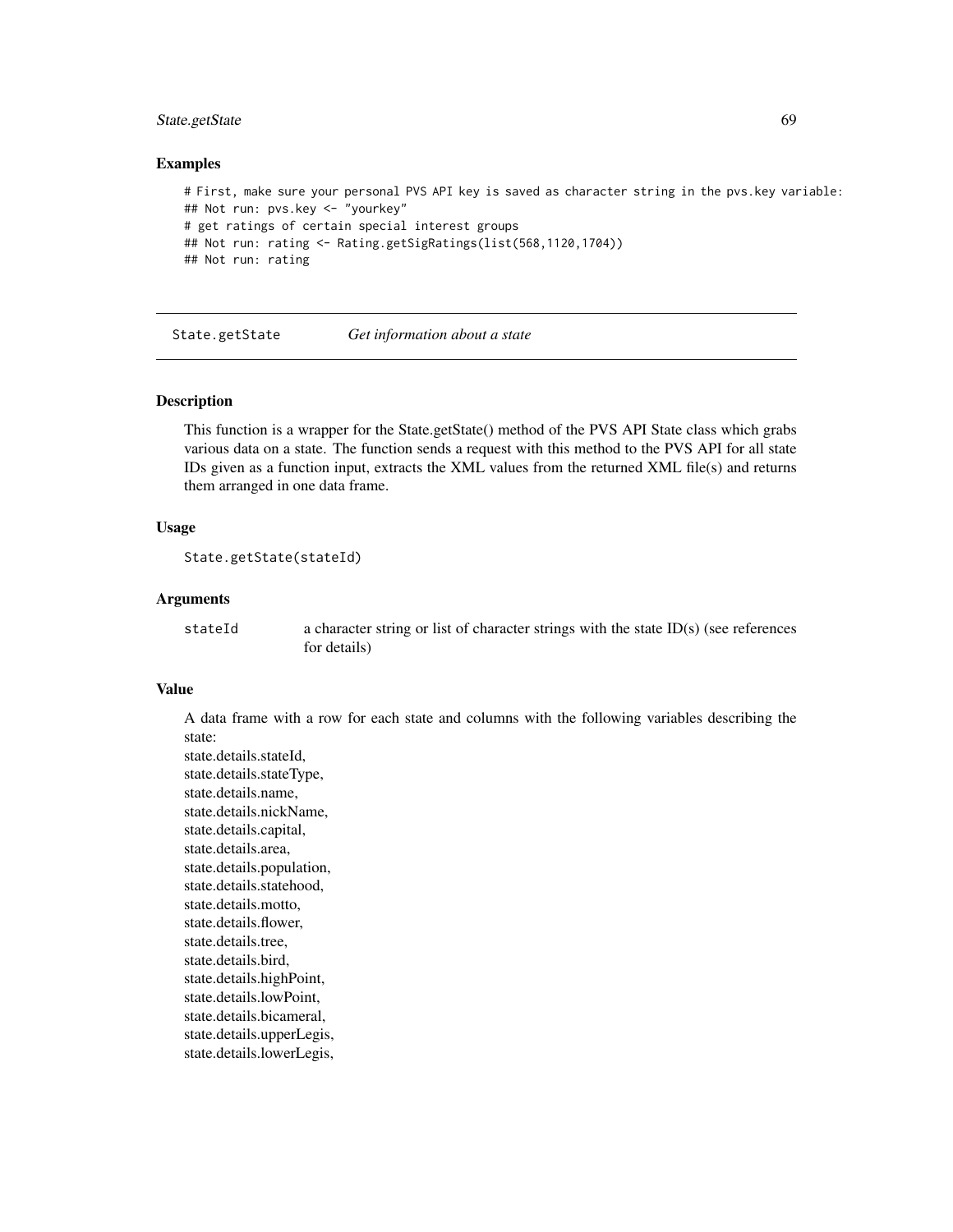70 State.getStateIDs

state.details.ltGov, state.details.senators, state.details.reps, state.details.termLimit, state.details.termLength, state.details.billUrl, state.details.voteUrl, state.details.voterReg, state.details.primaryDate, state.details.generalDate, state.details.absenteeWho, state.details.absenteeHow, state.details.absenteeWhen, state.details.largestCity, state.details.rollUpper, state.details.rollLower, state.details.usCircuit.

# Author(s)

Ulrich Matter <ulrich.matter-at-unibas.ch>

# References

http://api.votesmart.org/docs/State.html Use State.getStateIDs() to get a list of state IDs.

# Examples

```
# First, make sure your personal PVS API key is saved as character string in the pvs.key variable:
## Not run: pvs.key <- "yourkey"
# get information about certain states
## Not run: stateinfo <- State.getState(list("FL","NY"))
## Not run: stateinfo
```
State.getStateIDs *Get a list of states and their IDs.*

# Description

This function is a wrapper for the State.getStateIDs() method of the PVS API State class which returns a simple state ID and name list for mapping IDs to state names.

# Usage

State.getStateIDs()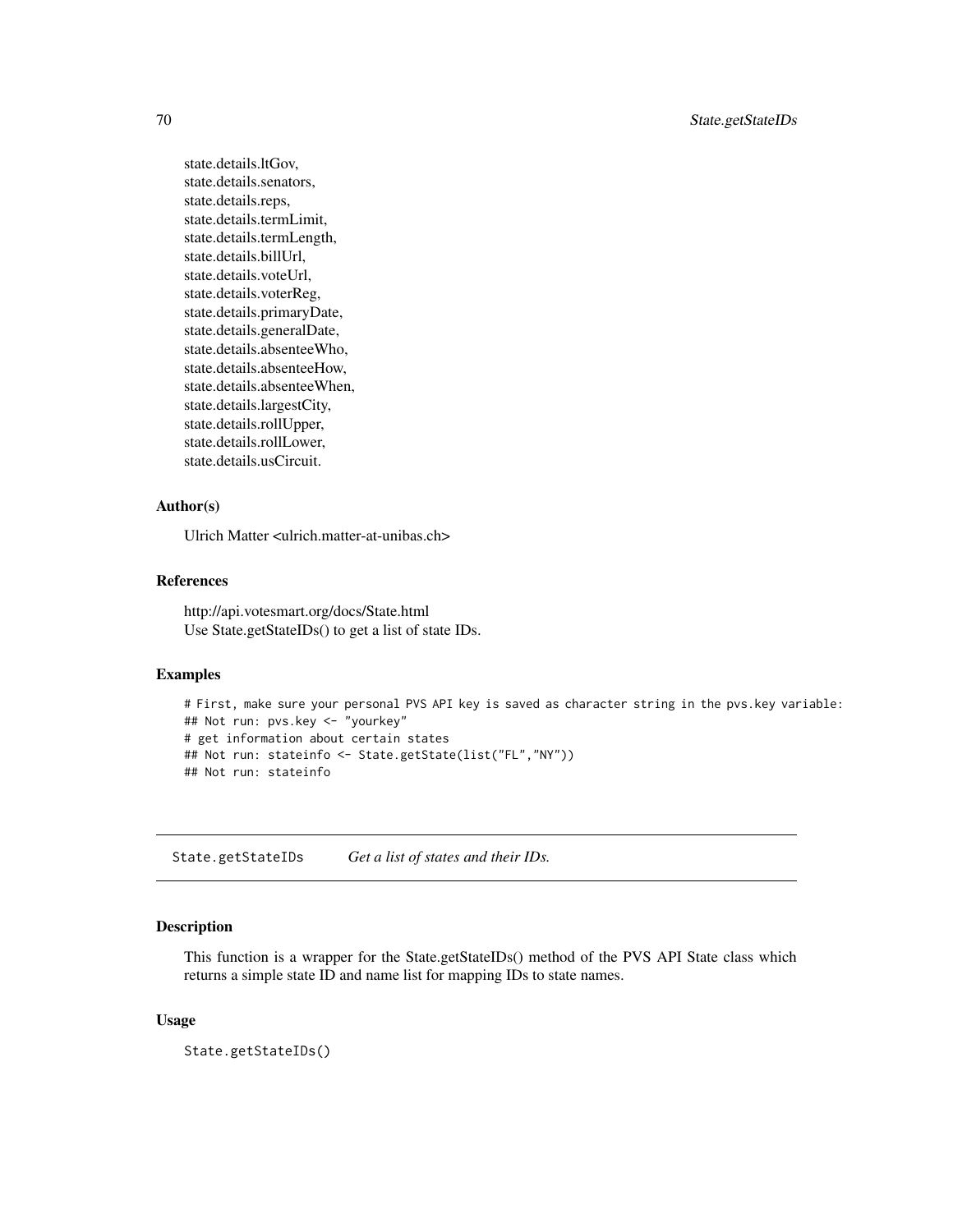# Votes.getBill 71

# Value

A data frame with a row for each state: statelist.list.state\*.stateId, statelist.list.state\*.name

# Author(s)

Ulrich Matter <ulrich.matter-at-unibas.ch>

# References

http://api.votesmart.org/docs/State.html

# Examples

```
# First, make sure your personal PVS API key is saved as character string in the pvs.key variable:
## Not run: pvs.key <- "yourkey"
# get a list of states with their IDs
## Not run: stateIDs <- State.getStateIDs()
## Not run: stateIDs
```
Votes.getBill *Get general information on a bill*

# Description

This function is a wrapper for the Votes.getBill() method of the PVS API Votes class which grabs the general information on a bill. The function sends a request with this method to the PVS API for all bill IDs given as a function input, extracts the XML values from the returned XML file(s) and returns them arranged in one data frame.

## Usage

```
Votes.getBill(billId,...)
```
# Arguments

| billId                  | a character string or list of character strings with the bill ID(s) (see references<br>for details)                                                                                                                                    |
|-------------------------|----------------------------------------------------------------------------------------------------------------------------------------------------------------------------------------------------------------------------------------|
| $\cdot$ $\cdot$ $\cdot$ | further arguments that are passed on to internal functions. Currently the argu-<br>ment separate can be defined: separate is a vector of character strings defining<br>subnodes that should be returned separately (e.g., "sponsors"). |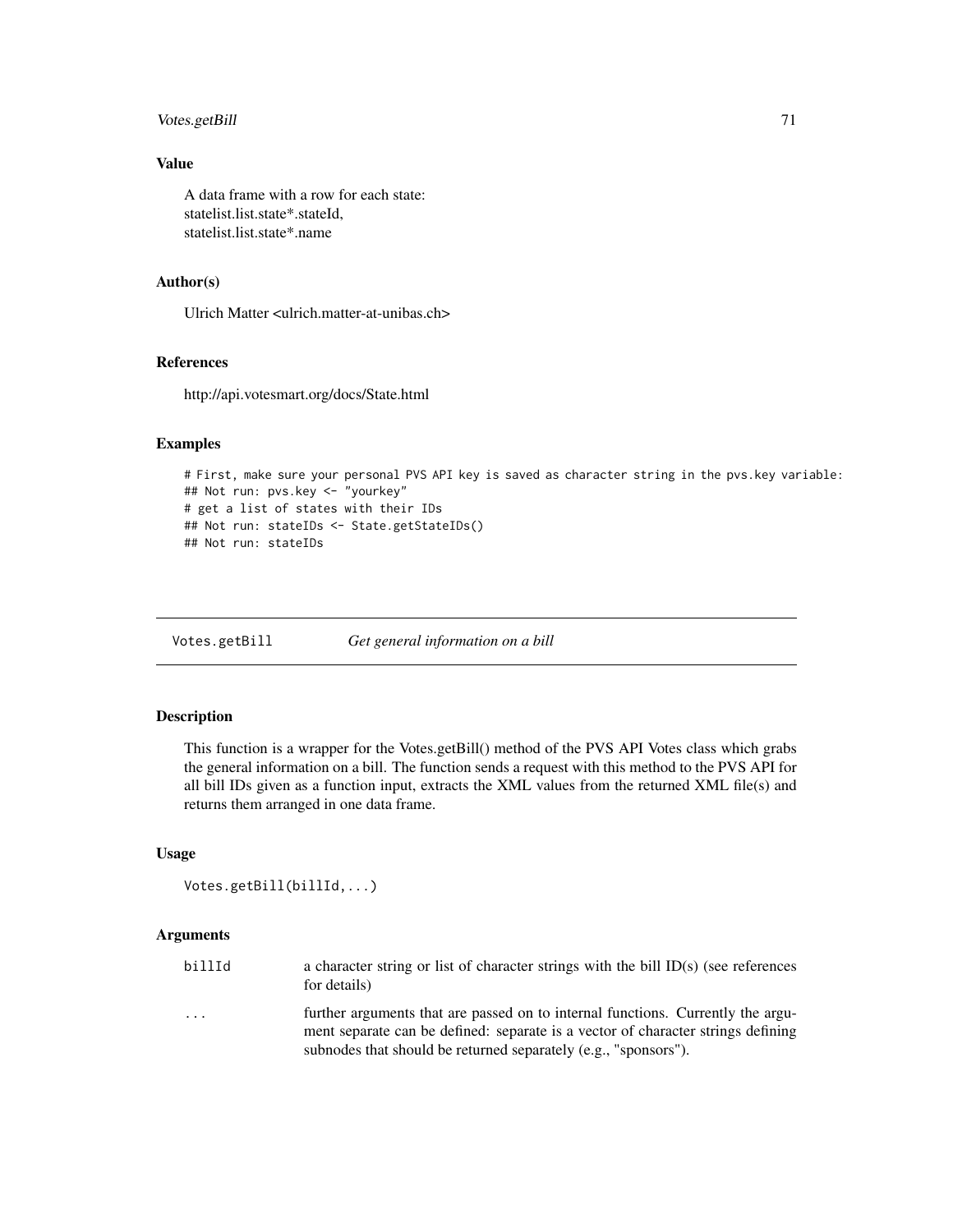# Value

If separate is not specified, a data frame with a row for each bill and columns with variables describing the bill. If separate is specified, a list containing several data frames, one for each subnode mentioned in separate and additionally one data frame containing all remaining nodes not mentioned in separate. The returned data frame contains a row for each bill and columns with the following variables describing the bill:

bill.billnumber, bill.parentbill, bill.title, bill.officialtitle, bill.dateintroduced, bill.type, bill.categories.category\*.categoryId, bill.categories.category\*.name, bill.billtextLink, bill.sponsors.sponsor\*.candidateId, bill.sponsors.sponsor\*.name, bill.sponsors.sponsor\*.type, bill.committeeSponsors.committeeSponsor\*.committeeId, bill.committeeSponsors.committeeSponsor\*.name, bill.actions.action\*.actionId, bill.actions.action\*.level, bill.actions.action\*.stage, bill.actions.action\*.outcome, bill.actions.action\*.statusDate, bill.actions.action\*.rollNumber, bill.actions.action\*.yea, bill.actions.action\*.nay, bill.actions.action\*.voiceVote, bill.amendments.amendment\*.billNumber, bill.amendments.amendment\*.actionId, bill.amendments.amendment\*.title, bill.amendments.amendment\*.statusDate.

#### Author(s)

Ulrich Matter <ulrich.matter-at-unibas.ch>

# References

http://api.votesmart.org/docs/Votes.html Use Votes.getByBillNumber(), Votes.getBillsByCategoryYearState(), Votes.getBillsByYearState(), Votes.getBillsByOfficialYearOffice(), Votes.getBillsByOfficialCategoryOffice(), Votes.getByOfficial(), Votes.getBillsBySponsorYear(), Votes.getBillsBySponsorCategory() or Votes.getBillsByStateRecent() to get a list of bill IDs.

# Examples

# First, make sure your personal PVS API key is saved as character string in the pvs.key variable: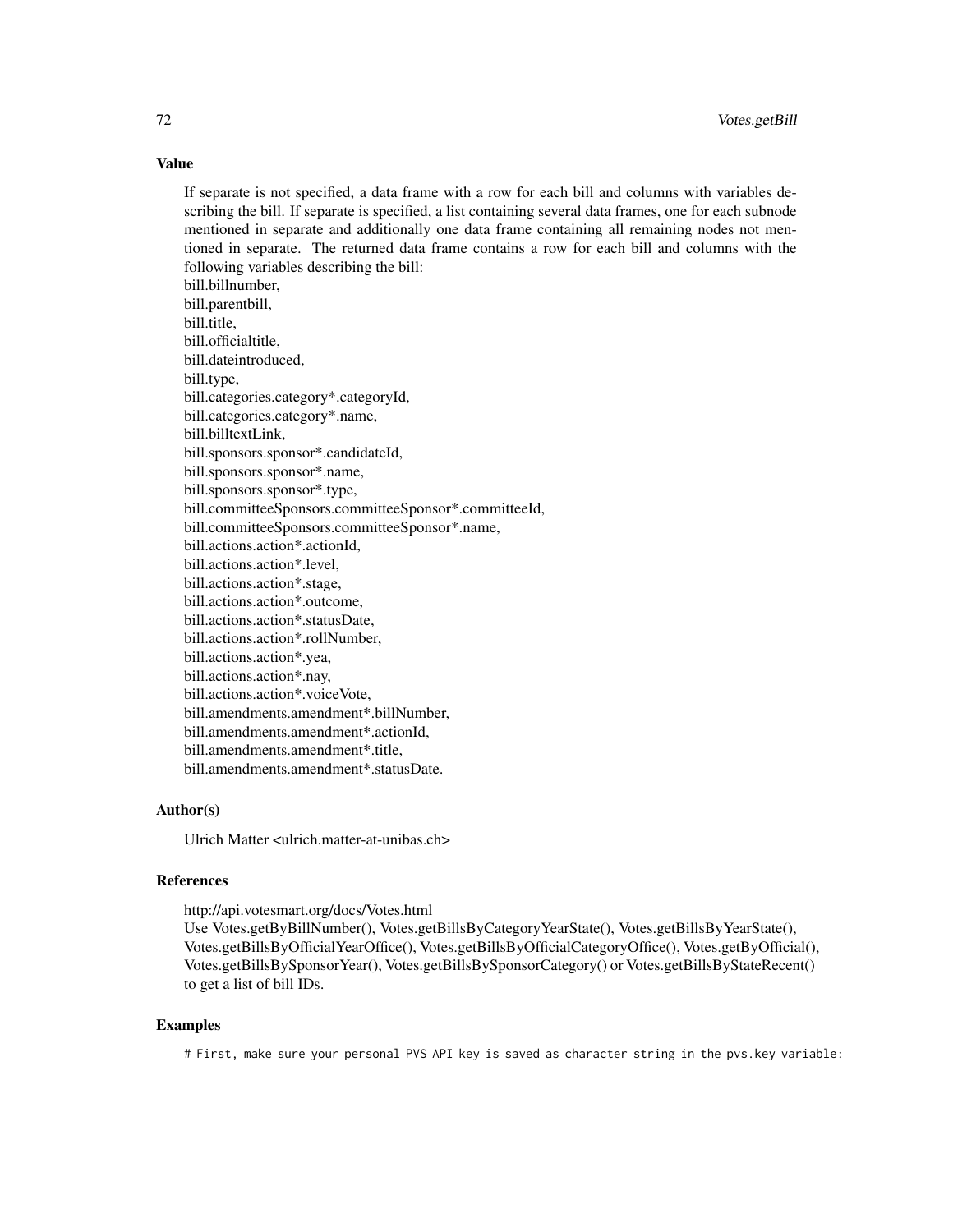# <span id="page-72-0"></span>Votes.getBillAction 73

```
## Not run: pvs.key <- "yourkey"
# get information about certain bills
## Not run: billinfo <- Votes.getBill(list(2819,6427))
## Not run: billinfo
# let some variables with subnodes be returned separately (here: "sponsors" and "actions")
## Not run: billinfo2 <- Votes.getBill(billId=list(2819,6427,6590),
separate=c("sponsors","actions"))
## End(Not run)
## Not run: billinfo2
# check the sponsors of the requested bill (argument of separate)...
## Not run: billinfo2$sponsors
# ... and the usual variables describing the bill (nodes not mentioned in separate)
## Not run: billinfo2$main
```
Votes.getBillAction *Get detailed action information on a certain stage of the bill*

### Description

This function is a wrapper for the Votes.getBillAction() method of the PVS API Votes class which grabs detailed action information on a certain stage of the bill. The function sends a request with this method to the PVS API for all action IDs given as a function input, extracts the XML values from the returned XML file(s) and returns them arranged in one data frame.

#### Usage

```
Votes.getBillAction(actionId)
```
# Arguments

actionId a character string or list of character strings with the action ID(s) (see references for details)

#### Value

A data frame with a row for each action and columns with the following variables describing the action: action.billId, action.billNumber, action.actionId, action.category, action.categoryId, action.type, action.stateId, action.level, action.stage, action.outcome, action.rollNumber,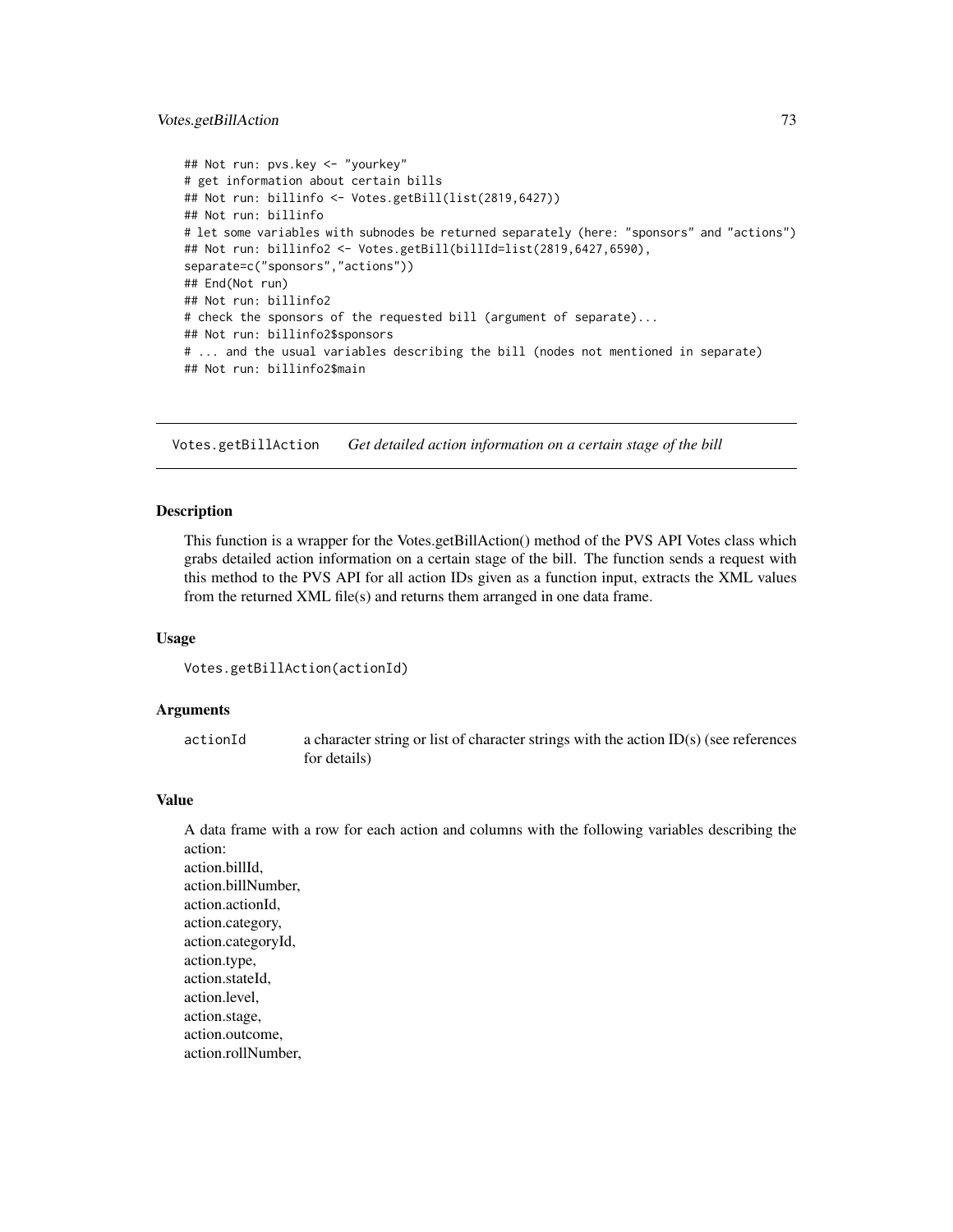```
action.yea,
action.nay,
action.voiceVote,
action.title,
action.officialTitle,
action.highlight,
action.synopsis,
action.officialSynopsis,
action.note.
```
# Author(s)

Ulrich Matter <ulrich.matter-at-unibas.ch>

#### References

http://api.votesmart.org/docs/Votes.html Use Votes.getBill() or Votes.getByOfficial() to get a list of action IDs.

## Examples

```
# First, make sure your personal PVS API key is saved as character string in the pvs.key variable:
## Not run: pvs.key <- "yourkey"
# get information about certain actions
## Not run: actioninfo <- Votes.getBillAction(actionId=list(2575,18436,10194))
## Not run: actioninfo
```
Votes.getBillActionVoteByOfficial

*Get a single vote according to official and action*

#### **Description**

This function is a wrapper for the Votes.getBillActionVoteByOfficial() method of the PVS API Votes class which grabs single vote according to official and action. The function sends a request with this method to the PVS API for all action and candidate IDs given as a function input, extracts the XML values from the returned XML file(s) and returns them arranged in one data frame.

#### Usage

```
Votes.getBillActionVoteByOfficial(actionId, candidateId)
```
#### Arguments

| actionId    | a character string or list of character strings with the action $ID(s)$ (see references<br>for details)      |
|-------------|--------------------------------------------------------------------------------------------------------------|
| candidateId | a character string or list of character strings with the candidate $ID(s)$ (see refer-<br>ences for details) |

<span id="page-73-0"></span>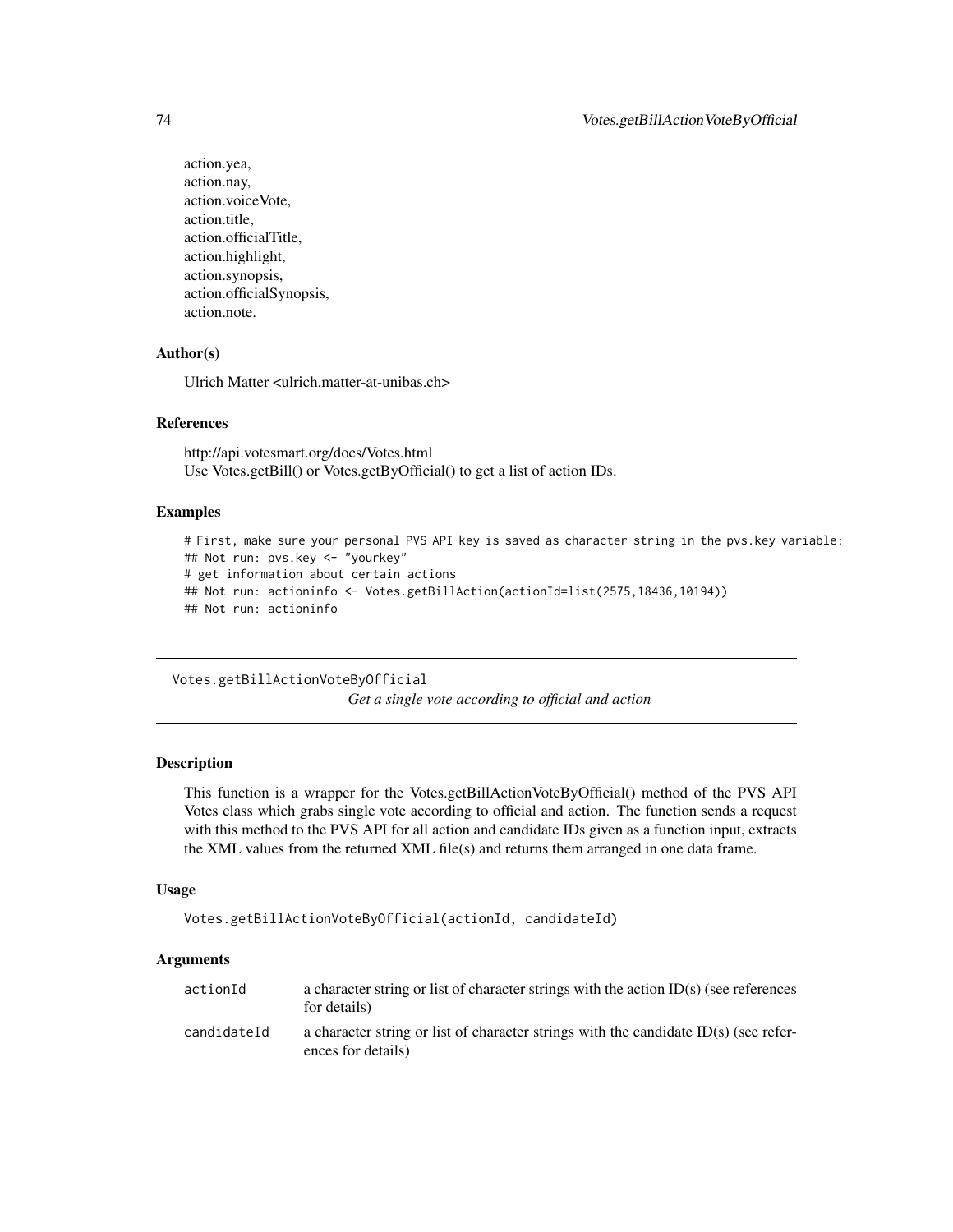<span id="page-74-0"></span>A data frame with a row for each vote and columns with the following variables describing the vote: votes.vote.candidateId, votes.vote.candidateName, votes.vote.officeParties, votes.vote.action.

# Author(s)

Ulrich Matter <ulrich.matter-at-unibas.ch>

## References

http://api.votesmart.org/docs/Votes.html Use Candidates.getByOfficeState(), Candidates.getByOfficeTypeState(), Candidates.getByLastname(), Candidates.getByLevenshtein(), Candidates.getByElection(), Candidates.getByDistrict() or Candidates.getByZip() to get a list of candidate IDs. Use Votes.getBill() or Votes.getByOfficial() to get a list of action IDs.

## Examples

```
# First, make sure your personal PVS API key is saved as character string in the pvs.key variable:
## Not run: pvs.key <- "yourkey"
# get information about certain votes
## Not run: vote <- Votes.getBillActionVoteByOfficial(list(28686,31712),9490)
## Not run: vote
```
Votes.getBillActionVotes

*Get votes listed by candidate on a certain bill action*

# **Description**

This function is a wrapper for the Votes.getBillActionVotes() method of the PVS API Votes class which provides votes listed by candidate on a certain bill action. The function sends a request with this method to the PVS API for all action IDs given as a function input, extracts the XML values from the returned XML file(s) and returns them arranged in one data frame.

# Usage

```
Votes.getBillActionVotes(actionId)
```
# Arguments

actionId a character string or list of character strings with the action ID(s) (see references for details)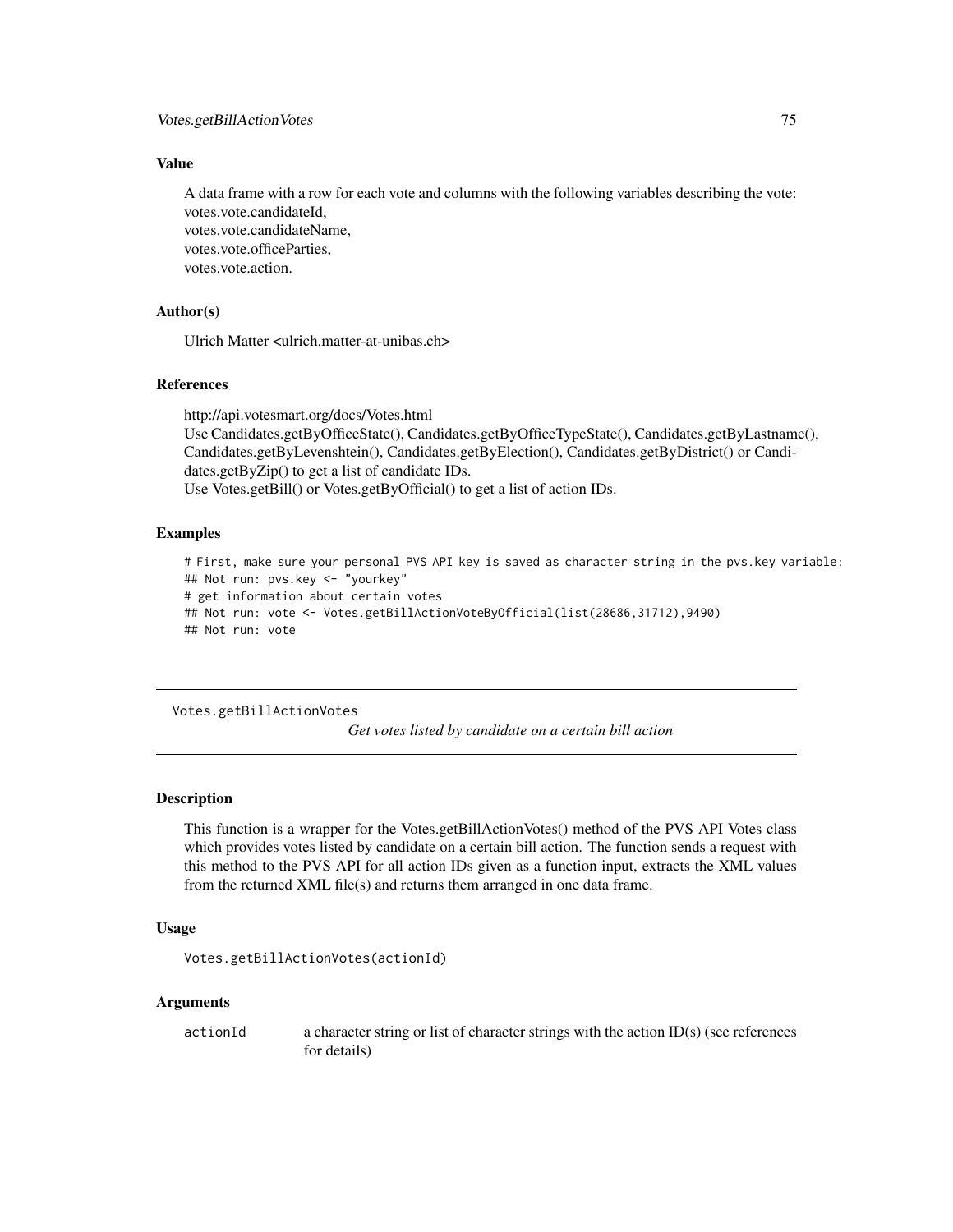A data frame with a row for each vote and columns with the following variables describing the vote: votes.vote\*.candidateId, votes.vote\*.candidateName, votes.vote\*.officeParties,

votes.vote\*.action.

# Author(s)

Ulrich Matter <ulrich.matter-at-unibas.ch>

# References

http://api.votesmart.org/docs/Votes.html Use Votes.getBill() or Votes.getByOfficial() to get a list of action IDs.

# Examples

```
# First, make sure your personal PVS API key is saved as character string in the pvs.key variable:
## Not run: pvs.key <- "yourkey"
# get votes of a certain candidate on a certain action
## Not run: actionvote <- Votes.getBillActionVotes(list(31712,28686))
## Not run: actionvote
```

```
Votes.getBillsByCategoryYearState
```
*Get a list of bills according to category, year and state*

# Description

This function is a wrapper for the Votes.getBillsByCategoryYearState() method of the PVS API Votes class which grabs a list of bills according to category, year and state. The function sends a request with this method to the PVS API for all years, state and category IDs given as a function input, extracts the XML values from the returned XML file(s) and returns them arranged in one data frame.

# Usage

```
Votes.getBillsByCategoryYearState(year, stateId, categoryId)
```
#### Arguments

| year       | a character string or list of character strings with the year $ID(s)$                                       |
|------------|-------------------------------------------------------------------------------------------------------------|
| stateId    | a character string or list of character strings with the state $ID(s)$ (see references<br>for details)      |
| categoryId | a character string or list of character strings with the category $ID(s)$ (see refer-<br>ences for details) |

<span id="page-75-0"></span>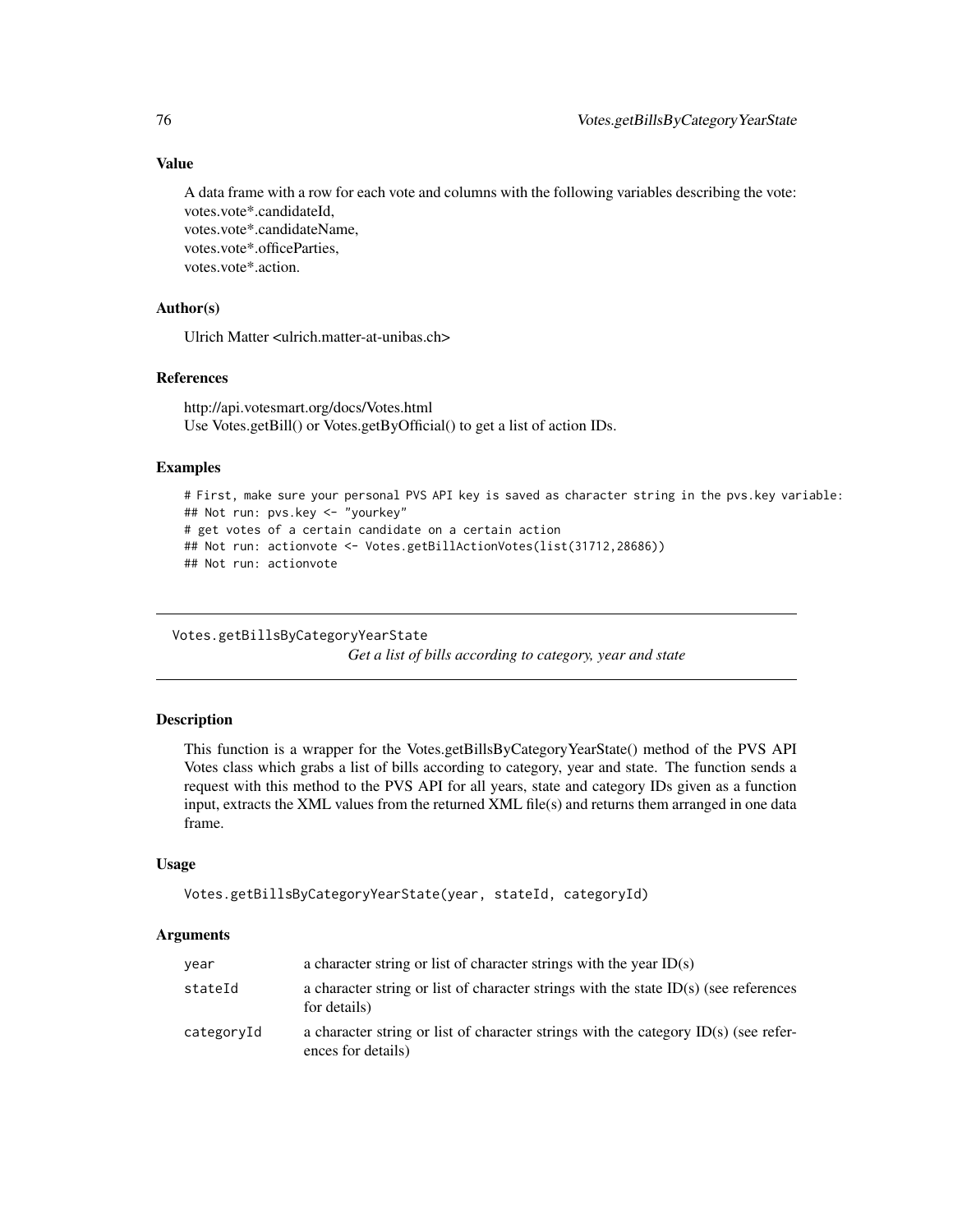<span id="page-76-0"></span>A data frame with a row for each bill and columns with the following variables describing the bill: bills.bill\*.billId, bills.bill\*.billNumber, bills.bill\*.title, bills.bill\*.type.

# Author(s)

Ulrich Matter <ulrich.matter-at-unibas.ch>

# References

http://api.votesmart.org/docs/Votes.html Use State.getStateIDs() to get a list of state IDs. Use Votes.getCategories() or Rating.getCandidateRating() to get a list of category IDs.

## Examples

```
# First, make sure your personal PVS API key is saved as character string in the pvs.key variable:
## Not run: pvs.key <- "yourkey"
# get a list of bills in a certain category, year and state
## Not run: bills <- Votes.getBillsByCategoryYearState(as.list(2010:2012),"NY",10)
## Not run: bills
```
Votes.getBillsByOfficialCategoryOffice

*Get a list of bills according to office, candidate and category*

# **Description**

This function is a wrapper for the Votes.getBillsByOfficialCategoryOffice() method of the PVS API Votes class which grabs a list of bills that fit the candidate and category. The function sends a request with this method to the PVS API for all category, candidate and office IDs given as a function input, extracts the XML values from the returned XML file(s) and returns them arranged in one data frame.

# Usage

```
Votes.getBillsByOfficialCategoryOffice(categoryId, candidateId, officeId=NULL)
```
#### **Arguments**

| categoryId  | a character string or list of character strings with the category $ID(s)$ (see refer-<br>ences for details)                       |
|-------------|-----------------------------------------------------------------------------------------------------------------------------------|
| candidateId | a character string or list of character strings with the candidate $ID(s)$ (see refer-<br>ences for details)                      |
| officeId    | (optional) a character string or list of character strings with the office ID(s) (de-<br>fault: all) (see references for details) |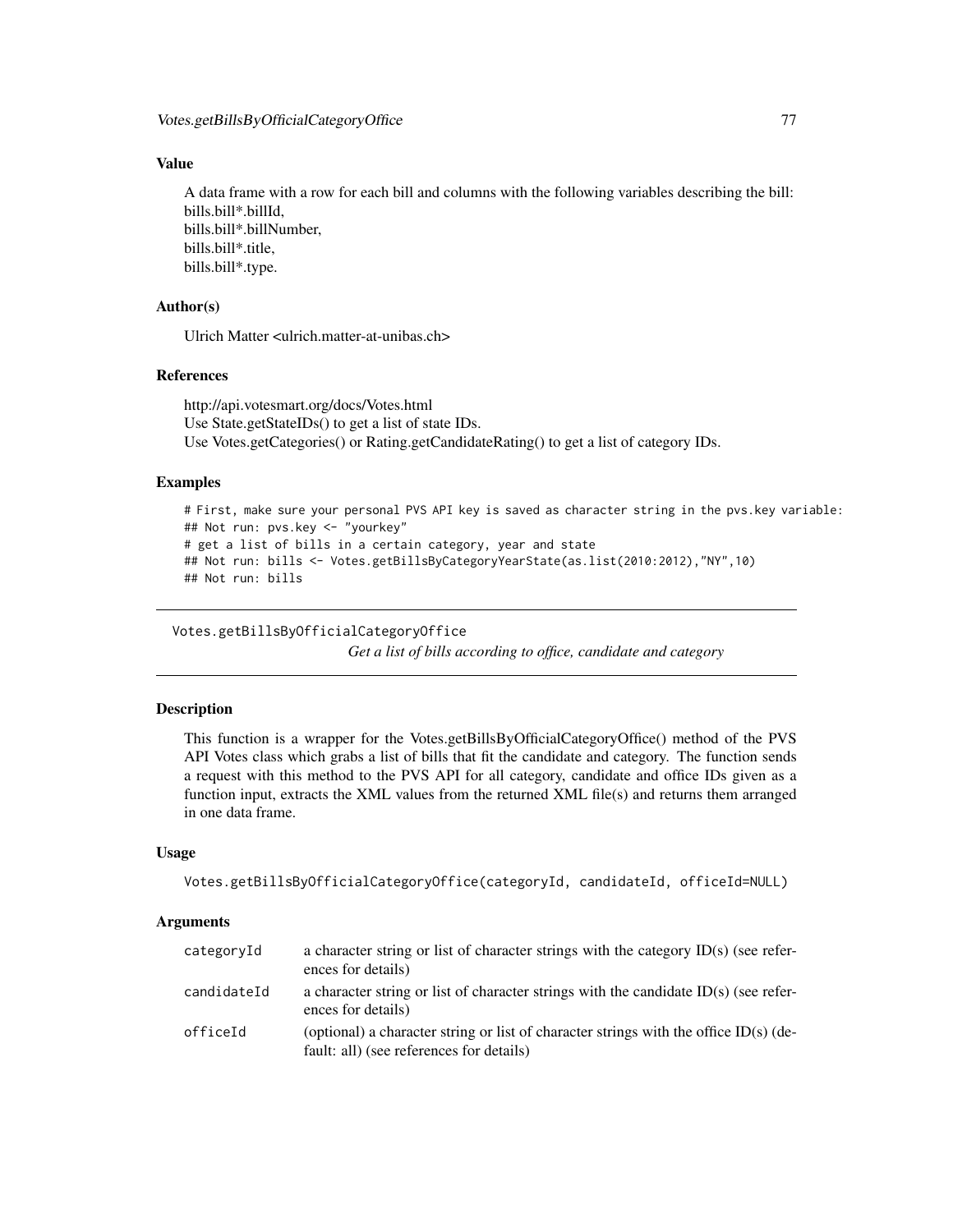A data frame with a row for each bill and columns with the following variables describing the bill: bills.bill\*.billId, bills.bill\*.billNumber, bills.bill\*.title, bills.bill\*.type.

# Author(s)

Ulrich Matter <ulrich.matter-at-unibas.ch>

## References

http://api.votesmart.org/docs/Votes.html

Use Votes.getCategories() to get a list of category IDs.

Use Candidates.getByOfficeState(), Candidates.getByOfficeTypeState(), Candidates.getByLastname(), Candidates.getByLevenshtein(), Candidates.getByElection(), Candidates.getByDistrict() or Candidates.getByZip() to get a list of candidate IDs.

See http://api.votesmart.org/docs/semi-static.html for a list of office IDs or use Office.getOfficesByType(), Office.getOfficesByLevel(), Office.getOfficesByTypeLevel() or Office.getOfficesByBranchLevel().

## Examples

# First, make sure your personal PVS API key is saved as character string in the pvs.key variable: ## Not run: pvs.key <- "yourkey" # get a list of bills of a certain office, candidate and category ## Not run: bills <- Votes.getBillsByOfficialCategoryOffice(list(30,10),9490,6) ## Not run: bills

Votes.getBillsByOfficialYearOffice

*Get a list of bills according to office (optional), candidate and year*

# **Description**

This function is a wrapper for the Votes.getBillsByOfficialYearOffice() method of the PVS API Votes class which grabs a list of bills that fit the candidate and year. The function sends a request with this method to the PVS API for all years, candidate and office IDs given as a function input, extracts the XML values from the returned XML file(s) and returns them arranged in one data frame.

# Usage

```
Votes.getBillsByOfficialYearOffice(year, candidateId, officeId=NULL)
```
<span id="page-77-0"></span>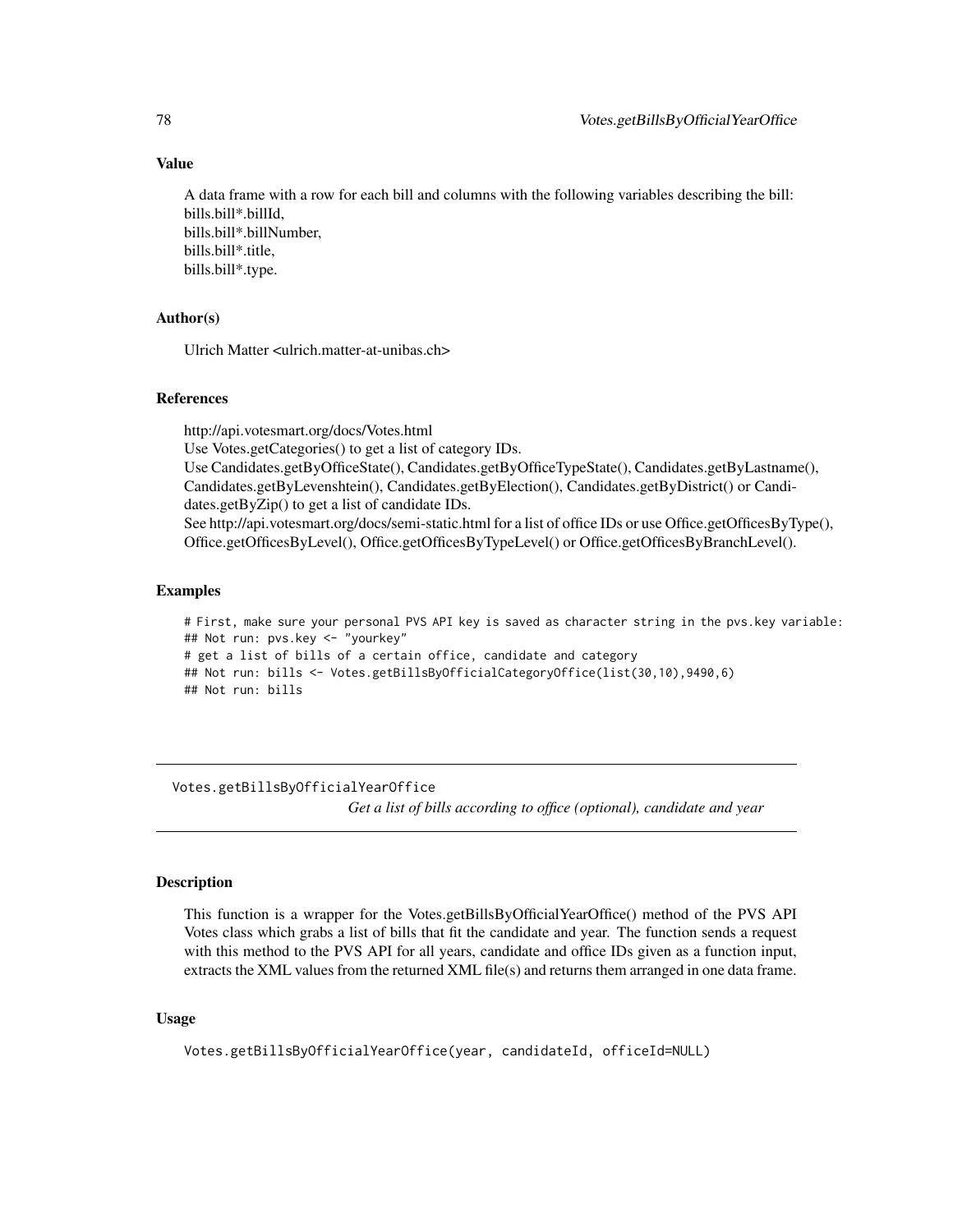#### <span id="page-78-0"></span>**Arguments**

| year        | a character string or list of character strings with the year $ID(s)$                                                             |
|-------------|-----------------------------------------------------------------------------------------------------------------------------------|
| candidateId | a character string or list of character strings with the candidate $ID(s)$ (see refer-<br>ences for details)                      |
| officeId    | (optional) a character string or list of character strings with the office ID(s) (de-<br>fault: all) (see references for details) |

## Value

A data frame with a row for each bill and columns with the following variables describing the bill: bills.bill\*.billId, bills.bill\*.billNumber, bills.bill\*.title, bills.bill\*.type.

#### Author(s)

Ulrich Matter <ulrich.matter-at-unibas.ch>

# References

http://api.votesmart.org/docs/Votes.html

Use Candidates.getByOfficeState(), Candidates.getByOfficeTypeState(), Candidates.getByLastname(), Candidates.getByLevenshtein(), Candidates.getByElection(), Candidates.getByDistrict() or Candidates.getByZip() to get a list of candidate IDs.

See http://api.votesmart.org/docs/semi-static.html for a list of office IDs or use Office.getOfficesByType(), Office.getOfficesByLevel(), Office.getOfficesByTypeLevel() or Office.getOfficesByBranchLevel

## Examples

```
# First, make sure your personal PVS API key is saved as character string in the pvs.key variable:
## Not run: pvs.key <- "yourkey"
# get a list of bills for a certain office, candidate and year
## Not run: bills <- Votes.getBillsByOfficialYearOffice(list(2010,2011,2012),107800,)
## Not run: bills
```
Votes.getBillsBySponsorCategory

*Get a list of bills according to sponsor(candidate) and category*

## Description

This function is a wrapper for the Votes.getBillsBySponsorCategory() method of the PVS API Votes class which grabs a list of bills that fit the sponsor's candidateId and category. The function sends a request with this method to the PVS API for all candidate and category IDs given as a function input, extracts the XML values from the returned XML file(s) and returns them arranged in one data frame.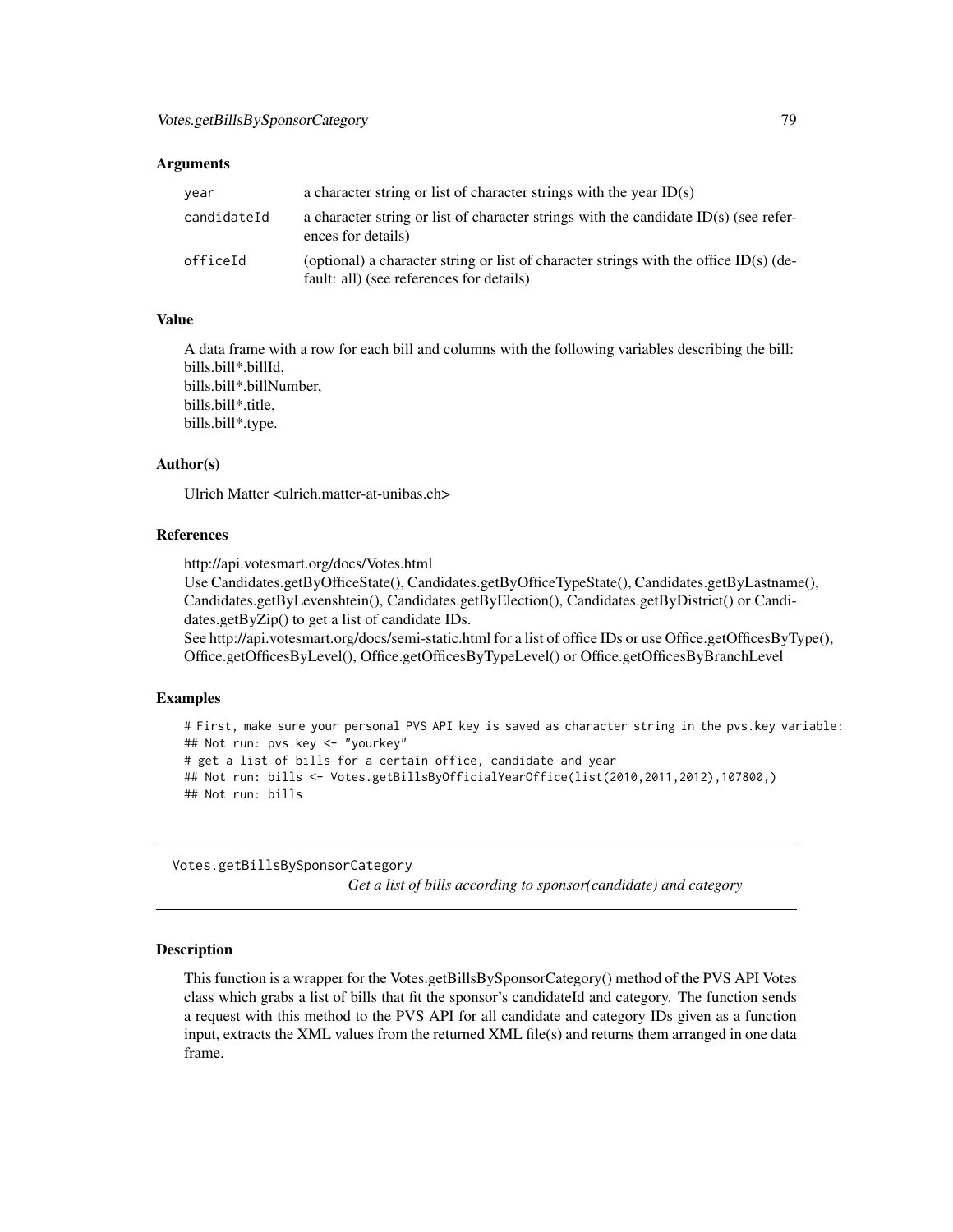# <span id="page-79-0"></span>Usage

```
Votes.getBillsBySponsorCategory(categoryId, candidateId)
```
#### **Arguments**

| categoryId  | a character string or list of character strings with the category $ID(s)$ (see refer-<br>ences for details)  |
|-------------|--------------------------------------------------------------------------------------------------------------|
| candidateId | a character string or list of character strings with the candidate $ID(s)$ (see refer-<br>ences for details) |

# Value

A data frame with a row for each bill and columns with the following variables describing the bill: bills.bill\*.billId, bills.bill\*.billNumber, bills.bill\*.title, bills.bill\*.type.

# Author(s)

Ulrich Matter <ulrich.matter-at-unibas.ch>

#### References

http://api.votesmart.org/docs/Votes.html Use Votes.getCategories() to get a list of category IDs. Use Candidates.getByOfficeState(), Candidates.getByOfficeTypeState(), Candidates.getByLastname(), Candidates.getByLevenshtein(), Candidates.getByElection(), Candidates.getByDistrict() or Candidates.getByZip() to get a list of candidate IDs.

## Examples

```
# First, make sure your personal PVS API key is saved as character string in the pvs.key variable:
## Not run: pvs.key <- "yourkey"
# get a list of bills for a certain candidate and category
## Not run: bills <- Votes.getBillsBySponsorCategory(as.list(1:50),107800)
## Not run: bills
```
Votes.getBillsBySponsorYear

*Get a list of bills according to sponsor(candidate) and year*

## Description

This function is a wrapper for the Votes.getBillsBySponsorYear() method of the PVS API Votes class which grabs a list of bills that fit the sponsor's candidateId and year. The function sends a request with this method to the PVS API for all candidate IDs and years given as a function input, extracts the XML values from the returned XML file(s) and returns them arranged in one data frame.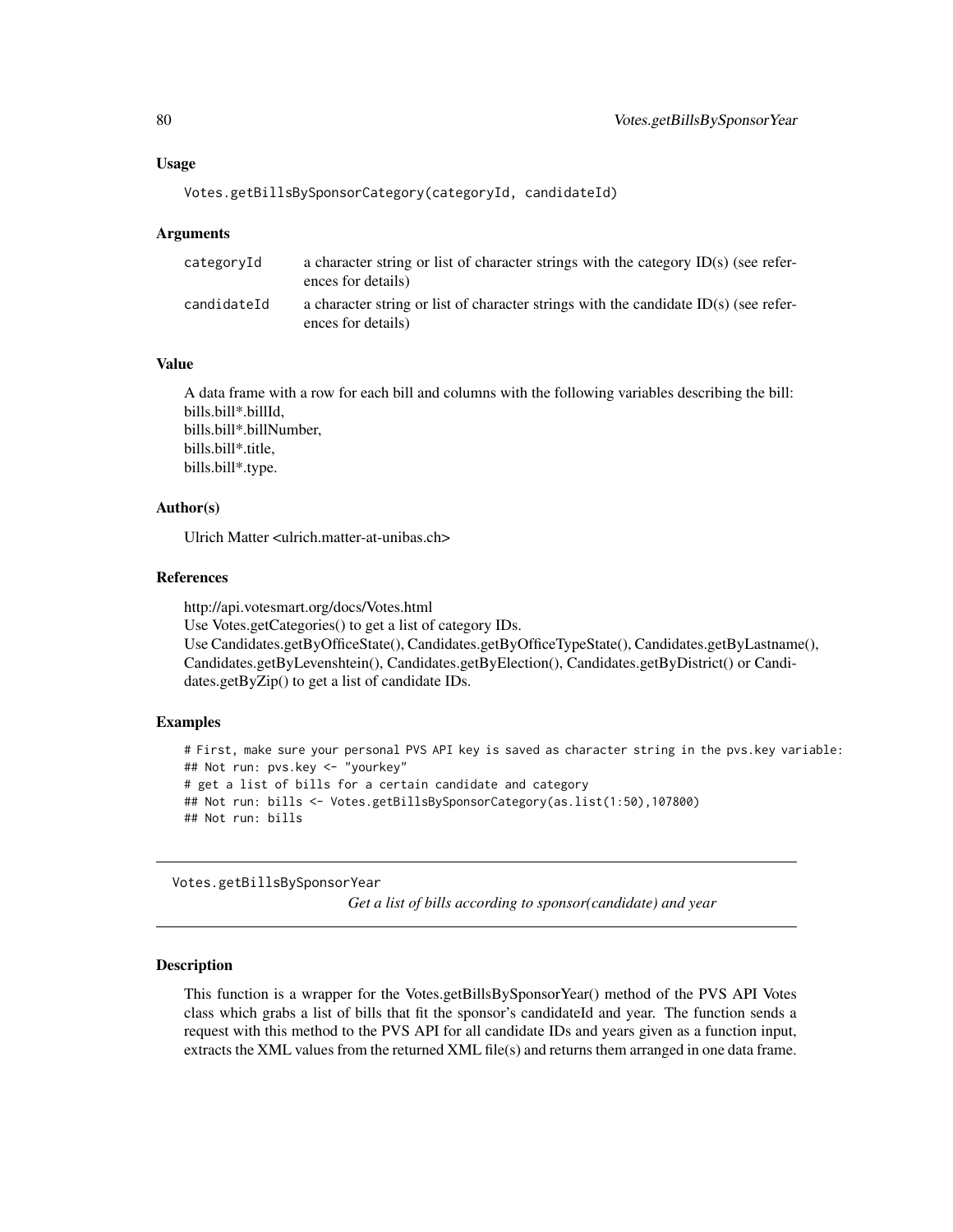# <span id="page-80-0"></span>Votes.getBillsByStateRecent 81

#### Usage

```
Votes.getBillsBySponsorYear(year, candidateId)
```
#### Arguments

| vear        | a character string or list of character strings with the year(s)                       |
|-------------|----------------------------------------------------------------------------------------|
| candidateId | a character string or list of character strings with the candidate $ID(s)$ (see refer- |
|             | ences for details)                                                                     |

# Value

A data frame with a row for each bill and columns with the following variables describing the bill: bills.bill\*.billId, bills.bill\*.billNumber, bills.bill\*.title, bills.bill\*.type.

# Author(s)

Ulrich Matter <ulrich.matter-at-unibas.ch>

# References

http://api.votesmart.org/docs/Votes.html Use Candidates.getByOfficeState(), Candidates.getByOfficeTypeState(), Candidates.getByLastname(), Candidates.getByLevenshtein(), Candidates.getByElection(), Candidates.getByDistrict() or Candi-

dates.getByZip() to get a list of candidate IDs.

#### Examples

```
# First, make sure your personal PVS API key is saved as character string in the pvs.key variable:
## Not run: pvs.key <- "yourkey"
# get additional biographical data on Barak Obama
## Not run: obama <- CandidateBio.getAddlBio(9490)
## Not run: obama
# get additional biographical data on Barak Obama and Mitt Romney
## Not run: onr <- CandidateBio.getAddlBio(list(9490,21942))
```
Votes.getBillsByStateRecent

*Get a list of recent bills according to the state.*

#### Description

This function is a wrapper for the Votes.getBillsByStateRecent() method of the PVS API Votes class which returns a list of recent bills according to the state. The maximum number of bills returned is 100. The function sends a request with this method to the PVS API for all states given as a function input, extracts the XML values from the returned XML file(s) and returns them arranged in one data frame.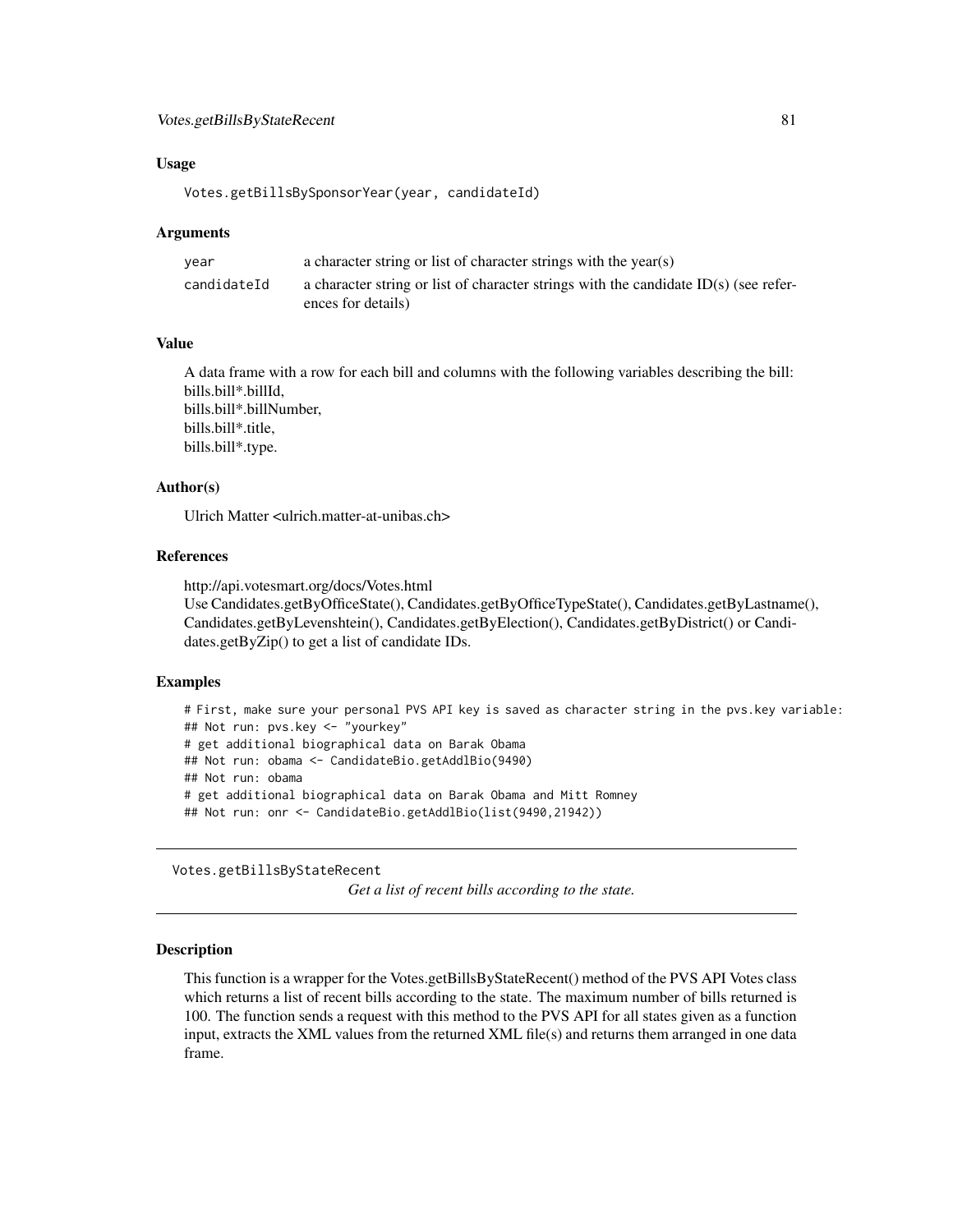#### <span id="page-81-0"></span>Usage

```
Votes.getBillsByStateRecent(amount, state="NA")
```
#### Arguments

| amount | (optional) the amount of bills returned (default: 100, max: 100)                       |
|--------|----------------------------------------------------------------------------------------|
| state  | (optional) a character string or list of character strings with the state(s) (default: |
|        | "NA", for national) (see references for details)                                       |

# Value

A data frame with a row for each bill and columns with the following variables describing the bill: bills.bill\*.billId, bills.bill\*.billNumber, bills.bill\*.title, bills.bill\*.type.

# Author(s)

Ulrich Matter <ulrich.matter-at-unibas.ch>

# References

http://api.votesmart.org/docs/Votes.html Use State.getStateIDs() to get a list of state IDs.

# Examples

```
# First, make sure your personal PVS API key is saved as character string in the pvs.key variable:
## Not run: pvs.key <- "yourkey"
# get a list of recent bills according to the state
## Not run: recentbills <- Votes.getBillsByStateRecent(40,list("FL","NY"))
## Not run: recentbills
```
Votes.getBillsByYearState

*Get a list of bills according to year and state*

## Description

This function is a wrapper for the Votes.getBillsByYearState() method of the PVS API Votes class which returns a list of bills that fit the year and state input. The function sends a request with this method to the PVS API for all years and state IDs given as a function input, extracts the XML values from the returned XML file(s) and returns them arranged in one data frame.

## Usage

```
Votes.getBillsByYearState(year, stateId, all=FALSE)
```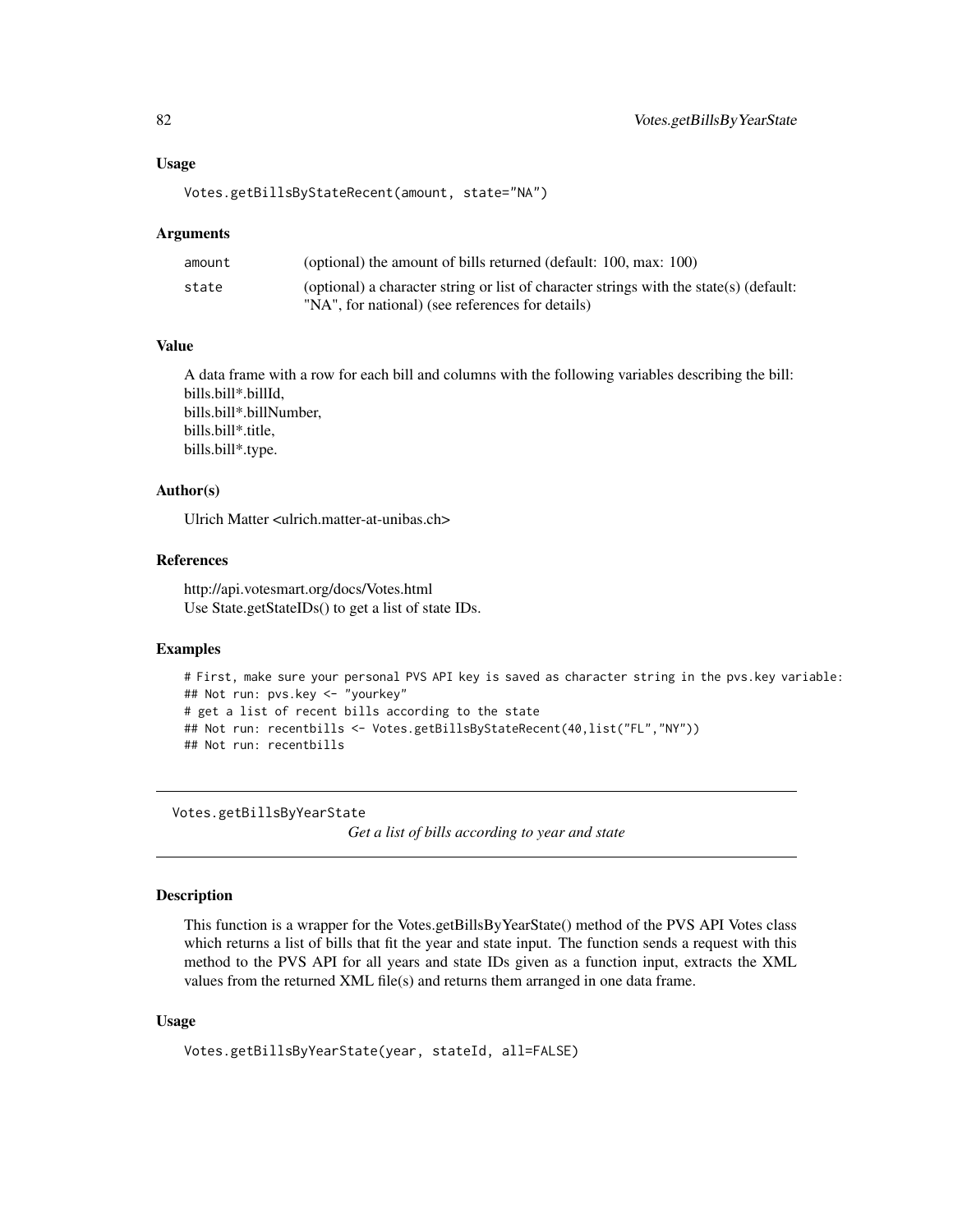#### <span id="page-82-0"></span>**Arguments**

| year    | a character string or list of character strings with the year(s)                                                                                                     |
|---------|----------------------------------------------------------------------------------------------------------------------------------------------------------------------|
| stateId | a character string or list of character strings with the state $ID(s)$ (see references<br>for details)                                                               |
| all     | a logical indicator; if TRUE data on all possible combinations of the stateId and<br>year are returned, if FALSE (default) only the exact combinations (see example) |

# Value

A data frame with a row for each bill and columns with the following variables describing the bill: bills.bill\*.billId, bills.bill\*.billNumber, bills.bill\*.title, bills.bill\*.type.

#### Author(s)

Ulrich Matter <ulrich.matter-at-unibas.ch>

## References

http://api.votesmart.org/docs/Votes.html Use State.getStateIDs() to get a list of state IDs.

#### Examples

```
# First, make sure your personal PVS API key is saved as character string in the pvs.key variable:
## Not run: pvs.key <- "yourkey"
# get a data frame of bills according to all year and state combinations
## Not run: bills <- Votes.getBillsByYearState(year=list(2011,2012),
stateId=list("NY","NJ"), all=TRUE)
## End(Not run)
## Not run: head(bills)
# get a data frame of bills according to the exact year and state combinations
# (i.e., 2011/"NY", 2012/"NJ")
## Not run: bills <- Votes.getBillsByYearState(year=list(2011,2012),
stateId=list("NY","NJ"), all=FALSE)
## End(Not run)
## Not run: head(bills)
```
Votes.getByOfficial *Get all the bills an official has voted on by year*

## Description

This function is a wrapper for the Votes.getByOfficial() method of the PVS API Votes class which dumps all the bills an official has voted on based on the candidateId and year. The function sends a request with this method to the PVS API for all candidate IDs and years given as a function input, extracts the XML values from the returned XML file(s) and returns them arranged in one data frame.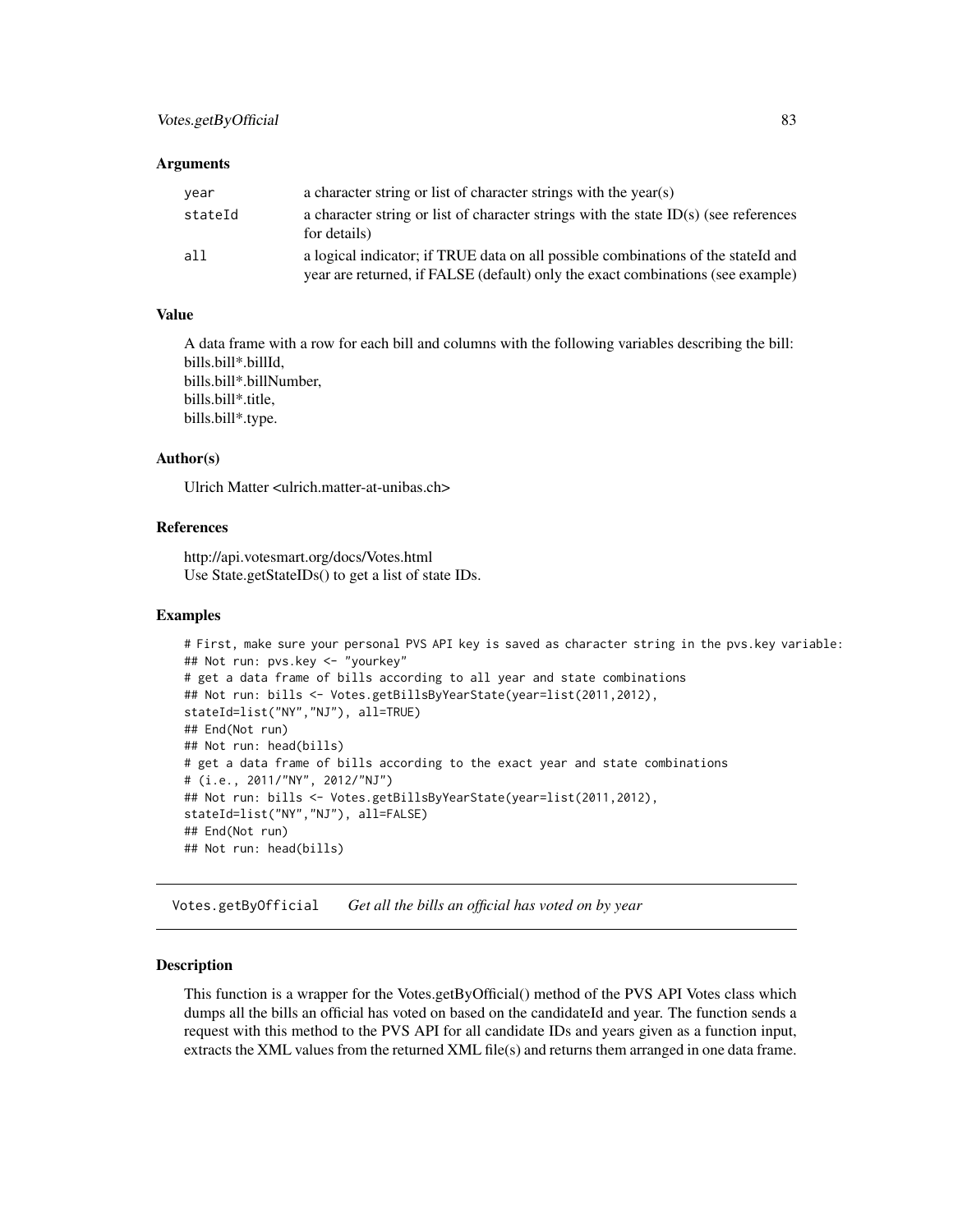#### Usage

Votes.getByOfficial(year, candidateId)

# Arguments

| vear        | a character string or list of character strings with the year(s)                                             |
|-------------|--------------------------------------------------------------------------------------------------------------|
| candidateId | a character string or list of character strings with the candidate $ID(s)$ (see refer-<br>ences for details) |

## Value

A data frame with a row for each bill and columns with the following variables describing the bill: bills.bill\*.billId, bills.bill\*.billNumber, bills.bill\*.title, bills.bill.categories.category\*.categoryId, bills.bill.categories.category\*.name, bills.bill\*.officeId, bills.bill\*.office, bills.bill\*.vote, bills.bill\*.actionId, bills.bill\*.stage.

#### Author(s)

Ulrich Matter <ulrich.matter-at-unibas.ch>

# References

http://api.votesmart.org/docs/Votes.html

Use Candidates.getByOfficeState(), Candidates.getByOfficeTypeState(), Candidates.getByLastname(), Candidates.getByLevenshtein(), Candidates.getByElection(), Candidates.getByDistrict() or Candidates.getByZip() to get a list of candidate IDs.

# Examples

```
# First, make sure your personal PVS API key is saved as character string in the pvs.key variable:
## Not run: pvs.key <- "yourkey"
# get additional biographical data on Barack Obama
## Not run: votes <- Votes.getByOfficial(as.list(2010:2012),9490)
## Not run: votes
```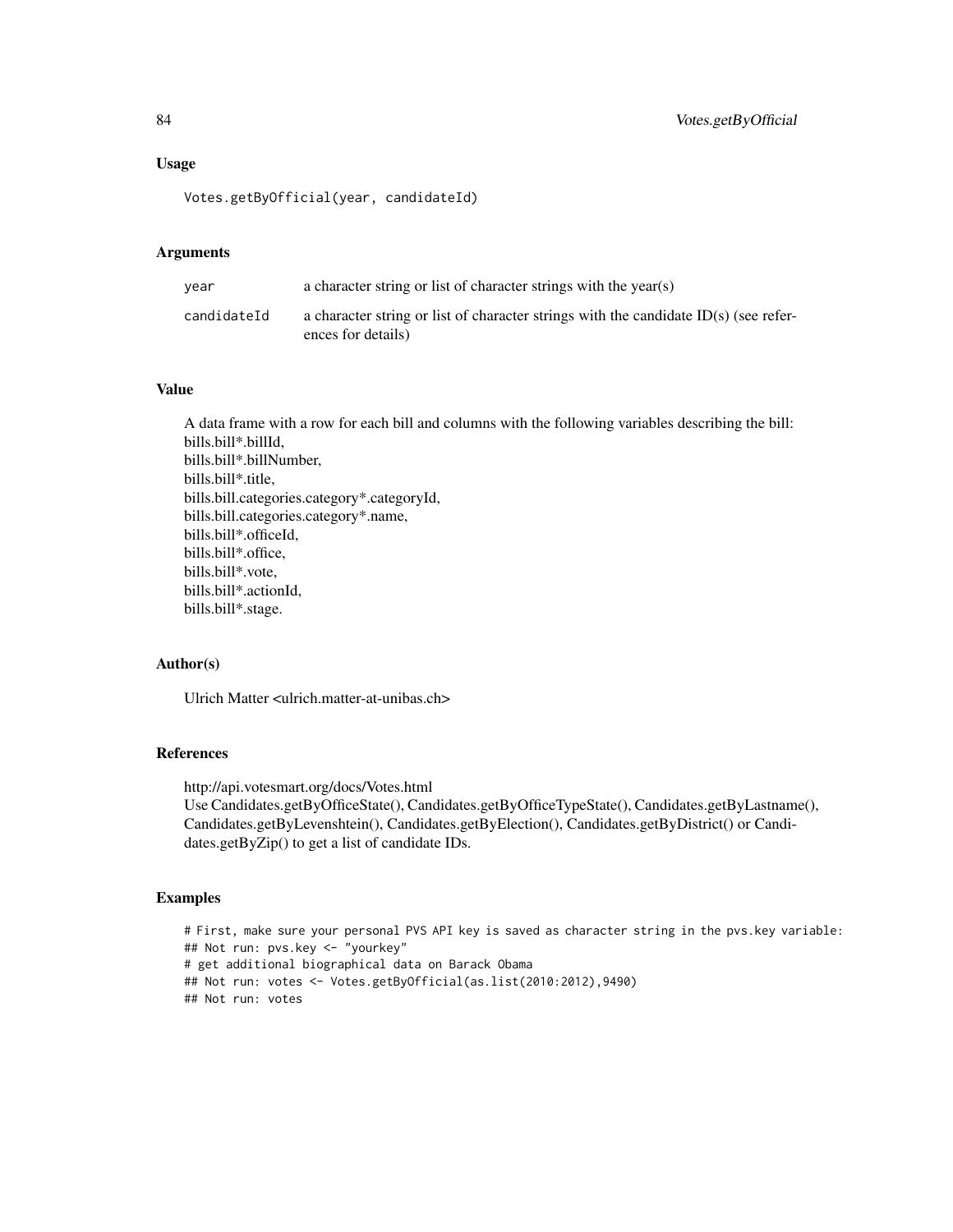<span id="page-84-0"></span>Votes.getCategories *Get a list of categories that contain released bills according to year and state*

## Description

This function is a wrapper for the Votes.getCategories() method of the PVS API Votes class which dumps categories that contain released bills according to year and state. The function sends a request with this method to the PVS API for all years and state IDs given as a function input, extracts the XML values from the returned XML file(s) and returns them arranged in one data frame.

#### Usage

Votes.getCategories(year, stateId="NA")

#### Arguments

| year    | a character string or list of character strings with the year(s)                     |
|---------|--------------------------------------------------------------------------------------|
| stateId | (optional) a character string or list of character strings with the state ID(s) (de- |
|         | fault: "NA", for national) (see references for details)                              |

#### Value

A data frame with a row for each category and columns with the following variables describing the category: categories.category\*.categoryId, categories.category\*.name.

# Author(s)

Ulrich Matter <ulrich.matter-at-unibas.ch>

# References

http://api.votesmart.org/docs/Votes.html Use State.getStateIDs() to get a list of state IDs.

# Examples

```
# First, make sure your personal PVS API key is saved as character string in the pvs.key variable:
## Not run: pvs.key <- "yourkey"
# get a list of categories
## Not run: categories <- Votes.getCategories(2012)
## Not run: categories
```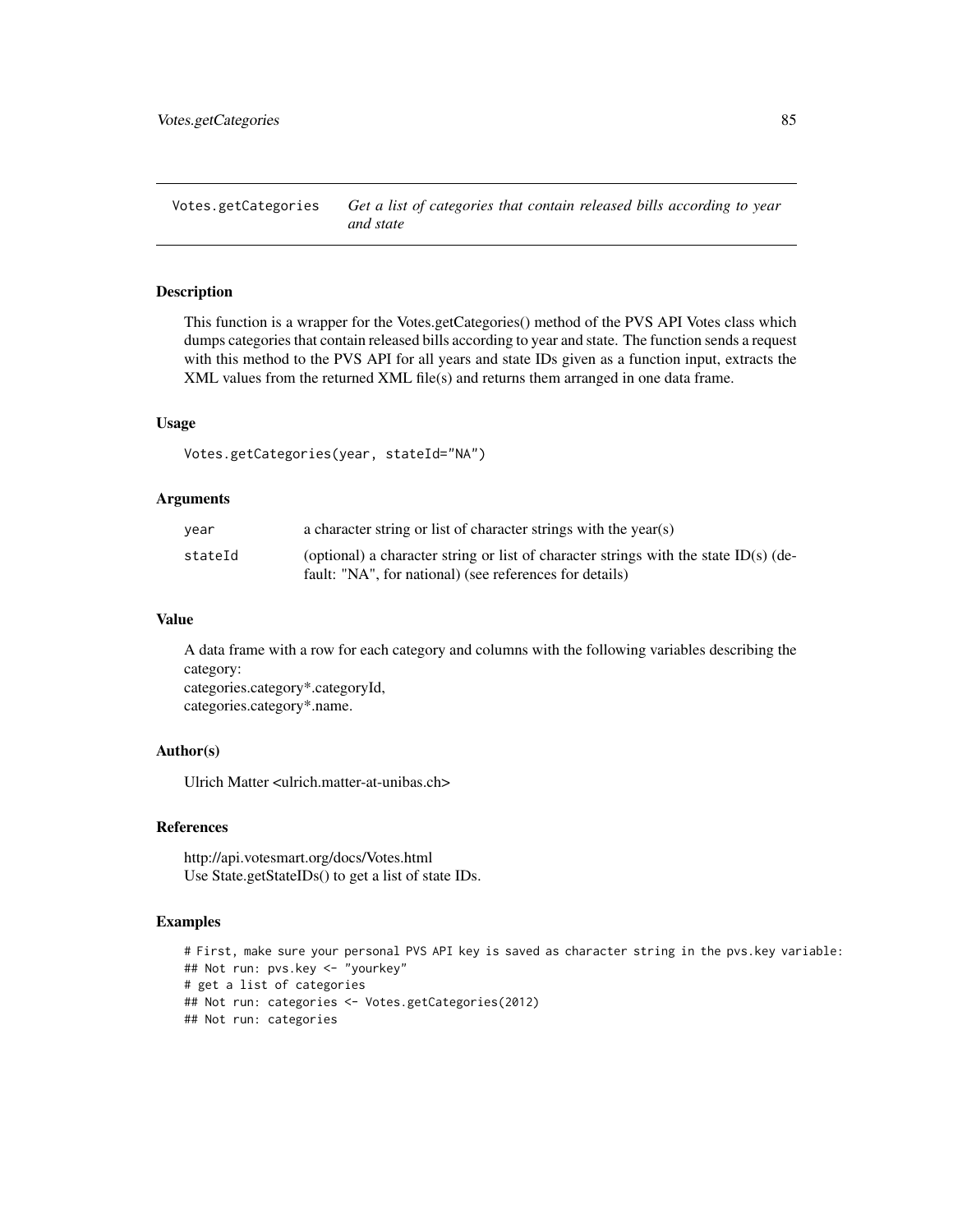#### Description

This function is a wrapper for the Votes.getVetoes() method of the PVS API Votes class which returns a list of vetoes according to candidate. The function sends a request with this method to the PVS API for all candidate IDs given as a function input, extracts the XML values from the returned XML file(s) and returns them arranged in one data frame.

#### Usage

```
Votes.getVetoes(candidateId)
```
#### Arguments

candidateId a character string or list of character strings with the candidate ID(s) (see references for details)

# Value

A data frame with a row for each veto and columns with the following variables describing the veto: bills.bill\*.vetoId, bills.bill\*.statusDate, bills.bill\*.billId, bills.bill\*.billNumber, bills.bill\*.billTitle, bills.bill\*.vetoCode, bills.bill\*.vetoType, bills.bill\*.billSummary, bills.bill\*.billLink, bills.bill\*.vetoLetterLink.

#### Author(s)

Ulrich Matter <ulrich.matter-at-unibas.ch>

# References

http://api.votesmart.org/docs/Votes.html

Use Candidates.getByOfficeState(), Candidates.getByOfficeTypeState(), Candidates.getByLastname(), Candidates.getByLevenshtein(), Candidates.getByElection(), Candidates.getByDistrict() or Candidates.getByZip() to get a list of candidate IDs.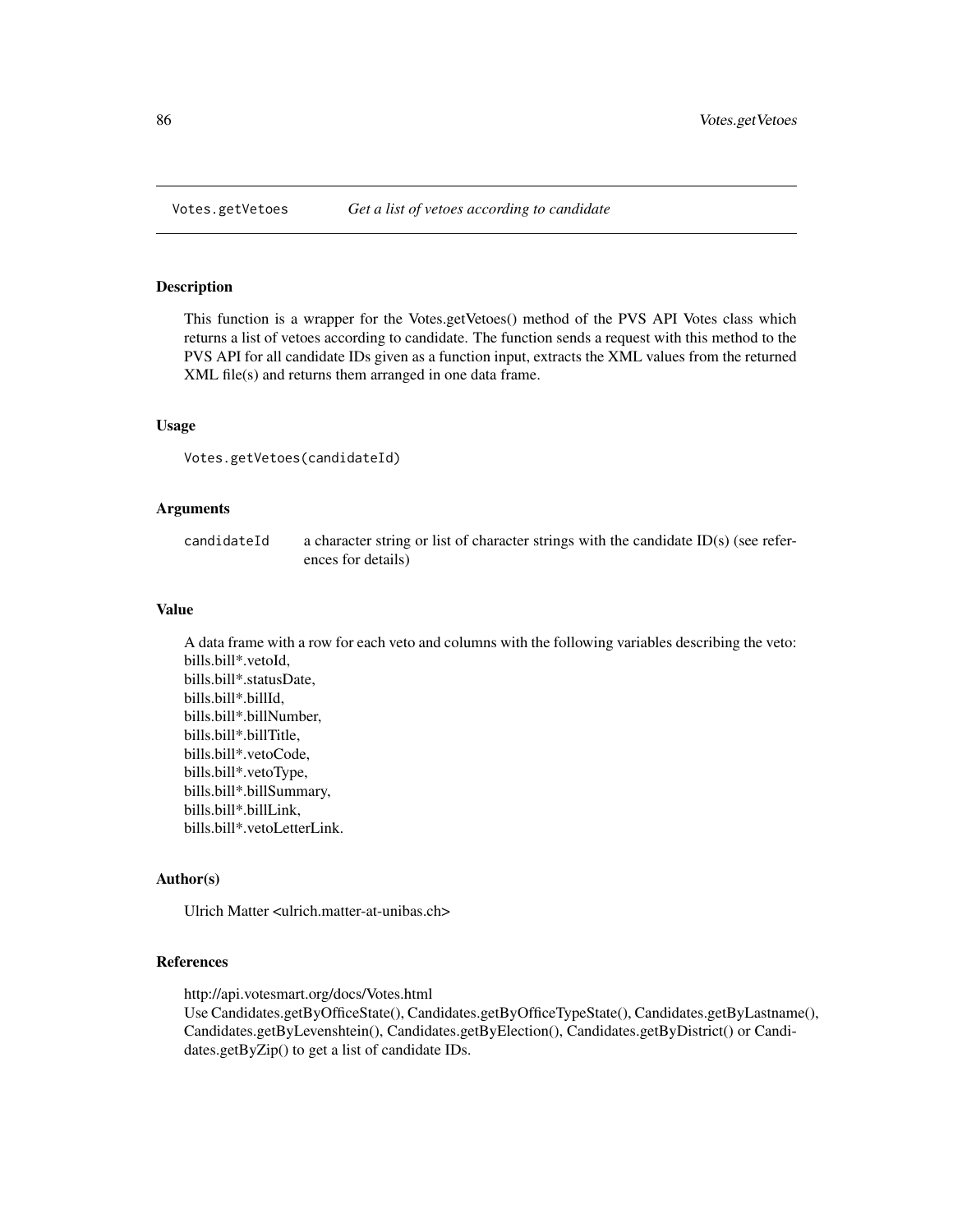# Votes.getVetoes 87

# Examples

# First, make sure your personal PVS API key is saved as character string in the pvs.key variable: ## Not run: pvs.key <- "yourkey" # get vetoes by Barack Obama ## Not run: vetoes <- Votes.getVetoes(9490) ## Not run: vetoes